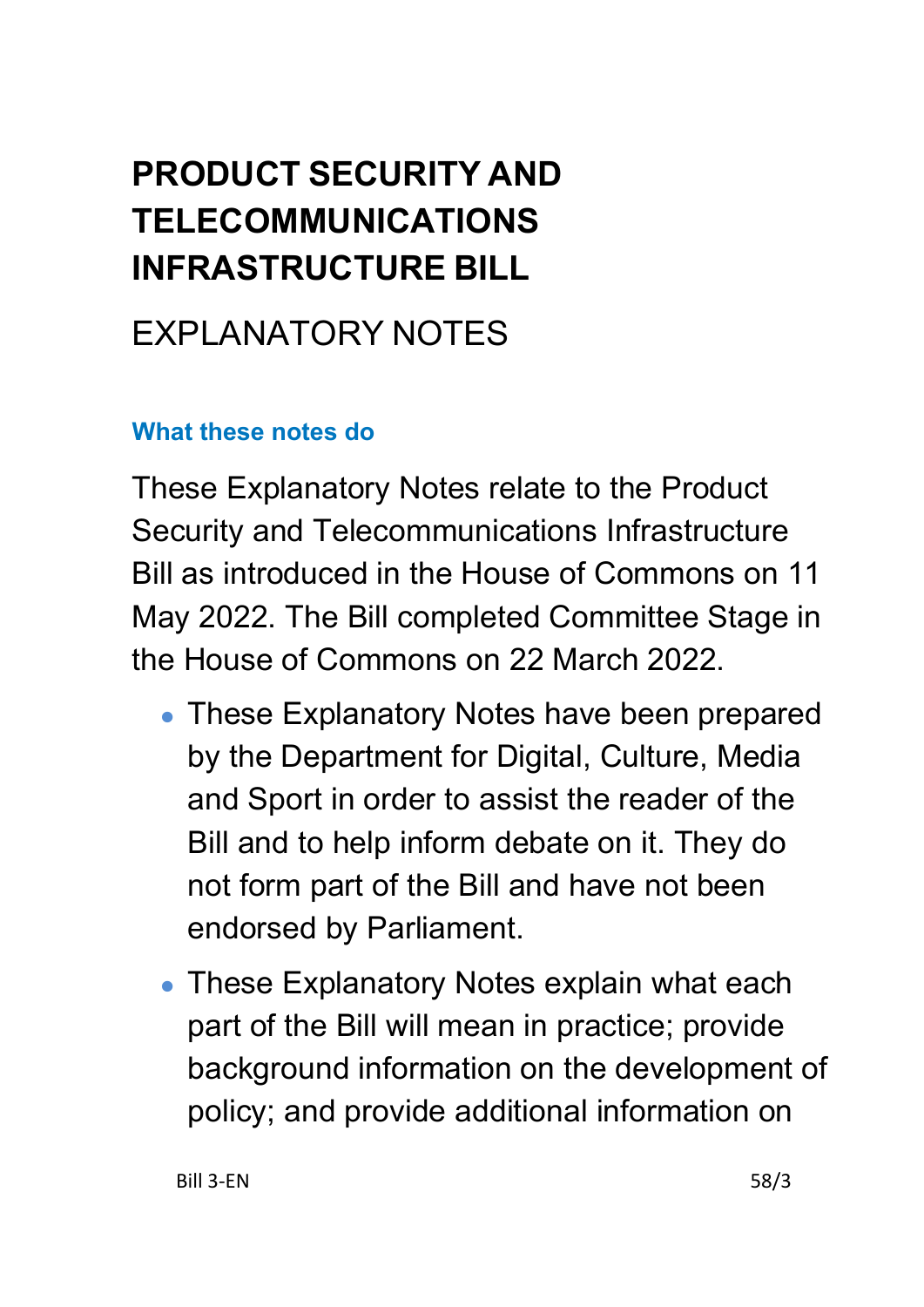how the Bill will affect existing legislation in this area.

• These Explanatory Notes might best be read alongside the Bill. They are not, and are not intended to be, a comprehensive description of the Bill.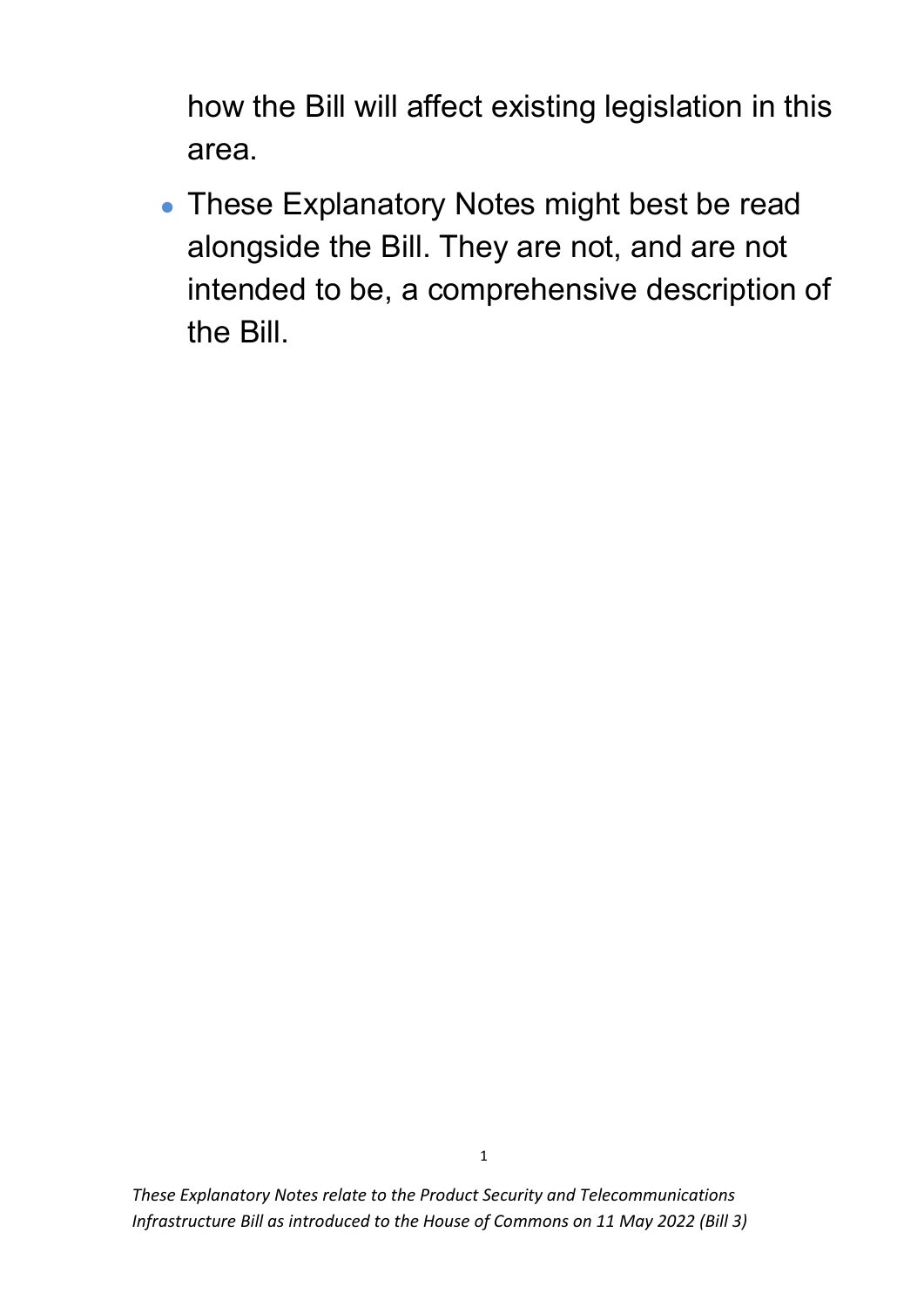#### **Table of Contents**

#### **Subject Page of these Notes**

| <b>Overview of the Bill</b>                                          | 6              |
|----------------------------------------------------------------------|----------------|
| <b>Policy background</b>                                             | $\overline{7}$ |
| Legal background                                                     | 20             |
| Part 1: Product Security                                             | 21             |
| Part 2: Telecommunications Infrastructure                            | 21             |
| Territorial extent and application                                   | 22             |
| <b>Commentary on provisions of Bill</b>                              | 25             |
| Part 1: Product Security                                             | 25             |
| Chapter 1: Security requirements                                     | 25             |
| Clause 1: Power to specify security requirements                     | 50             |
| Clause 2: Further provision about regulations under section 1        | 50             |
| Clause 3: Power to deem compliance with security requirements        | 28             |
| Clause 4: Relevant connectable products                              | 50             |
| Clause 5: Types of product that may be relevant connectable products | 50             |
| Clause 6: Excepted products                                          | 50             |
| Clause 7: Relevant persons                                           | 35             |
| Chapter 2: Duties of relevant persons                                | 39             |
| Clause 8: Duty to comply with security requirements                  | 40             |
| Clause 9: Statements of compliance                                   | 50             |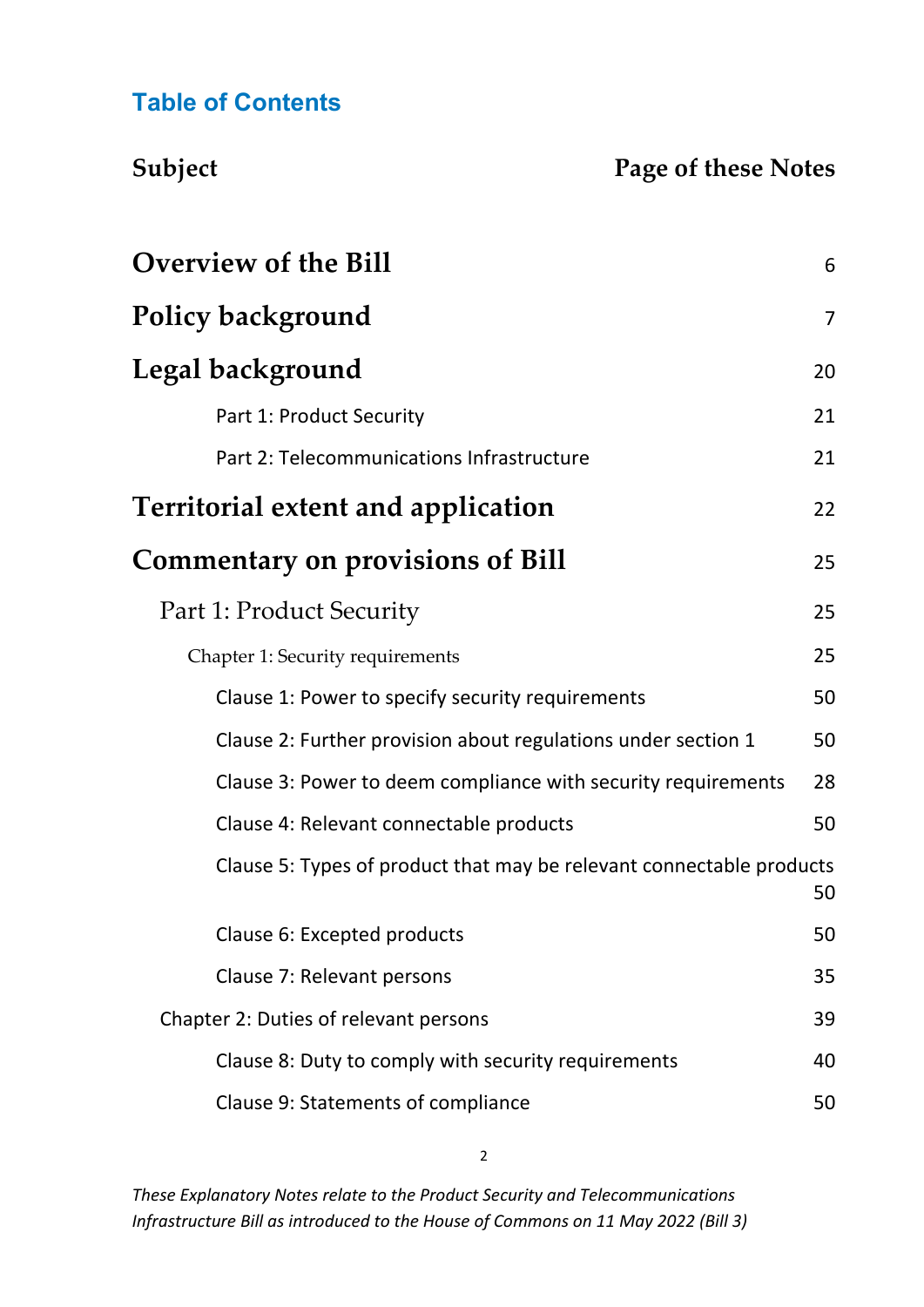| Clause 10: Duty to investigate potential compliance failures                                | 50 |
|---------------------------------------------------------------------------------------------|----|
| Clause 11: Duties to take action in relation to compliance failure                          | 50 |
| Clause 12: Duty to maintain records                                                         | 50 |
| Clause 13: Duties to take action in relation to manufacturer's<br>compliance failure        | 49 |
| Clause 14: Duty to comply with security requirements                                        | 49 |
| Clause 15: Statements of compliance                                                         | 50 |
| Clause 16: Duty not to supply products where compliance failure by<br>manufacturer          | 51 |
| Clause 17: Duty to investigate potential compliance failures of<br>importer or manufacturer | 61 |
| Clause 18: Duties to take action in relation to importer's compliance<br>failure            | 61 |
| Clause 19: Duties to take action in relation to manufacturer's<br>compliance failure        | 61 |
| Clause 20: Duty to maintain records of investigations                                       | 56 |
| Clause 21: Duty to comply with security requirements                                        | 61 |
| Clause 22: Statements of compliance                                                         | 61 |
| Clause 23: Duty not to supply products where compliance failure by<br>manufacturer          | 61 |
| Clause 24: Duties to take action in relation to distributor's compliance<br>failure         | 60 |
| Clause 25: Duties to take action in relation to manufacturer's<br>compliance failure        | 61 |
| <b>Chapter 3: Enforcement</b>                                                               | 63 |
| Clause 26: Enforcement of Part 1                                                            | 63 |
| Clause 27: Delegation of enforcement functions                                              | 65 |
| Clause 28: Compliance notices                                                               | 67 |
|                                                                                             |    |

3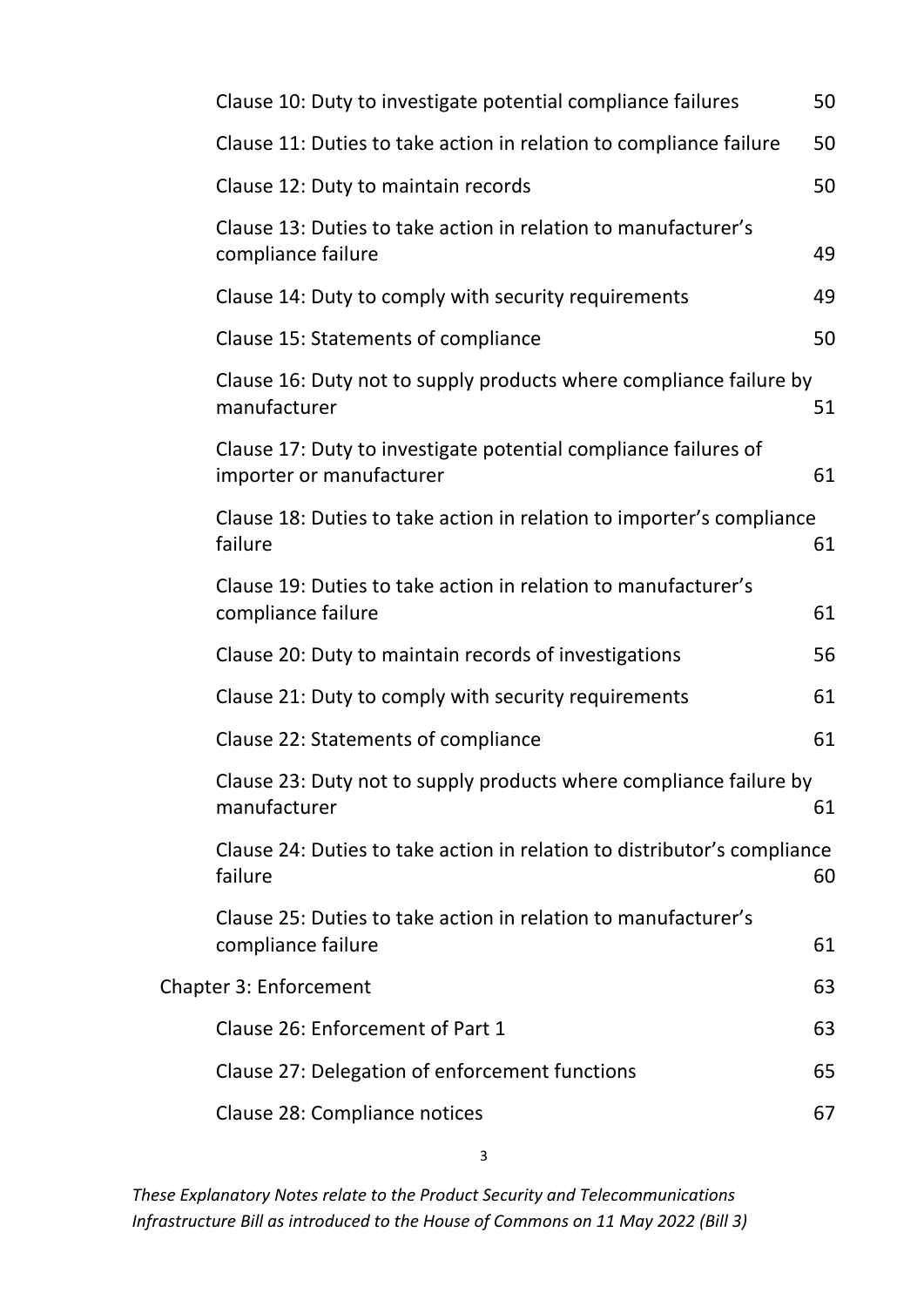| Clause 29: Stop notices                                                                     | 68 |
|---------------------------------------------------------------------------------------------|----|
| Clause 30: Recall notices                                                                   | 70 |
| Clause 31: Power to vary or revoke enforcement notices                                      | 73 |
| Clause 32: Failure to comply with enforcement notice                                        | 75 |
| Clause 33: Appeals against enforcement notices                                              | 77 |
| Clause 34: Compensation for notices wrongly given                                           | 80 |
| Clause 35: Appeals against decisions under section 34                                       | 81 |
| <b>Clause 36: Monetary Penalties</b>                                                        | 83 |
| Clause 37: Determining the amount of a penalty                                              | 84 |
| Clause 38: The relevant maximum                                                             | 85 |
| Clause 39: Penalty notices: further provision                                               | 86 |
| Clause 40: Enforcement of penalty notices                                                   | 87 |
| Clause 41: Appeals against penalty notices                                                  | 87 |
| Clause 42: Forfeiture                                                                       | 89 |
| Clause 43: Further provision about forfeiture                                               | 90 |
| Clause 44: Appeal against decision under section 42                                         | 91 |
| Clause 45: Power to inform public about compliance failures                                 | 92 |
| Clause 46: Power to publish details of enforcement action taken<br>against relevant persons | 93 |
| Clause 47: Power to recall products                                                         | 93 |
| Clause 48: Disclosure of information                                                        | 95 |
| Clause 49: Offence of purporting to act as authorised to exercise<br>enforcement function   | 96 |
| Clause 50: Means of giving notices                                                          | 97 |
| Clause 51: Liability of authorised representatives                                          | 97 |
| Clause 52: Offences by directors, partners etc                                              | 98 |
| 4                                                                                           |    |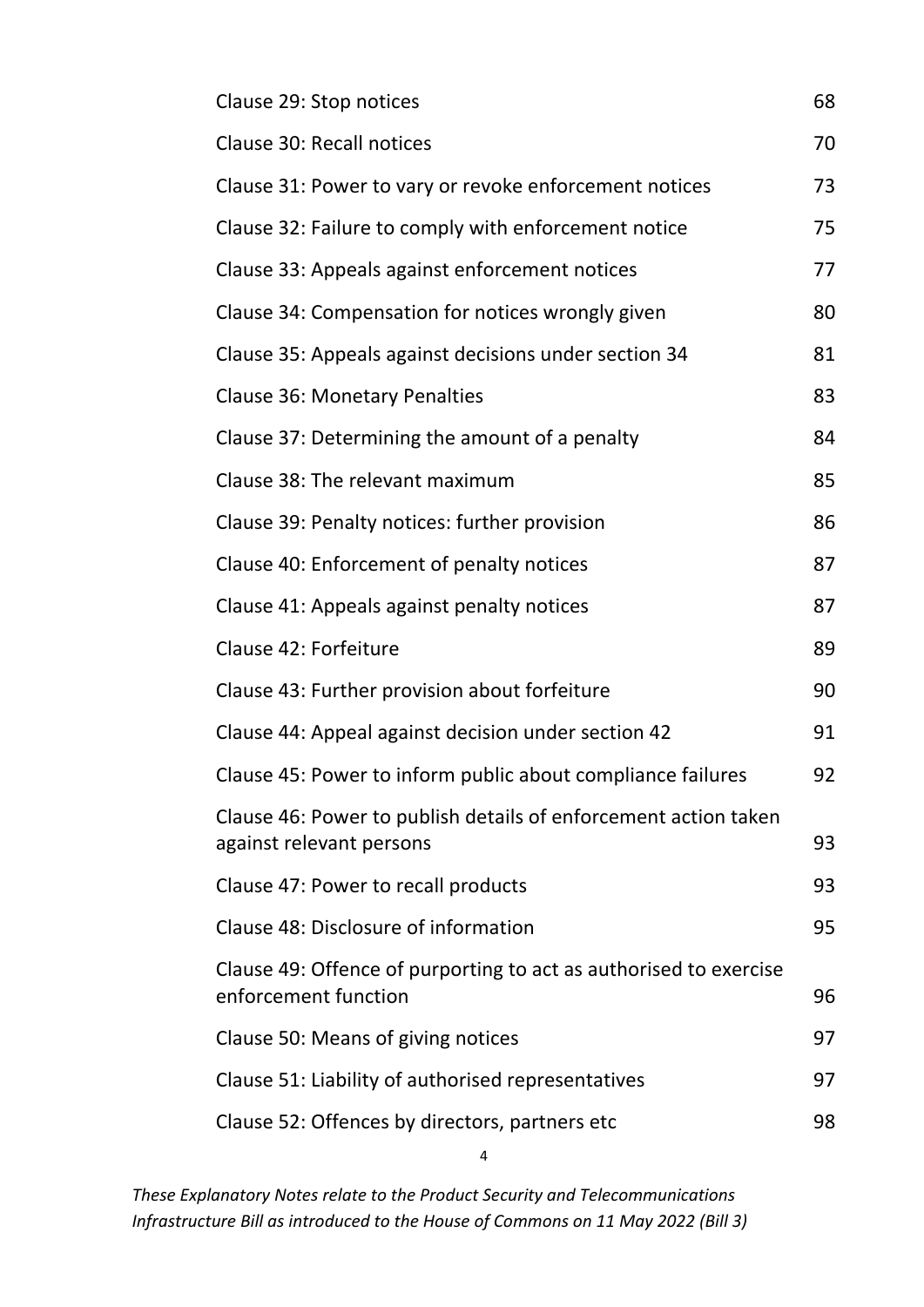| <b>Chapter 4: Supplementary provision</b>                                           | 98  |
|-------------------------------------------------------------------------------------|-----|
| Clause 53: Guidance                                                                 | 98  |
| Clause 54: Meaning of "UK consumer connectable product"                             | 99  |
| Clause 55: Meaning of "supply"                                                      | 103 |
| Clause 56: Meaning of other expressions used in Part 1                              | 112 |
| Part 2: Telecommunications Infrastructure                                           | 113 |
| Clause 57: Meaning of "occupier" in relation to land occupied by an<br>operator     | 113 |
| Clause 58: Rights under the electronic communications code to share<br>apparatus    | 114 |
| Clause 59: Upgrading and sharing of apparatus: subsisting agreements                | 118 |
| Clause 60: Upgrading and sharing of apparatus installed before<br>December 2003     | 121 |
| Clause 61: Rent under tenancies conferring code rights: England and<br>Wales        | 122 |
| Clause 62: Rent under tenancies conferring code rights: Northern<br>Ireland         | 124 |
| Clause 63: Compensation relating to code rights: England and Wales                  | 125 |
| Clause 64: Compensation relating to code rights: Northern Ireland 126               |     |
| Clause 65: Jurisdiction of court in relation to tenancies in England and<br>Wales   | 127 |
| Clause 66: Unresponsive Occupiers                                                   | 128 |
| Clause 67: Arrangements pending determination of certain<br>applications under code | 142 |
| Clause 68: Use of alternative dispute resolution                                    | 143 |
| Clause 69: Complaints relating to the conduct of operators                          | 146 |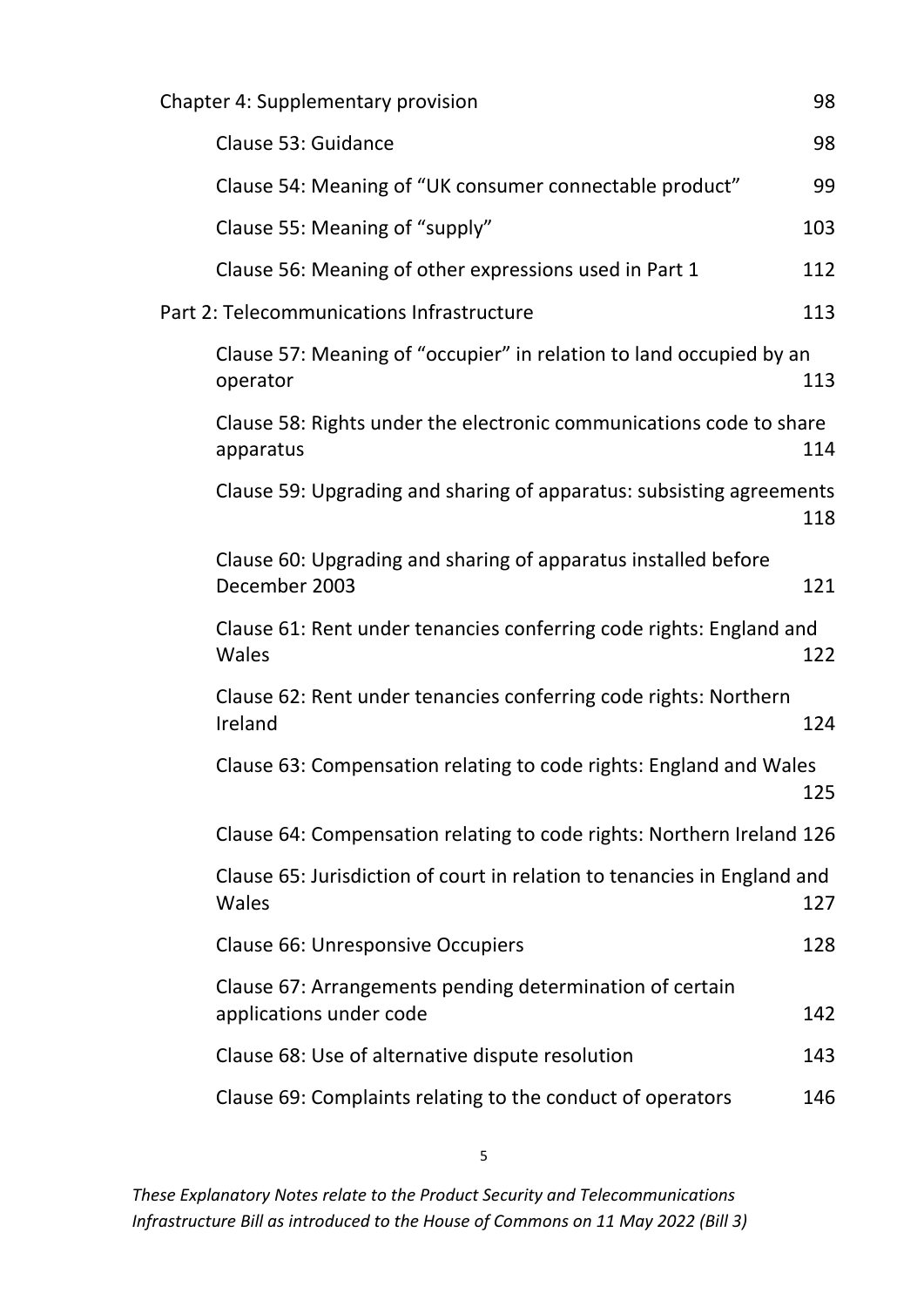<span id="page-6-0"></span>

| Clause 70: Power to impose time limits on the determination of code<br>proceedings | 146 |
|------------------------------------------------------------------------------------|-----|
| Clause 71: Rights of network providers in relation to infrastructure 147           |     |
| Clause 72: Power to make consequential amendments                                  | 150 |
| Clause 73: Meaning of "electronic communications code"                             | 151 |
| <b>Part 3: Final Provisions</b>                                                    | 151 |
| Clause 74: Power to make transitional or saving provision                          | 151 |
| Clause 75: Regulations                                                             | 152 |
| Clause 76: Extent                                                                  | 152 |
| Clause 77: Commencement                                                            | 152 |
| Clause 78: Short title                                                             | 153 |
| Schedule: Unresponsive occupiers: consequential amendments                         | 153 |
| Commencement                                                                       | 154 |
| <b>Financial implications of the Bill</b>                                          | 154 |
| <b>Parliamentary approval for financial costs or for</b>                           |     |
| charges imposed                                                                    | 155 |
| <b>Compatibility with the European Convention on</b>                               |     |
| Human Rights                                                                       | 155 |
| <b>Compatibility with the Environment Act 2021</b>                                 | 156 |
| <b>Related documents</b>                                                           | 157 |
| Annex- Territorial extent and application in the United                            |     |
| Kingdom                                                                            | 160 |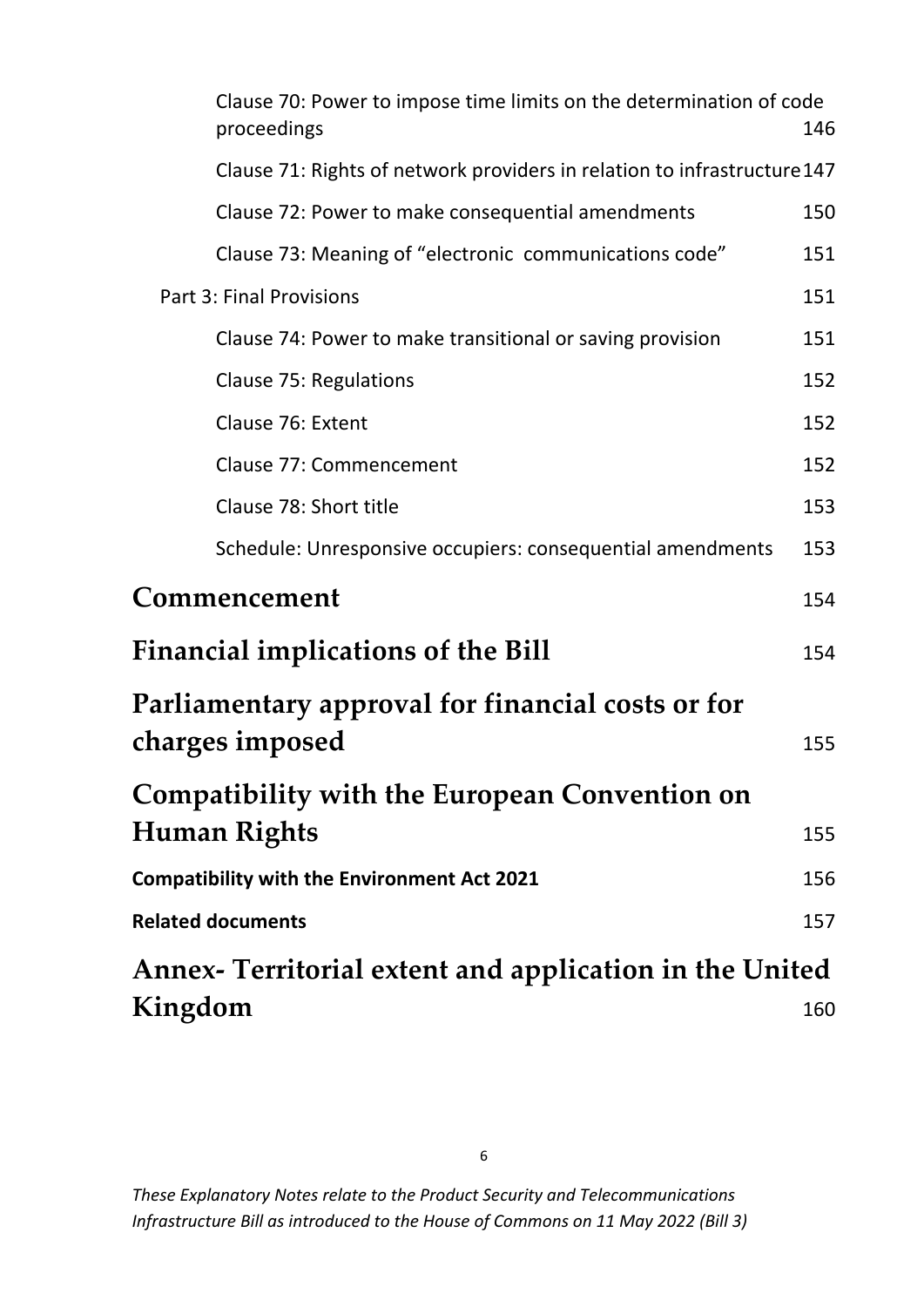#### **Overview of the Bill**

1 The Bill creates a new regulatory scheme to make consumer connectable products ("smart" products) more secure against cyber attacks. It also contains provisions intended to accelerate the deployment and expansion of mobile, full fibre and gigabit capable networks across the UK through changes to legislation (including changes to the Electronic Communications Code) that deal with the rights of Code operators to install, maintain and use electronic communications apparatus.

# <span id="page-7-0"></span>**Policy background**

2 The government is committed to improving connectivity and ensuring all premises can achieve a good broadband speed. Gigabitcapable broadband is enabling infrastructure which will drive UK economic growth. It is the backbone of 5G mobile connectivity, which allows quick digital transactions and services which, in turn, will encourage innovation and enable personalised, efficient delivery of public services. The Covid pandemic showed that being connected helped businesses to run,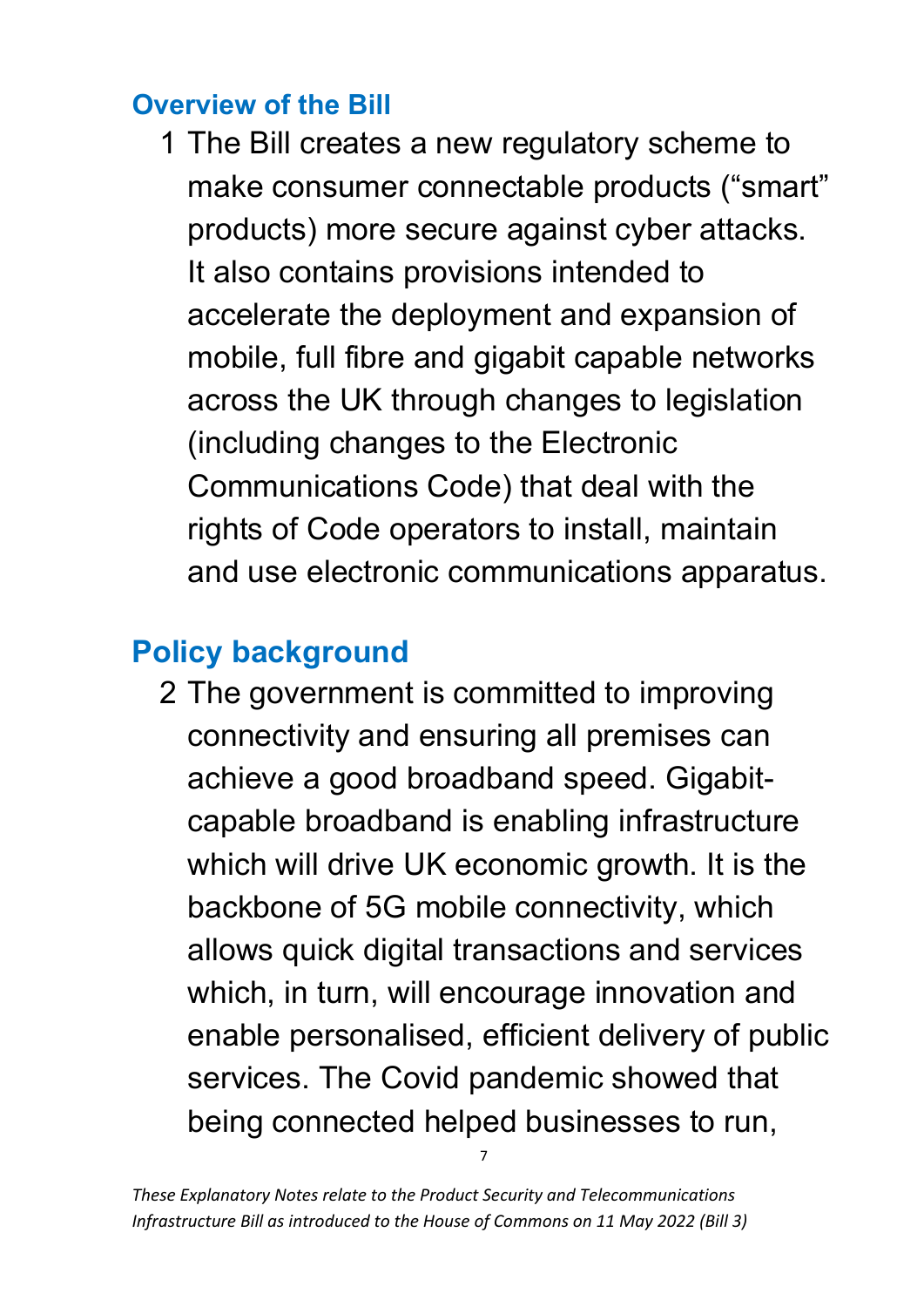families stay in touch, allowed children to keep up with their education and supported society to function at a time of crisis.

- *3* Greater connectivity will increase the demand for consumer connectable products such as smart speakers, smart TVs and wearable technology and the digital services they enable. In 2021, the average UK household had nine consumer connectable products in their home, with many lacking basic cyber security protections. Poorly secured consumer connectable products threaten individuals' online security, and subsequently, their privacy and safety.
- *4* When security flaws of products in the home are exploited, significant problems can ensue. Devices with weak security can be compromised, and be used in large-scale cyber attacks, such as Distributed Denial of Service ("DDoS") attacks. The impact of such attacks can reverberate across the wider UK, and global, economy.
- 8 5 The government is committed to protecting UK consumers from cyber threats and preventing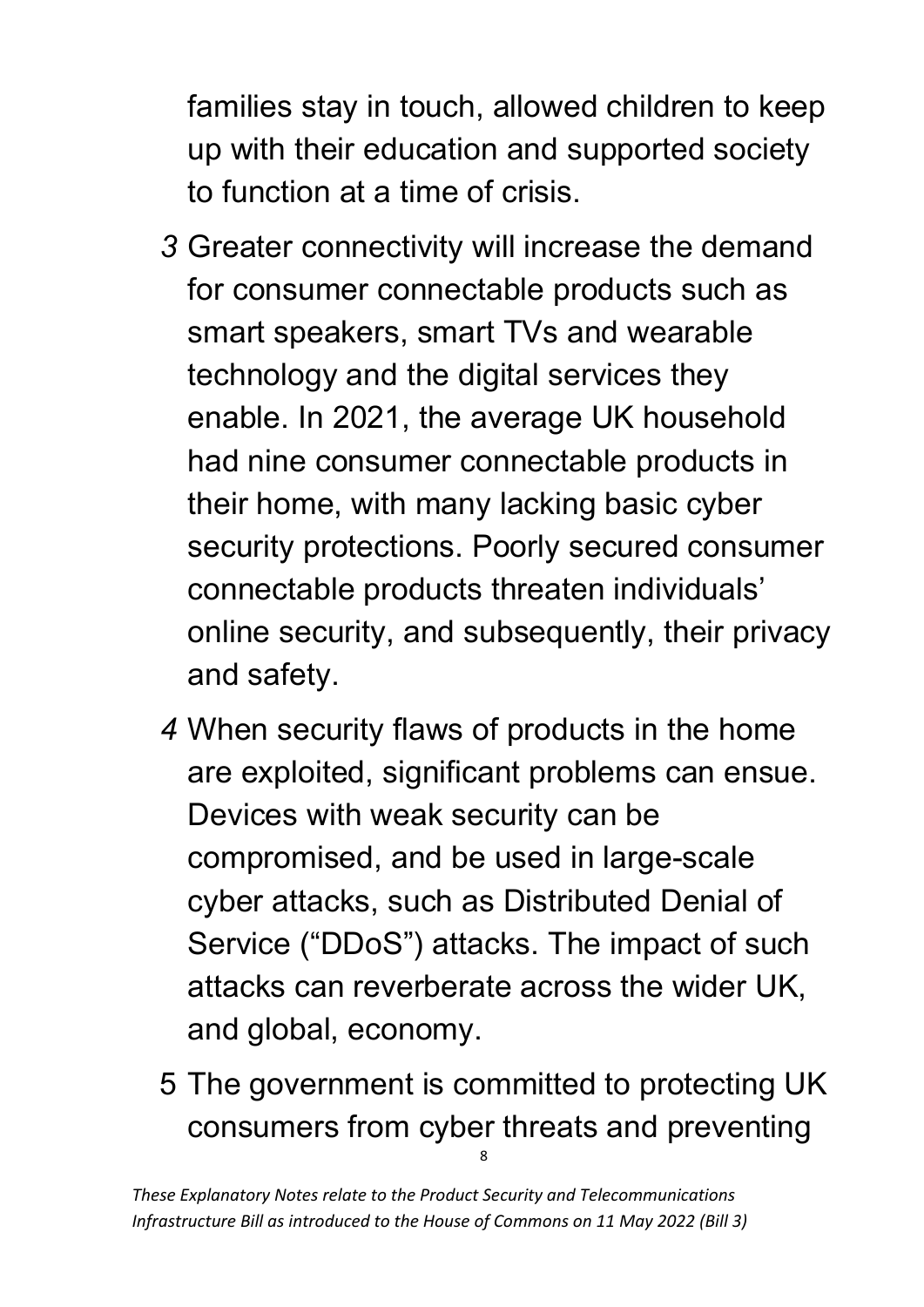the economic loss that results from attacks of this kind (estimated at over £1 billion per annum). To protect consumers, legislation to improve connectivity is paired with legislation to improve consumer-facing cyber security. The Product Security and Telecommunications Infrastructure Bill has been designed to improve the UK's resilience to cyber attacks, and improve connectivity for individuals and businesses across the UK.

## Product Security

6 Consumer connectable products are consumer products which can connect to the internet or other networks, and can transmit and receive digital data. Examples of these products include smartphones, smart TVs, smart speakers, connected baby monitors and connected alarm systems. They are also known as consumer "Internet of Things devices" ("consumer IoT") or consumer "smart" devices. In 2020, there were an estimated 12.9 billion consumer connectable products worldwide.<sup>[1](#page-9-0)</sup>

<span id="page-9-0"></span> $\alpha$ <sup>1</sup> Gartner, 2017[, https://www.gartner.com/newsroom/id/3598917](https://www.gartner.com/newsroom/id/3598917)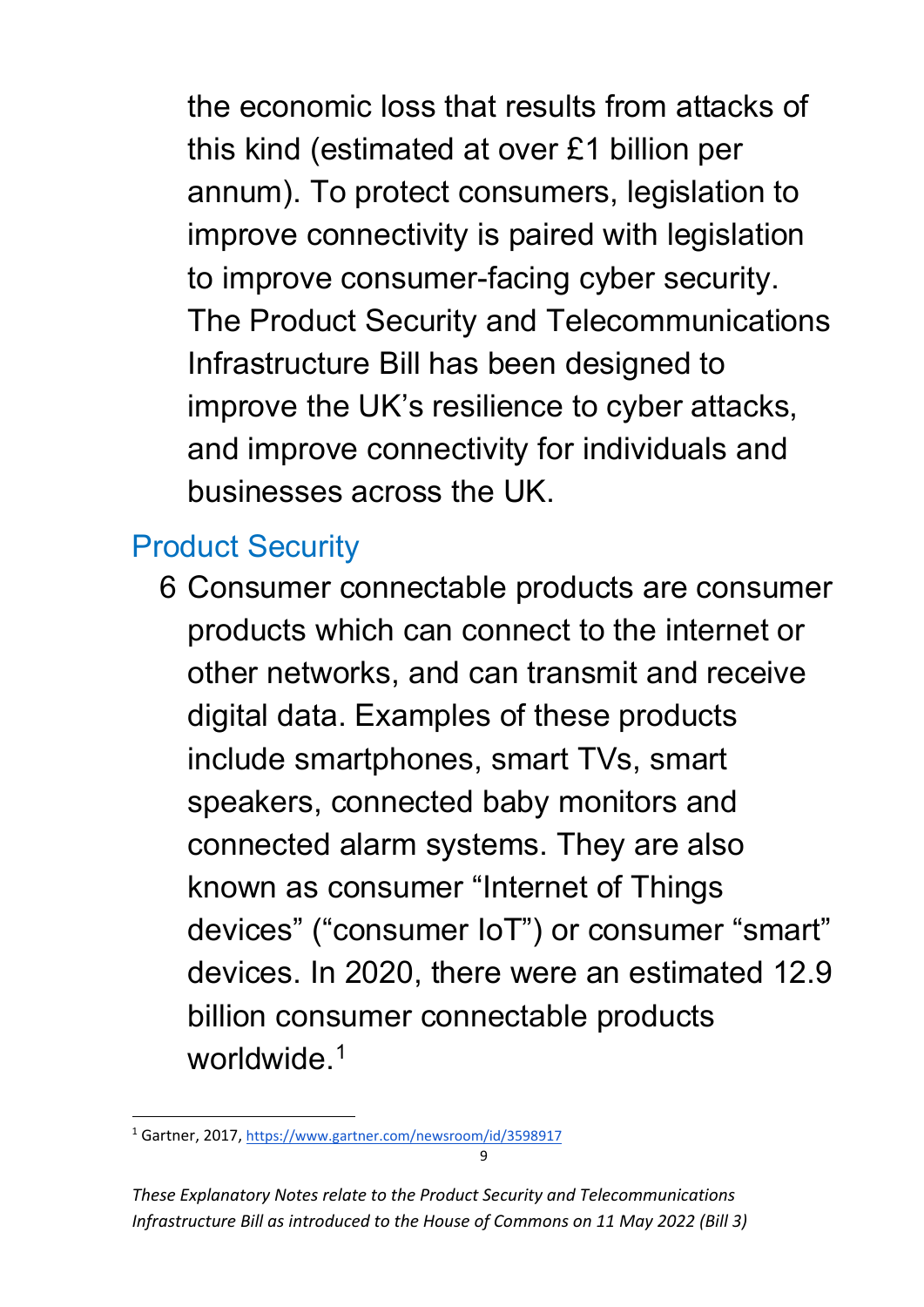- 7 As electrical products they are subject to product safety regulation including the Consumer Protection Act 1987 and the General Product Safety Regulations 2005 [SI 2005/1803]. To ensure these products do not create radio interference, many of them are also subject to the Radio Equipment Regulations 2017 [SI 2017/1206]. The existing regimes, however, do not create any provision that minimum security requirements relating to products must be met.
- 8 Insecure products can be used in ways not intended by the consumer, such as the case of security cameras being compromised in Singapore.<sup>[2](#page-10-0)</sup> In addition, insecure products can act as the 'point of entry' across a network, enabling attackers to access valuable information, such as the attackers who were able to access a US casino's customers' details via a connected thermometer in a fishtank.[3](#page-10-1)

<span id="page-10-0"></span><sup>&</sup>lt;sup>22</sup> The Straits Times. 2020. [https://www.straitstimes.com/singapore/singapore-home-cams-hacked](https://www.straitstimes.com/singapore/singapore-home-cams-hacked-and-stolen-footage-sold-on-pornographic-sites)[and-stolen-footage-sold-on-pornographic-sites](https://www.straitstimes.com/singapore/singapore-home-cams-hacked-and-stolen-footage-sold-on-pornographic-sites)

<span id="page-10-1"></span><sup>&</sup>lt;sup>3</sup> The Washington Post. 2017.

[https://www.washingtonpost.com/news/innovations/wp/2017/07/21/how-a-fish-tank-helped-hack](https://www.washingtonpost.com/news/innovations/wp/2017/07/21/how-a-fish-tank-helped-hack-a-casino/)[a-casino/](https://www.washingtonpost.com/news/innovations/wp/2017/07/21/how-a-fish-tank-helped-hack-a-casino/)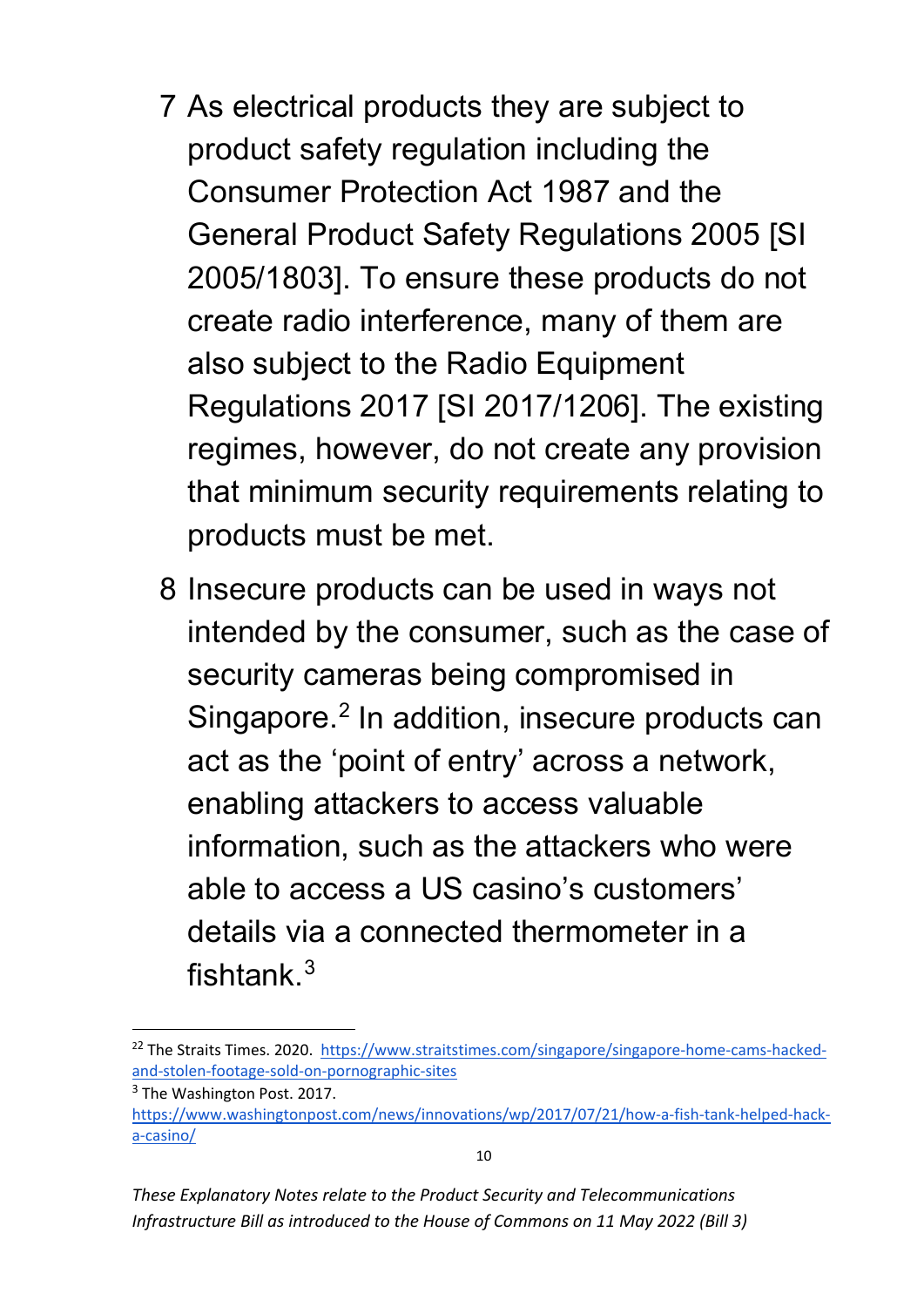- 9 Devices can be compromised at scale as part of DDoS or 'botnet' attacks. For example, in 2016 cyber criminals compromised 300,000 products with the Mirai malware. The attackers utilised the collective computing power to successfully disrupt the service of many news and media websites including the BBC and Netflix. The Mirai malware was able to penetrate so many devices due to widespread weak security features (such as default passwords).
- 10 In 2017 and 2018, a range of vulnerabilities were identified in the web service that connected to a smart watch brand that is marketed at children.[4](#page-11-0) The vulnerabilities allowed an attacker to access personally identifiable information including the linked mobile phone number and GPS coordinates for each watch. The penetration testers who had found the vulnerability were unable to contact the manufacturer to report their concerns meaning watch users - including

*These Explanatory Notes relate to the Product Security and Telecommunications Infrastructure Bill as introduced to the House of Commons on 11 May 2022 (Bill 3)*

<span id="page-11-0"></span><sup>4</sup> Norwegian Consumer Council, press release, 2017 [https://www.forbrukerradet.no/side/significant-security-flaws-in-smartwatches-for](https://www.forbrukerradet.no/side/significant-security-flaws-in-smartwatches-for-children/)[children/](https://www.forbrukerradet.no/side/significant-security-flaws-in-smartwatches-for-children/)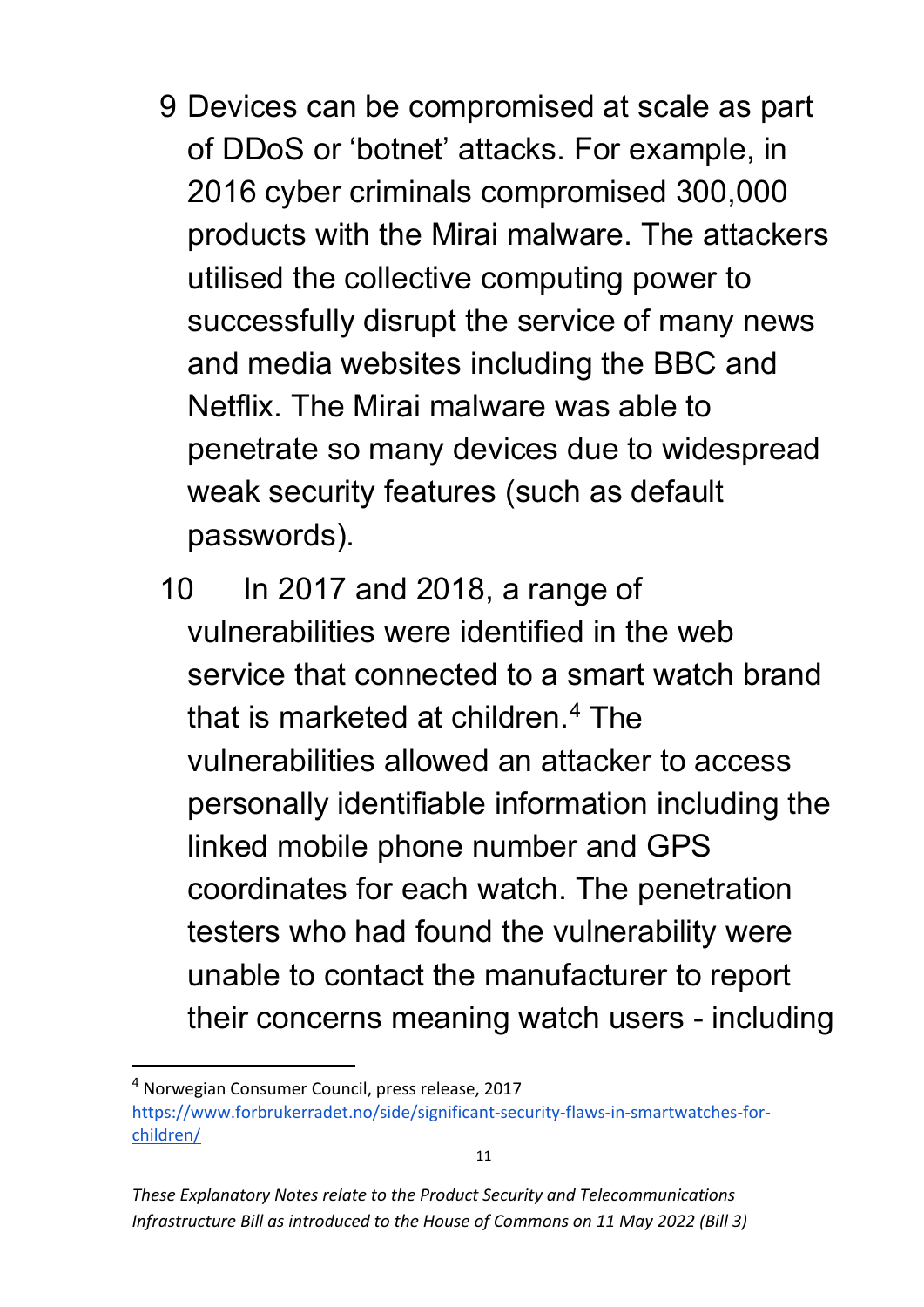children - continued to be exposed to harm. The total number of users of these smart watches was determined to be around 1 million globally.

- 11 UK consumers are rarely able to make security conscious choices at the point of purchase due to a lack of information and so cannot easily protect themselves from cyber threats. A 2020 UCL study surveyed 270 common consumer connectable products and found that consumers were not given clear information outlining how long their connectable product would be supported with security software updates for<sup>5</sup>. Without clear information, consumers' overwhelmingly assume that a product is secure because it is for sale, so vulnerable devices see continued use $<sup>6</sup>$  $<sup>6</sup>$  $<sup>6</sup>$  in homes where the consumer has no</sup> idea that the product represents a risk.
- 12 In response to growing concerns about the vulnerability of baby monitors and domestic

<span id="page-12-1"></span><span id="page-12-0"></span><sup>5</sup> Consumer IoT Briefing, University College London, 2020. [https://www.ucl.ac.uk/future](https://www.ucl.ac.uk/future-crime/sites/future_crime/files/ucl_dawes_centre_consumer_iot_briefing_august_2020.pdf)[crime/sites/future\\_crime/files/ucl\\_dawes\\_centre\\_consumer\\_iot\\_briefing\\_august\\_2020.pdf](https://www.ucl.ac.uk/future-crime/sites/future_crime/files/ucl_dawes_centre_consumer_iot_briefing_august_2020.pdf)  $6$  The cheap security cameras inviting hackers into your home, Which, 2019 [https://www.which.co.uk/news/2019/10/the-cheap-security-cameras-inviting-hackers-into-your](https://www.which.co.uk/news/2019/10/the-cheap-security-cameras-inviting-hackers-into-your-home/)[home/](https://www.which.co.uk/news/2019/10/the-cheap-security-cameras-inviting-hackers-into-your-home/)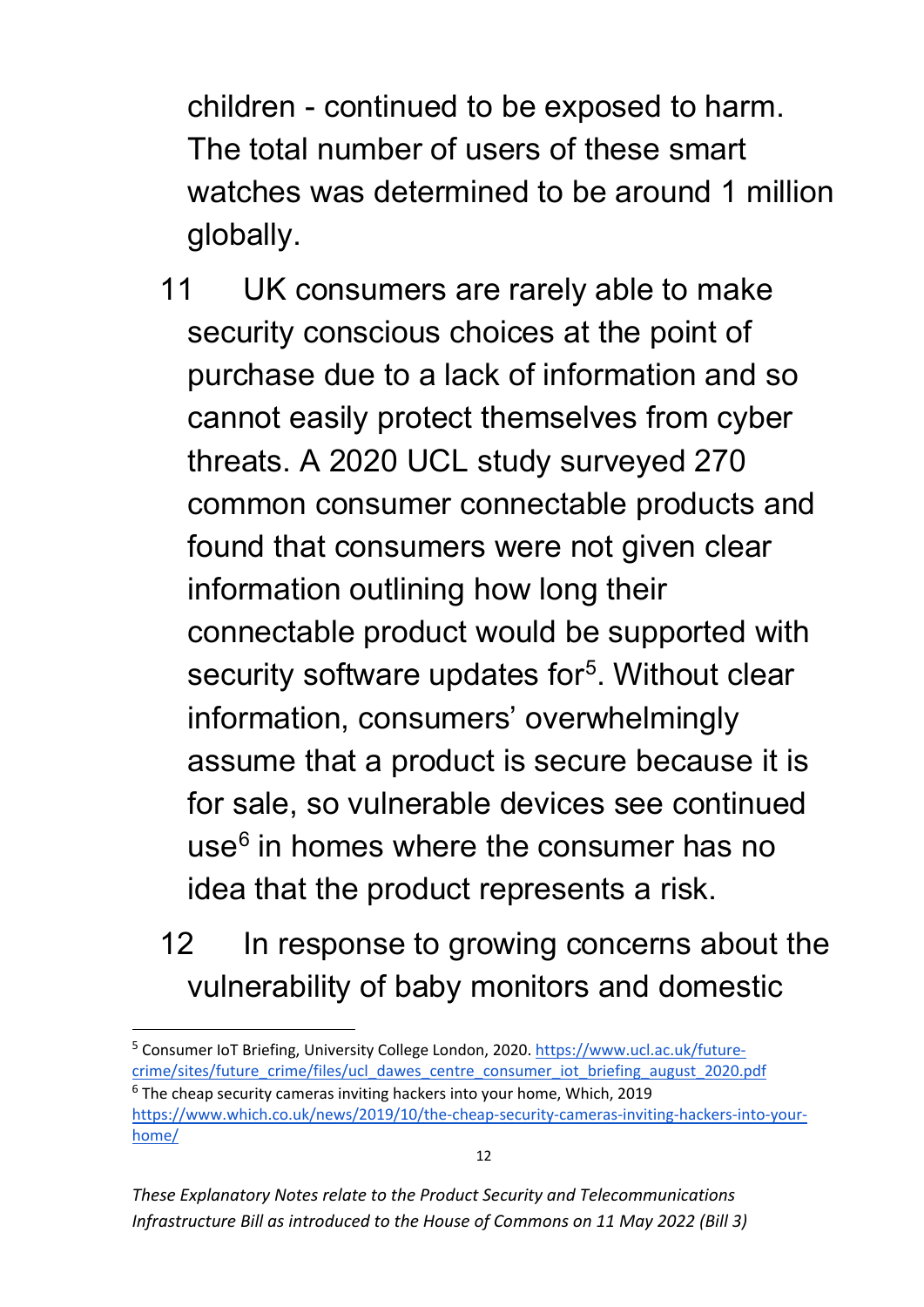CCTV cameras to hacking, the National Cyber security Centre ("NCSC") issued a warning and guidance for consumers to adjust the security settings of products they purchase.<sup>[7](#page-13-0)</sup>

13 Going further, the government committed to ensuring "the majority of online products and services coming into use become 'secure by default' by 2021" in its 2016 National Cyber Security Strategy.<sup>[8](#page-13-1)</sup> In March 2018 the government consulted on its Secure by Design Report $9$  and this was followed with the publication of the voluntary Code of Practice for Consumer IoT Security<sup>[10](#page-13-3)</sup> in October 2018 which recognised the ever growing number and types of consumer connectable products. The code shifted the approach to securing devices by moving the burden away from consumers and instead used policy to encourage security features to be built into

<span id="page-13-1"></span><sup>8</sup> National Cyber Security Strategy, November 201[6](https://www.gov.uk/government/publications/national-cyber-security-strategy-2016-to-2021)

<span id="page-13-0"></span> $7$  Smart camera and baby monitor warning given by UK's cyber-defender, BBC, 2020 <https://www.bbc.co.uk/news/technology-51706631>

<span id="page-13-2"></span><https://www.gov.uk/government/publications/national-cyber-security-strategy-2016-to-2021> <sup>9</sup> Secure by Design report, March 2018 [https://www.gov.uk/government/publications/secure-by-design](https://www.gov.uk/government/publications/secure-by-design-report)[report](https://www.gov.uk/government/publications/secure-by-design-report)

<span id="page-13-3"></span><sup>10</sup> Code of Practice for Consumer IoT Security, October 2018 <https://www.gov.uk/government/publications/code-of-practice-for-consumer-iot-security>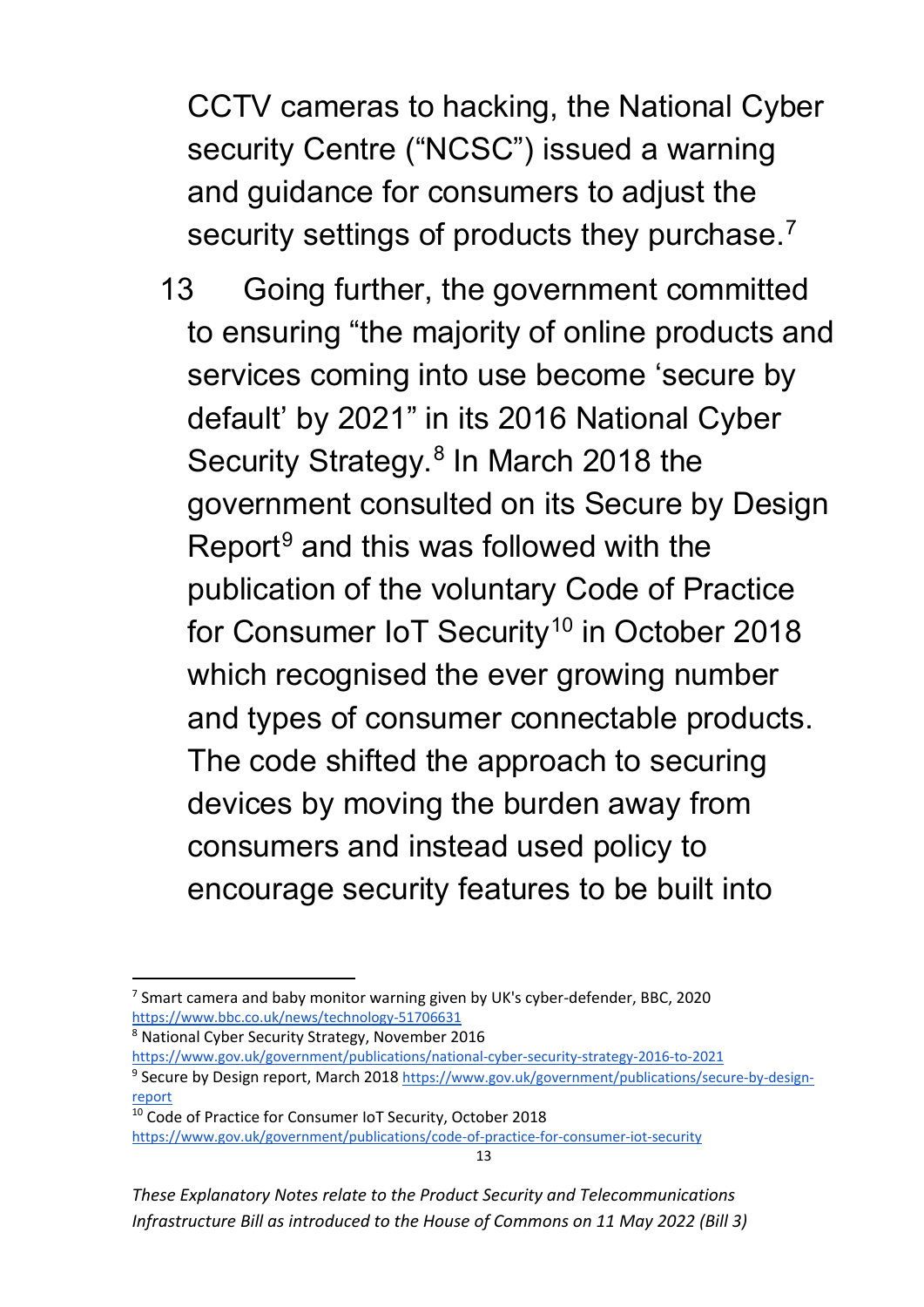products at the design stage.

- 14 Building on its domestic work the government sought to find an international consensus on how to better secure consumer connectable products. Following a partnership with both countries, Australia's Department of Home Affairs  $(2020)^{11}$  $(2020)^{11}$  $(2020)^{11}$  and India's Department for Telecommunications  $(2021)^{12}$  $(2021)^{12}$  $(2021)^{12}$  have both published Codes of Practice that are consistent with the thirteen principles that the UK first published in 2018.
- 15 The government has also worked with the European Telecommunications Standards Institute ("ETSI") to create a new globally applicable standard EN 303 645: Cyber Security for Consumer Internet of Things: Baseline Requirements which is consistent with the 13 principles of the UK's Code of Practice. ETSI has over nine hundred members from 65 countries. Adopted in June 2020, EN 303 645 is the first globally-

<span id="page-14-0"></span><sup>&</sup>lt;sup>11</sup> Code of Practice: Securing the Internet of Things for Consumers; Australian Government (2020) <https://www.homeaffairs.gov.au/reports-and-pubs/files/code-of-practice.pdf>

<span id="page-14-1"></span><sup>&</sup>lt;sup>12</sup> Code of Practice for Securing Consumer Internet of Things TEC 31318, Government of India (2021) [https://tec.gov.in/pdf/M2M/Securing%20Consumer%20IoT%20\\_Code%20of%20pratice.pdf](https://tec.gov.in/pdf/M2M/Securing%20Consumer%20IoT%20_Code%20of%20pratice.pdf)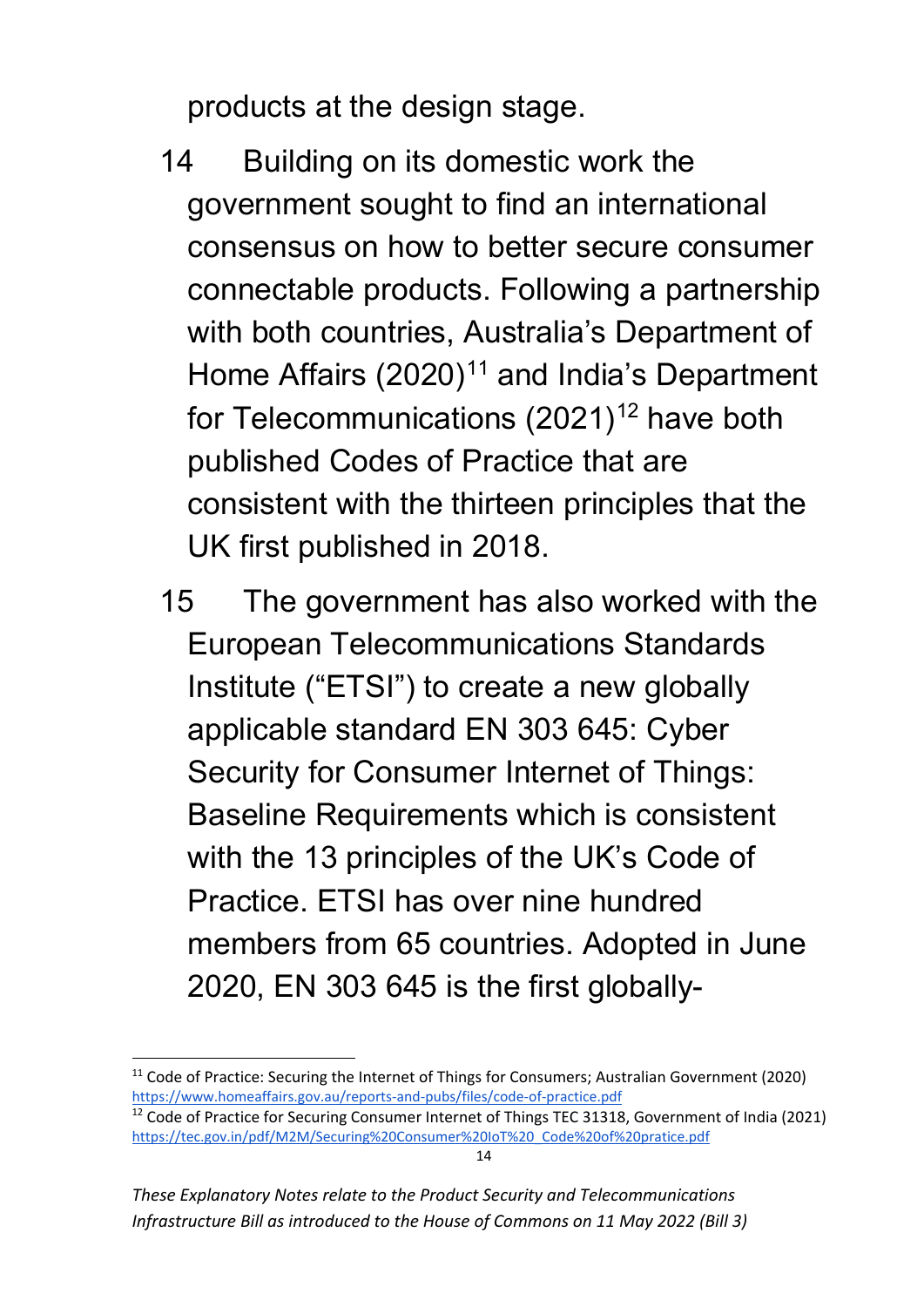applicable technical standard for the cyber security of consumer connectable products.

- 16 While the government encouraged industry to adopt the guidelines in the UK's Code of Practice for Consumer IoT Security, voluntary compliance was slow, and poor security practices remain commonplace. At the time of its publication in 2018, the Internet of Things Security Foundation estimated that 9 per cent of manufacturers maintained an adequate vulnerability disclosure programme. By 2019, the figure was still only [13](#page-15-0) per cent.<sup>13</sup>
- 17 In May 2019, the government launched a consultation on legislative proposals for the cyber security of consumer connectable products. Responses to the consultation demonstrated widespread support for the introduction of a mandatory cyber security baseline aligned with priority security requirements as outlined in the Code of Practice.

<span id="page-15-0"></span><sup>&</sup>lt;sup>13</sup> Understanding the Contemporary Use of Vulnerability Disclosure - 2020 Progress Report, IoT Security Foundation, 2020 [https://www.iotsecurityfoundation.org/just-13-percent-of-consumer-iot-firms](https://www.iotsecurityfoundation.org/just-13-percent-of-consumer-iot-firms-allow-vulnerability-reporting-despite-incoming-laws-and-international-standards/)[allow-vulnerability-reporting-despite-incoming-laws-and-international-standards/](https://www.iotsecurityfoundation.org/just-13-percent-of-consumer-iot-firms-allow-vulnerability-reporting-despite-incoming-laws-and-international-standards/)

*These Explanatory Notes relate to the Product Security and Telecommunications Infrastructure Bill as introduced to the House of Commons on 11 May 2022 (Bill 3)*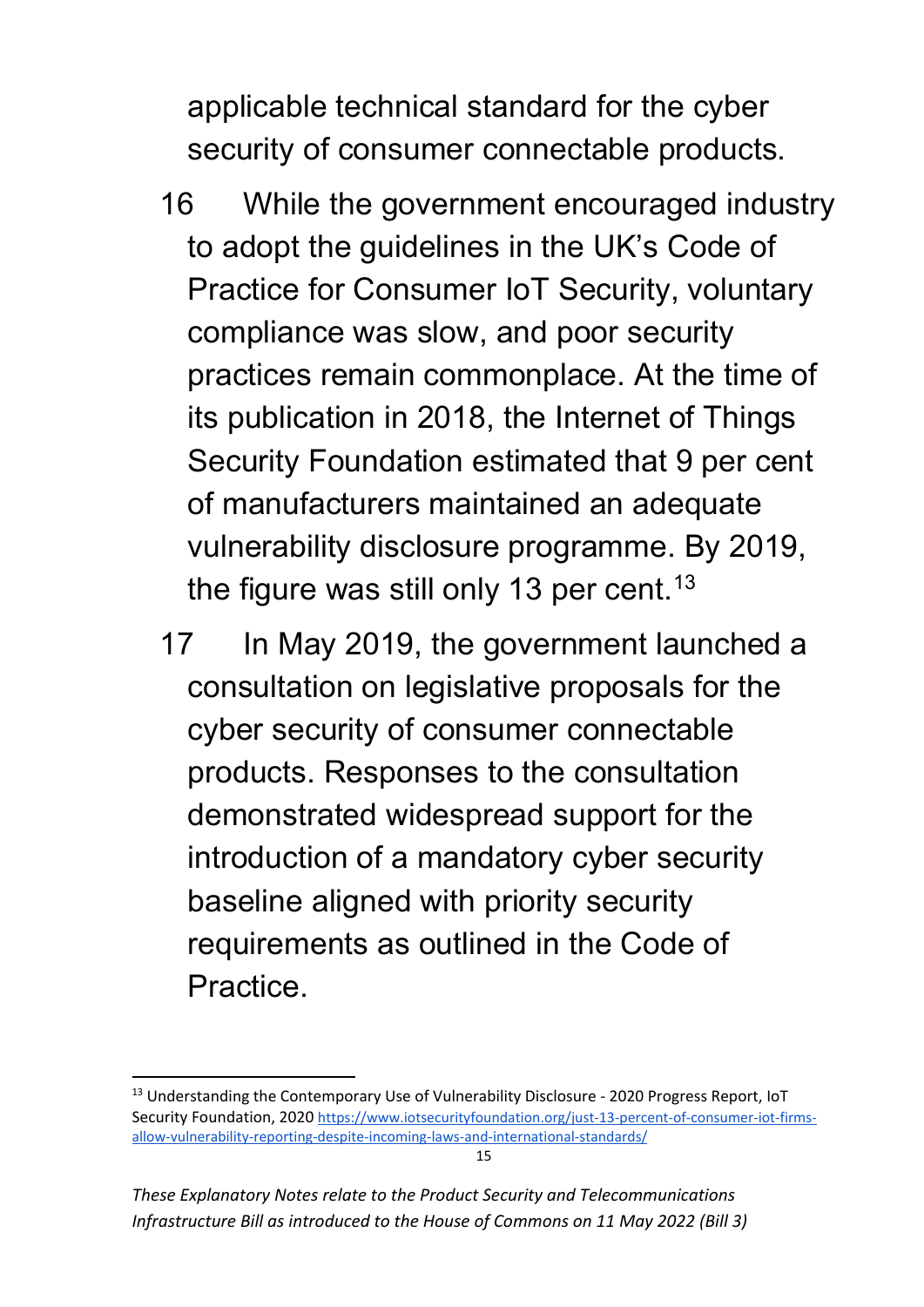- 18 The government published detailed proposals for regulating the cyber security of consumer connectable products as part of a Call for Views in July 2020. Responses to this Call for Views further supported the government's position, that widespread compliance to priority security requirements from EN 303 645 will have the greatest impact protecting UK consumers purchasing connectable products.[14](#page-16-0)
- 19 The Bill creates powers for ministers to specify security requirements relating to consumer connectable products. Businesses involved in making these products available in the UK will need to comply with these requirements. The government intends to use these powers to place three of the original security requirements in the 2018 Code of Practice, and EN 303 645, on a statutory footing. These new statutory security obligations will include a ban on the use of default passwords, a requirement for

*These Explanatory Notes relate to the Product Security and Telecommunications Infrastructure Bill as introduced to the House of Commons on 11 May 2022 (Bill 3)*

<span id="page-16-0"></span> $14$  Government response to the call for views on consumer connected product cyber security legislation, April 2021 [https://www.gov.uk/government/publications/regulating-consumer-smart-product](https://www.gov.uk/government/publications/regulating-consumer-smart-product-cyber-security-government-response)[cyber-security-government-response](https://www.gov.uk/government/publications/regulating-consumer-smart-product-cyber-security-government-response)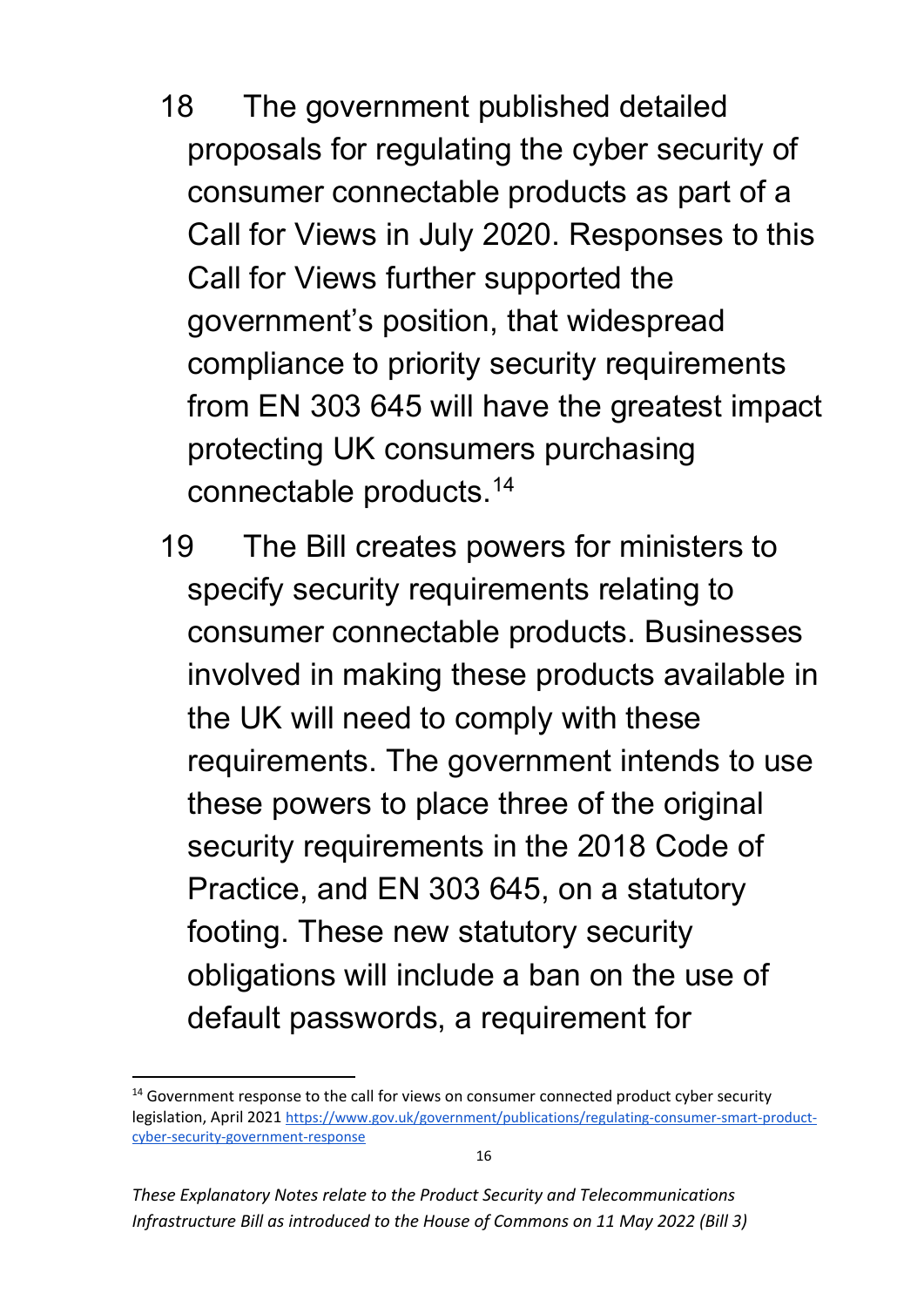manufacturers to manage the reporting of security vulnerabilities and a requirement for consumers to be told at the point of sale the minimum period of time that the product will receive security updates.

### Telecommunications Infrastructure

- 20 The Future Telecommunications Infrastructure Review in 2018 established the importance of the UK telecommunications market to future economic growth. The review concluded that while the UK is a world leader in 'superfast' connectivity there were several barriers to deployment that inhibit widespread access to the next generation of gigabitcapable broadband. Gigabit broadband coverage is currently at 67 per cent. The government pledged to review the relevant policy and legal framework to identify ways to overcome any administrative and legal obstacles delaying broadband deployment.
- 21 The 2019 Conservative Party Manifesto pledged to ensure that everyone across the UK gets to enjoy the benefits of greater connectivity and promised to legislate to speed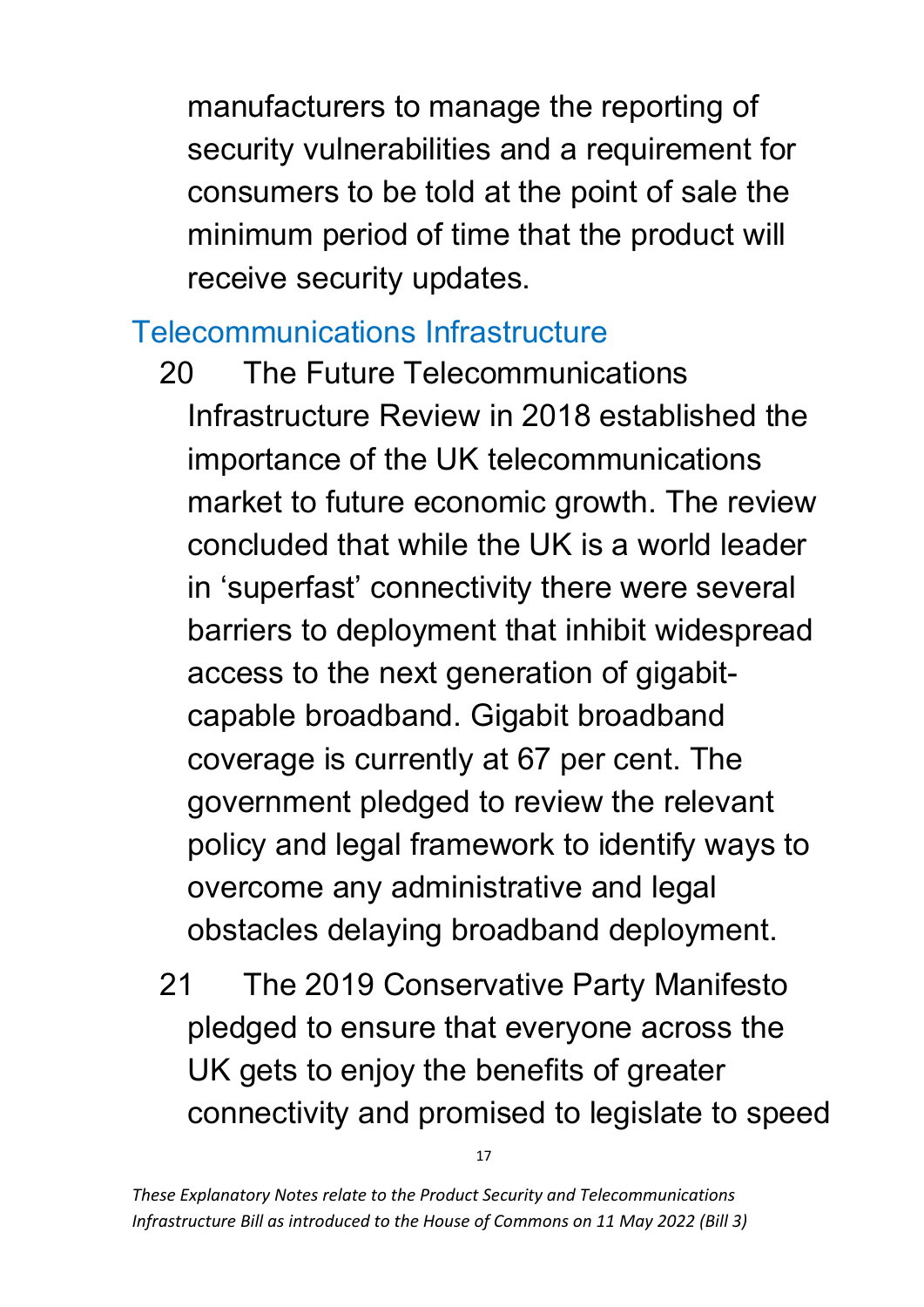up UK digital connectivity. In November 2020 the government committed to deliver gigabitcapable broadband to 85 per cent of UK premises by 2025 to support digital growth and innovation.<sup>[15](#page-18-0)</sup>

- 22 The government is working with industry to target a minimum of 85 per cent gigabitcapable UK coverage by 2025 and to get as close to 100 per cent as possible. The government is also aiming to ensure that 95 per cent of the UK's geographic landmass has 4G coverage from at least one mobile network operator by 2025 and that the majority of the UK population has 5G coverage by 2027.
- 23 Rights to install, maintain, upgrade and share telecommunications apparatus are regulated by the Code. The Code was substantially reformed in 2017, with changes intended to make it cheaper and easier for operators to deploy, upgrade and share their apparatus. While improving the situation in some parts of the industry, subsequent government engagement highlighted that the

<span id="page-18-0"></span><sup>1</sup>[5https://www.gov.uk/government/publications/national-infrastructure-strategy](https://www.gov.uk/government/publications/national-infrastructure-strategy)

*These Explanatory Notes relate to the Product Security and Telecommunications Infrastructure Bill as introduced to the House of Commons on 11 May 2022 (Bill 3)*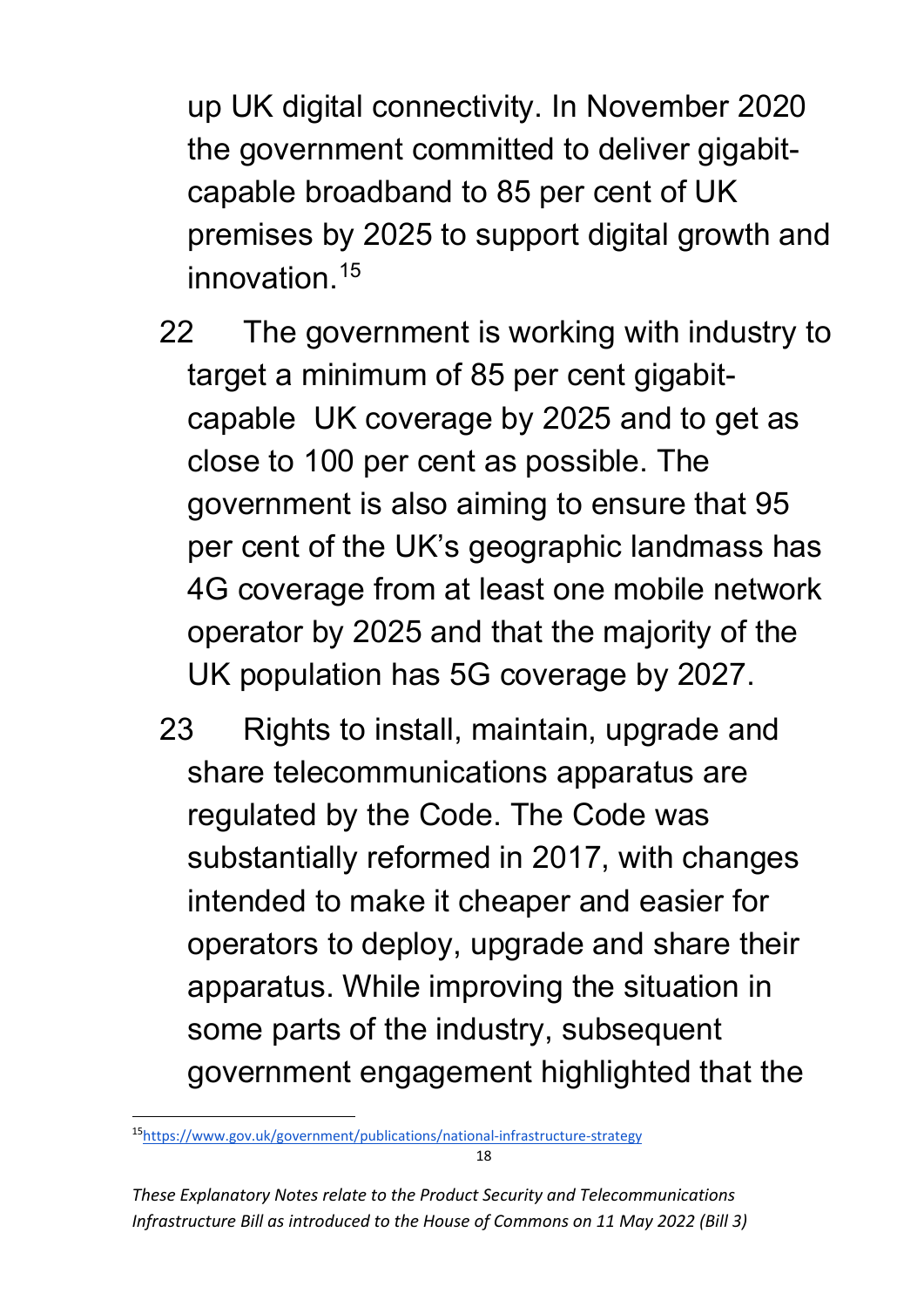2017 reforms have not been working as intended in a number of key areas.

- 24 In January 2021, the government therefore ran a consultation on further reform of the Code. From this process the government identified that a number of reforms to the Code were needed to support delivery of the digital communications services that UK consumers and businesses need. These include:
	- amendments to operator rights to upgrade and share their apparatus, to optimise the use of existing networks and reduce the need for additional installations;
	- changes to support the renewal of expired Code agreements, to bring the process and renewal terms closer to those for new Code agreements;
	- promotion of faster and more efficient negotiations by measures promoting the use of Alternative Dispute Resolution ("ADR"), to encourage collaboration and remove any incentive to delay the completion of Code agreements; and

● introduction of a streamlined process for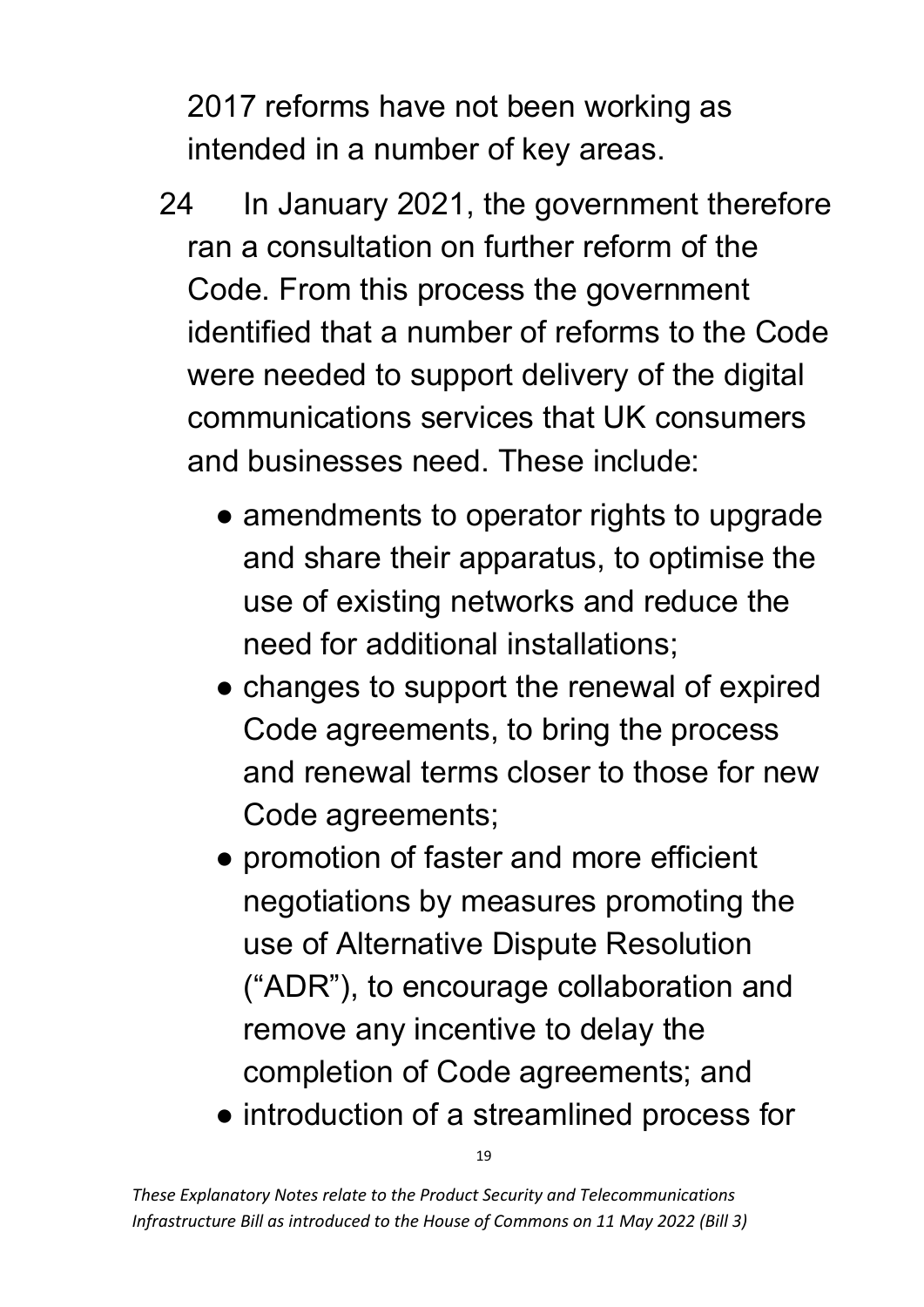cases where a landowner or occupier fails to respond to operator requests for Code rights.

25 In June 2020, DCMS ran a call for evidence on possible reforms to The Communications (Access to Infrastructure) Regulations 2016. Having a power to amend the Regulations would make them more useful for the digital infrastructure sector so that the impact achieved by the 2016 legislation keeps pace with innovation in the sector and the original policy intent. Any changes will be made via the affirmative resolution procedure.

# <span id="page-20-0"></span>**Legal background**

# Part 1: Product Security

26 This Bill includes a power to specify security requirements relating to relevant connectable products and creates obligations on economic actors such as manufacturers, importers and distributors in respect of compliance with those security requirements. The enforcement of these obligations will use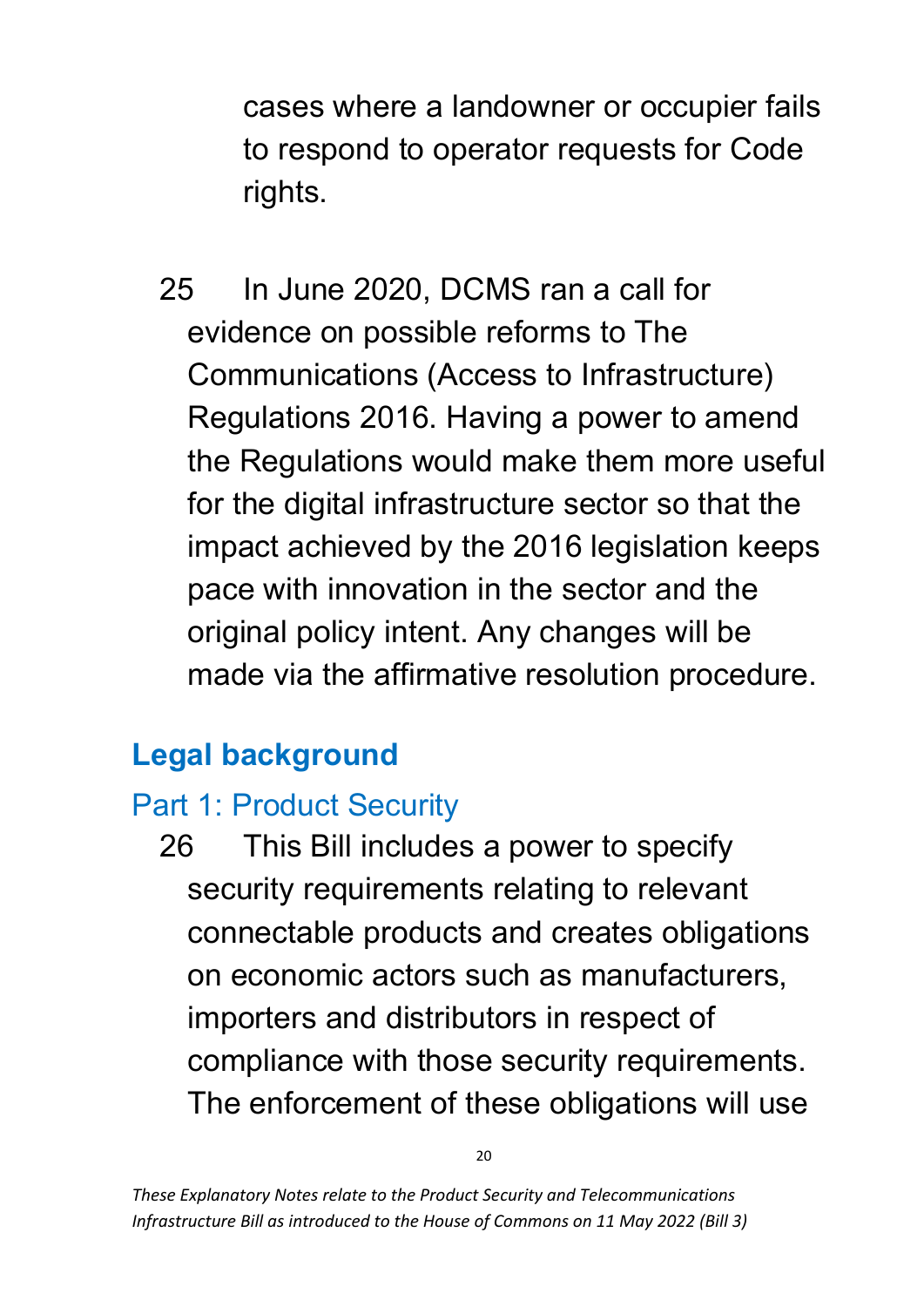powers provided for in Chapter 3, as well as existing powers in the Consumer Rights Act 2015 ("the 2015 Act"). The 2015 Act consolidates enforcers' powers as listed in Schedule 5 to investigate potential breaches of consumer law.

### Part 2: Telecommunications Infrastructure

- 27 The Code is contained in Schedule 3A to the Communications Act 2003 ("the 2003 Act"), as inserted by the Digital Economy Act 2017 ("the 2017 Act"). The Code was previously found in the Telecommunications Act 1984 (see Schedule 2 to that Act). The 2017 Act replaces that iteration with a new version of the Code (see Schedule 1 to the 2017 Act), which was inserted into the 2003 Act (as Schedule 3A to that Act).
- <span id="page-21-0"></span>28 The Electronic Communications Code (Jurisdiction) Regulations 2017 ("the 2017 Regulations") confer jurisdiction on the Upper Tribunal and First-tier Tribunal in respect of England and Wales, and on the Lands Tribunal for Scotland in respect of Scotland. References to "the court" or "a court" in these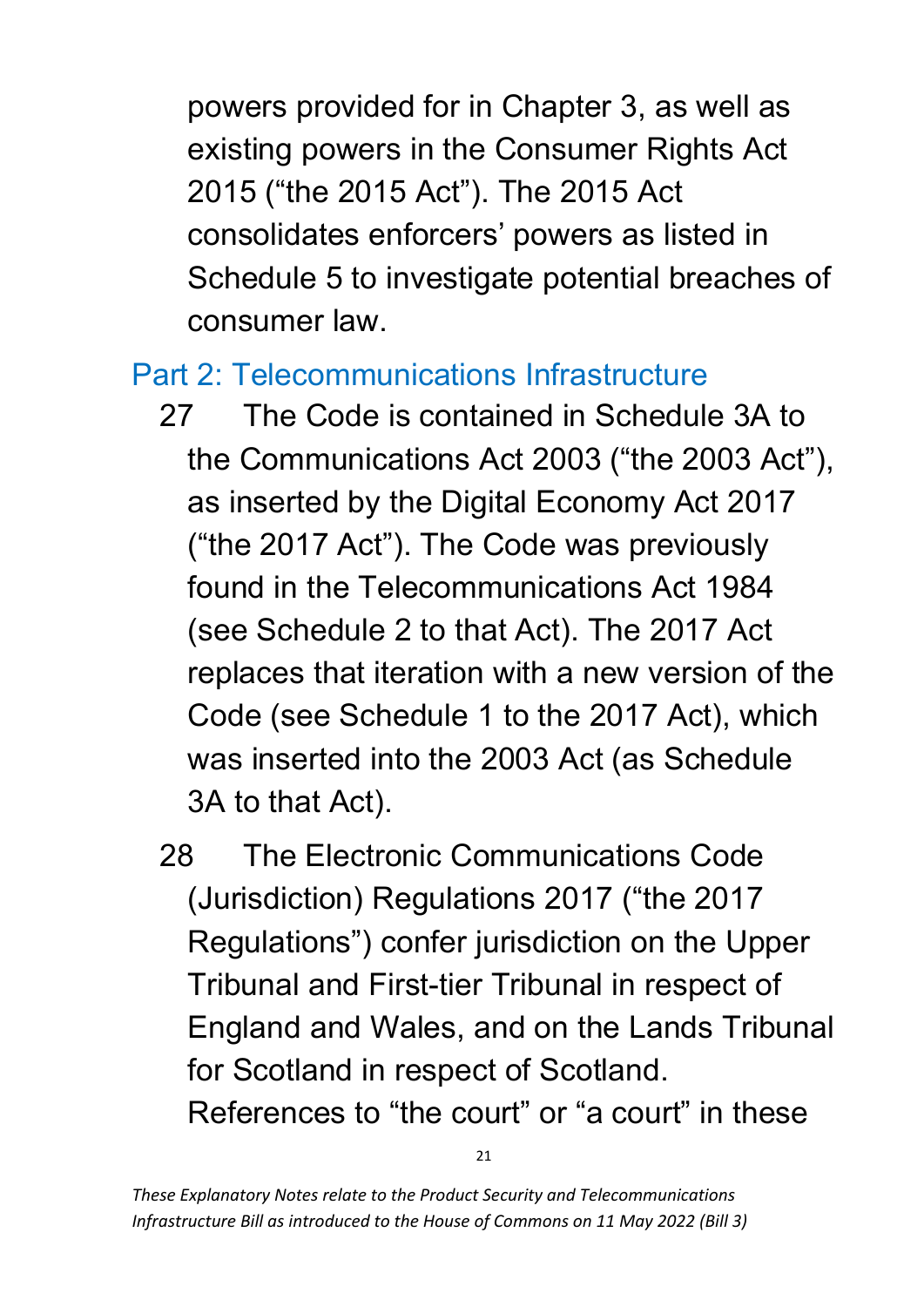Notes are to be taken to refer to those tribunals and courts unless specified otherwise. The 2017 Regulations do not extend to Northern Ireland. Accordingly, all functions conferred by the Code on a court in Northern Ireland remain exercisable in Northern Ireland only by a county court. References to "the court" or "a court" in these Notes are therefore to be construed accordingly as regards Northern Ireland, unless otherwise specified.

## <span id="page-22-0"></span>**Territorial extent and application**

- 29 Save as set out below, the Bill extends and applies to England and Wales, Scotland and Northern Ireland. In respect of Northern Ireland, the Bill is compatible with the Protocol on Ireland/Northern Ireland to the Agreement on the Withdrawal of the United Kingdom of Great Britain and Northern Ireland from the European Union and the European Atomic Energy Community.
- 30 In Part 2, clauses 61, 63 and 65 extend and apply to England and Wales only, as these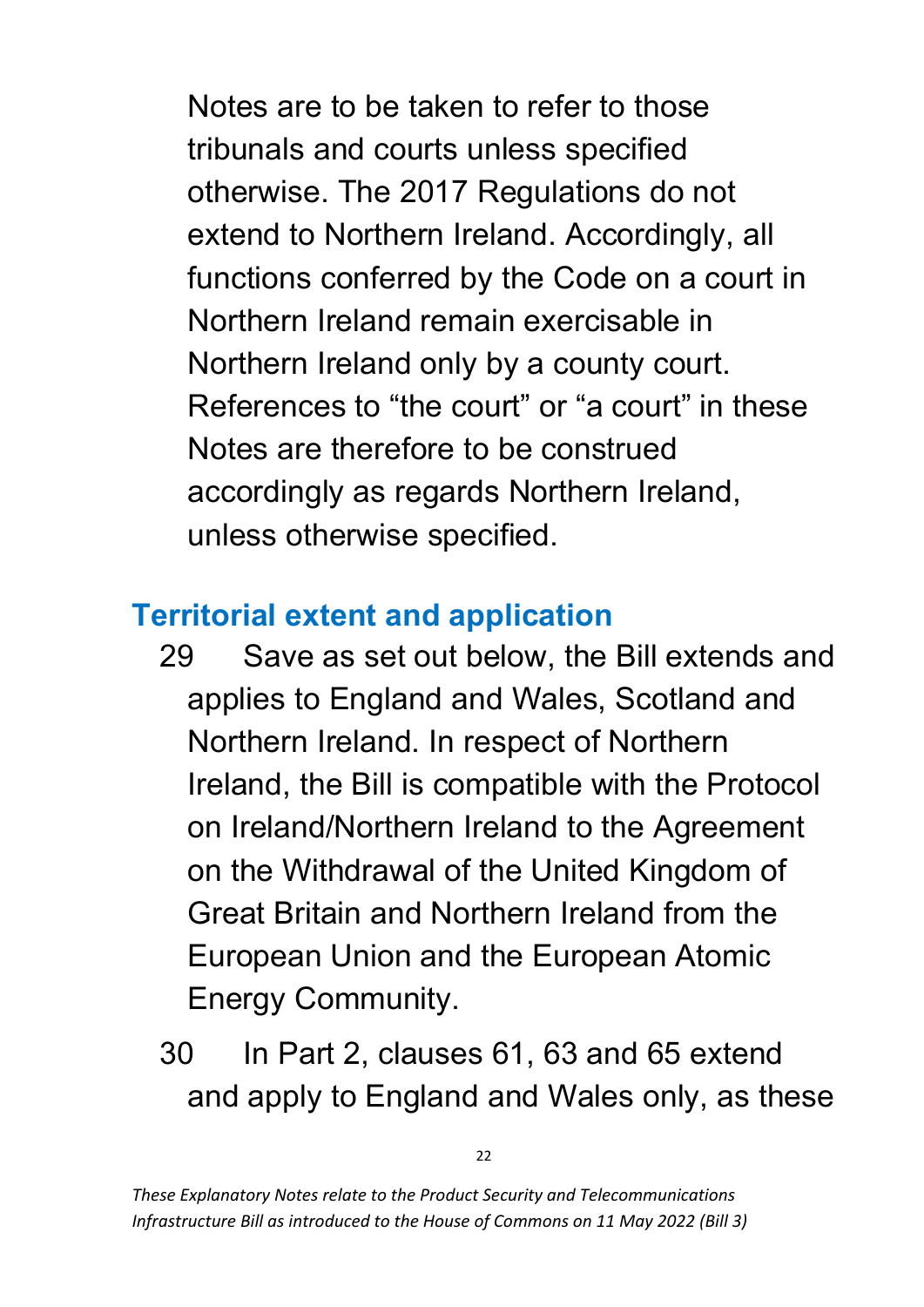clauses make amendments to the Landlord and Tenant Act 1954 which extends and applies only to England and Wales. Similarly, clauses 62 and 64 extend and apply to Northern Ireland, as they amend the Business Tenancies (Northern Ireland) Order 1996 which extends and applies only to Northern Ireland.

31 Section C10 of Schedule 5 to the Scotland Act 1998, section C9 of Schedule 7A to the Government of Wales Act 2006 and paragraph 29 of Schedule 3 to the Northern Ireland Act 1998 provide for telecommunications and wireless telegraphy to be reserved matters. Section C7 of Schedule 5 to the Scotland Act 1998 and section C6 of Schedule 7A to the Government of Wales Act 2006 provide for consumer protection to be a reserved subject matter, whilst paragraph 37 of Schedule 3 to the Northern Ireland Act 1998 provides for consumer safety in relation to goods to be a reserved subject matter. In the view of the UK Government, the subject matters of the provisions in the Bill are reserved subject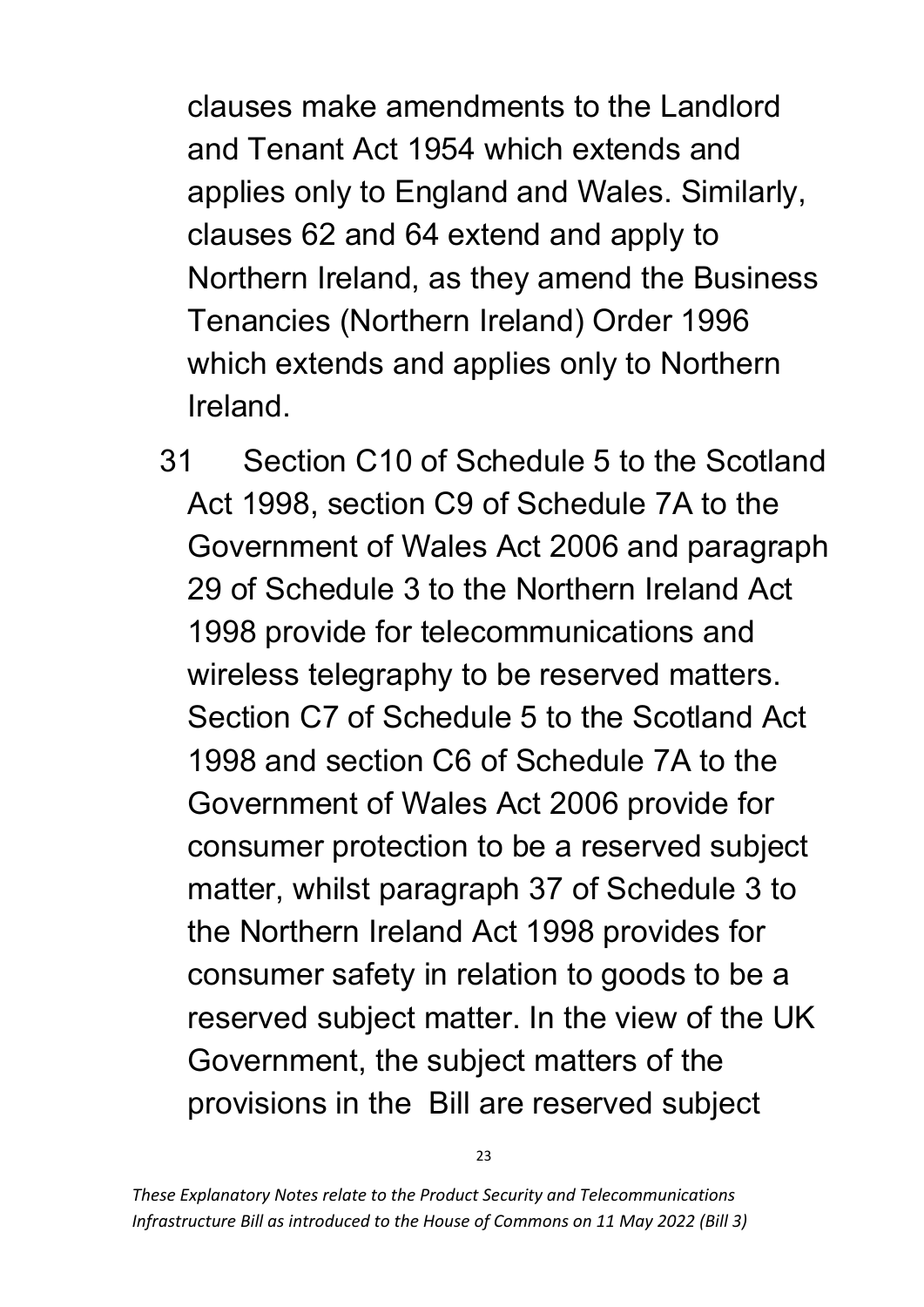matters in Scotland, Wales and Northern Ireland.

32 See the table in Annex A for a summary of the position regarding territorial extent and application in the United Kingdom.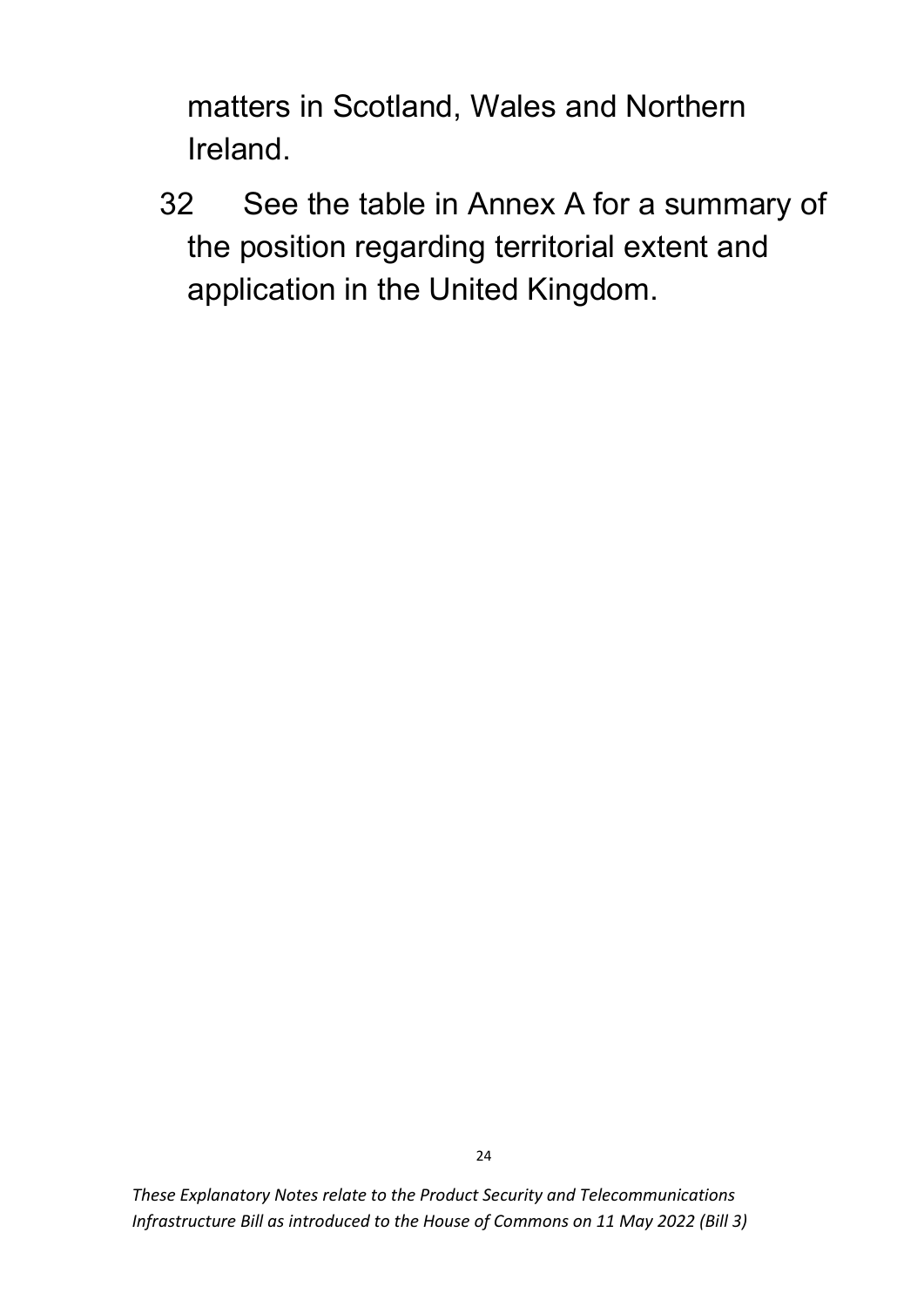# <span id="page-25-0"></span>**Commentary on provisions of Bill**

# <span id="page-25-1"></span>**Part 1: Product Security**

# <span id="page-25-2"></span>**Chapter 1: Security requirements**

Clause 1: Power to specify security requirements

- 33 Clause 1 provides the Secretary of State with the power to specify by regulations security requirements relating to connectable products, described in the Bill as relevant connectable products, or to connectable products of a specified description. These will apply to relevant persons or relevant persons of a specified description, for example, persons defined as a "manufacturer" in respect to a product.
- 34 Subsection (1) sets out limitations on using the power. The power must be used to protect or enhance the security of relevant connectable products made available to consumers in the United Kingdom or of the users of those products.
- 35 Subsection (4) points to provisions in other clauses (8, 14, and 21) that impose duties on relevant persons in relation to connectable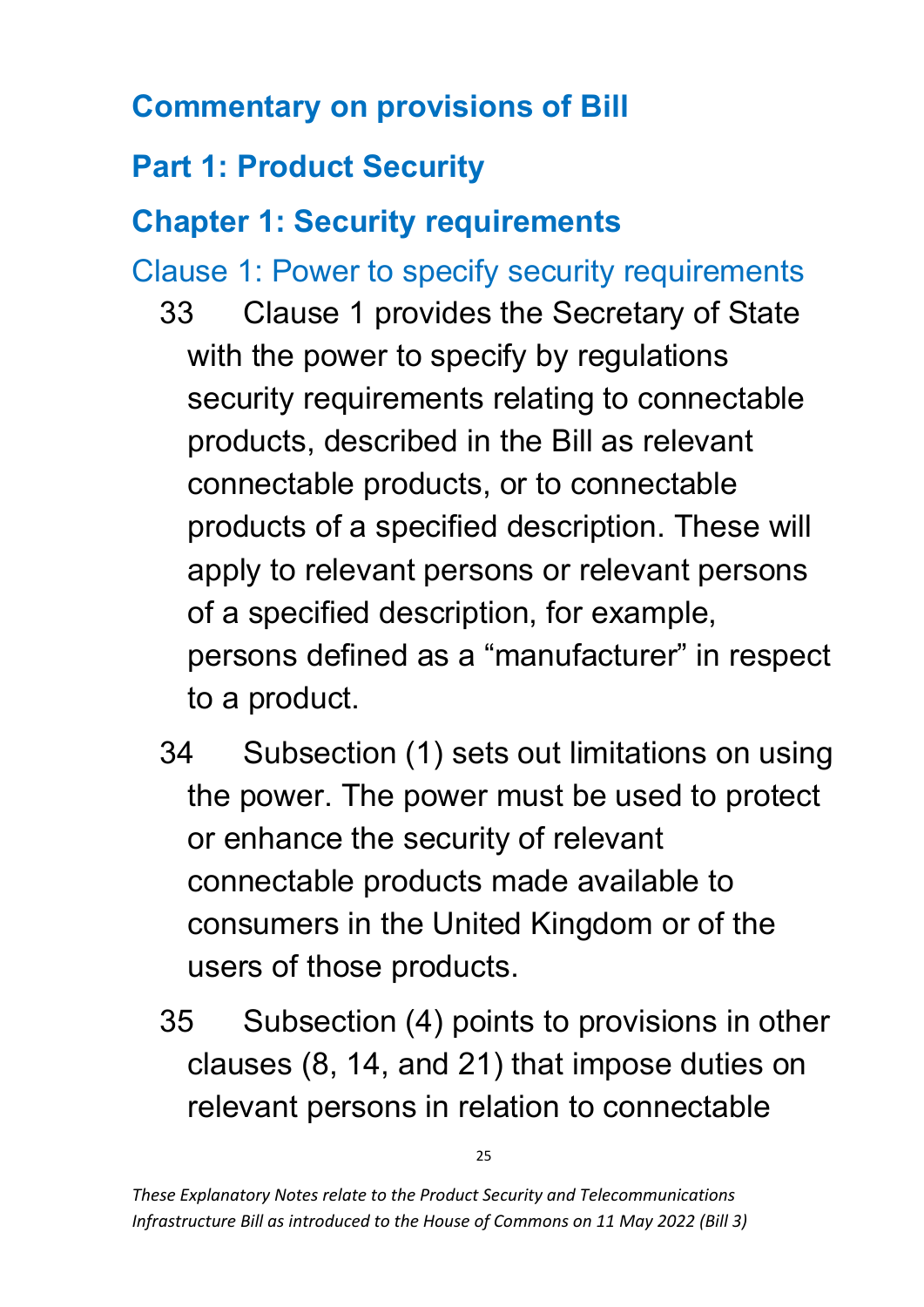products to comply with security requirements.

Clause 2: Further provision about regulations under section 1

- 36 This clause makes further provision about how the Secretary of State may exercise the power under clause 1 of the Bill. Subsection (1) sets out that a security requirement may relate to all the products of a relevant person or a relevant person of a particular description.
- 37 Subsection (3) sets out a non-exhaustive list of what, in addition to a physical device, a security requirement may apply to. This list includes software related to a product which may or may not be installed on the product. The software may or may not be provided by the manufacturer of the product.
- 38 Subsection (4) establishes that the requirements may be ongoing, requiring a relevant person to act in relation to a connectable product after it has been made available in the United Kingdom.
- 39 Subsection (6) sets out that regulations under clause 1 are subject to the affirmative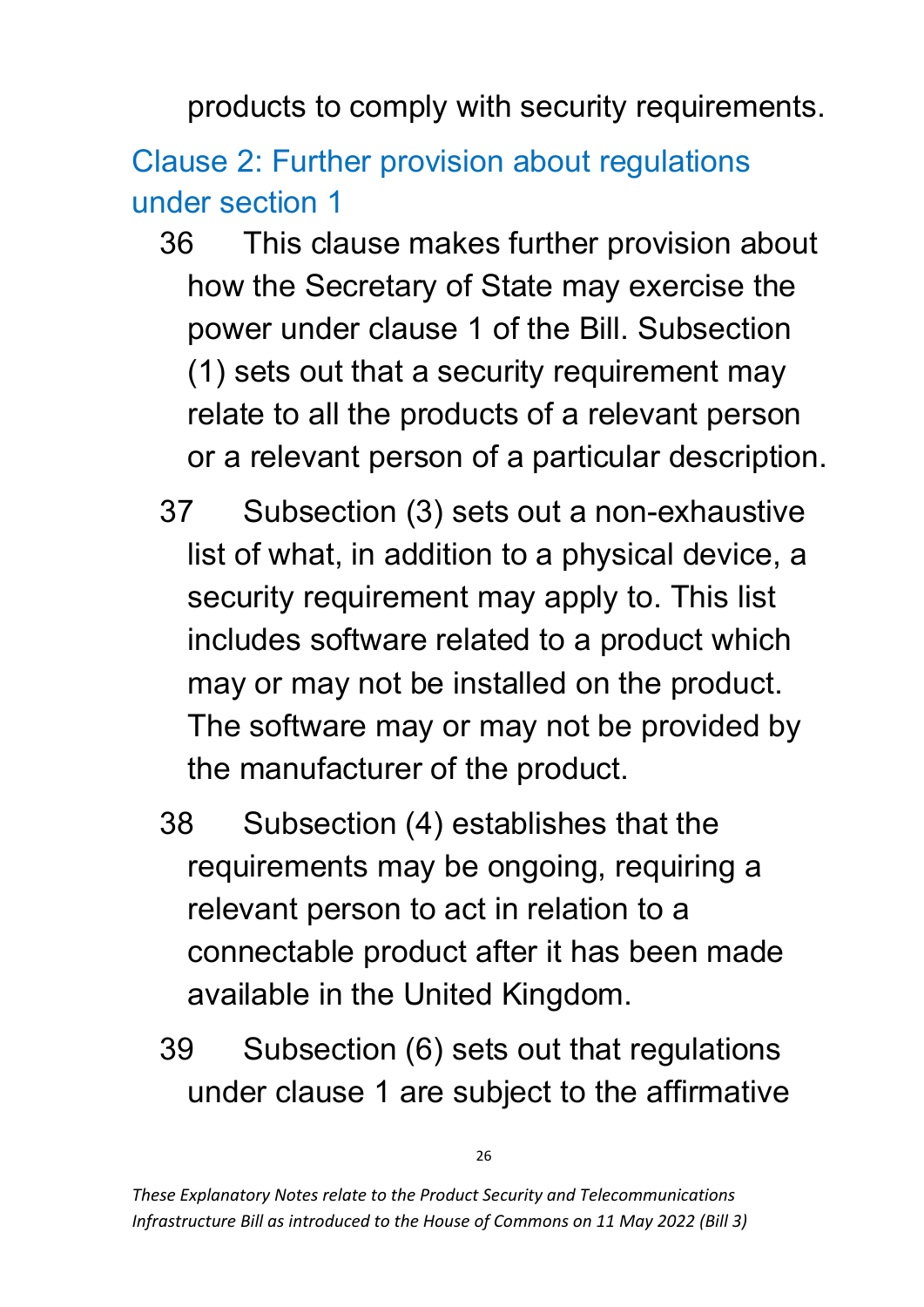resolution procedure, unless they only make limited variations as specified in subsection (5), in which case the negative resolution procedure applies.

# Example exercise of power: future security requirements

Security requirements will be technical in nature. They will set out details such as the products and software relevant to (and excluded from) each individual security requirement, technical detail and language describing what is required by each security requirement, and may mandate specific conformity assessment procedures in respect of certain products.

The initial security requirements are intended to align with the following intent:

**Security Requirement 1** Ban universal default passwords

**Security Requirement 2** Implement a means to manage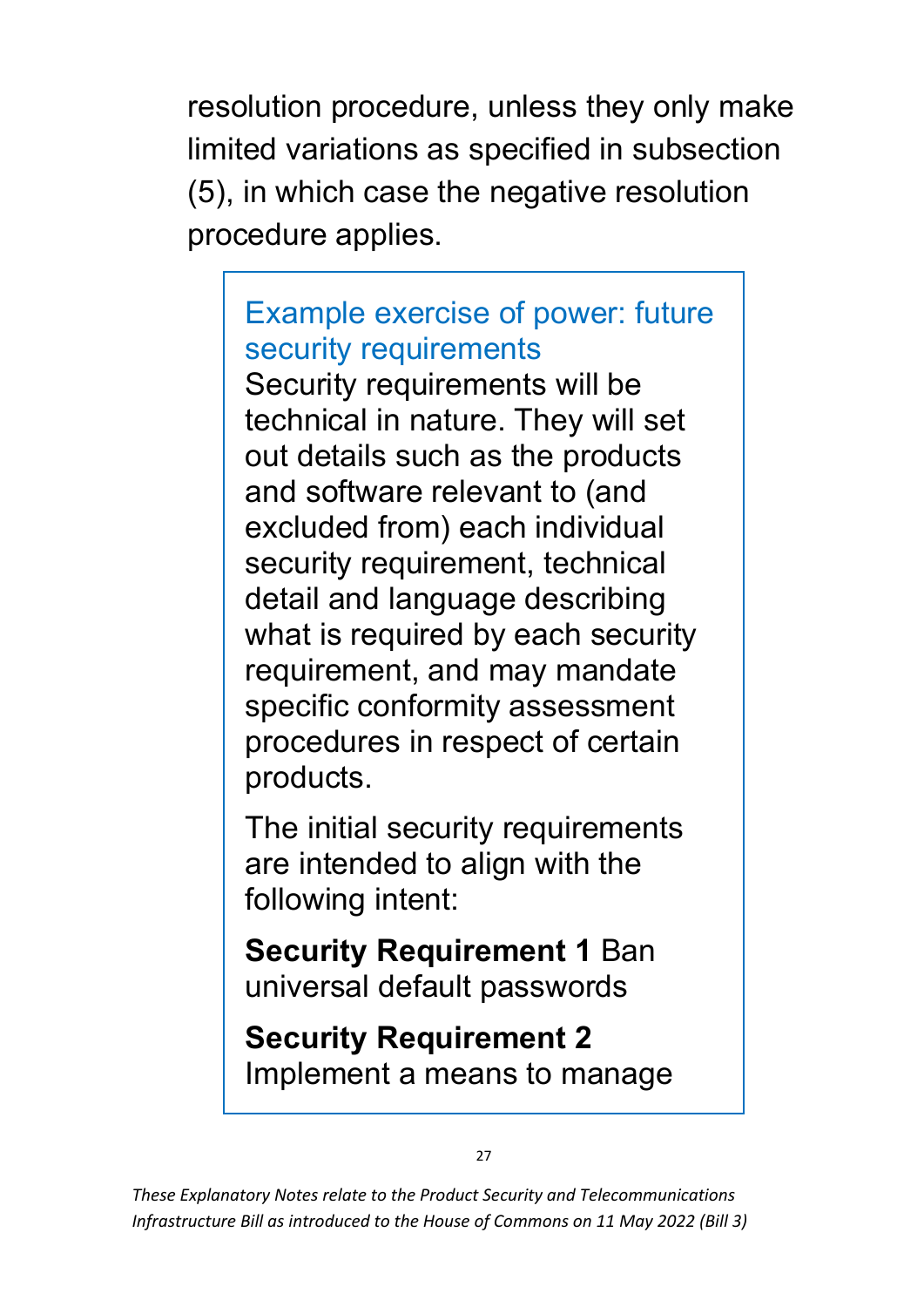reports of vulnerabilities

**Security Requirement 3** Provide transparency on for how long, at a minimum, the product will receive security updates

# <span id="page-28-0"></span>Clause 3: Power to deem compliance with security requirements

40 The security requirements set by the Secretary of State in regulations represent the minimum security requirements which must be complied with in relation to a product. Some persons may exceed these requirements, for example by wholly satisfying an international standard such as EN 303 645. This clause allows the Secretary of State to specify standards which, when complied with, will constitute deemed compliance with a security requirement by the relevant person. Subsection (3) sets out that this power will be subject to the negative resolution procedure.

#### Clause 4: Relevant connectable products

41 This clause defines "relevant connectable

28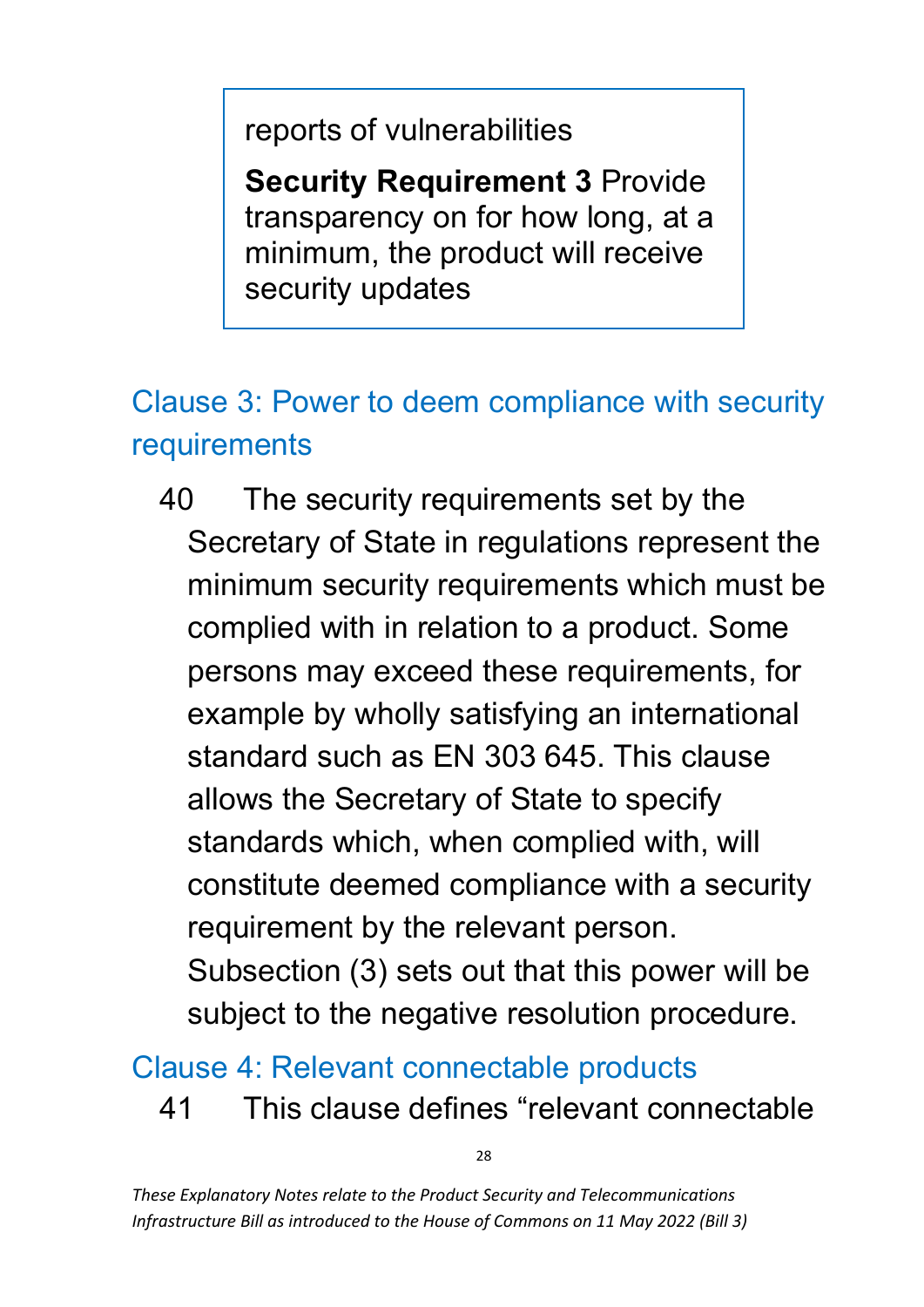product" as a product that is an internetconnectable product or a network-connectable product as defined in clause 5, and which is not an "excepted product" specified in regulations made pursuant to clause 6, which empowers the Secretary of State to specify products that are not within the regulatory scope of this legislation.

# Clause 5: Types of product that may be relevant connectable products

- 42 This clause defines the types of products that are relevant connectable products for the purposes of this legislation.
- 43 Subsections (1) and (2) define "internetconnectable products" as being capable of connecting to the internet using a communication protocol that forms part of the Internet Protocol suite to send or receive data over the internet.
- 44 Subsection (3) defines a "networkconnectable product" as a product that is capable of sending and receiving data transmitted using electronic or electromagnetic energy; is not an internet connectable product;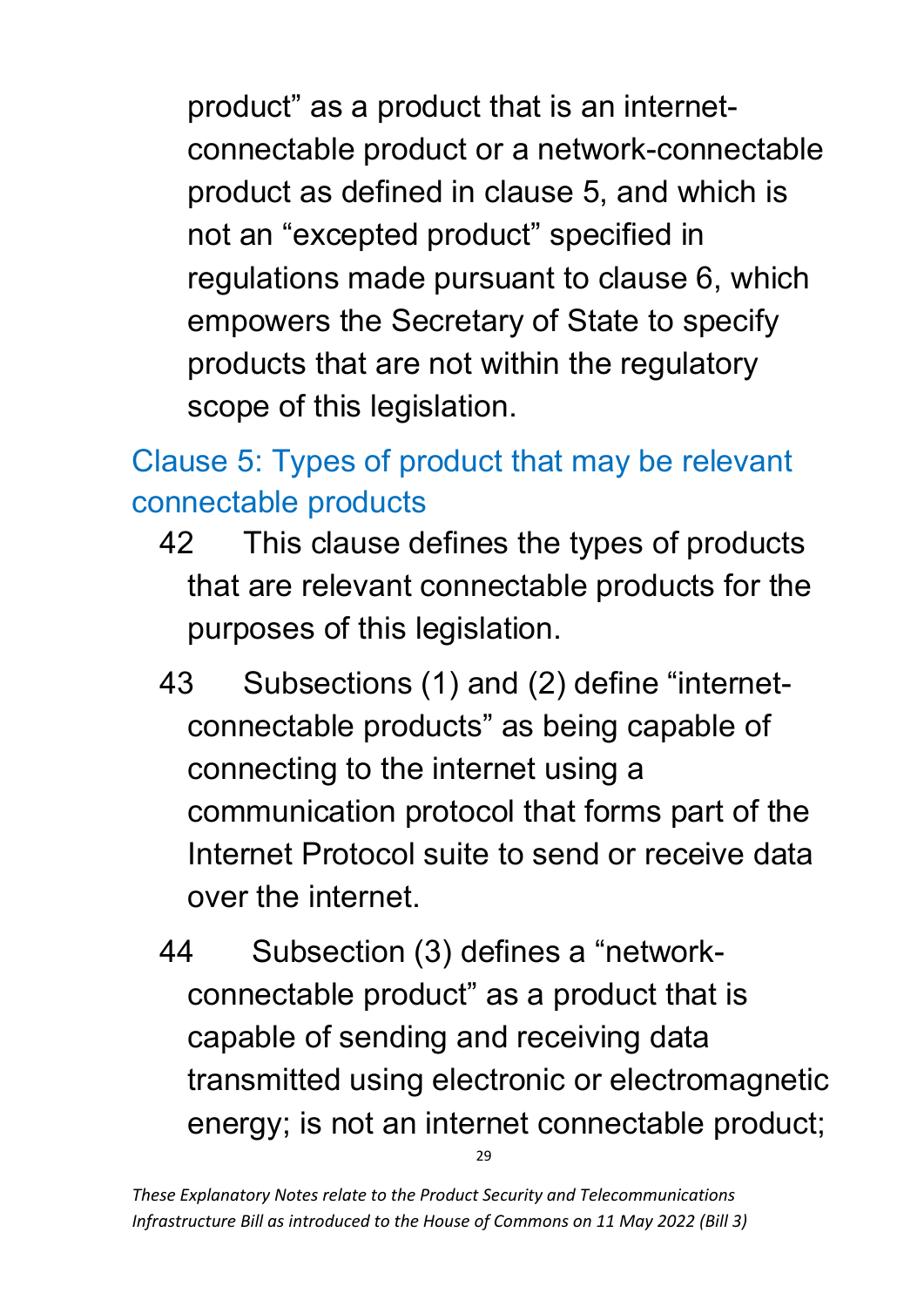and meets the connectability conditions set out in subsections (4) or (5).

- 45 Subsection (4) establishes the first connectability condition where a product is capable of connecting directly to an internetconnectable product by means of a communication protocol that forms part of the Internet Protocol suite. To meet this condition, these products must be capable of using a communication protocol that forms part of the Internet Protocol suite, but itself unable to connect directly to the internet.
- 46 Subsection (5) establishes the second connectability condition which covers the capability of a product connecting directly to two or more products at the same time by a communication protocol that does not form part of the Internet Protocol suite; and it being capable of connecting directly to an internetconnectable product by means of a communication protocol which does not form part of the Internet Protocol suite, whether or not at the same time as it connects to any other product.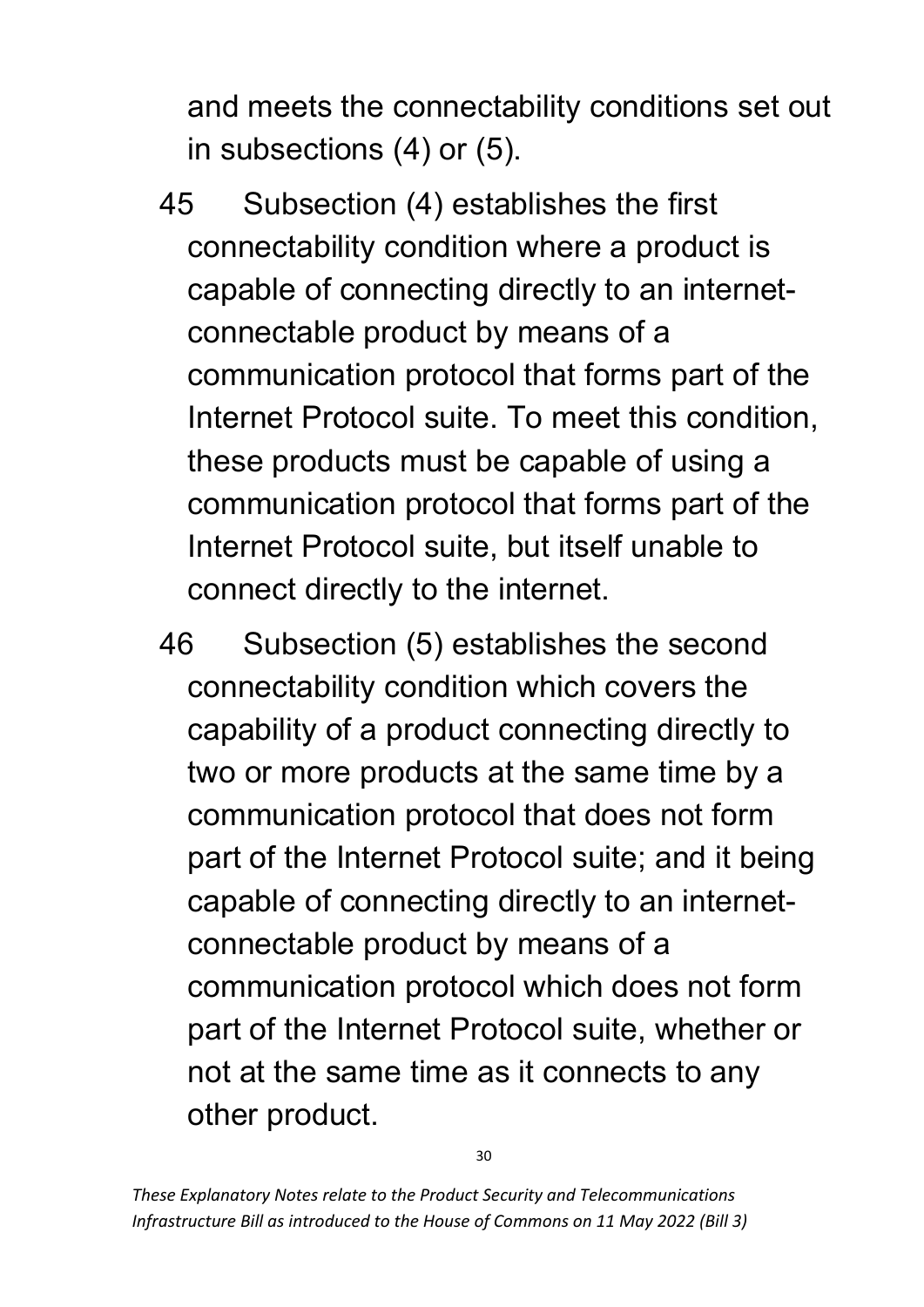- 47 Subsection (6) establishes that a product which consists of wires and cables used merely to connect the relevant product to another product is not to be considered as a product for the purposes of the test established in subsection (5)(a). Subsection (8) confirms the involvement of a wire or cable does not stop a connection from occurring "directly" for the purposes of subsections (4) to (7).
- 48 Subsection (7) establishes that where two or more products are designed to be used together for the purposes of facilitating the use of a computer, at least one of the products (the "linking product") can connect directly to an internet-connectable-product (the computer or some other product)) by means of a communication protocol that does not form part of the Internet protocol suite and each of the other products (the "input products") are capable of connecting to a "linking product" directly and wirelessly by a non-Internet Protocol suite communication protocol, then they are to be seen to meet the second connectability condition subsection (3).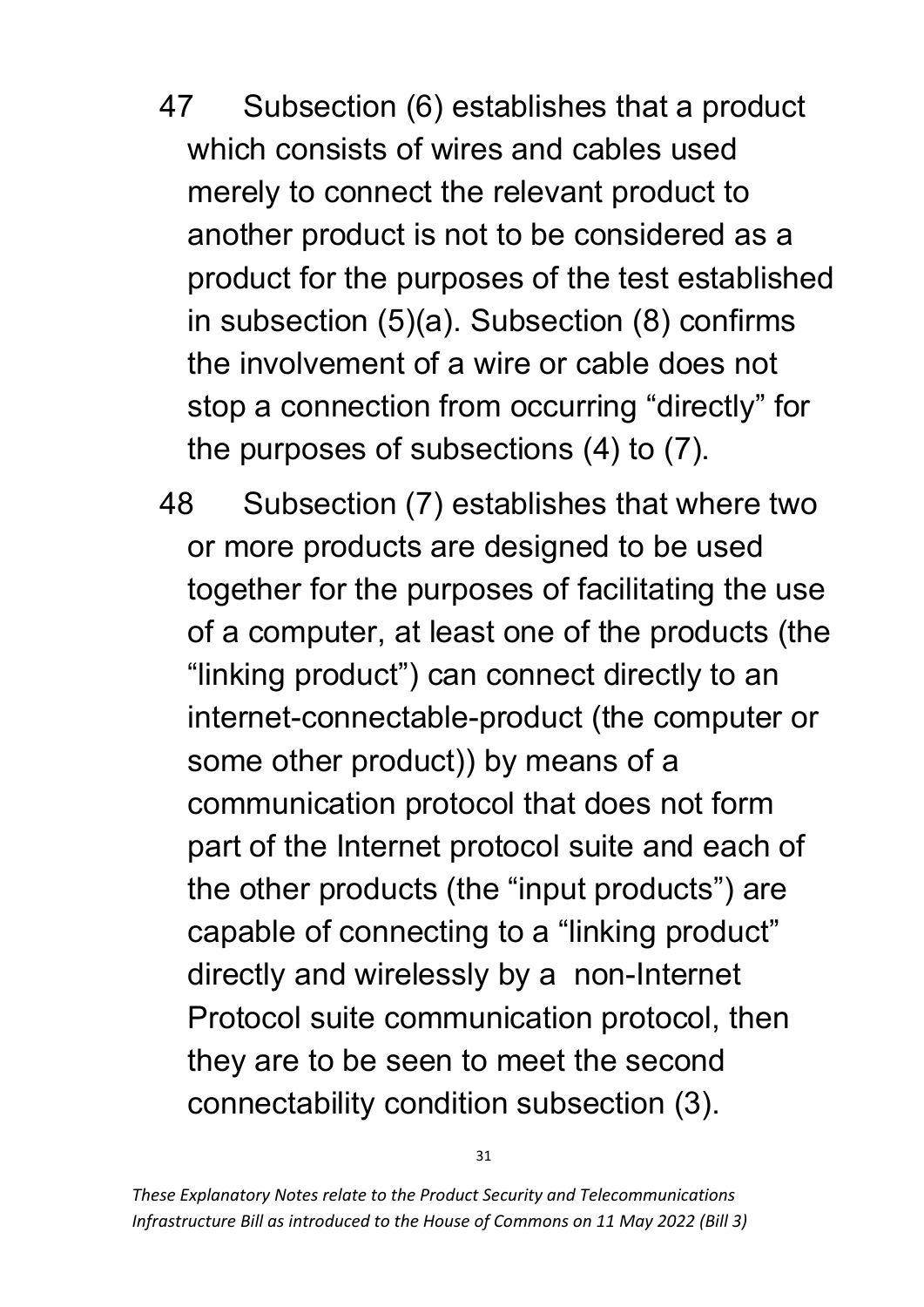## Clause 6: Excepted products

- 49 This clause provides a power for the Secretary of State to specify in regulations connectable products to which Part 1 will not apply, but would otherwise be within the regulatory scope of this legislation. The government intends to except products from the regulatory scope of this legislation where it would not be appropriate for them to be included, for instance, where inclusion would subject them to double regulation.
- 50 Subsection (2) establishes that regulations may be made to specify rules for the excepted status of a "primary product" and a "secondary product" when they are incorporated into or attached to, or otherwise form part of, each other.
- 51 Regulations made by the power in this clause are subject to the negative resolution procedure when varying a description of a product, or, specifying any description of a product which is covered by equivalent requirements relating to security. All other regulations made under the Clause are subject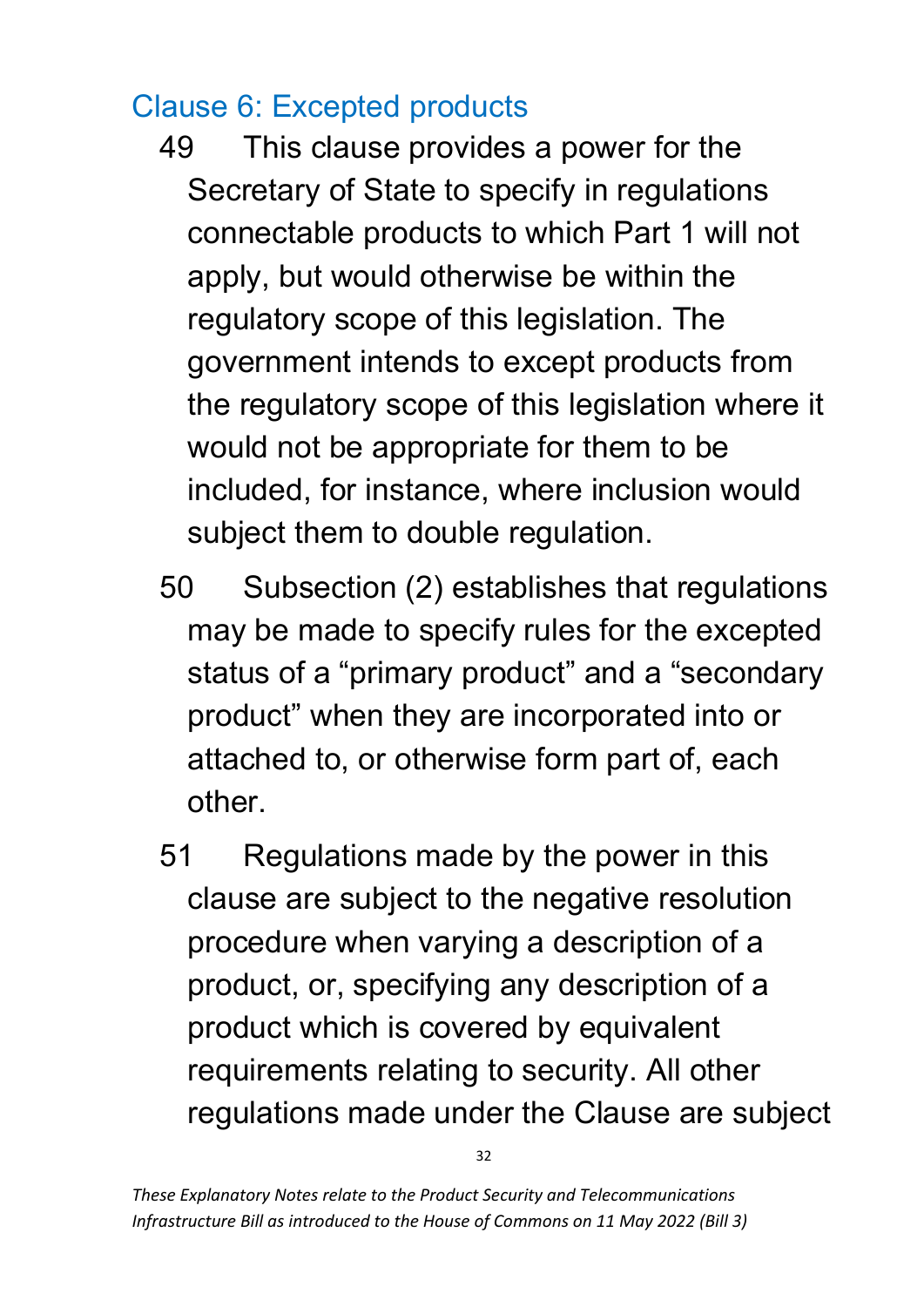to affirmative resolution procedure.

Example exercise of power: Future exceptions for the purposes of avoiding dual regulation

**Smart metering devices.** The government is not intending to except all smart metering products, but only those that are already subject to security requirements through Relevant Technical Specifications which must be met when subject to a Relevant Energy License Conditions as set out in The Gas Act 1986 (as amended) and The Electricity Act 1989 (as amended). The smart metering products the government intends to except are also covered by Commercial Product Assurance (CPA).

**Smart chargepoints.** The government has stated that these will be subject to minimum security requirements using powers provided by the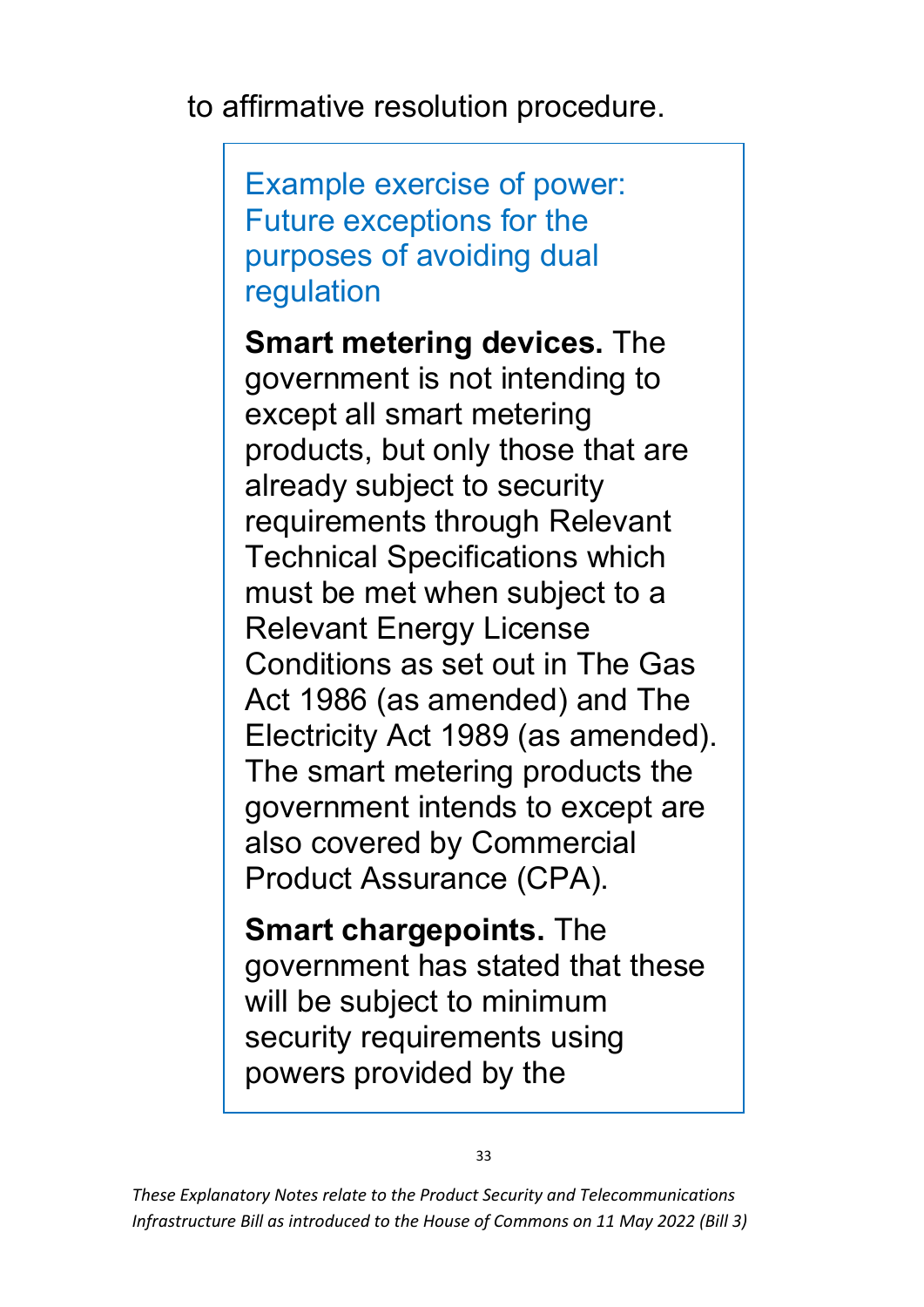Automated and Electric Vehicles Act 2018.

**Medical devices.** The government regulates these through the Medical Devices Regulations 2002. As of September 2021, a consultation is underway on the future regulations of medical devices in the UK, including proposals to regulate certain software as medical devices.

**Vehicles.** Road vehicles are covered by the Road Traffic Act 1988. In September 2021, the government announced its intention to develop a national framework to modernise vehicle standards, including proposals for cyber security requirements, in the future of transport regulatory review.

**Aviation** is covered by a number of existing regulations and the government uses CAP1753 to achieve compliance with the various cyber security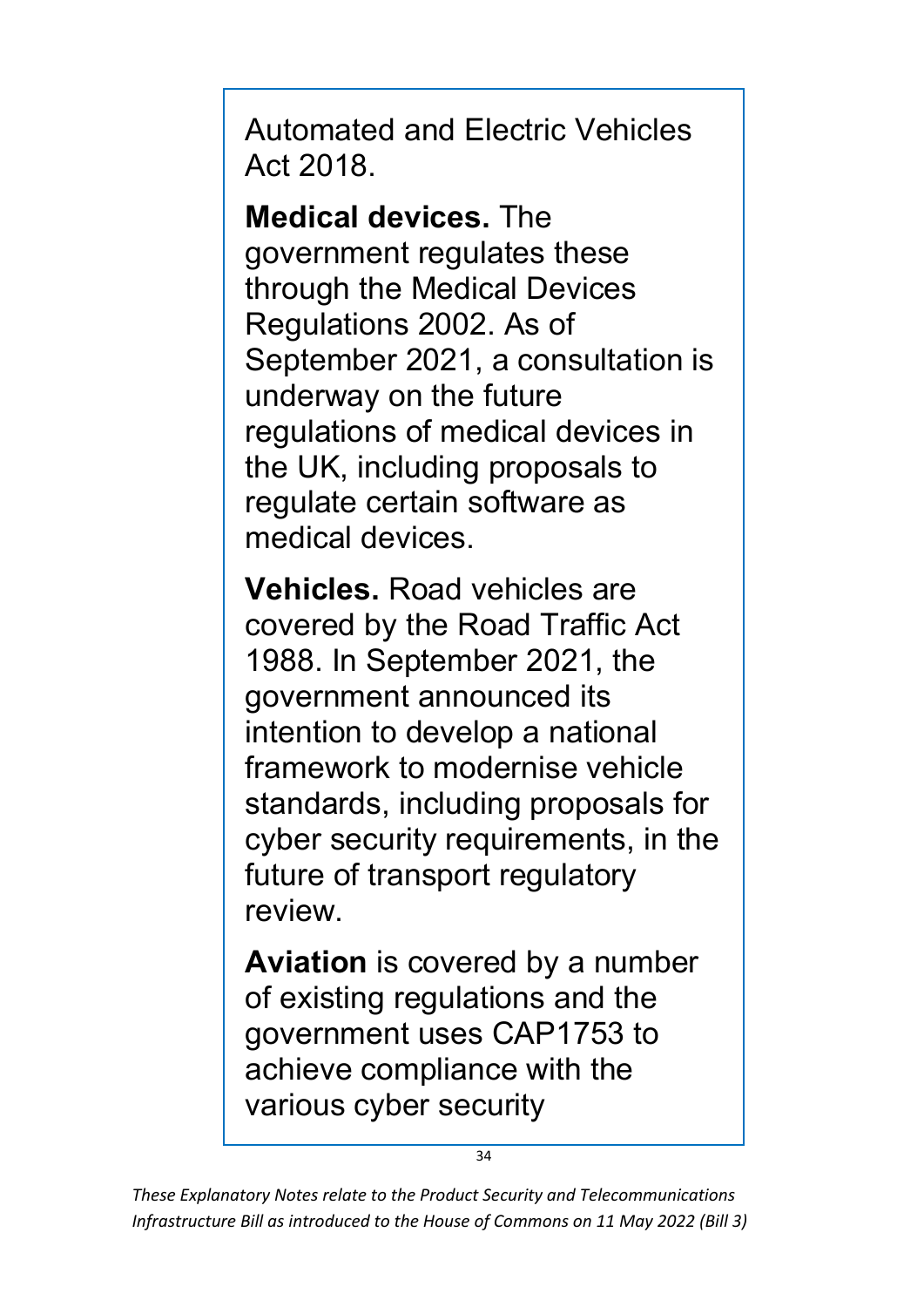requirements. The Single Consolidated Direction 1/2021 is due to come into effect on 31 December 2021 and covers airports and carriers that fall within the National Aviation Security Programme. Unmanned Aircraft Systems are covered by CAP1789A: UAS Implementing Regulation.

**Maritime** is covered by a number of existing Maritime Security Regulations and the government kept the ISPS (International Ship and Port Facility) Code in force since EU Exit through the The Ship and Port Security (Amendment etc.) (EU Exit) Regulations 2019. At this time, SI 2019 No. 0308 amends 2004/0725 (Regulation), SI 2004 No. 1495, SI 2009 No. 2048 and revokes 2008/0324 (Regulation).

# <span id="page-35-0"></span>Clause 7: Relevant persons 52 This clause defines the economic actors to

35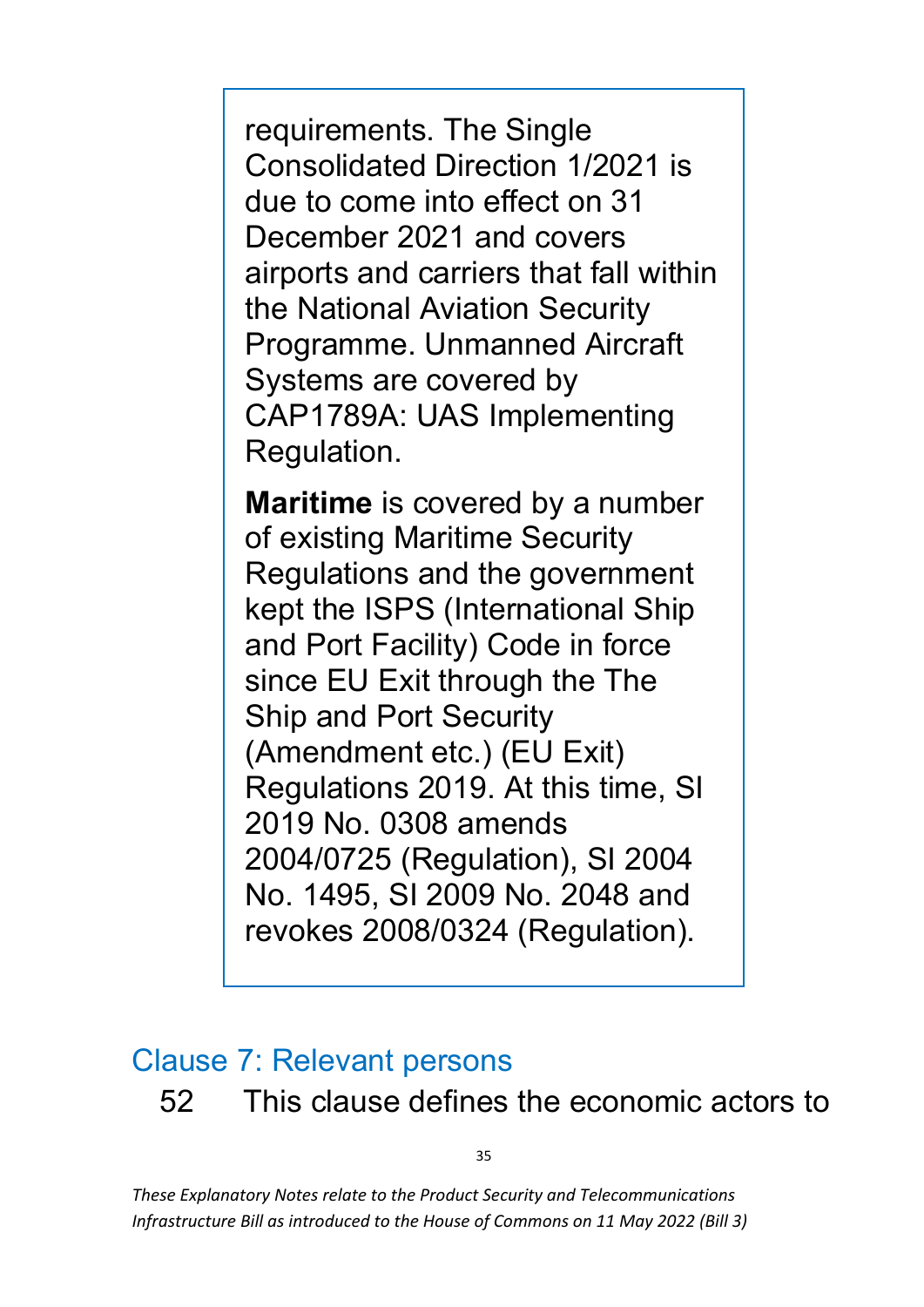which the duties set out in Part 1 will apply. "Relevant persons" are defined as manufacturers, importers and distributors of relevant connectable products.

- 53 Subsection (3) defines "manufacturer" as a person who (i) manufactures a product, or has a product designed or manufactured, and (ii) markets that product under their own name or trade mark. A person who markets under their own name or trademark a product manufactured by another person is also a manufacturer.
- 54 Subsection (4) defines "importer" as a person who (a) imports the product into the United Kingdom from another country, and (b) is not a manufacturer of the product.
- 55 Subsection (5) defines "distributor" as any person who (a) makes the product available in the United Kingdom, and (b) is not a manufacturer or an importer of the product.
- 56 Subsection (6) provides that a person will not be considered a distributor if they make the product available by performing a contract for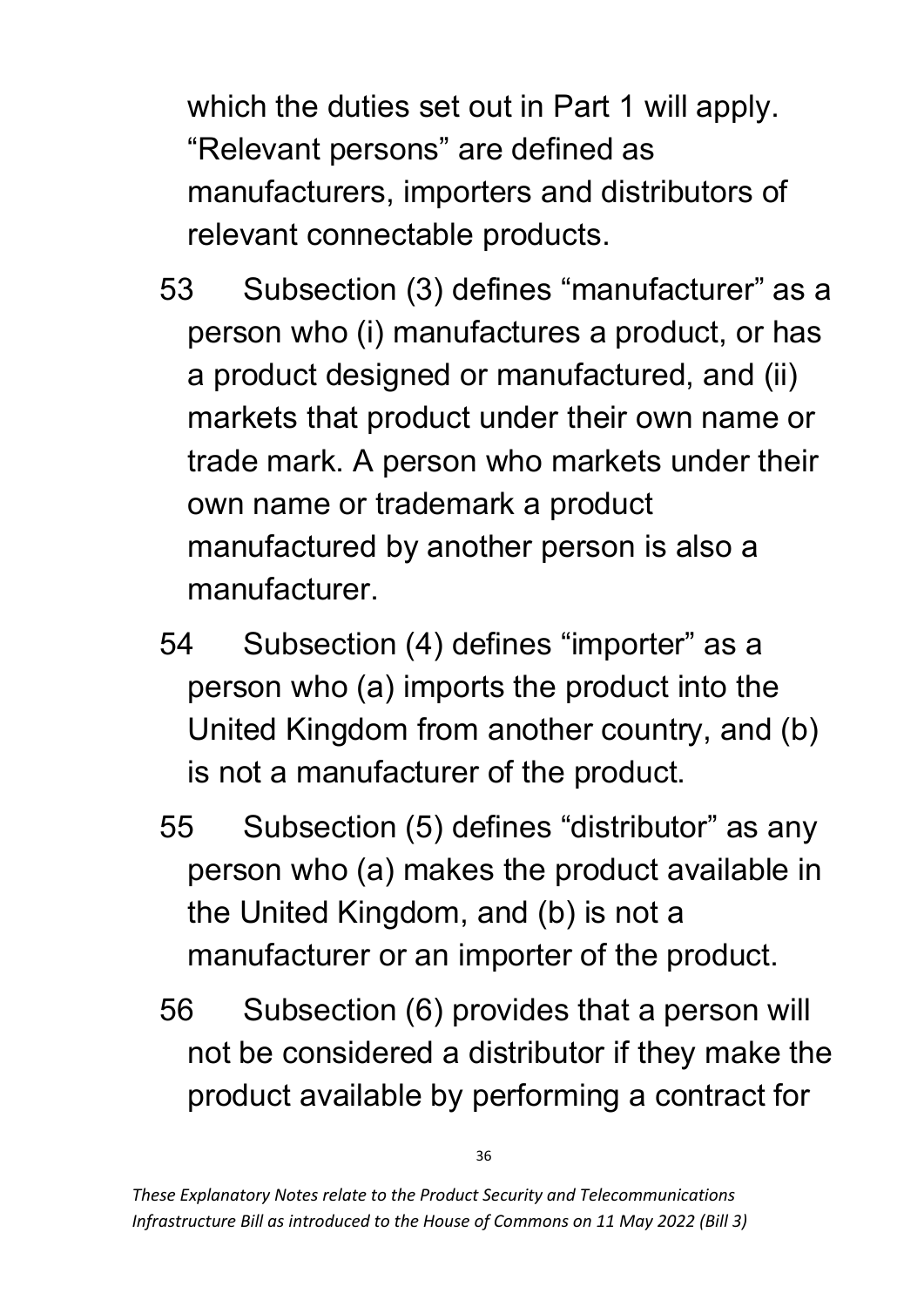or including the installation of the product in a building or structure. This will only apply if products identical to the installed product are or have been made available to consumers outside of such a contract for their installation.

#### Examples of when smart products are integrated into the performance of a contract

**Scenario 1:** An electrician is hired by a family to install a 'smart' sound control system in their home. The family purchased the product at a local electronics store and the electrician is only hired to install the products that form the smart sound system. The electrician is not considered to be a distributor because they had no part in the supply of the product (the electrician never owned the product so they did not ''make it available'' to the family.

**Scenario 2:** An electrician is hired by a family to install a 'smart' sound system in their home. The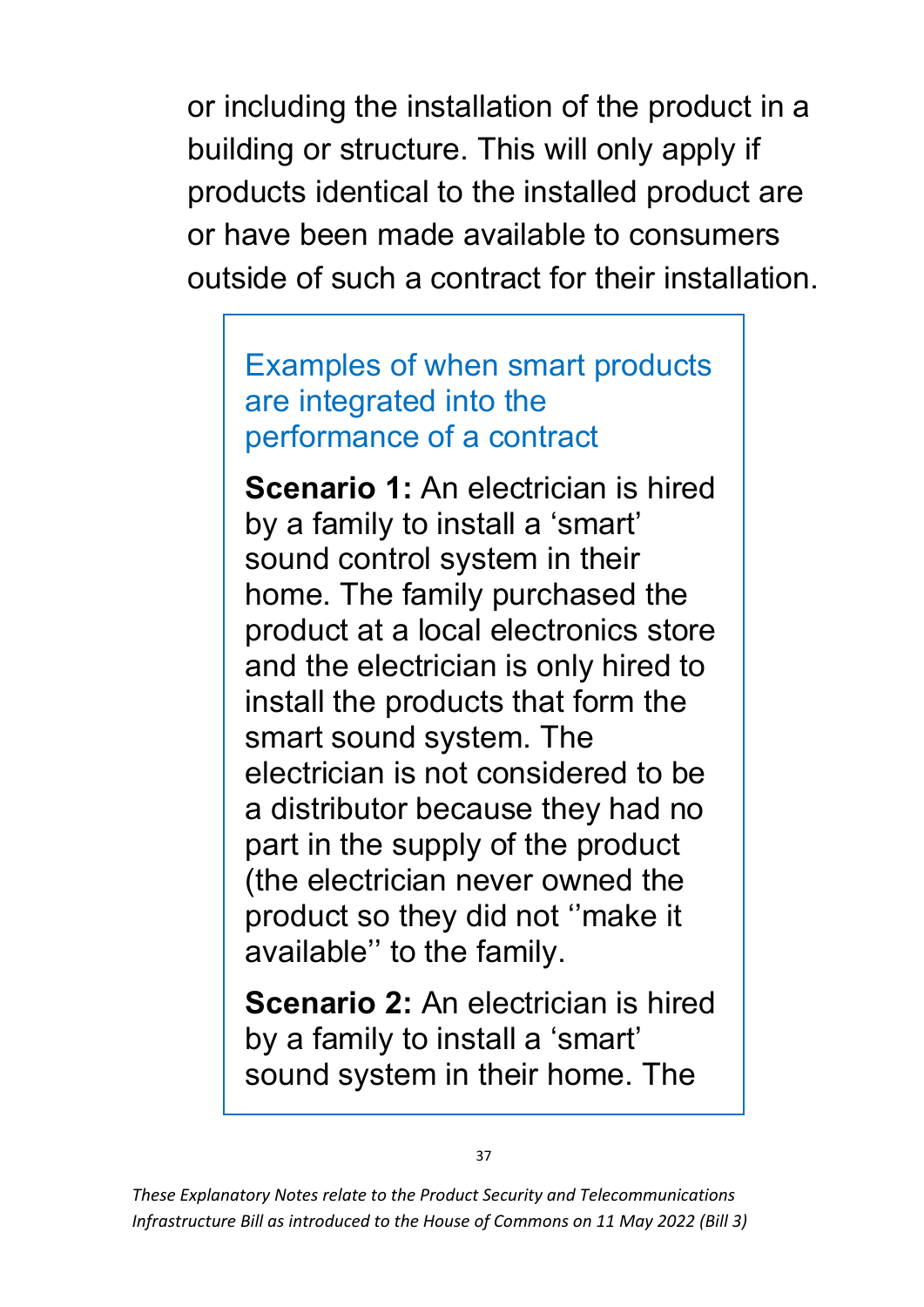family enters into a contract for the installation of the smart sound system and pays an agreed amount for the project. The electrician decides what specific products and components will be purchased and installed to meet the contract. The electrician buys and instals products that are normally sold to consumers via an online consumer retail website. While the electrician owned the product and made it available to the family, the electrician will not be considered a distributor because products identical to the installed products have been made available to consumers via an online consumer retail website.

**Scenario 3:** A family hires a company ''A'' to install a bespoke smart sound system in their home. The family pays for the entire project (including design, production, installation and the products). The products that form the smart sound system can only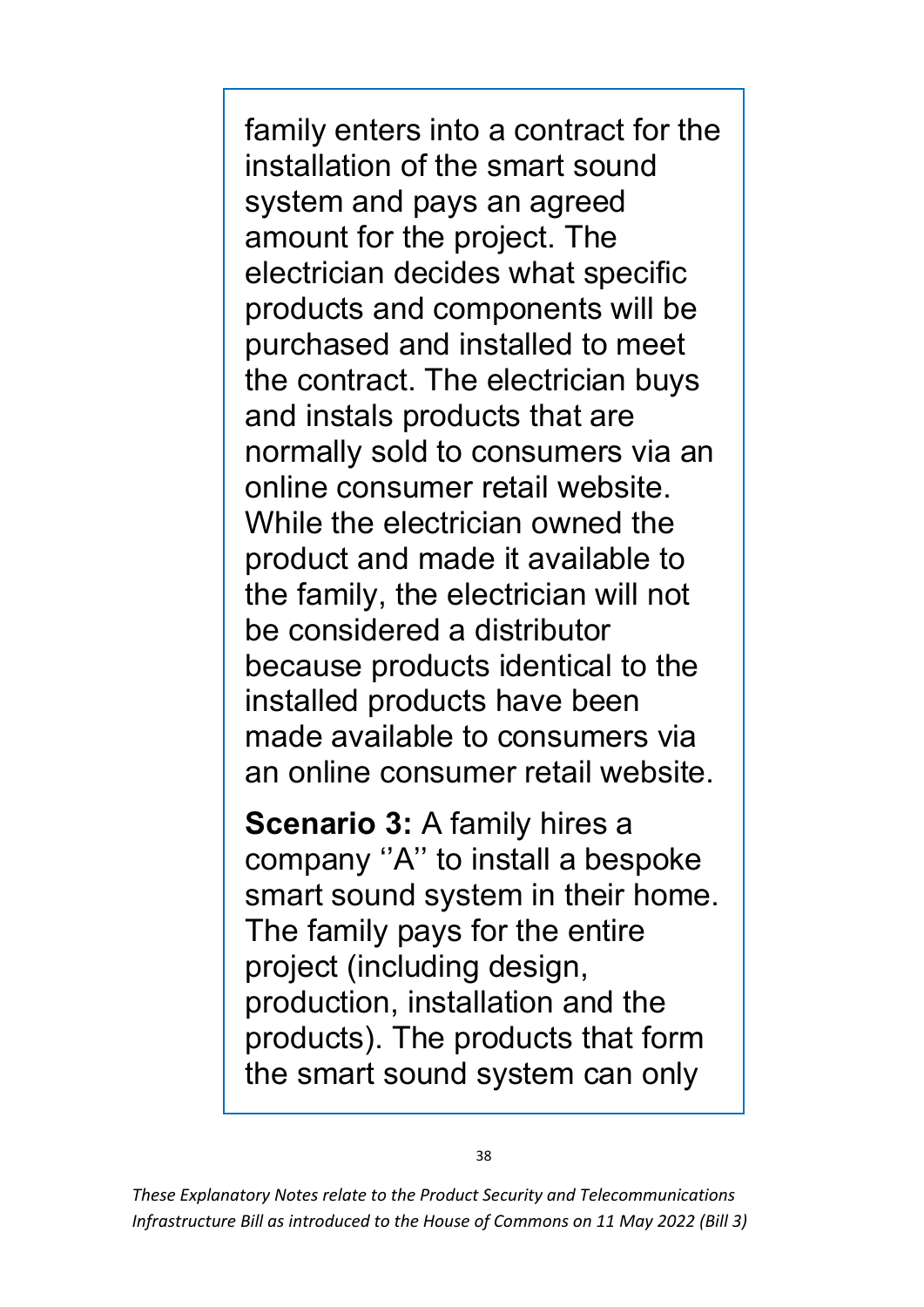be purchased from company A as part of a contract that involves their installation. The products are unique and are not made available to consumers in any other way (e.g. they cannot be purchased from a shop without entering into a contract for their installation). Company A is a distributor of the products.

#### **Intention for subsection (6)**

This provision is intended to absolve small businesses whose ordinary business is not the sale of products such as electricians, etc. from the potentially burdensome duties of distributors. At the same time, the provision ensures that products such as smart home control systems (which are in most cases only made available through a contract for their installation) are in scope and their users will be protected.

*These Explanatory Notes relate to the Product Security and Telecommunications Infrastructure Bill as introduced to the House of Commons on 11 May 2022 (Bill 3)*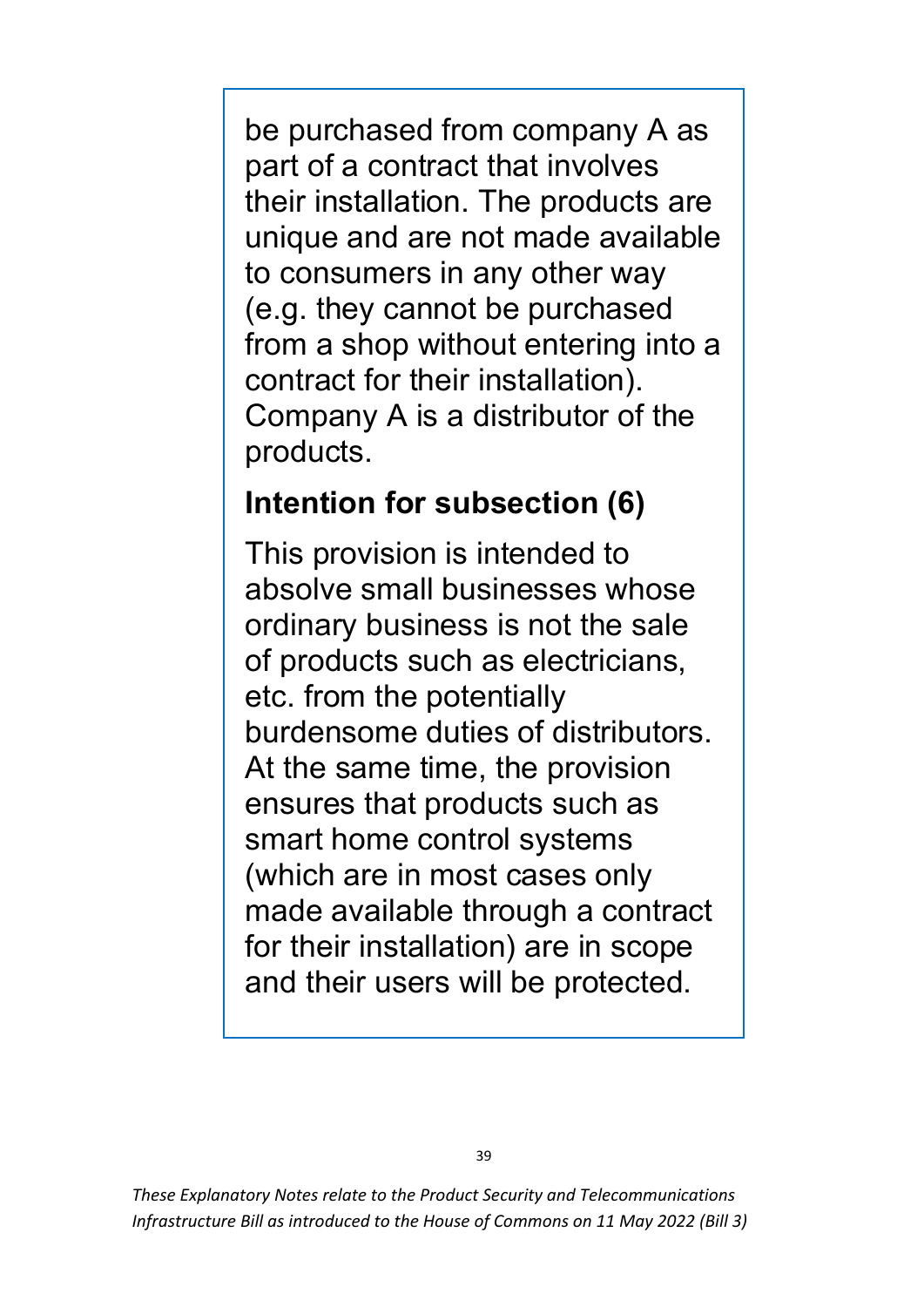## **Chapter 2: Duties of relevant persons**

Clause 8: Duty to comply with security requirements

- 57 This clause places an obligation on a manufacturer of a product to comply with any relevant security requirements relating to that product where one of two conditions is met. Subsection (2) sets out the first condition and establishes that the duty applies where the manufacturer intends for, is aware that, or ought to be aware that, the product will be a "UK consumer connectable product", which is defined in clause 54.
- 58 Subsection (3) sets out the second condition and ensures that this duty continues to apply when a product is in use by a customer (as it has become a "UK consumer connectable product"). The manufacturer has a duty to comply where the manufacturer intended, was aware, or ought to have been aware that the product would become a "UK consumer connectable product" at the point where the manufacturer made the product available.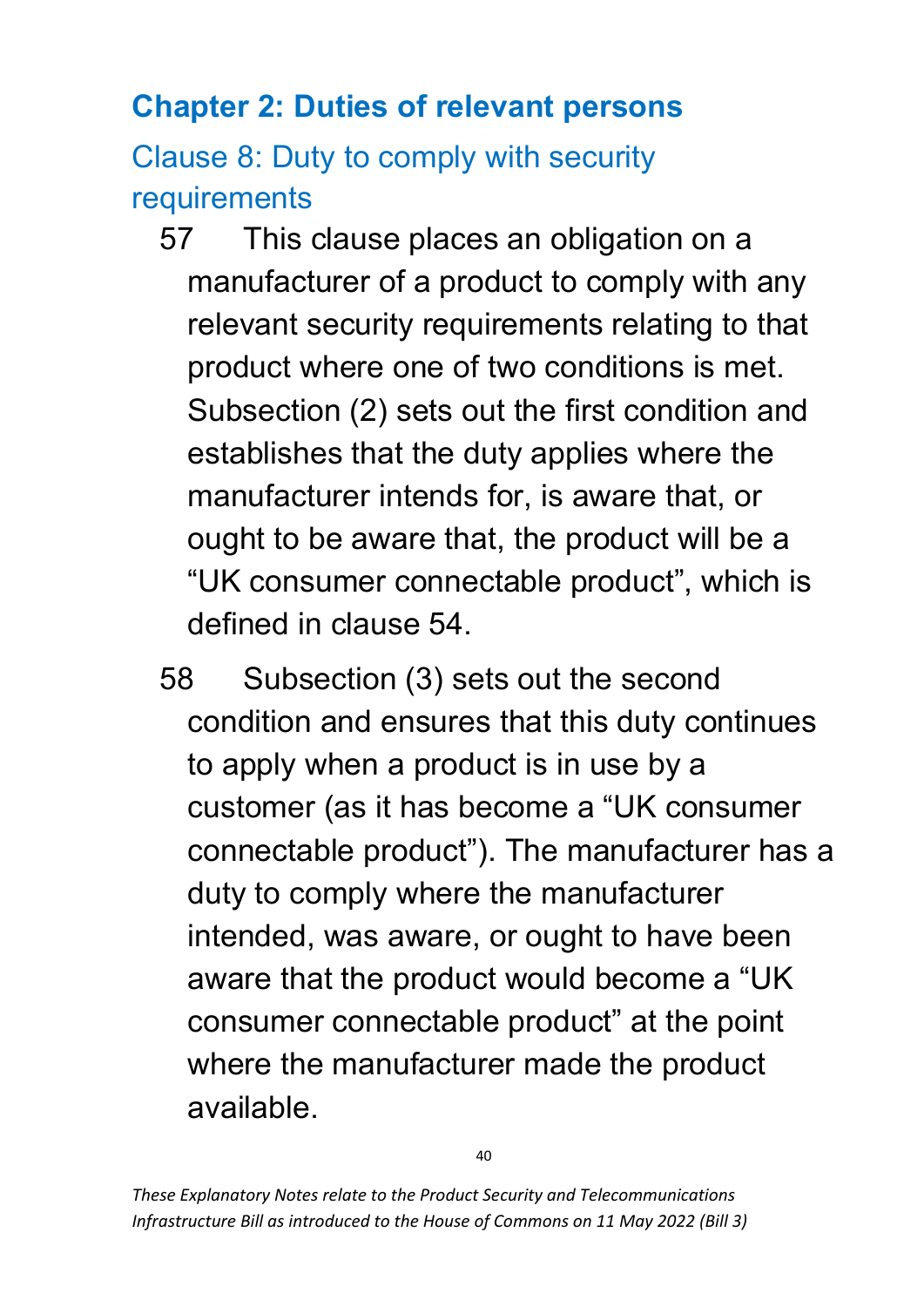### Clause 9: Statements of compliance

- 59 This sets out that a manufacturer may not make a consumer connectable product available in the United Kingdom unless it is accompanied by (a) a statement of compliance or (b) a summary of the statement of compliance in which the manufacturer states that in its opinion it has complied with the applicable security requirements.
- 60 Subsection (4) defines "applicable security requirements'' as any relevant security requirements relating to a product to which the manufacturer is subject. In this clause ''applicable security requirements'' are likely to be any security requirement that apply to the manufacturer before a product is made available to the market. Some security requirements will only apply after a product is made available in the United Kingdom and may not be applicable security requirements for the purpose of the statement of compliance. It is a breach of this duty to make a product available in the United Kingdom if the product is not accompanied by a statement

41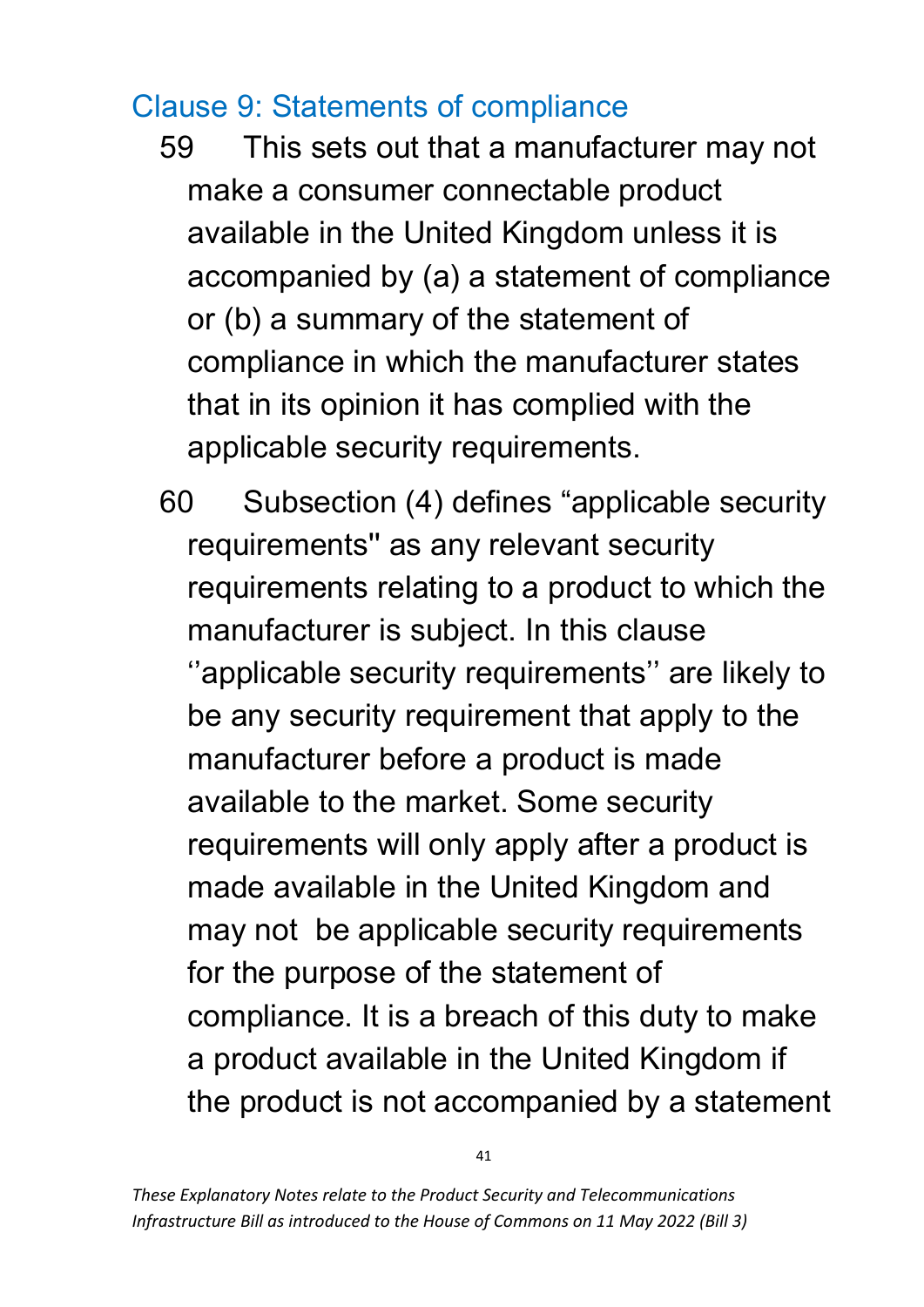of compliance or a summary statement of compliance and should have been, even if the manufacturer has technically complied with applicable security requirements relating to that product.

- 61 Subsection (2)(b) defines a "summary statement of compliance" as a summary of the statement of compliance that is in such a form, and contains such information, as specified in regulations made by the Secretary of State.
- 62 Subsection (3) defines a statement of compliance, in relation to a product, as a document that meets the following conditions. A statement of compliance must state that, in the opinion of the manufacturer, any applicable security requirements have been complied with. The statement must be prepared by or on behalf of the manufacturer, and be in a form, or contain any information, specified in regulations made by the Secretary of State under subsection (6).
- 42 63 Subsection (5) covers cases where a product has more than one manufacturer. In such cases, all manufacturers may jointly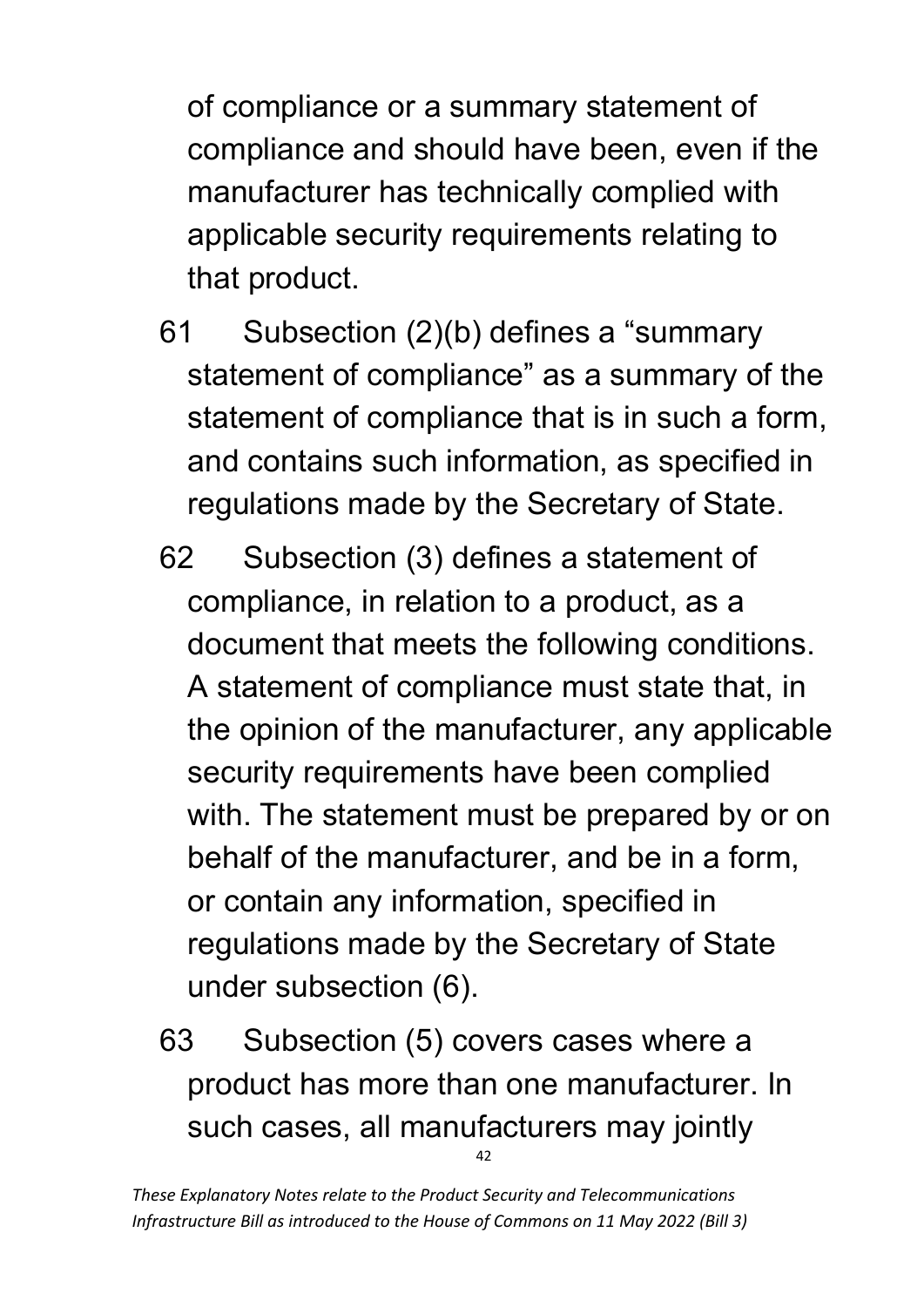prepare a statement of compliance but it is also possible for a single manufacturer to prepare a statement of compliance. The statement of compliance must contain all necessary information for the duty to be discharged.

- 64 Subsection (6) provides a power for the Secretary of State to set out in regulations further details around statements of compliance, which may include provisions requiring the manufacturer to take certain specified steps to determine compliance with the security requirements for the preparation of the statement of compliance, as well as provisions around the retention, publishing and making available of the document. The exercise of this power will be subject to a negative resolution.
- 65 Subsection (7) provides a power for the Secretary of State to state that a manufacturer has complied with the statement of compliance duty when certain conditions are met.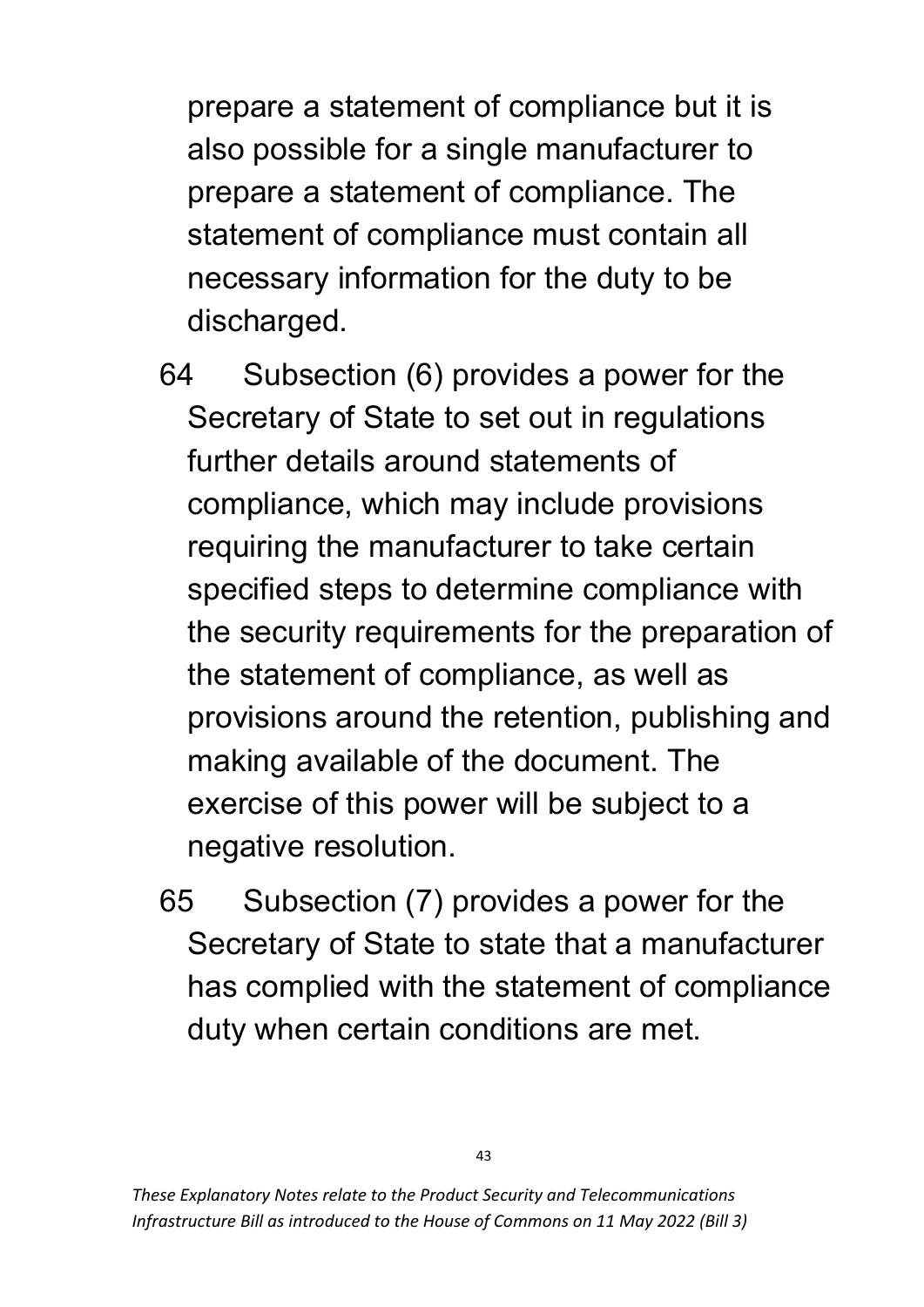#### Statement of compliance regulations

The Secretary of State may set out in regulations the minimum time that records of compliance statements must be kept, and the steps a manufacturer must take to assure compliance.

The Secretary of State may also establish in regulations that the above is not required if a product is accompanied by documentation confirming that the manufacturer has complied with another cyber security regime, because the Secretary of State recognises these standards as equivalent or sufficient to meet the intentions of this regime.

## Clause 10: Duty to investigate potential compliance failures

66 Subsection (2) sets out a requirement for manufacturers to take all reasonable steps to investigate a compliance failure in relation to a product if they are informed that there is, or

44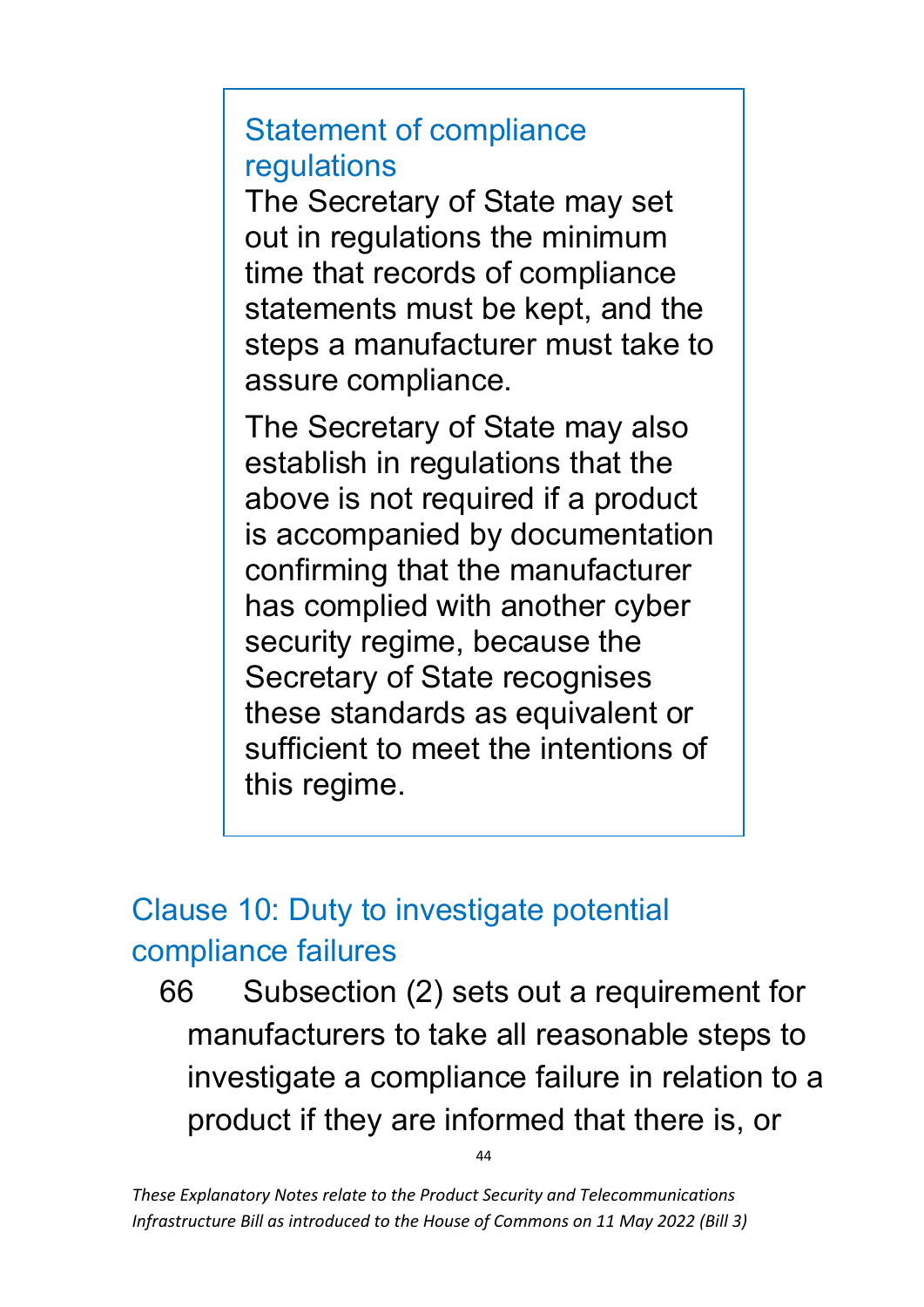may be, a compliance failure relating to a product and if they are aware or ought to be aware that the product is or will be a UK consumer connectable product as defined in clause 54.

### Example: a third party identifies a compliance failure

A security researcher discovers a specific software bug which makes the product default to a basic password setting after updating and notifies the manufacturer. The manufacturer must then investigate to determine if this constitutes a compliance failure.

Example: a manufacture identifies a compliance failure

A manufacturer makes products available in the UK and several other countries as well. The manufacturer is aware of reports in another country that their product has a vulnerability which means they may not be complying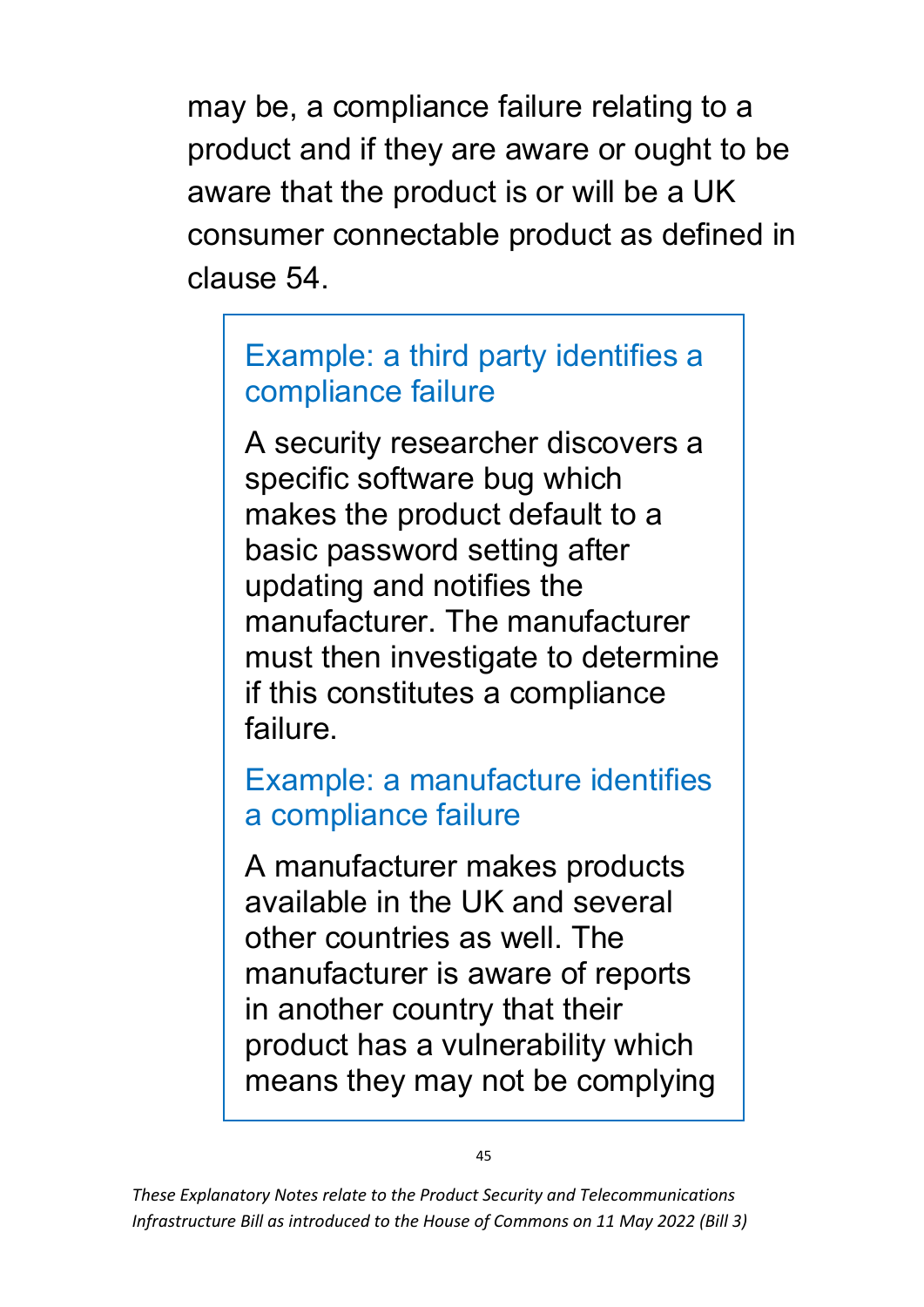with security requirements in relation to identical products made available to customers in the UK. They then have a duty to investigate if the products in the UK are impacted and if this constitutes a compliance failure.

67 The obligation to investigate reports of compliance failures applies at any time after a product has been made available in the United Kingdom.

# Clause 11: Duties to take action in relation to compliance failure

46 68 This clause provides that, if a manufacturer is aware, or ought to be aware, of a compliance failure as defined in clause 11(9) and is aware, or ought to be aware, that product is or will be a UK consumer connectable product as defined in clause 54, then the manufacturer must take all reasonable steps to (a) prevent the product from being made available in the United Kingdom, and/or (b) remedy the compliance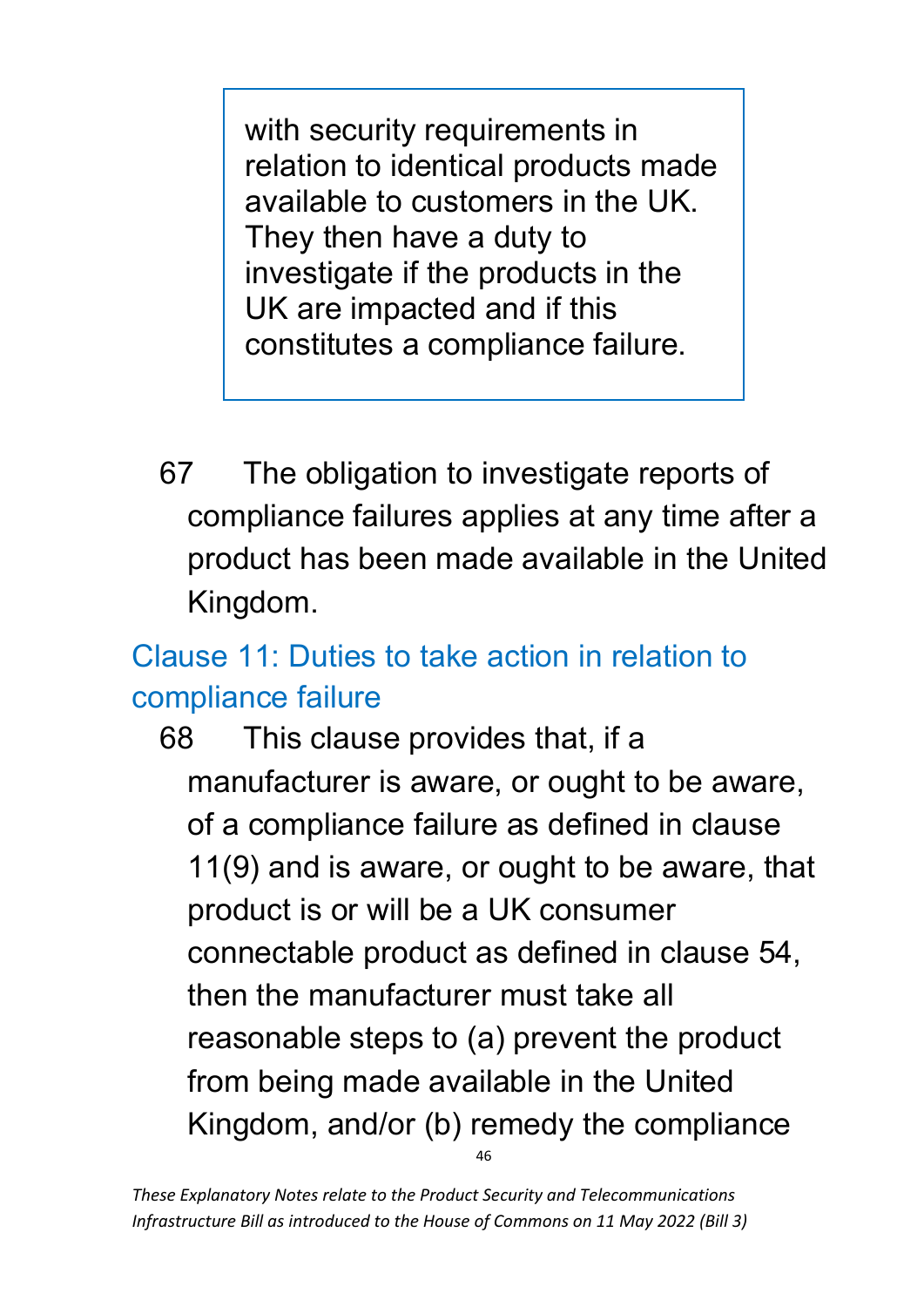failure.

- 69 Subsections (3) and (4) require that the manufacturer is transparent about this process. The manufacturer must notify persons including the enforcement authority, any other manufacturer of the product of which the manufacturer is aware and any importer or distributor to whom the manufacturer supplied the product. When certain conditions are met in relation to a compliance failure, the manufacturer must also notify any customer to whom it directly supplied the product. These conditions will be set out in regulations by the Secretary of State using the power in subsection (5).
- 70 Subsection (6) sets out that the notification under subsection (3) must include detail of (a) the compliance failure, (b) any risks of which the manufacturer is aware that are posed by the compliance failure, and (c) any steps taken by the manufacturer to remedy the compliance failure and whether or not those steps have been successful.
- 47 71 Subsections (7) and (8) ensure that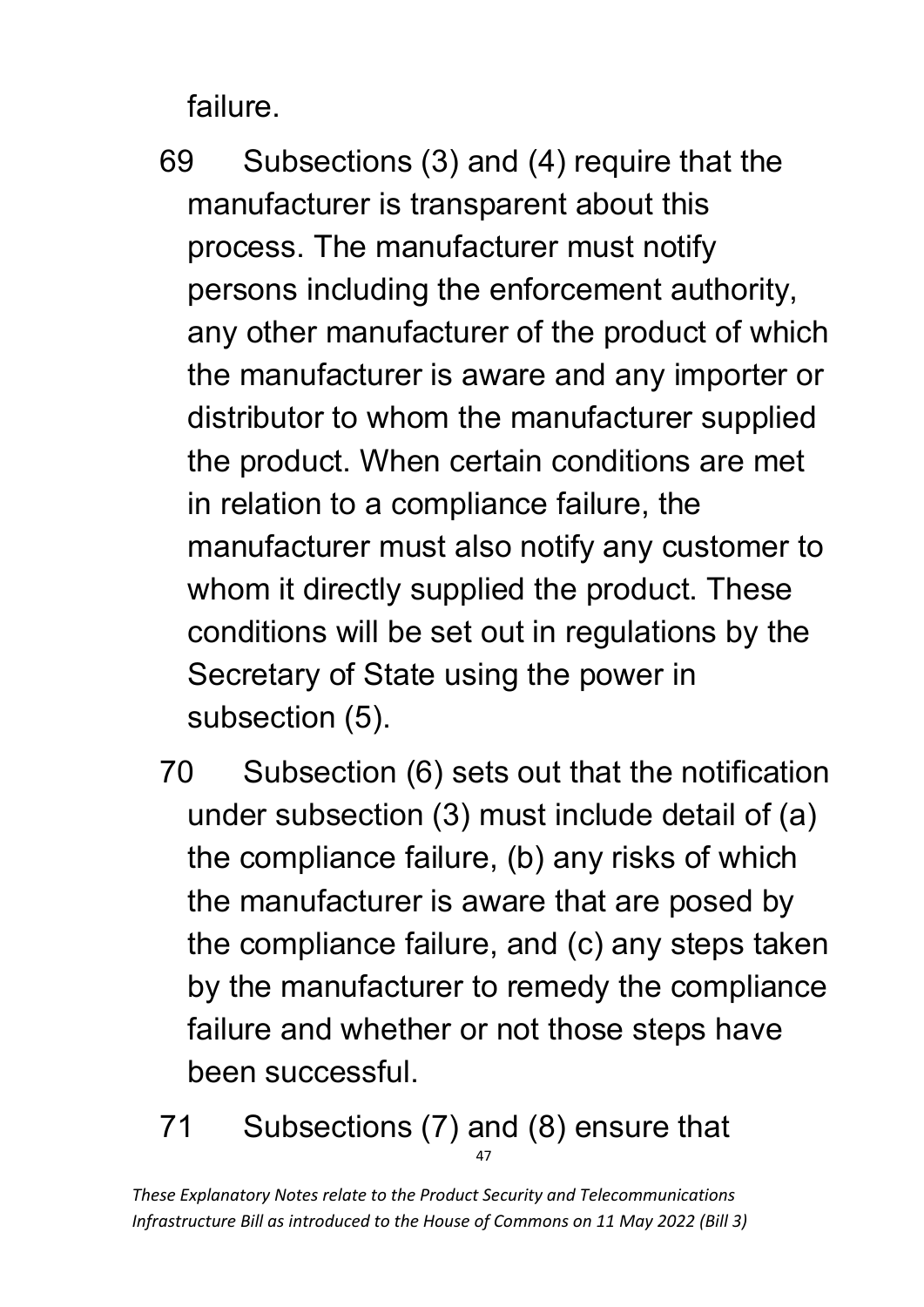relevant persons are not required to duplicate notifications made by others in the supply chain.

72 The duties in this clause apply at any time after a product has been made available in the United Kingdom.

### Clause 12: Duty to maintain records

73 This clause requires manufacturers to keep records of compliance failures and investigations relating to products for which they are the manufacturer. Subsections (2) and (3) set out the information that needs to be captured in this process. Records and information on compliance failures and investigations must be kept for a minimum of ten years. These records may be requested by the Secretary of State in the course of investigating and enforcing the legislation.

## Clause 13: Duties to take action in relation to manufacturer's compliance failure

74 A manufacturer that is not established in the United Kingdom may authorise a person in the United Kingdom to perform certain duties on its behalf as described in clause 51 and to

 $\overline{AB}$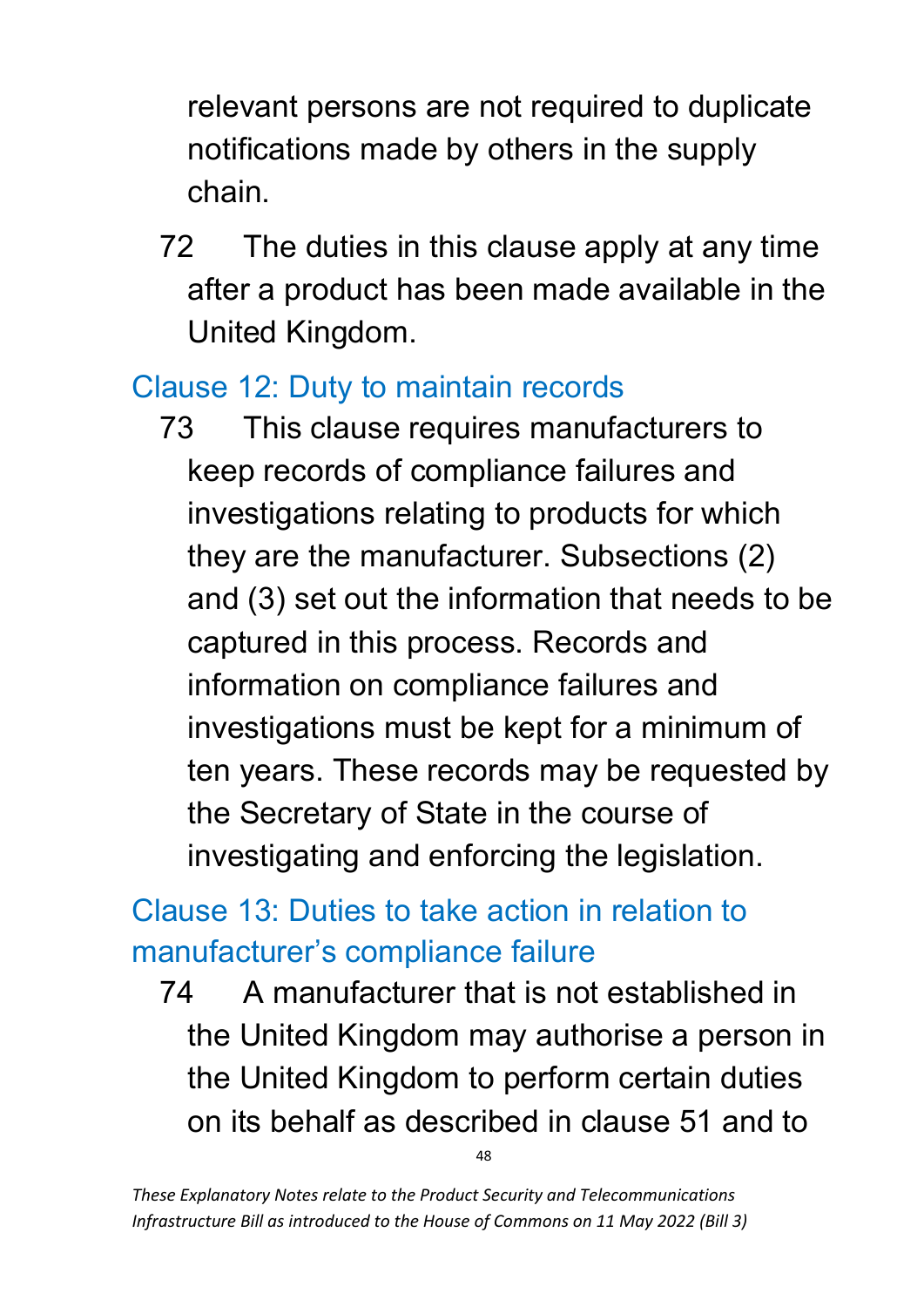act as an "authorised representative". Clause 13 places a duty on any manufacturer's authorised representatives to notify the manufacturer and then also the enforcement authority if they are informed that there is or may be a compliance failure and if the authorised representative is aware or ought to be aware that the product is or will be a UK consumer connectable product as defined in clause 54.

75 This duty applies at any time after a product has been made available in the United Kingdom.

# Clause 14: Duty to comply with security requirements

76 This clause places a duty on importers to comply with any relevant security requirements that apply to an importer. Compliance is required where one of two conditions is met. Subsection (2) sets out the first condition that the duty applies where the importer intends for, is aware that, or ought to be aware that the product will be a UK consumer connectable product, as defined in clause 54.

49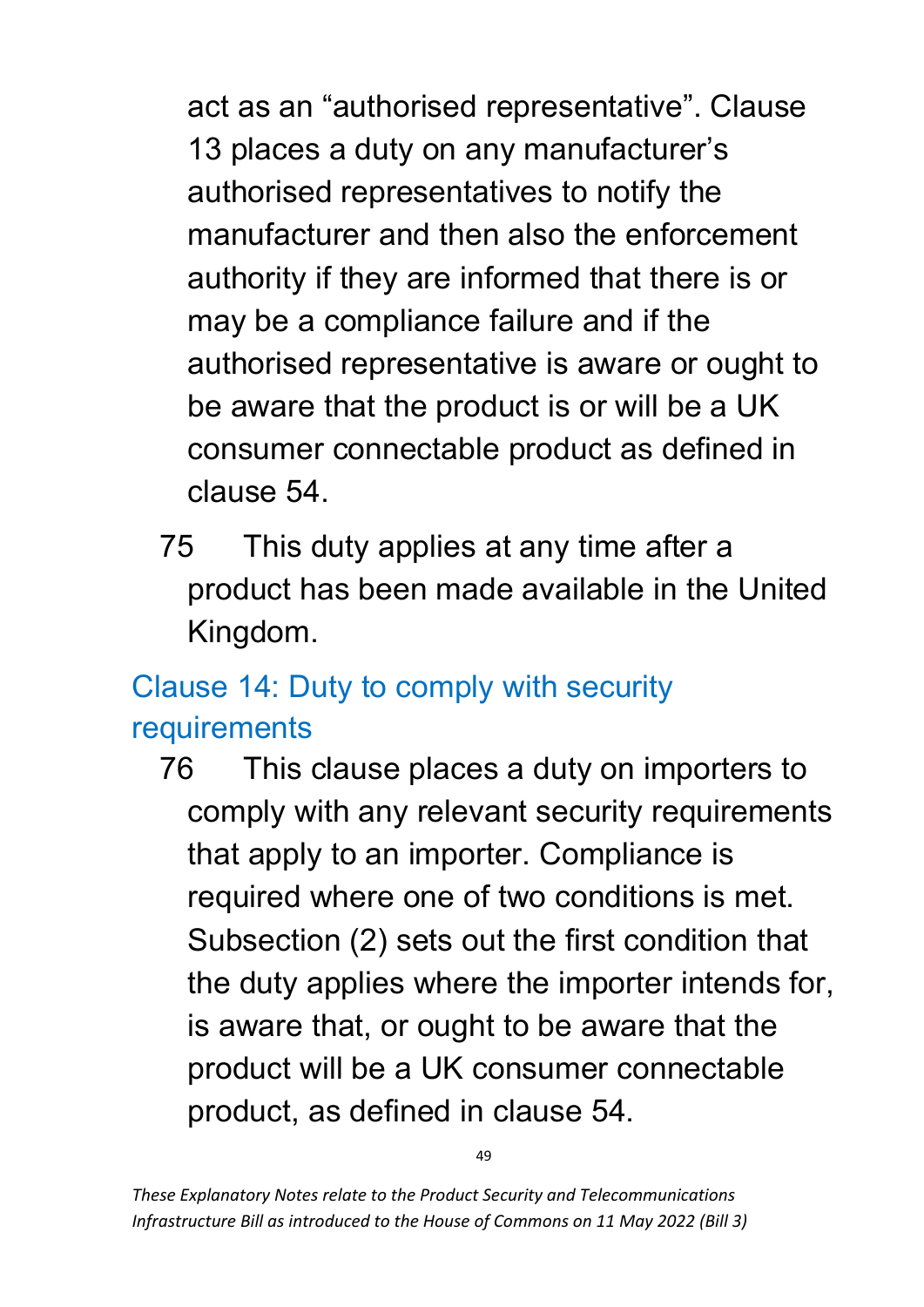77 Subsection (3) sets out the second condition. It provides that the importer is also subject to this duty where a product has become a UK consumer connectable product, and at the time the importer made the product available, it intended, was aware, or ought to have been aware that the product would become one.

#### Clause 15: Statements of compliance

- 78 This clause provides that an importer may not make a product available in the United Kingdom unless it is accompanied by a statement of compliance, or summary statement, where the importer intends for, is aware that, or ought to be aware that the product will be a UK consumer connectable product, as defined in clause 54.
- 79 Subsection (3) provides a power for the Secretary of State to set out in regulations the period of time for which importers must retain a copy of statements of compliance. Subsection (4) provides that the Secretary of State may establish via regulations when an importer must make a statement of compliance or

50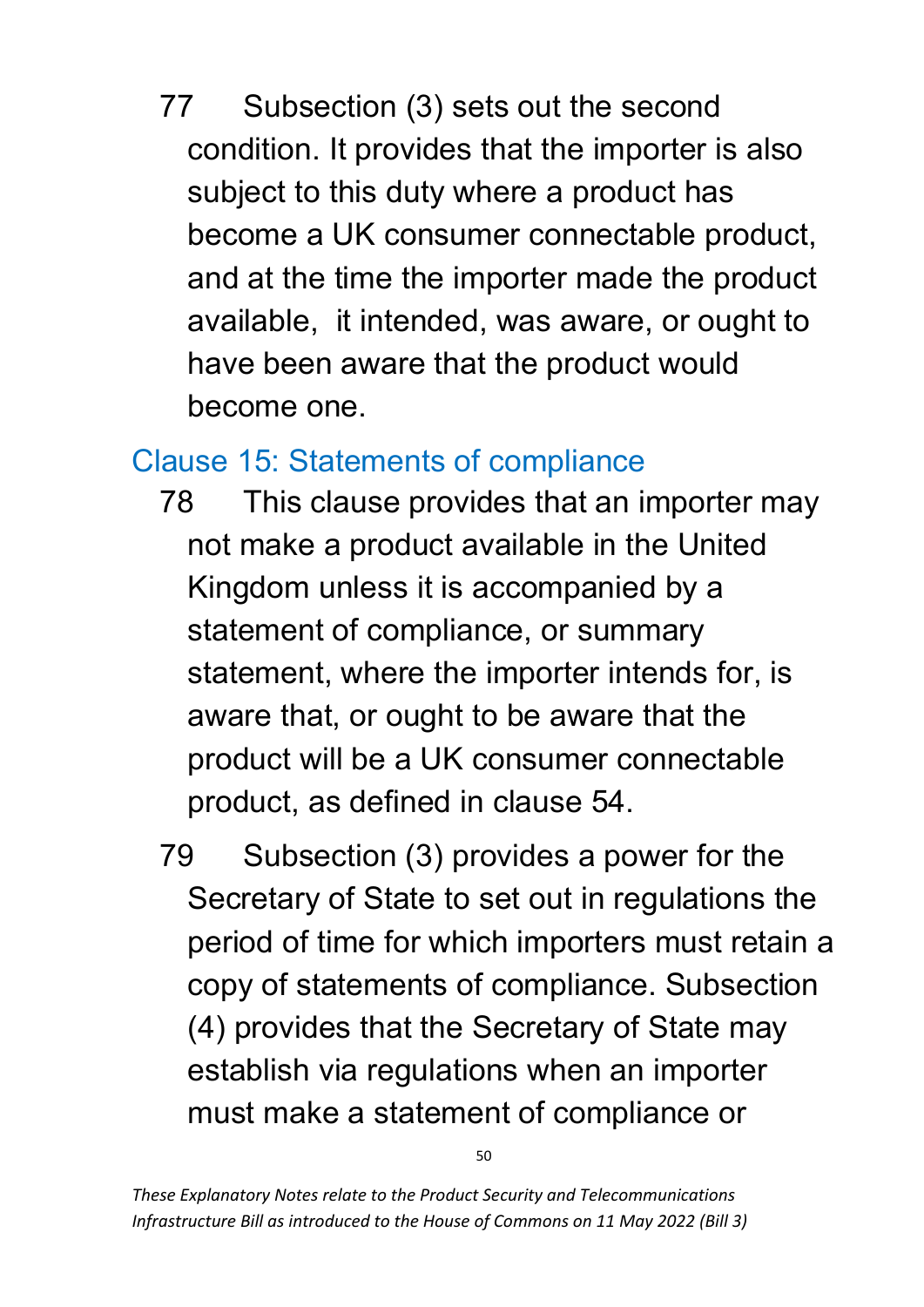summary statement available. These will be subject to the negative resolution procedure.

80 Subsection (5) sets out that if a manufacturer satisfies the conditions set out in regulations made under clause 9(7), then importers do not have a duty to ensure a statement of compliance or summary statement accompanies the product. Instead the importer must be satisfied that the manufacturer fully complies with any conditions specified in regulations made under clause 9(7).

# Clause 16: Duty not to supply products where compliance failure by manufacturer

51 81 This clause provides that an importer must not make a relevant connectable product available in the United Kingdom if it knows or believes that there is a compliance failure and intends for, is aware or ought to be aware that the product will be a UK consumer connectable product as defined in clause 54. Subsection (2) defines 'compliance failure' as a failure by the manufacturer of a product to comply with security requirements relating to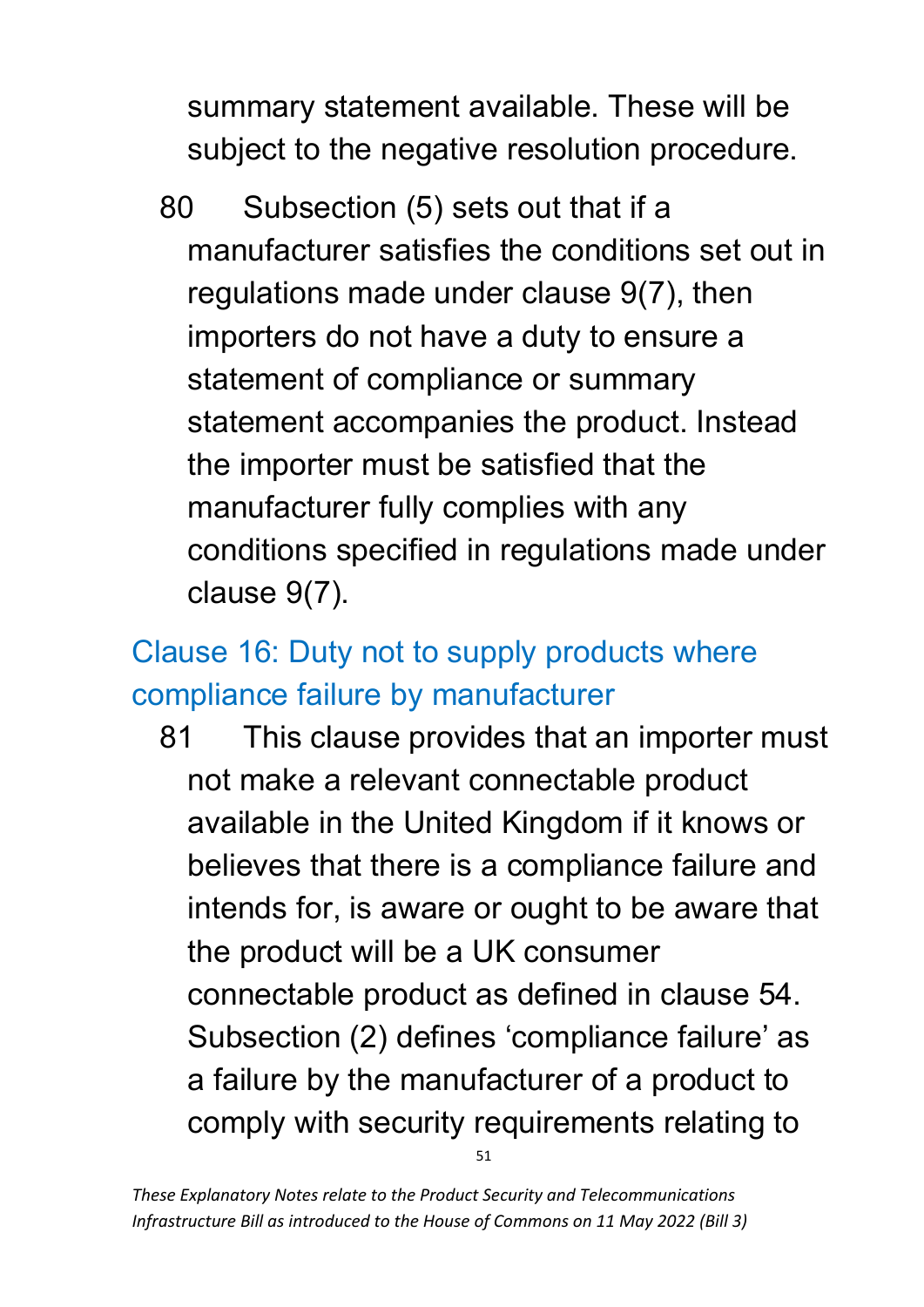the product.

82 This applies, for example, when the importer is informed (or could reasonably have been made aware by third parties including the press, regulators or security experts) that the manufacturer has not or is unlikely to have complied with relevant security requirements.

# Clause 17: Duty to investigate potential compliance failures of importer or manufacturer

- 83 This clause sets out a requirement for importers to take all reasonable steps to investigate any compliance failure, if they are informed that there is, or may be, a compliance failure and the product is or will be a UK consumer connectable product, as defined in clause 54. An importer may, for example, become informed of a compliance failure because information is circulating in the public domain or a third party provides information directly to it. A compliance failure may be by either the importer or a manufacturer.
- 52 84 The obligation to investigate potential compliance failures applies at any time after a product has been made available in the United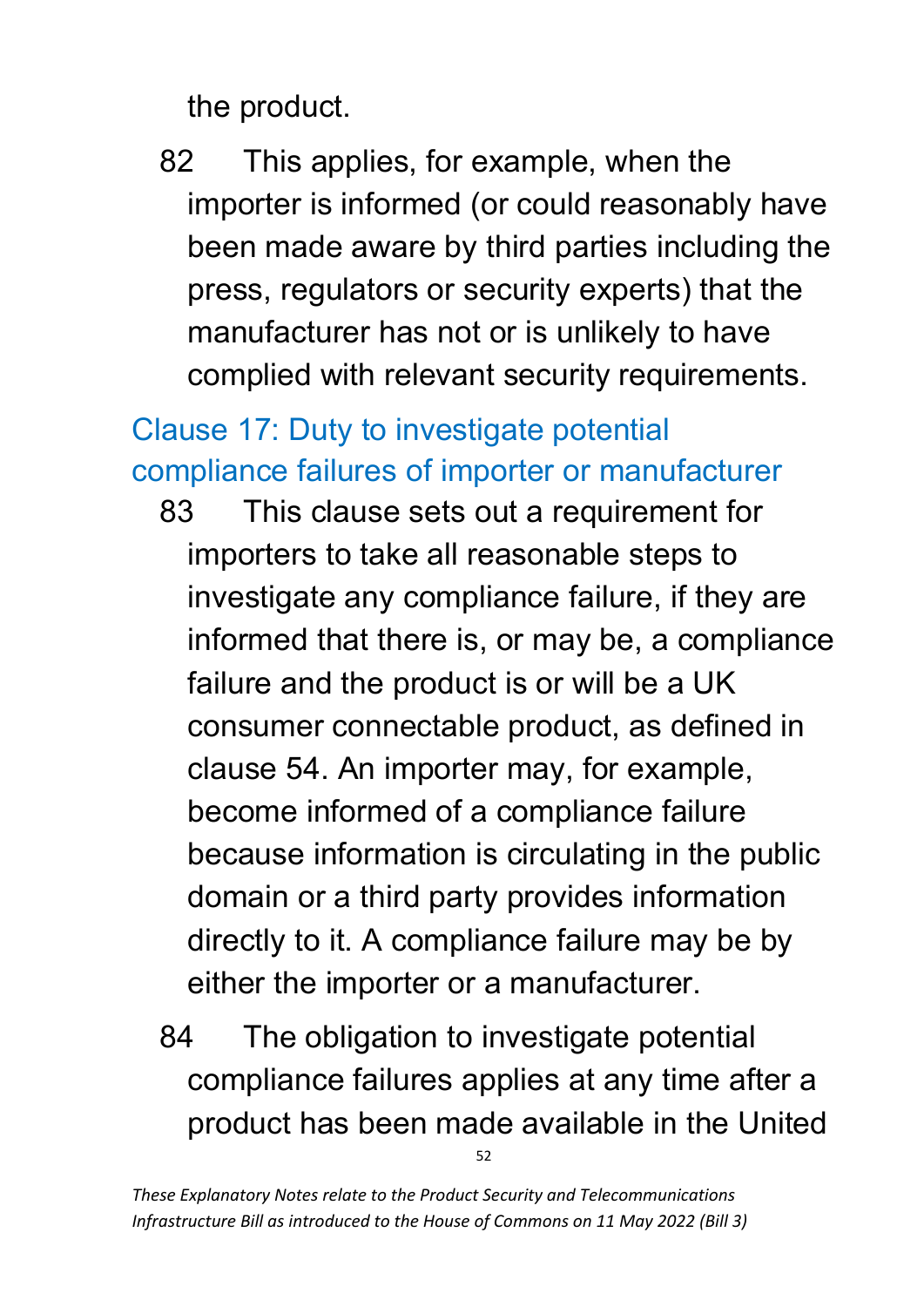Kingdom.

Clause 18: Duties to take action in relation to importer's compliance failure

- 85 This clause provides that, if an importer is aware, or ought to be aware, of a compliance failure by the importer as defined in clause 18(7) and is aware or ought to be aware that the product is a UK consumer connectable product as defined in clause 54, it must take all reasonable steps as soon as is practicable to remedy the compliance failure.
- 86 Subsections (3) and (4) require that the importer notifies relevant parties as soon as possible of a compliance failure. When certain conditions are met in relation to a compliance failure, the importer must notify any customer to whom it directly supplied the product. These conditions will be set out in regulations by the Secretary of State using the power in subsection (5) and will be subject to the negative resolution procedure.
- 53 87 Subsection (6) sets out that the notification under subsection (3) must include (a) details of the compliance failure, (b) any risks of which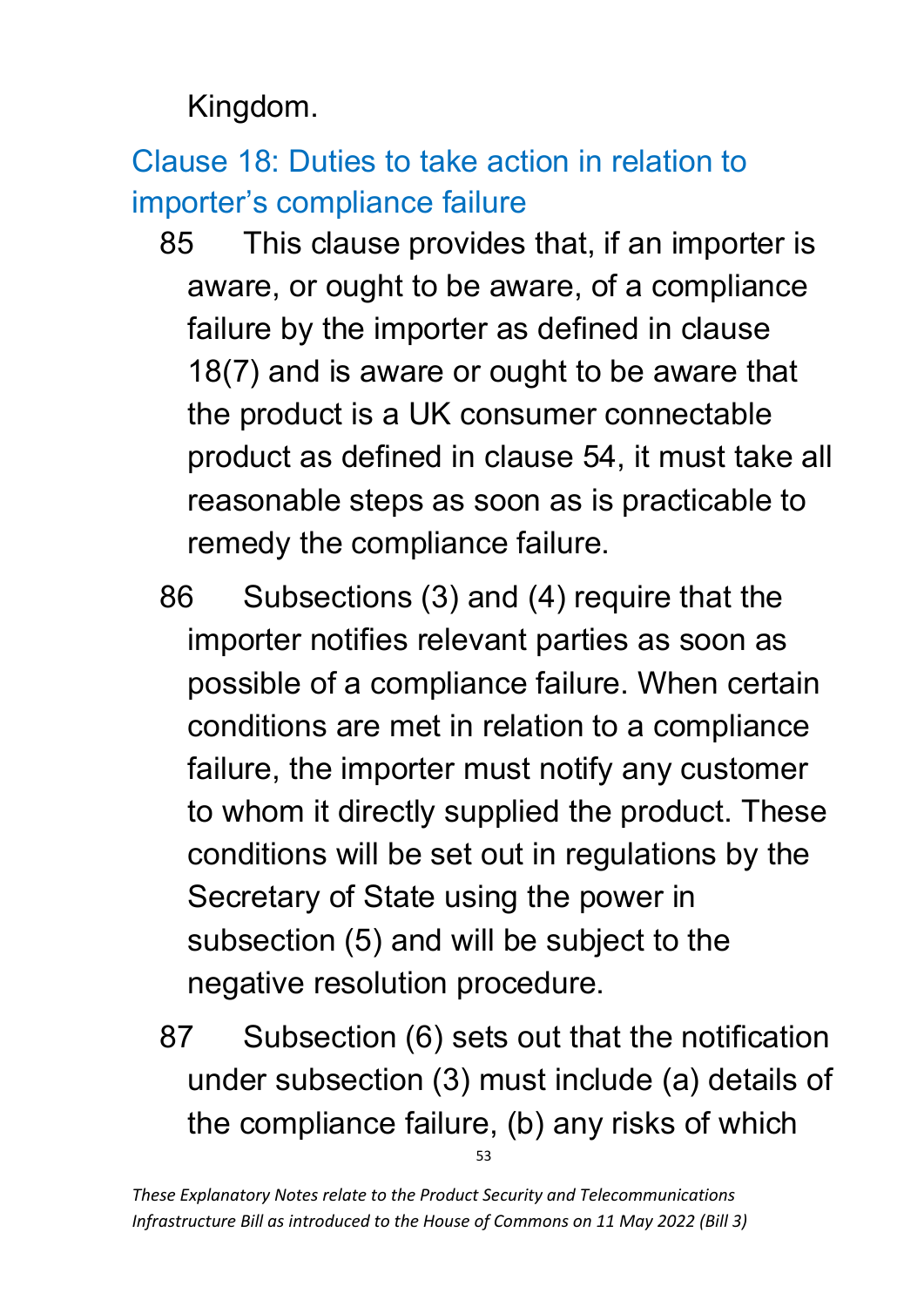the importer is aware that are posed by the compliance failure, and (c) any steps taken by the importer to remedy the compliance failure and whether or not those steps have been successful.

88 The duties in this clause apply at any time after a product has been made available by an importer to a customer in the United Kingdom.

# Clause 19: Duties to take action in relation to manufacturer's compliance failure

- 89 If an importer becomes aware, or ought to be aware, of a manufacturer's compliance failure and is aware, or ought to be aware, that a product will be a UK consumer connectable product, then it has a duty to act. The importer must contact the manufacturer about the compliance failure as soon as possible, and, if it appears that the compliance failure is not going to be remedied, then subsection (4) requires the importer to take all reasonable steps as soon as is practicable to prevent the product from being made available to customers in the UK.
- 54 90 Subsection (5) requires the importer to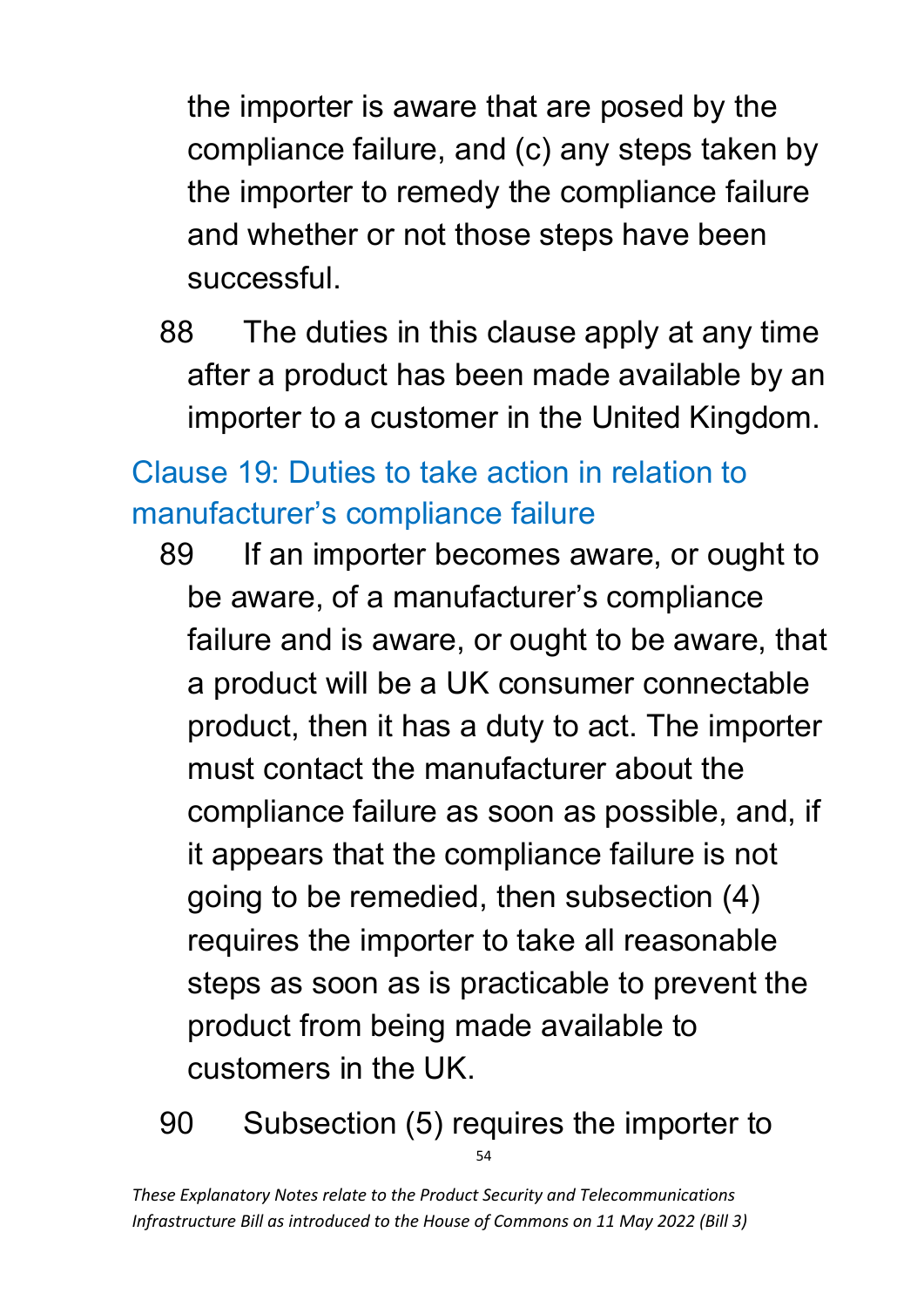notify certain persons of the compliance failure after contacting, or attempting to contact the manufacturer. These persons are specified in subsection (6), and include the enforcement authority and any distributor to whom the importer has supplied the product. The importer may also need to notify any customer to whom it directly supplied the product. The conditions for notifying customers will be set out in regulations by the Secretary of State using the power in subsection (7) and will be subject to the negative resolution procedure.

- 91 Subsection (8) sets out that notifications under subsection (5) must include (a) details of the compliance failure, (b) any risks of which the importer is aware posed by that compliance failure, and (c) any steps of which the importer is aware that the manufacturer has taken to remedy the failure and if those steps have been successful.
- 92 Subsection (9) sets out that when an importer notifies a distributor to whom it has supplied a product of a compliance failure, the importer must also inform the distributor if the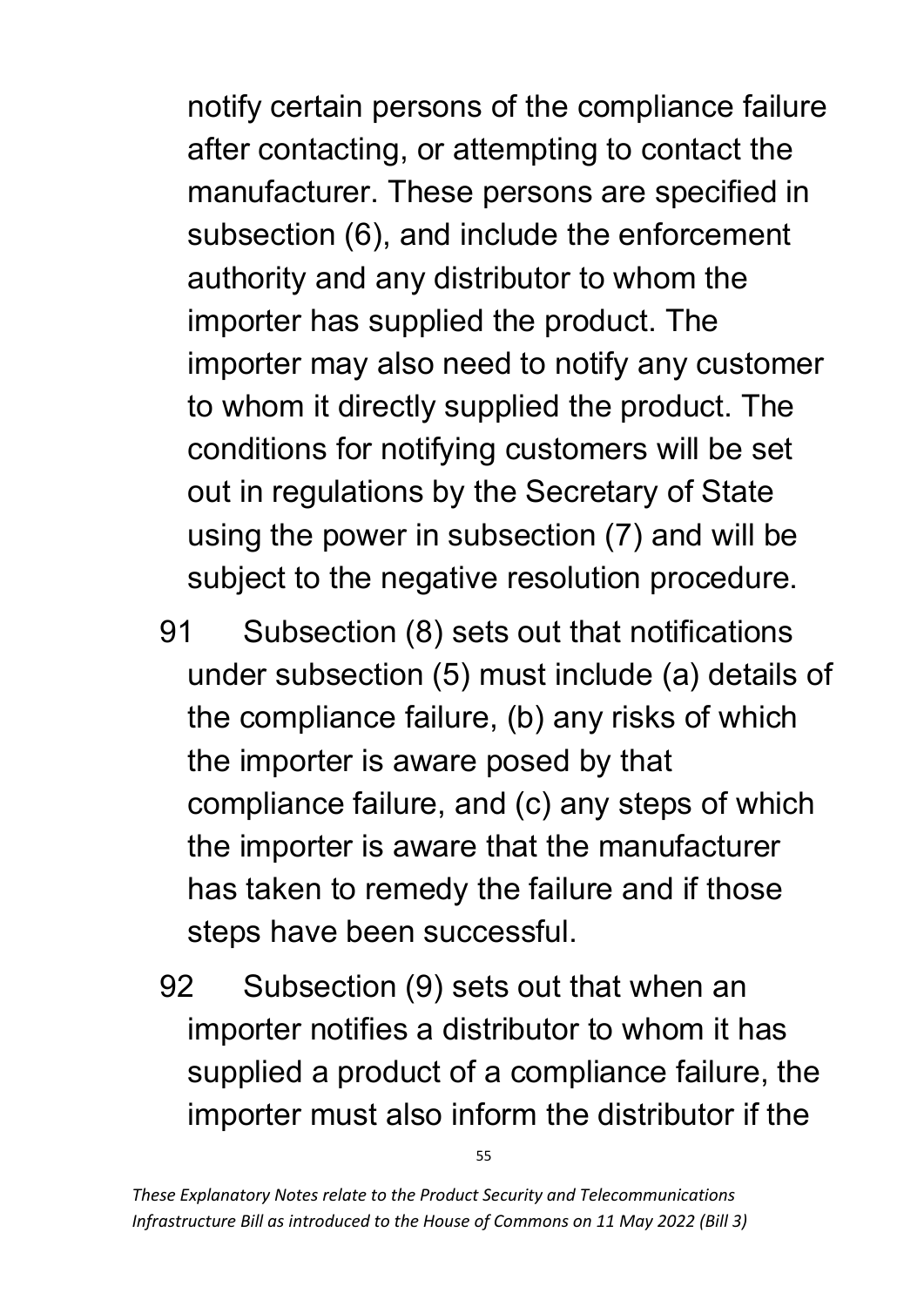manufacturer is aware of the compliance failure and if the enforcement authority has been notified of the compliance failure.

- 93 Subsection (10) ensures that relevant persons are not required to duplicate notifications made by others in the supply chain.
- 94 The duties in this clause apply at any time after an importer of a product has made it available in the United Kingdom.

# Clause 20: Duty to maintain records of investigations

95 This clause requires importers to keep records of any investigations into compliance failures or suspected compliance failures, as defined in subsection (5), relating to products for which they are an importer. These records will allow a clear audit of the importer's activities and help investigations into compliance failures. Subsection (2) and sets out the minimum content that needs to be captured in this process. Subsection (3) ensures that the importer will not breach its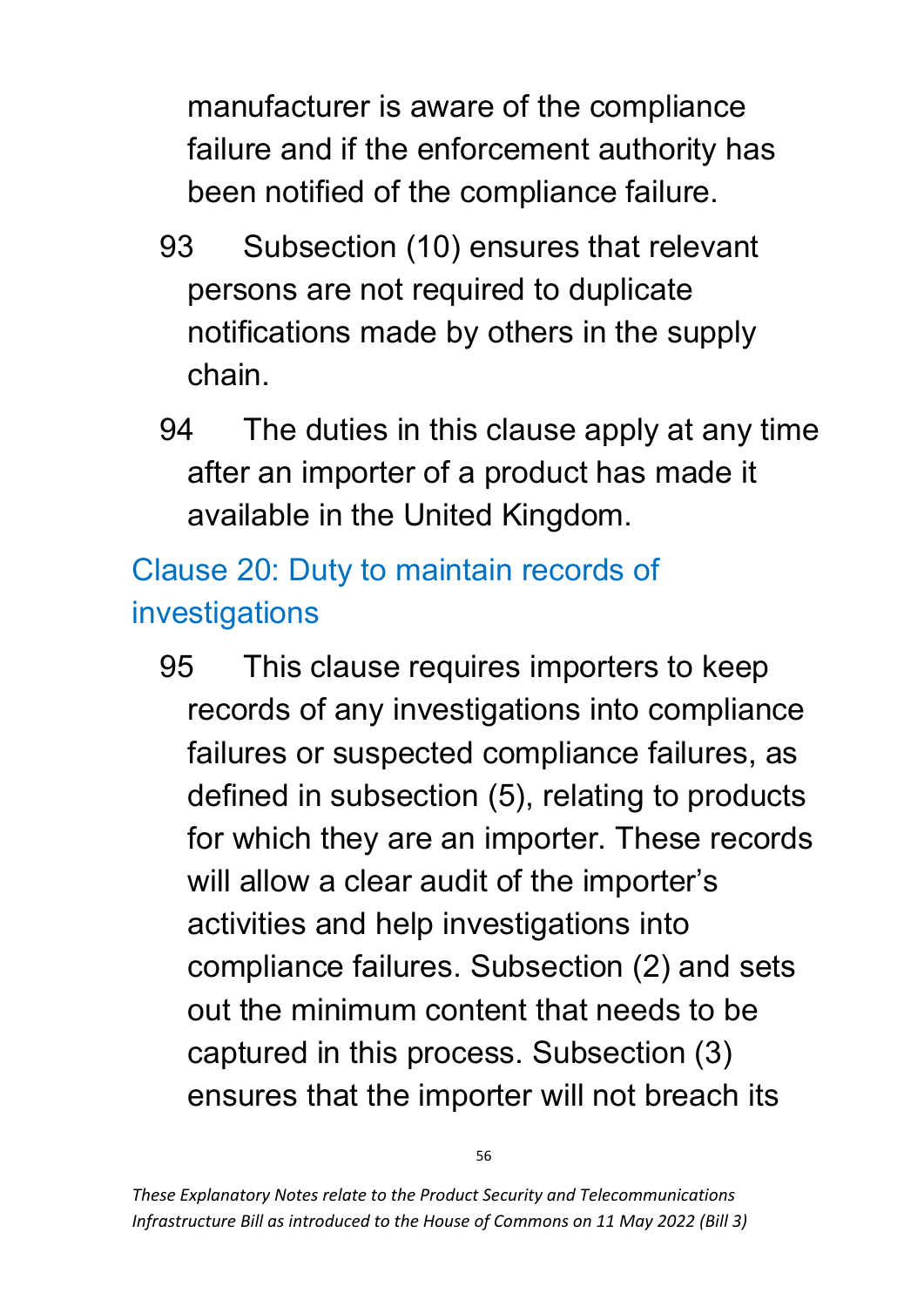record keeping duty due to the actions of the manufacturer but the importer must have taken reasonable steps to obtain all required information from the manufacturer. Records and information on compliance failures and investigations must be kept to a minimum of ten years.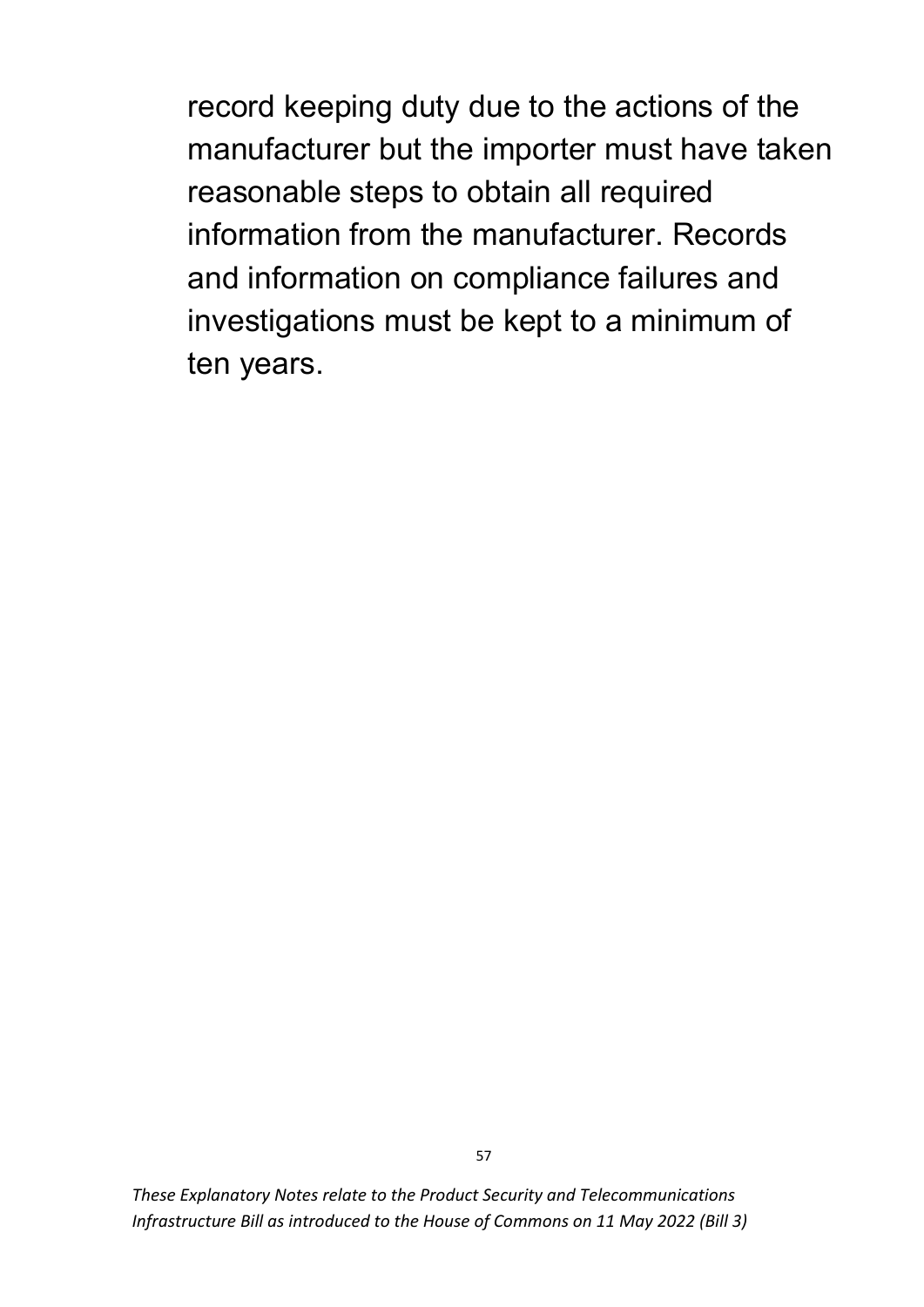## Clause 21: Duty to comply with security requirements

- 96 This clause places a duty on distributors to comply with any relevant security requirements relating to a relevant connectable product. Compliance is required if one of two conditions is met. Condition one is met if the distributor intends for, is aware that, or ought to be aware that the product will be a UK consumer connectable product, as defined in clause 54.
- 97 Condition two is met where a product has become a UK consumer connectable product, as defined in clause 54, and at the time the distributor made the product available, it intended, was aware, or ought to have been aware that the product would become a UK consumer connectable product.

#### Clause 22: Statements of compliance

98 This clause provides that a distributor of a relevant connectable product may not make a product available in the United Kingdom unless it is accompanied by a statement of compliance, or a summary of the statement of compliance. This duty applies if the distributor

58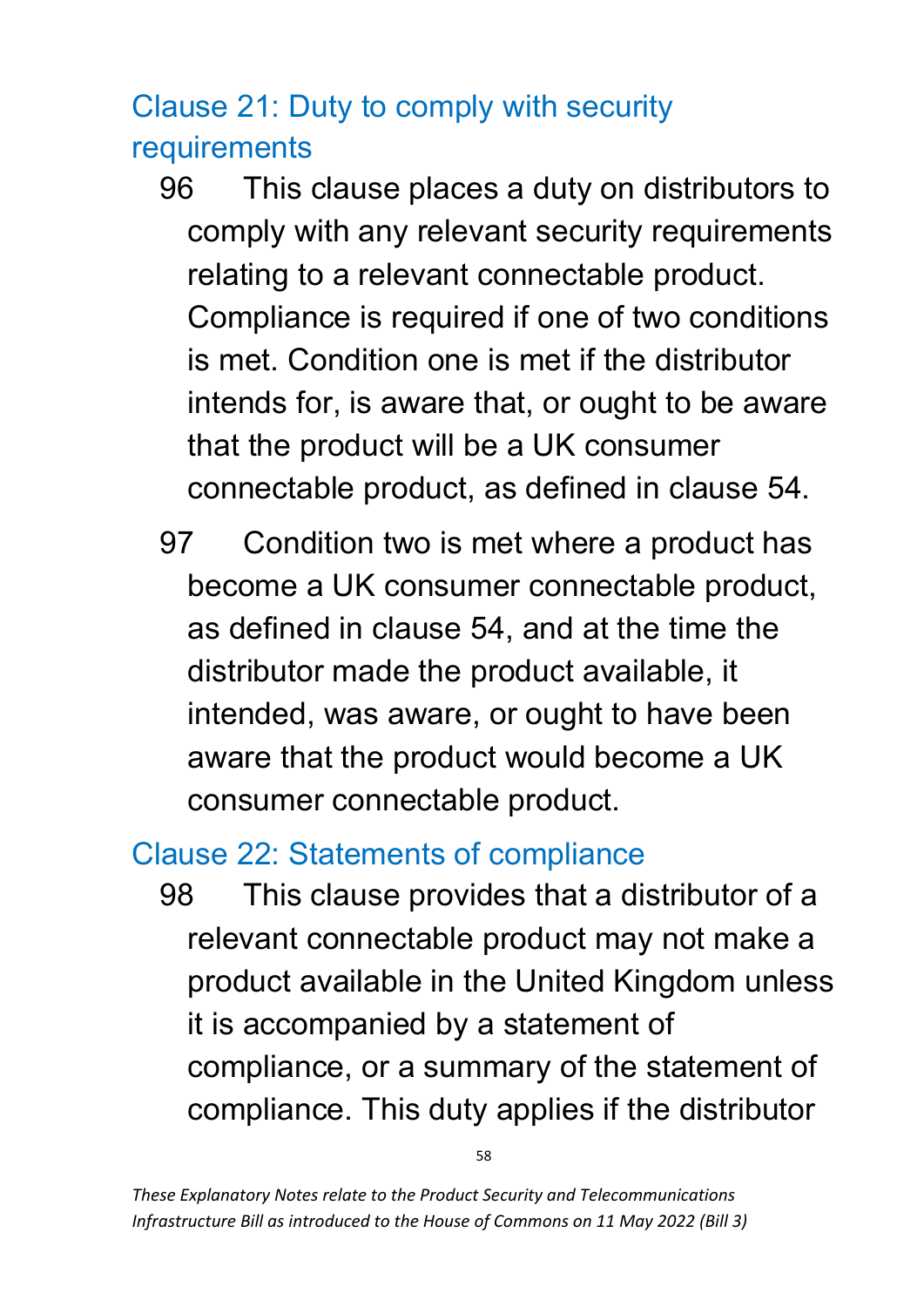intends for the product to be a UK consumer connectable product as defined in clause 54 or is aware or ought to be aware that the product will be a UK consumer connectable product.

99 Subsection (3) sets out that if a manufacturer satisfies the conditions set out in regulations made under clause 9(7), then distributors do not need to ensure the presence of a statement of compliance or summary statement of compliance, so long as the distributor is satisfied that the manufacturer is fully compliant with the conditions set out in regulations made under clause 9(7).

## Clause 23: Duty not to supply products where compliance failure by manufacturer

100 A distributor must not make the product available in the United Kingdom if it knows or believes there is a compliance failure in relation to that product and intends for the product to be or is aware or ought to be aware that the product will be a UK consumer connectable product, as defined in clause 54. For the purposes of this clause, "compliance failure" is defined in subsection (2) as a failure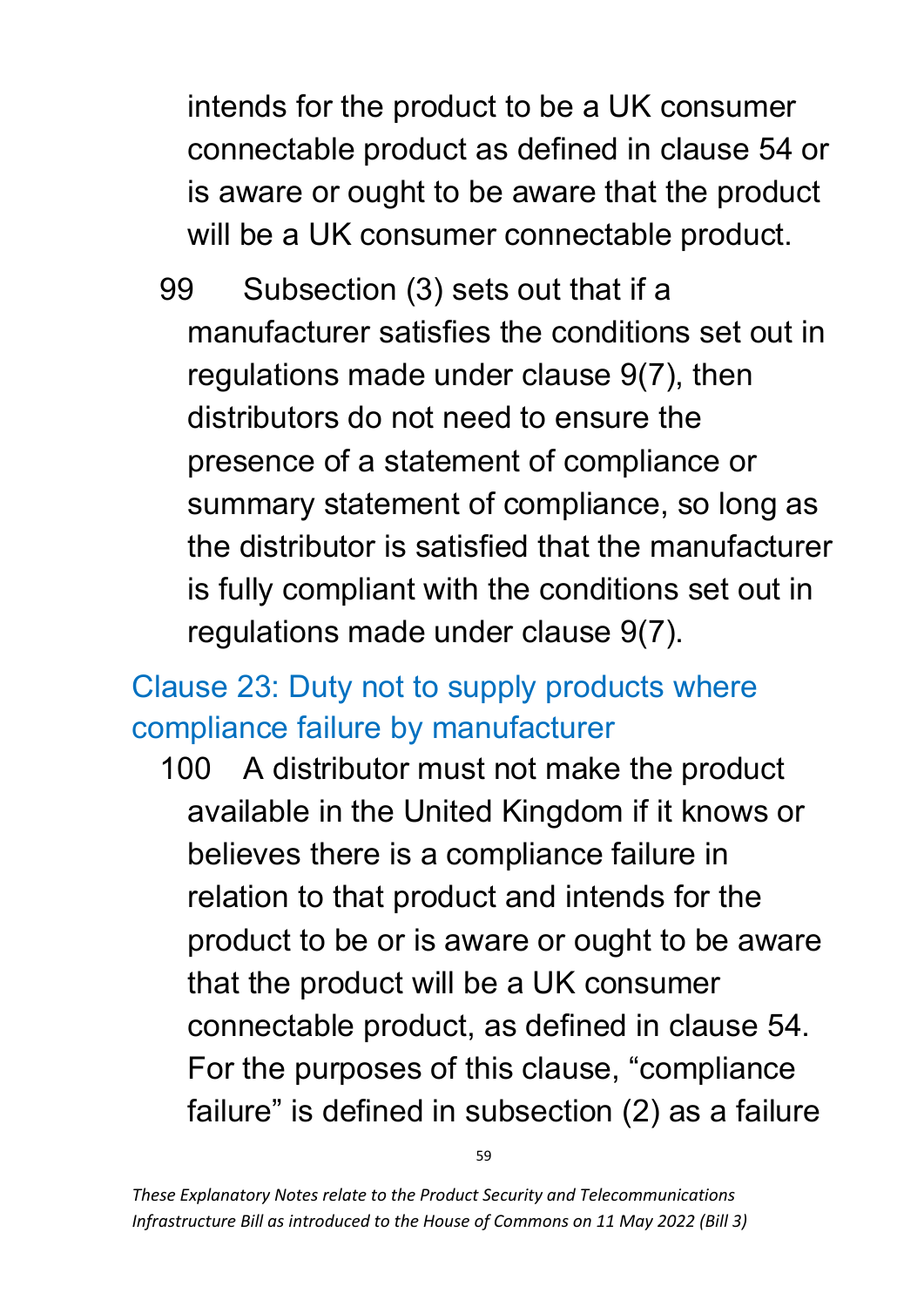by a manufacturer of the product with relevant security requirements relating to that product.

# Clause 24: Duties to take action in relation to distributor's compliance failure

- 101 This clause provides that, if a distributor becomes aware, or ought to be aware, of a compliance failure in relation to a product as defined in subsection (7) and is aware or ought to be aware that the product will be a UK consumer connectable product, it must (a) as soon as is practicable, take all reasonable steps to remedy the compliance failure, and (b) notify the enforcement authority and in certain circumstances the customer. Subsection (5) provides for the Secretary of State to set out in regulations the conditions for when the customer must be notified of a compliance failure.
- 102 Subsection (6) sets out that notifications under subsection (3) must include (a) details of the compliance failure, (b) any risks of which the distributor is aware posed by that compliance failure, and (c) any steps taken by the distributor to remedy the compliance failure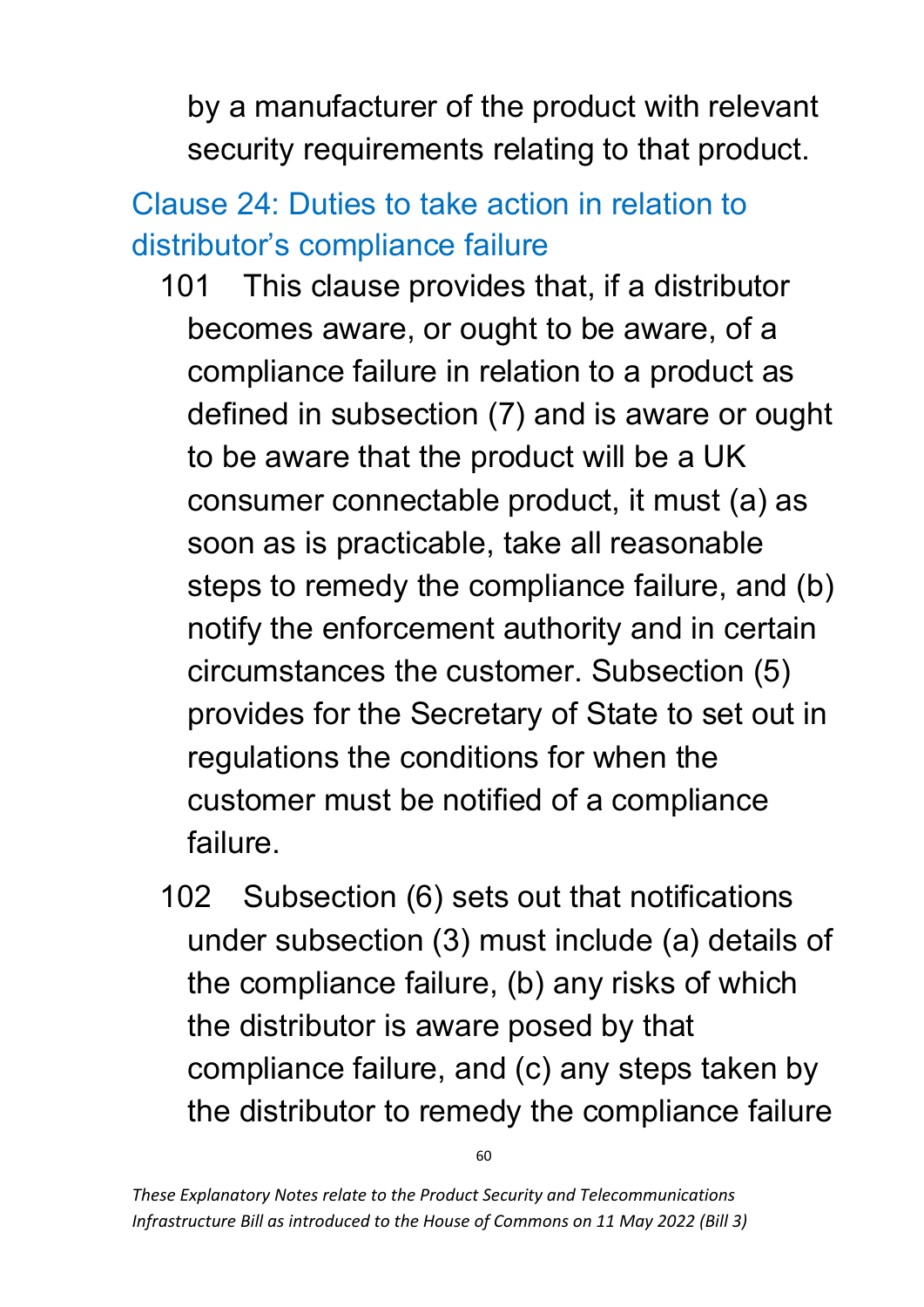and whether or not those steps have been successful.

103 The duties in this clause apply at any time after a product has been made available by a distributor to a customer in the United Kingdom.

## Clause 25: Duties to take action in relation to manufacturer's compliance failure

- 104 This clause provides that, if a distributor of a relevant connectable product becomes aware, or ought to be aware, of a manufacturer's compliance failure, as defined in subsection (2) and is aware or ought to be aware that the product will be a UK consumer connectable product as defined in clause 54, then the distributor has a duty to act.
- 105 Subsection (3) requires that the distributor to contact the manufacturer about the compliance failure as soon as possible.
- 106 Subsection (4) provides that, if it is not possible to notify the manufacturer and a relevant person other than the manufacturer supplied the product to the distributor, the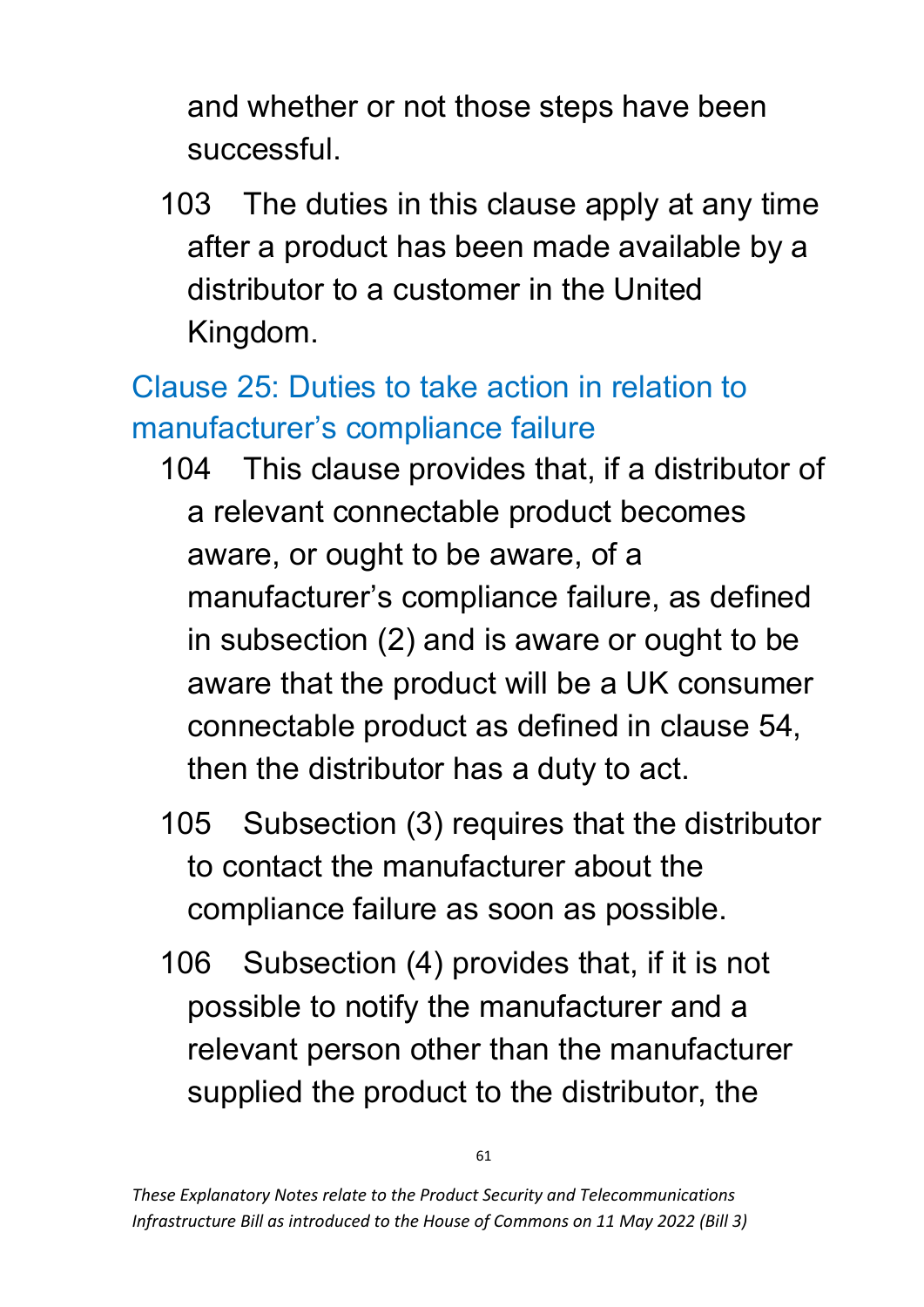distributor must contact that other relevant person about the compliance failure as soon as possible.

- 107 If it appears that the compliance failure is not going to be remedied by the manufacturer in accordance with clause 11(2)(b), the distributor must take all reasonable steps to prevent the product from being made available to customers in the United Kingdom.
- 108 The distributor must also notify the persons in subsection (7) of the compliance failure as soon as possible, after it has contacted (or attempted to contact) the manufacturer. When certain conditions are met in relation to a compliance failure, the distributor must also notify any customer to whom it directly supplied the product. These conditions will be set out in regulations by the Secretary of State using the power in subsection (8).
- 62 109 Subsection (9) sets out that any such notification must include (a) details of the compliance failure, (b) any risks of which the distributor is aware posed by that compliance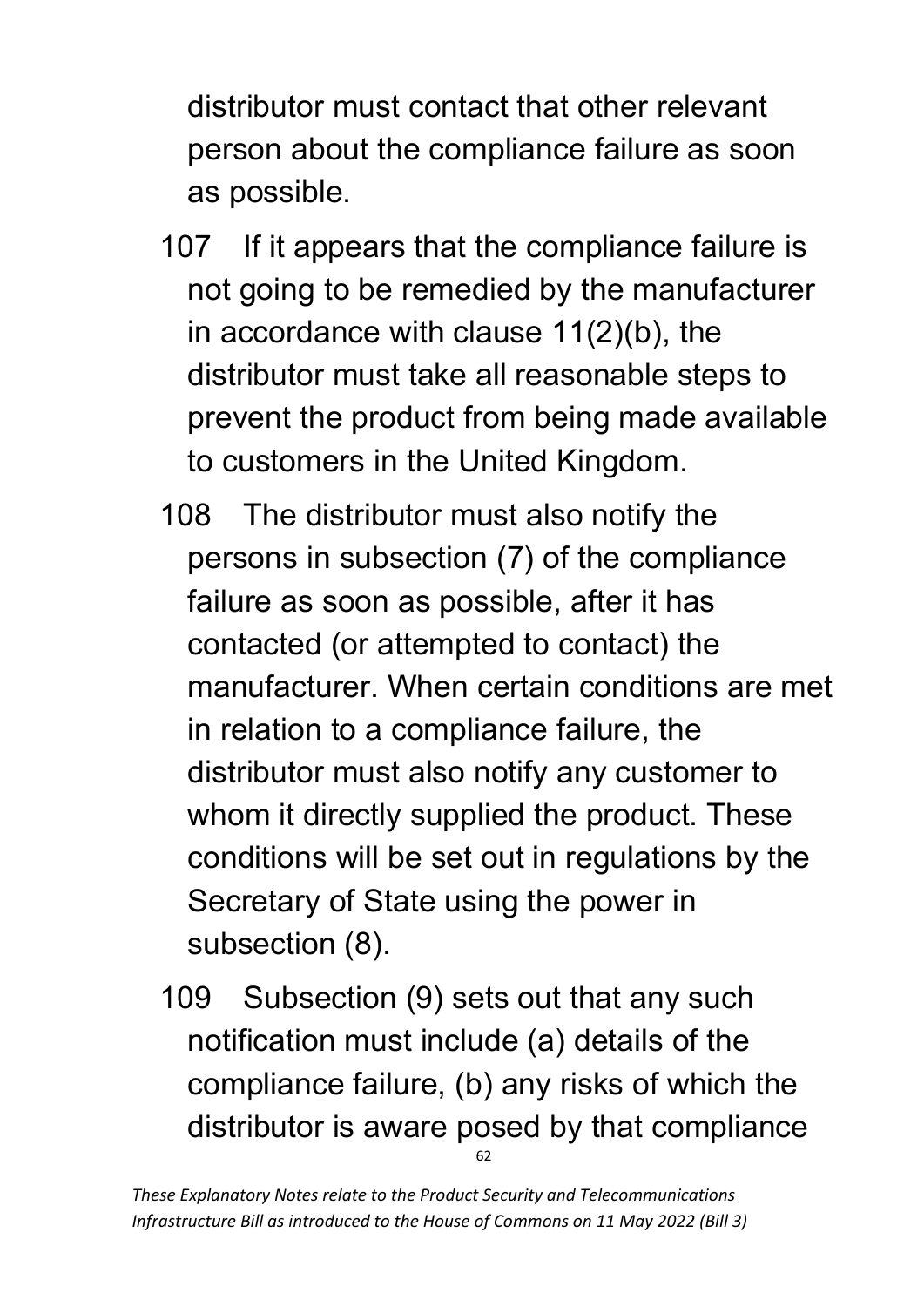failure, and (c) any steps which the manufacturer has taken to remedy the failure of which the distributor is aware and whether or not those steps have been successful.

- 110 Subsection (10) sets out that where the distributor notifies a distributor or an importer to whom it has supplied a product or the person from whom they obtained the product of a compliance failure, the distributor must also inform them whether the manufacturer is aware of the compliance failure and weather the enforcement authority has been notified of the compliance failure.
- 111 Subsection (11) ensures that relevant persons are not required to duplicate notifications made by others in the supply chain.
- 112 The duties in this clause apply at any time after a distributor of a product has made it available in the United Kingdom.

#### **Chapter 3: Enforcement**

# Clause 26: Enforcement of Part 1 Subsection (1) establishes that the Secretary

63

*These Explanatory Notes relate to the Product Security and Telecommunications Infrastructure Bill as introduced to the House of Commons on 11 May 2022 (Bill 3)*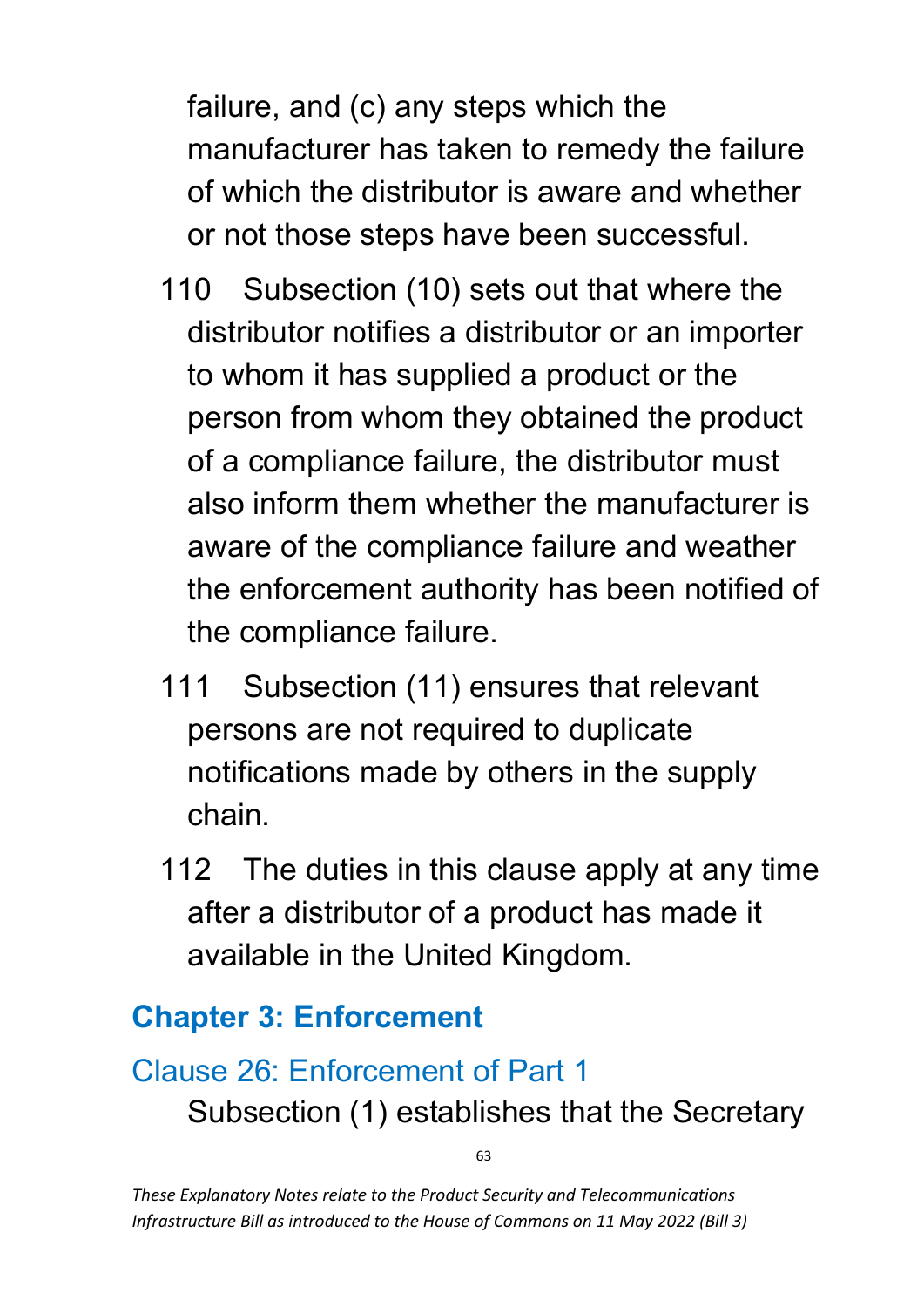of State will be responsible for enforcing the provisions of Part 1 and any regulations made under it.

- 113 Subsections (2) and (3) set out that the powers of investigation in Schedule 5 to the Consumer Rights Act 2015 are available to the Secretary of State and amend Schedule 5 of the Consumer Rights Act 2015 to that effect.
- 114 Subsection (4) removes the restriction in paragraph 13(4) of Schedule 5 of the Consumer Rights Act 2015 that limits information requests to determining if a breach has occurred and allows the Secretary of State to exercise powers in relation to production of information for any purpose relating to the enforcement of Part 1. This provides for the Secretary of State to request relevant information both to determine that a breach has occurred and to ensure that penalties are correctly applied. For instance, requests for financial information might be needed to ensure only relevant entities are used when calculating worldwide revenue for a company group.

64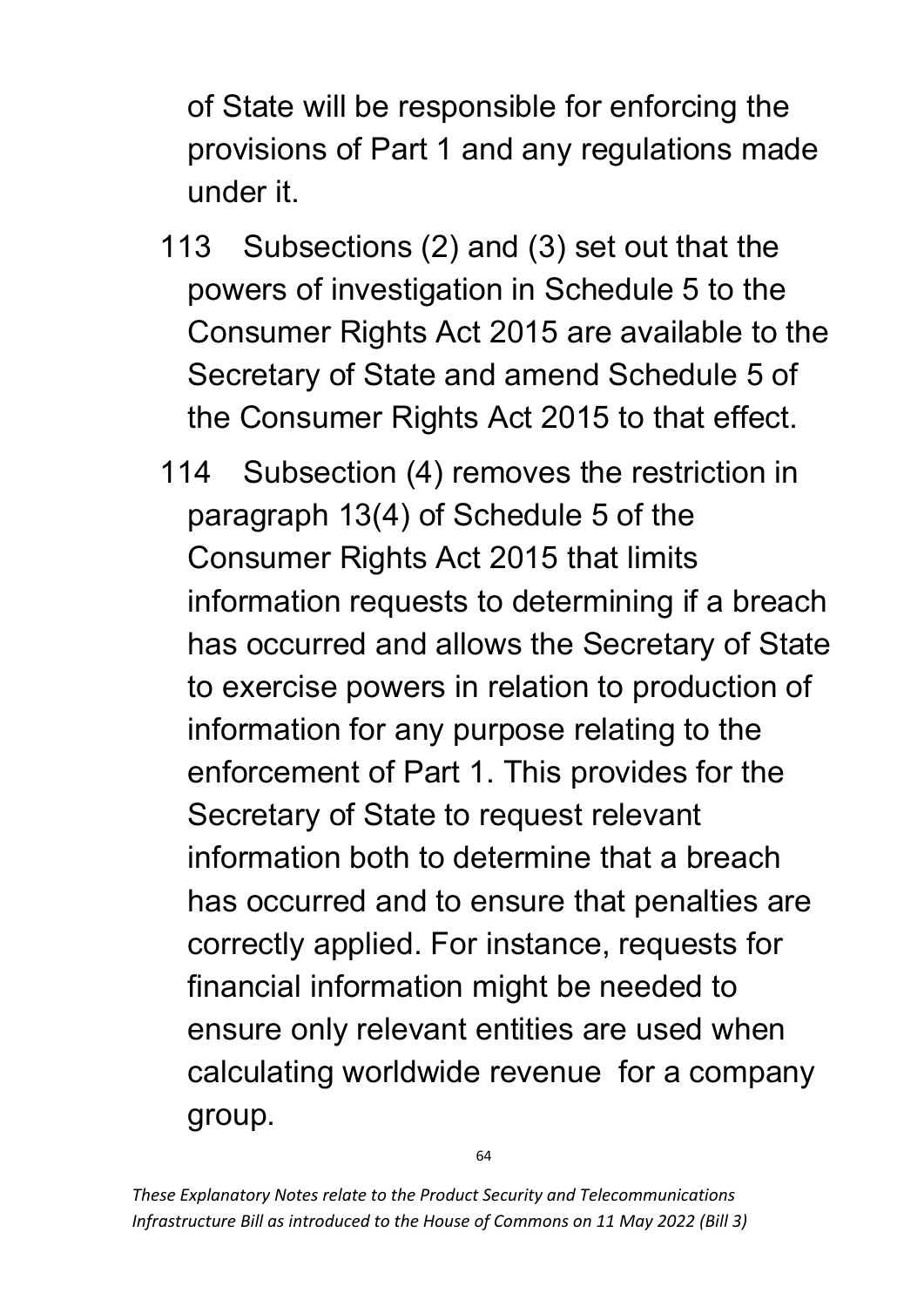- 115 Subsection (4) also removes the restriction in paragraph 13(5) of Schedule 5 to the 2015 Act, so that the Secretary of State can request that a manufacturer, distributor or importer produce information without there needing to be a reasonable suspicion of a breach of the legislation. This allows the Secretary of State to undertake their enforcement functions. Requesting information is needed to correctly ascertain if compliance failures have occurred, the level of risk arising from these compliance failures and ensure notices or corrective measures are issued where it is deemed necessary and proportionate to do so.
- 116 Subsection (5) provides that the Secretary of State may not bring proceedings for offences under Part 1 in Scotland, to ensure that the legislation does not contradict Scottish court procedures.

### Clause 27: Delegation of enforcement functions

117 This clause provides for the Secretary of State to enter into an agreement with any person authorising that person to exercise any enforcement function of the Secretary of State.

65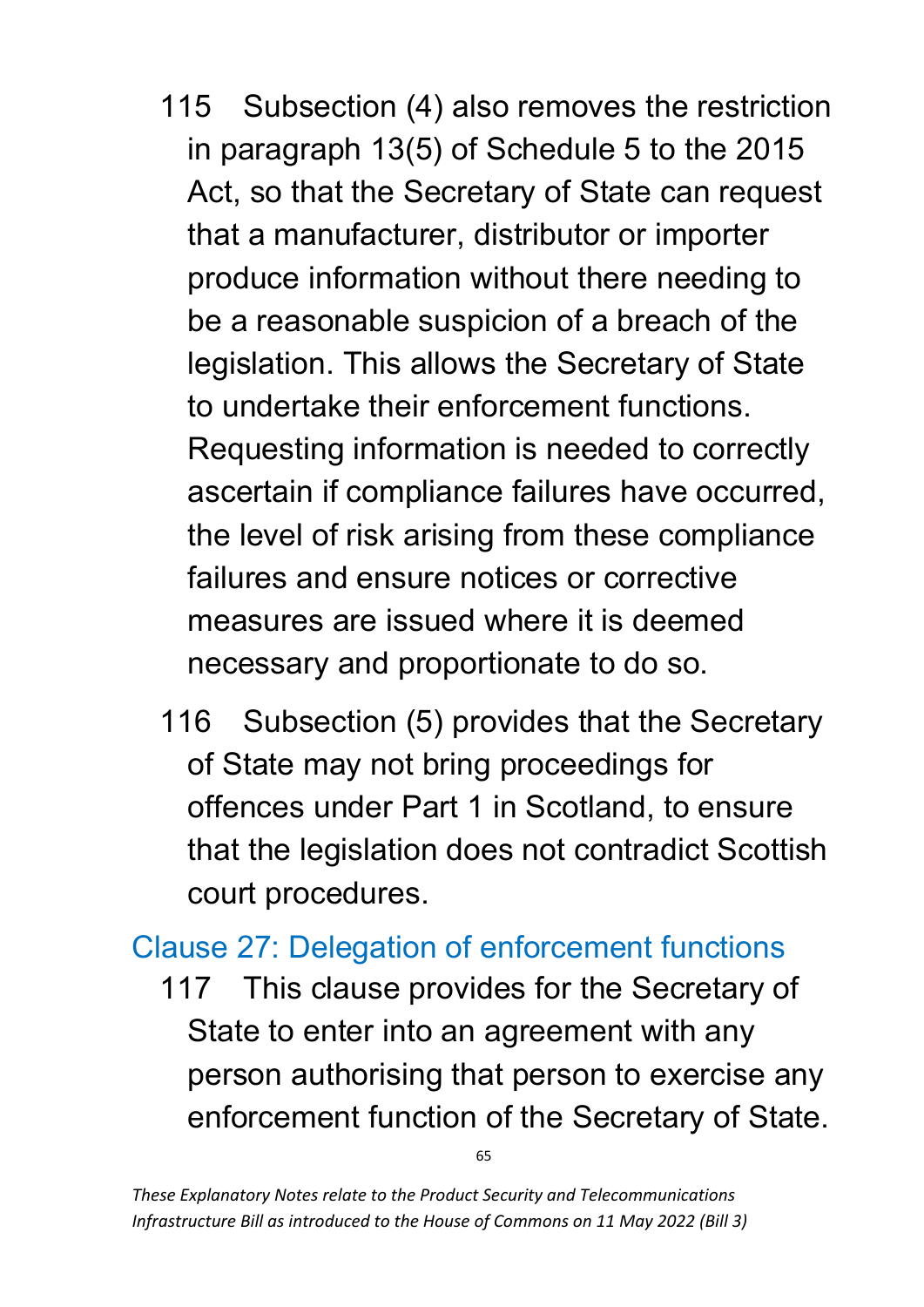Subsection (3) provides that the Secretary of State may cancel an agreement for the undertaking of enforcement functions at any time. An agreement with another person to exercise enforcement functions does not prevent the Secretary of State from also performing a function to which the agreement relates.

- 118 Subsection (2) provides that the Secretary of State may make payments for the performance of enforcement functions to an authorised person. This could be payment for singular enforcement actions or continuous responsibility for multiple enforcement activities.
- 119 Subsection (5) defines an "enforcement function" as (a) any function of the Secretary of State under this Chapter, or (b) any function of the Secretary of State under Schedule 5 to the Consumer Rights Act 2015, so far as exercisable for the purposes of this Part.
- 66 120 Where a person is authorised to undertake an enforcement function under subsection (1), subsection (6) provides that any reference to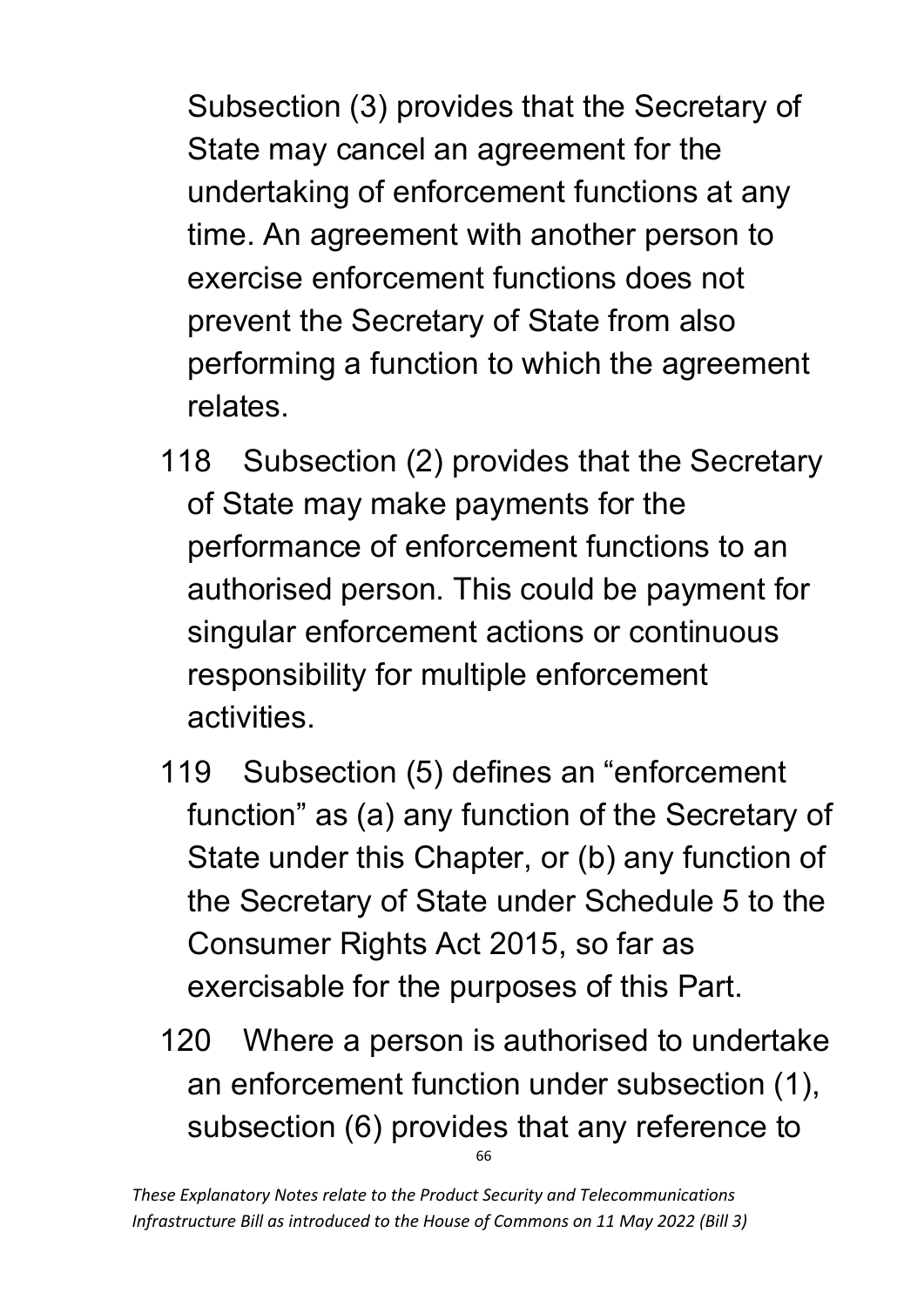the Secretary of State in provisions relating to that enforcement function should also be read as a reference to that person.

121 This is a routine power that replicates other legislation such as Section 125 of the Environmental Protection Act 1990.

### Clause 28: Compliance notices

- 122 This clause provides that the Secretary of State may give a compliance notice where they have reasonable grounds to believe a person has failed to comply with a relevant duty.
- 123 Subsection (2) describes a compliance notice as a notice requiring the recipient to comply with a relevant duty within a specified time frame. Subsection (3) provides that a compliance notice must (a) set out the reasons for giving the compliance notice, (b) explain what may happen if the person does not comply with it, and (c) explain how the person may appeal against it.
- 124 Subsection (4) provides that a compliance notice may require the recipient to take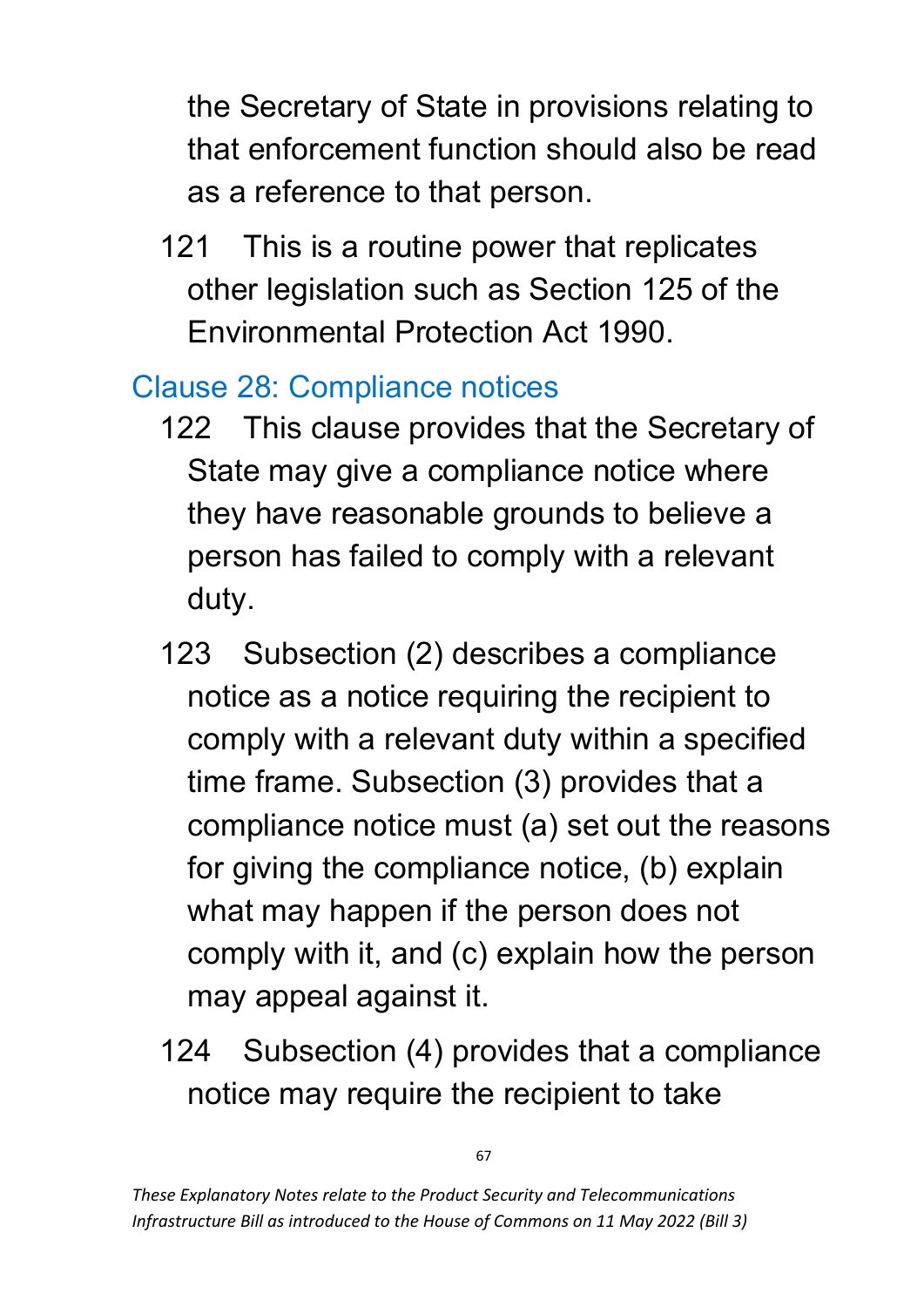specified steps to comply with a relevant duty and/or to provide evidence to satisfy the Secretary of State within a specified period that the person has complied or is complying with the relevant duty.

- 125 Subsection (5) requires that, before issuing a compliance notice, the Secretary of State must notify the recipient that they intend to give a compliance notice and provide an opportunity for the recipient to make representations about the giving of the notice.
- 126 Subsection (6) sets out that the Secretary of State must not impose the compliance notice until 10 days after they have notified the recipient that they intend to issue a compliance notice.
- 127 Subsection (7) provides that only one compliance notice can be given for the same act or omission. A person may receive multiple notices where there are repeated and different breaches.

#### Clause 29: Stop notices

128 This clause provides that the Secretary of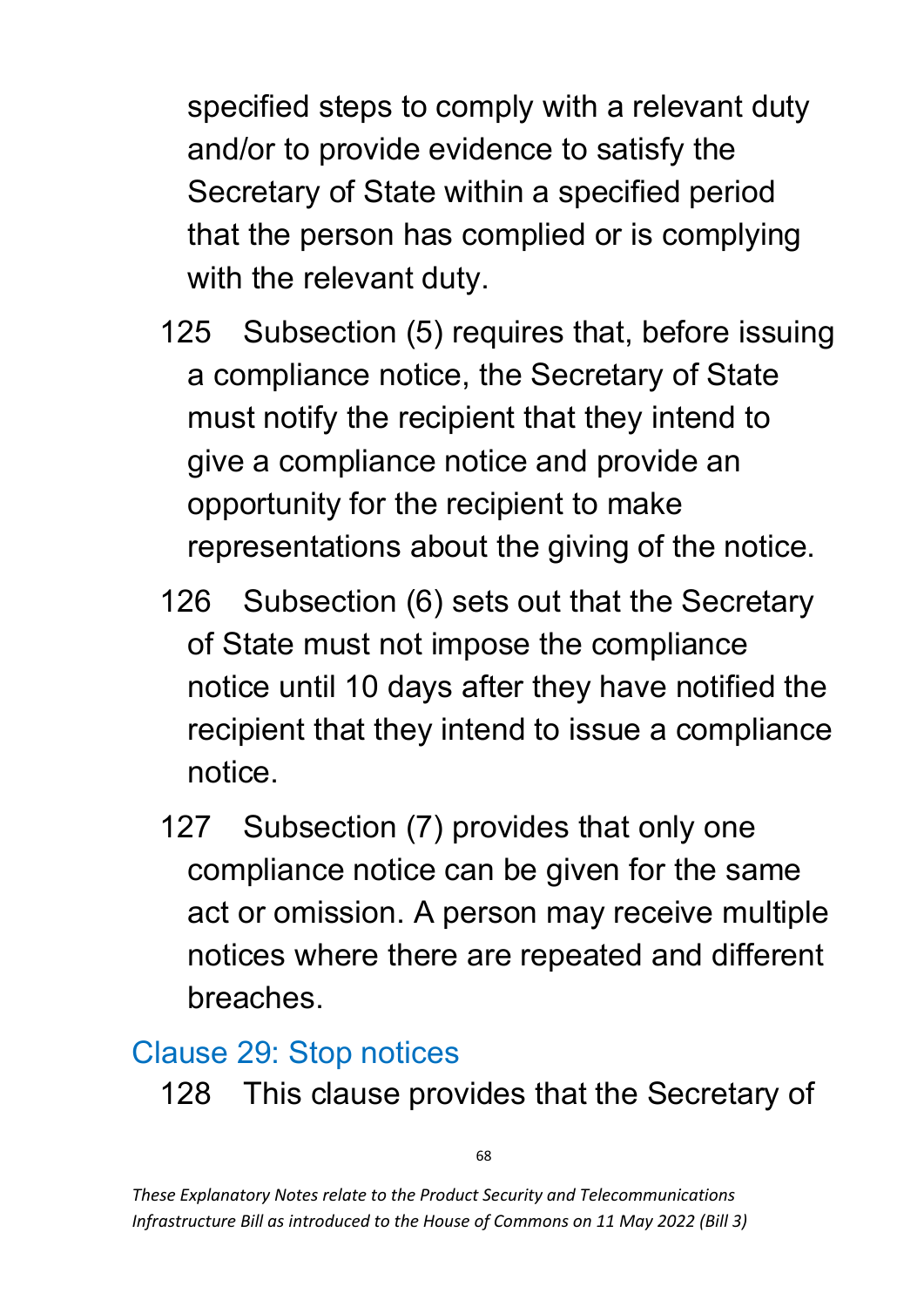State may give a stop notice where they have reasonable grounds to believe that a person is carrying on, or is likely to carry on, an activity in breach of a relevant duty.

- 129 Subsection (2) describes a stop notice as a notice requiring the recipient to stop carrying on an activity within a specified time frame. Subsection (3) provides that a stop notice must (a) set out the reasons for giving the stop notice, (b) explain what may happen if the person does not comply with it, and (c) explain how the person may appeal against it.
- 130 Subsection (4) provides further detail as to what a stop notice may require, including informing customers of risks posed by the product to which the stop notice relates.
- 131 Subsection (5) provides that, before issuing a stop notice, the Secretary of State must notify the recipient that they intend to give a stop notice and provide an opportunity for the recipient to make representations about the giving of a notice.
- 132 Subsection (6) provides that the Secretary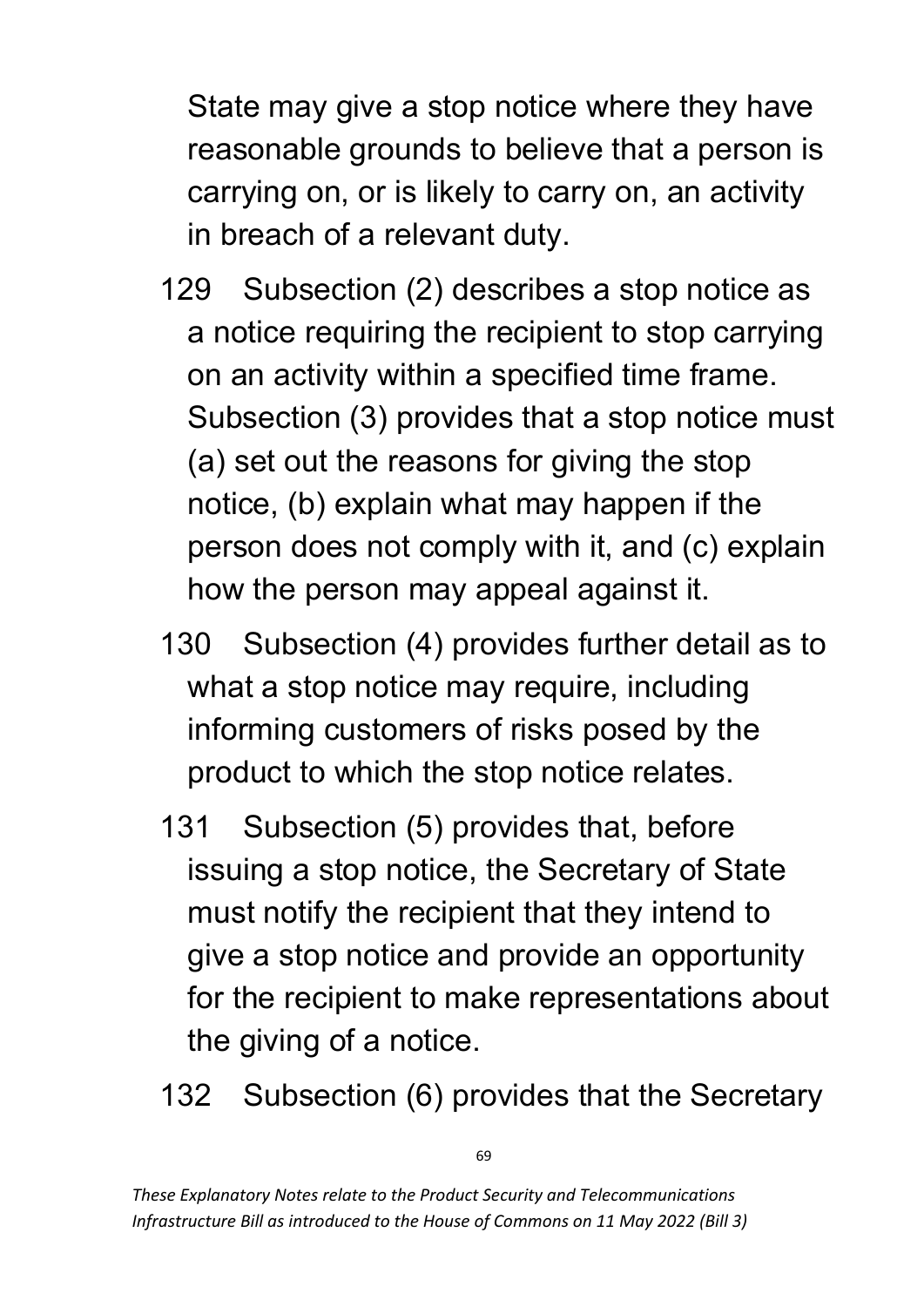of State must not impose the stop notice until ten days after they have notified the recipient that they intend to issue a stop notice.

133 Subsection (7) provides that, if the Secretary of State considers that there is an urgent need to give a stop notice, then the requirements in subsections (5) and (6) do not apply.

### Clause 30: Recall notices

- 134 This clause provides a power for the Secretary of State to give a recall notice to a manufacturer or its authorised representative, an importer or a distributor.
- 70 135 Subsection (1) provides that a recall notice may only be given if (a) the Secretary of State has reasonable grounds to believe that there is a compliance failure in relation to any UK consumer connectable products that have been supplied to customers, (b) the Secretary of State considers that the action (if any) being taken by any relevant person in relation to the compliance failure is inadequate, and (c) the Secretary of State considers that any no other action which the Secretary of State may take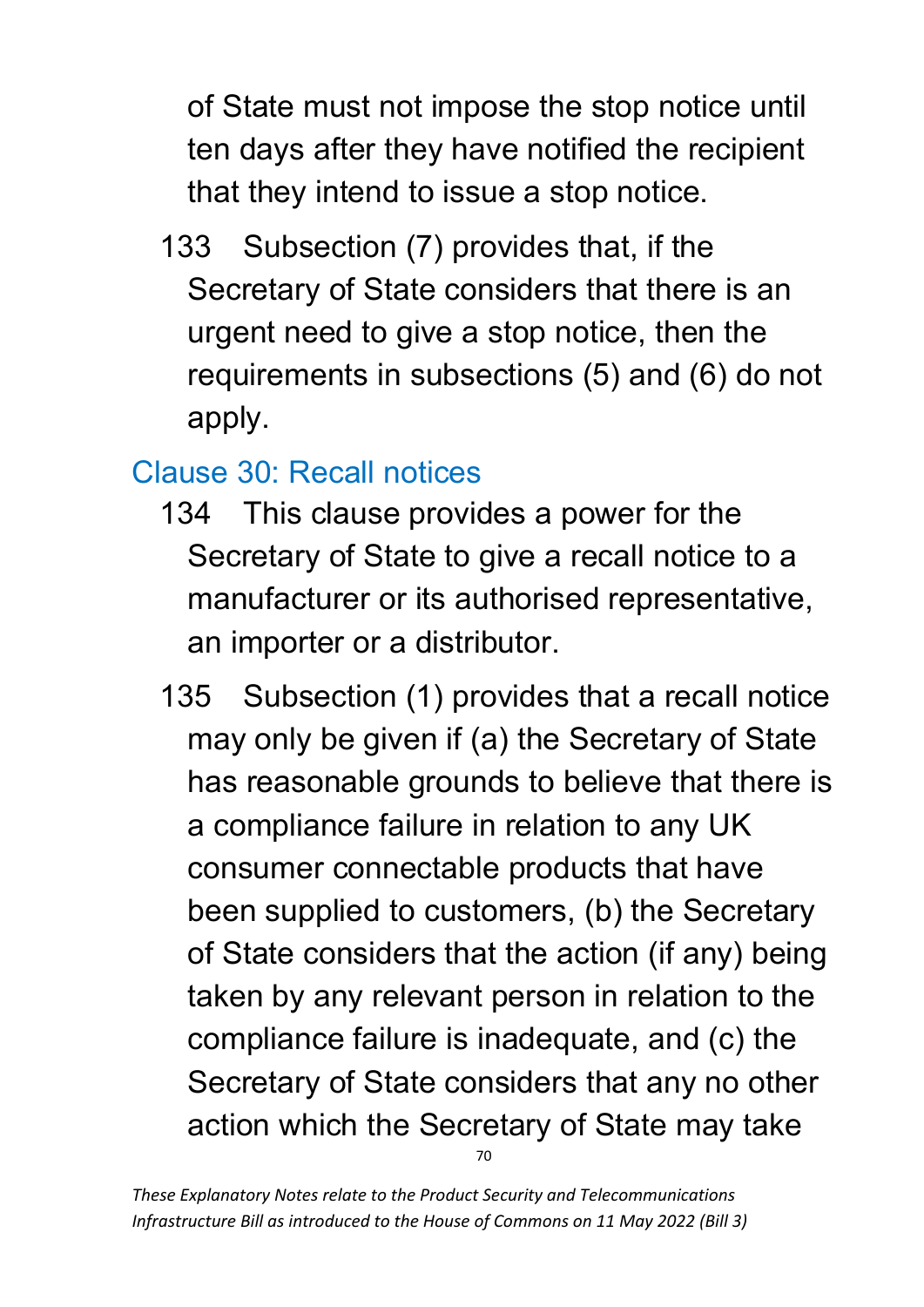under clauses 28, 29 and 42 would be sufficient to deal with the risks posed by the compliance failure.

- 136 Subsection (3) describes a recall notice as a notice requiring the recipient to make arrangements within a specified period for the return of the products to the recipient or to another person specified in the notice.
- 137 Subsection (4) provides that a recall notice must (a) set out the reasons for giving the recall notice, (b) explain what may happen if the person does not comply with it, and (c) explain how the person may appeal against it.
- 138 Subsection (5) provides some further detail as to what a recall notice may require, including, informing customers of risks posed by the product to which the recall notice relates.
- 139 Subsection (6) provides that before issuing a recall notice, the Secretary of State must notify the recipient that they intend to give a recall notice and provide an opportunity for the recipient to make representations about the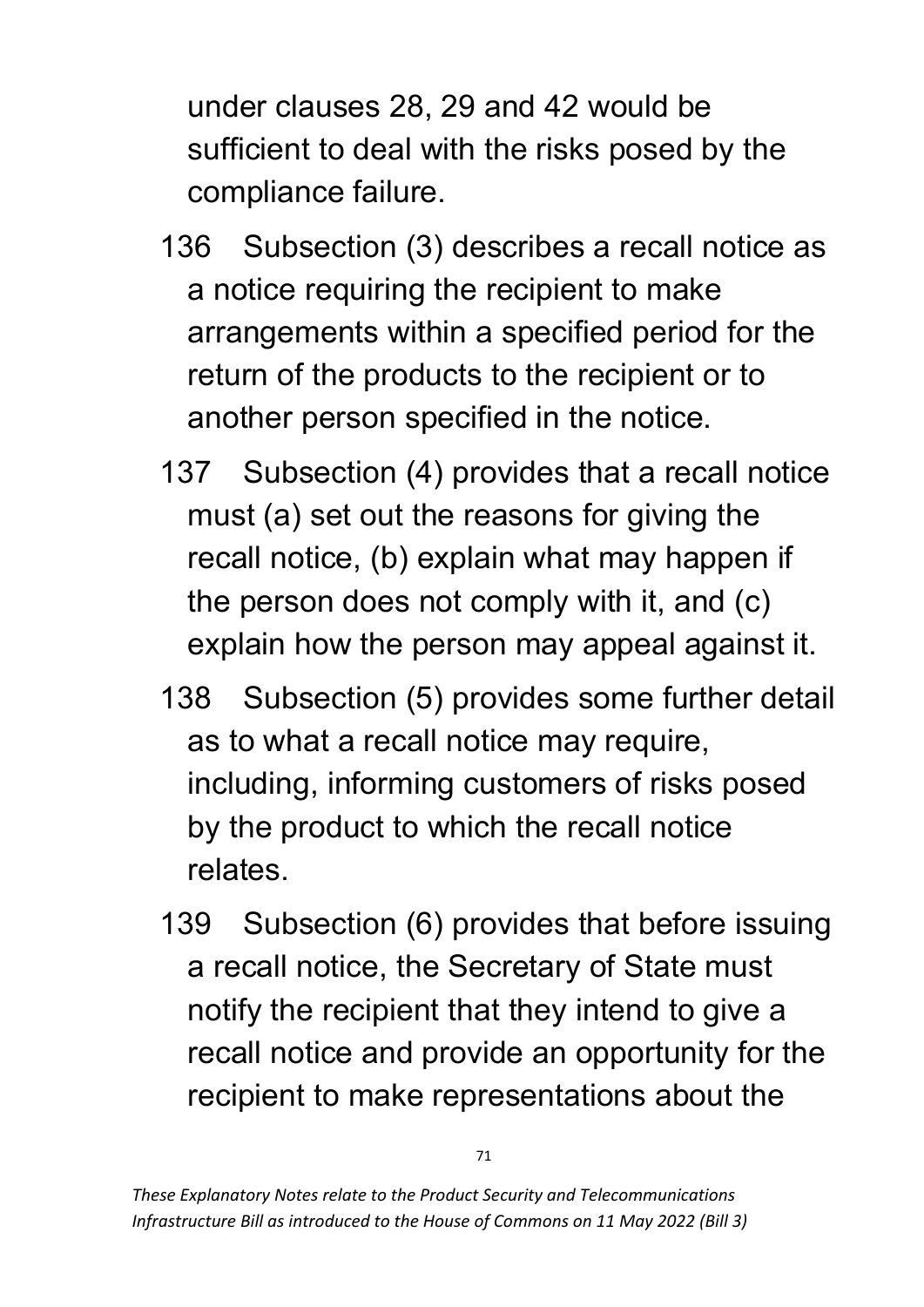giving of a notice.

- 140 The Secretary of State must not impose a recall notice until ten days after they have notified the recipient that they intend to issue a recall notice.
- 141 Subsection (8) provides that if there is an urgent need to give a recall notice, then the requirements in subsections (6) and (7) do not apply.

### Example of issuing a recall notice

A smart camera with a universal default password is hacked and used to spy on consumers or to facilitate robberies. The manufacturer is unable and unwilling to comply with its duties in relation to the product and continues to supply the product to customers. After assessing the risk of the breach, the Secretary of State determines the compliance failure poses an immediate and high risk to any UK household which has purchased this product and to the UK's economy due to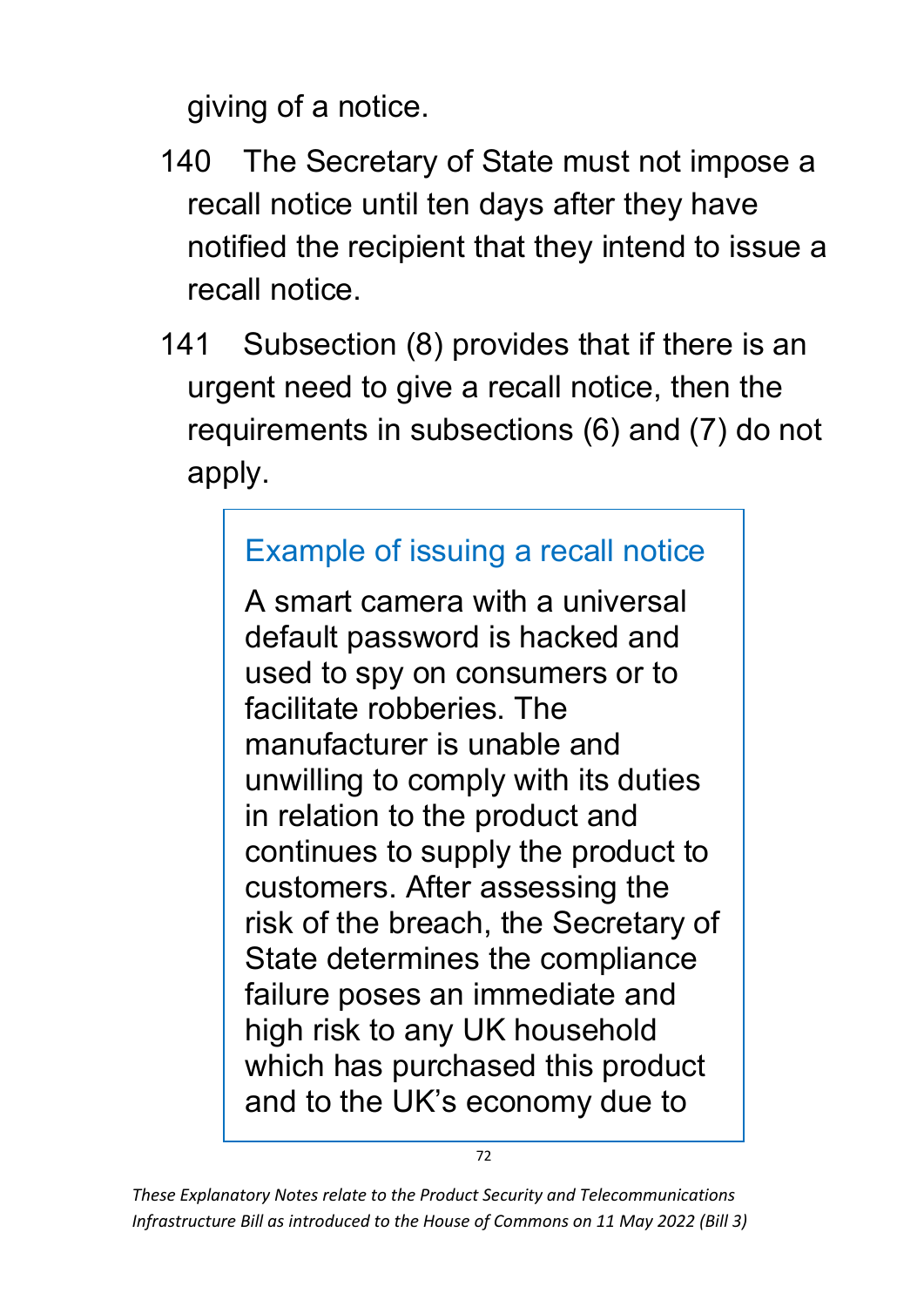the products facilitation of robberies.

The Secretary of State gives a recall notice to the manufacturer/importer/distributor(s ) or to any combination of relevant persons involved in the supply chain of the product to ensure the products are removed from circulation and the threat is eliminated.

Clause 31: Power to vary or revoke enforcement notices

142 This clause provides the Secretary of State with power to vary or revoke an enforcement notice, as long as the changes do not make the notice more onerous than the original notice.

# Example of varying a stop notice

The enforcement authority identifies that a popular baby monitor comes with a default

*These Explanatory Notes relate to the Product Security and Telecommunications Infrastructure Bill as introduced to the House of Commons on 11 May 2022 (Bill 3)*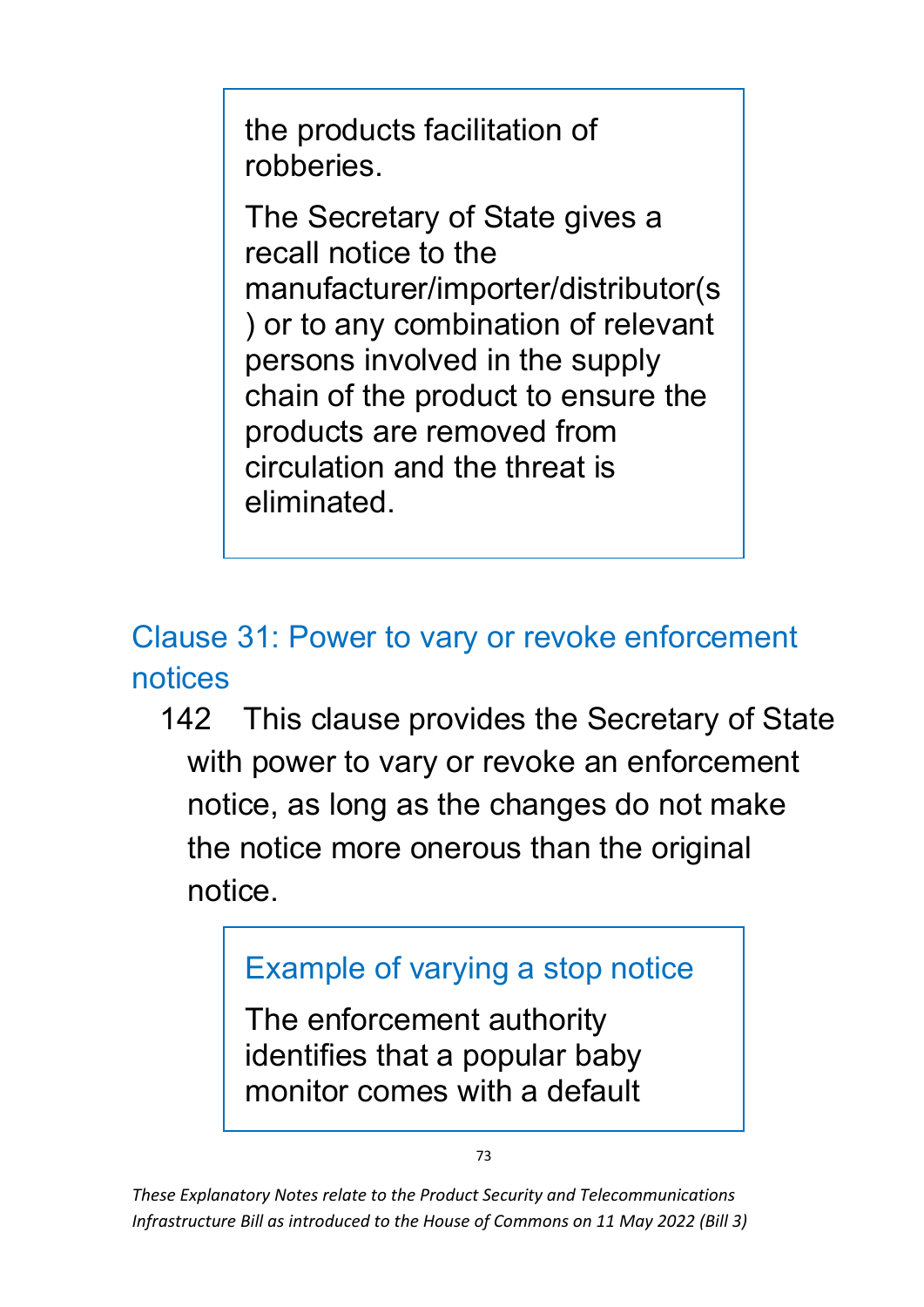password. The enforcement authority issues a compliance notice to the manufacturer, requiring that they ensure the product complies with all technical aspects of a security requirement within 14 days or stop making it available. The manufacturer has identified a solution to the problem and requests the Secretary of State allows the manufacturer 28 days to comply with the notice instead. The additional time is requested because another manufacturer supplies a key component part within the product and the primary manufacturer needs to work with its supplier to achieve compliance.

The Secretary of State is satisfied that the manufacturer is taking reasonable steps to comply, the additional time is genuinely needed, and that the extension does not materially expose citizens, networks and infrastructure to additional harm.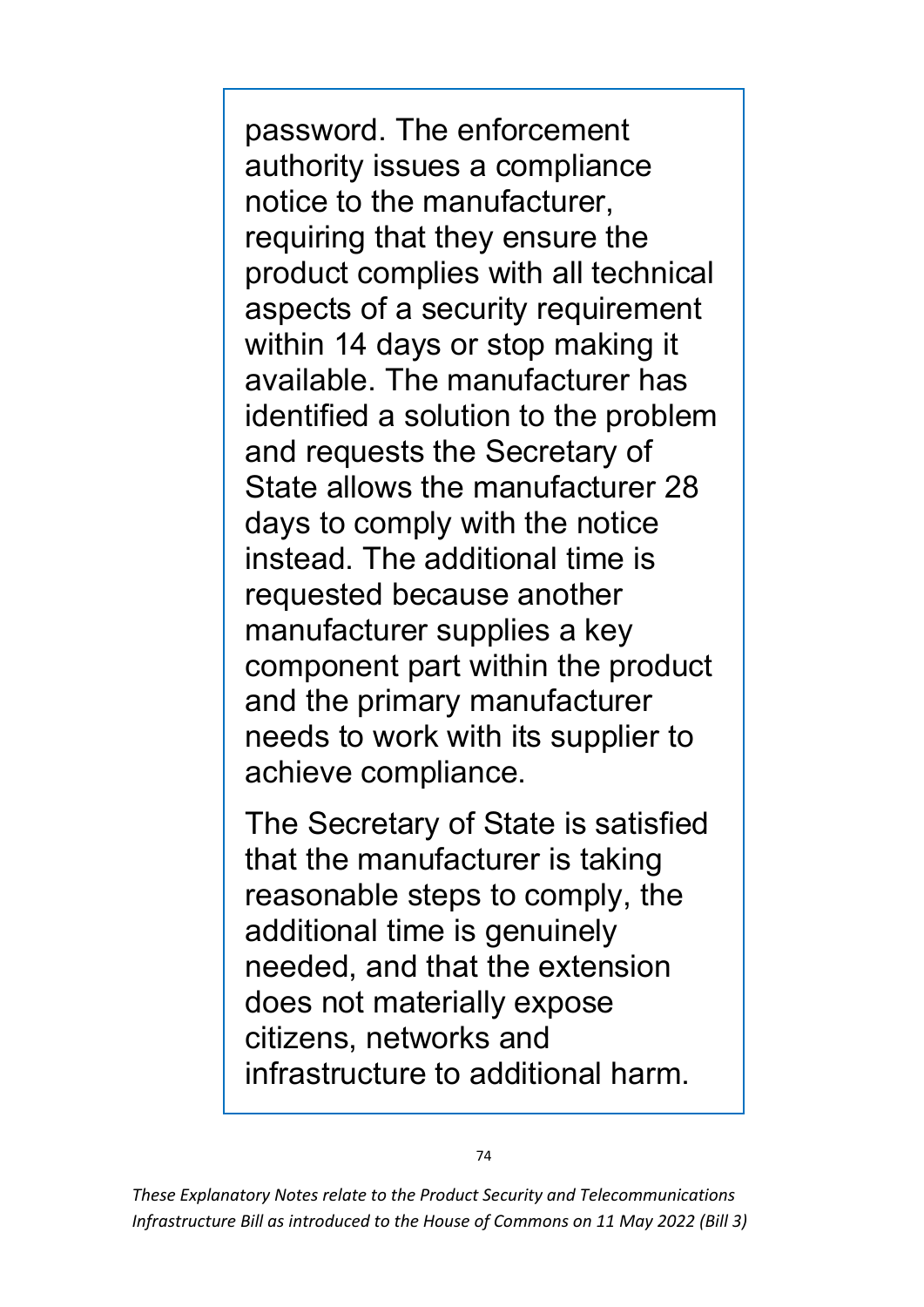The Secretary of State decides to vary the notice so that compliance is required within 28 days.

Example of revoking a stop notice

The Secretary of State issues a stop notice requiring a distributor to stop selling a non-compliant smart television within 60 days. The distributor works with the manufacturer to resolve the compliance failure and within 15 days the product complies with the security requirements. The Secretary of State is satisfied that the product complies, and decides to revoke the notice so the distributor can continue to make it available.

*These Explanatory Notes relate to the Product Security and Telecommunications Infrastructure Bill as introduced to the House of Commons on 11 May 2022 (Bill 3)*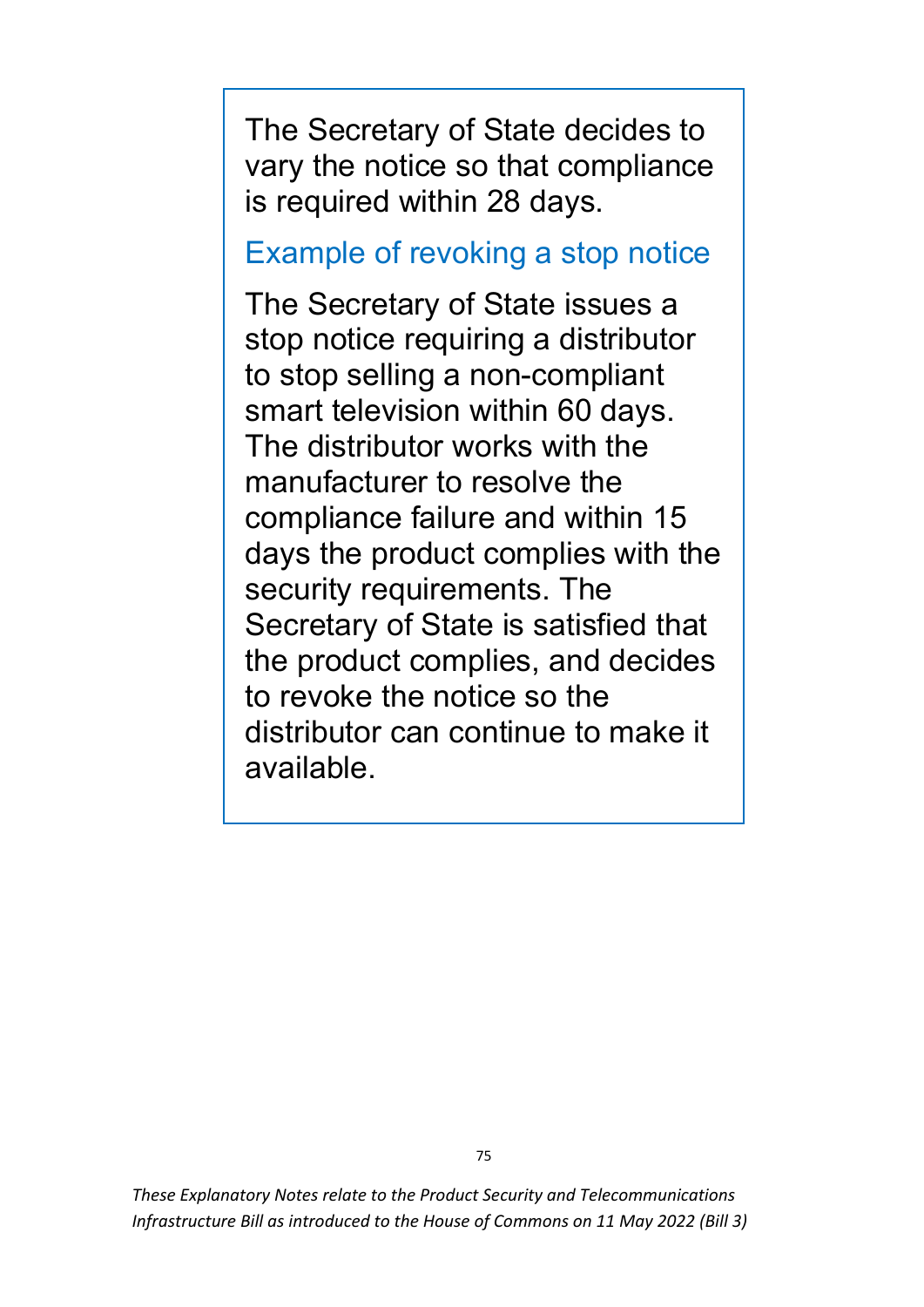Clause 32: Failure to comply with enforcement notice

- 143 This clause makes it an offence for a recipient of an enforcement notice to fail to comply with that notice. A person guilty of an offence under this clause is liable to a fine of the type set out in subsection (9).
- 144 Subsections (2) sets out a defence to this offence for the recipient of the notice to show that they took all reasonable steps to comply with the notice. Subsection (3) provides that a person is taken to have shown that fact where sufficient evidence is adduced to raise this as an issue and the contrary is not proven beyond reasonable doubt. When considering the defence, the relevant courts will consider evidence provided to show the recipient's effort to comply with the notice as well as any evidence demonstrating the recipient could have undertaken additional effort to comply with the notice.
- 145 The recipient of the enforcement notice is responsible for complying with it and accountable for any failure to comply with the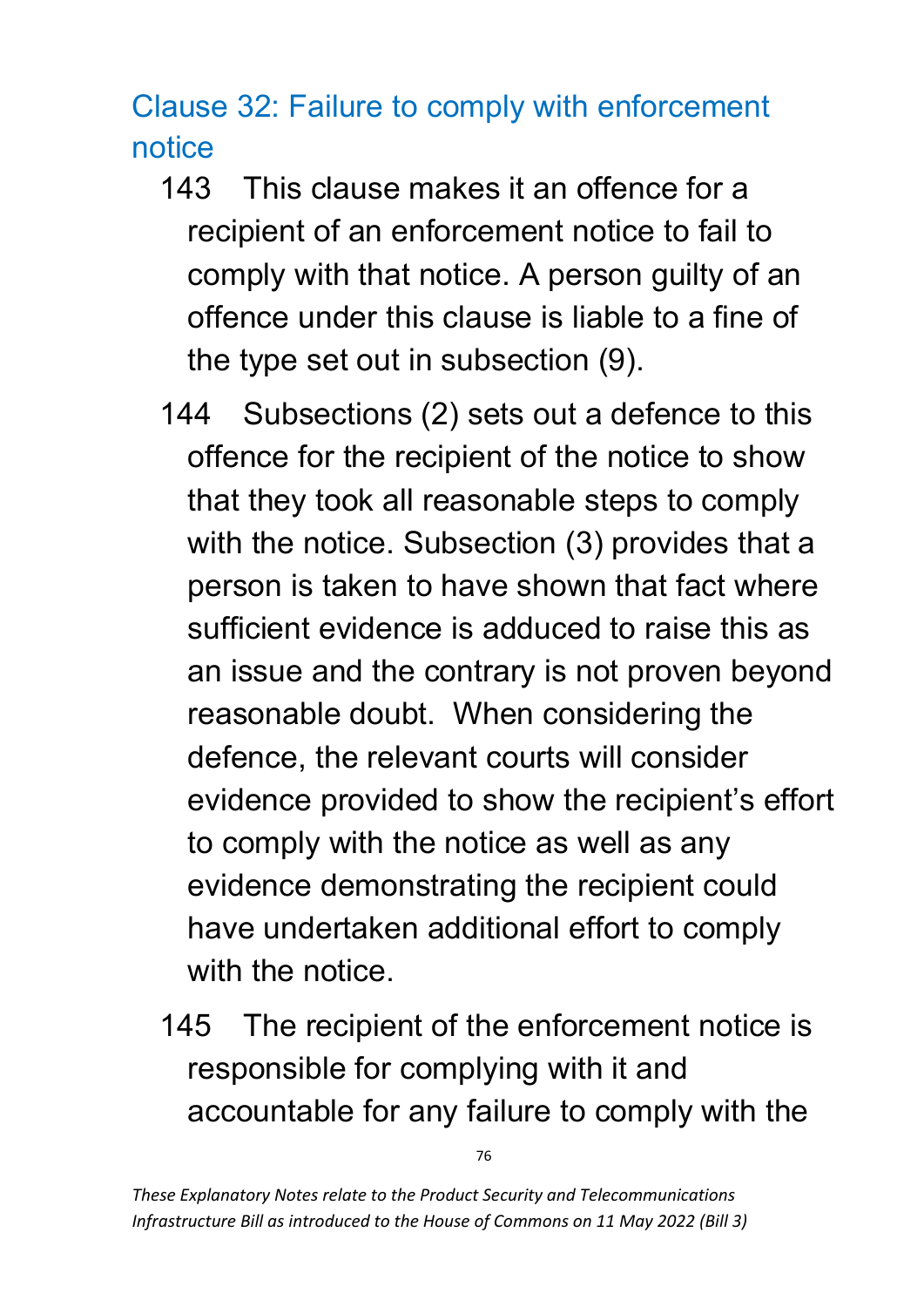notice. This is true even if the recipient has not made themselves available for correspondence with the Secretary of State and failed to receive correspondence sent to an appropriate address.

- 146 A person charged with an offence under this clause must serve a notice on a prosecutor or obtain the permission of the court if that person intends to rely on a defence under subsection (2), which involves a third party allegation. 'Third party allegation' is defined in subsection (5) to mean the act or omission of another person or reliance on information provided by another person.
- 147 Subsection (7) states that in England, Wales or Northern Ireland the prosecutor must be notified 7 days in advance of the hearing of the proceedings and subsection (8) states that in Scotland the prosecutor must be notified ten days before the trial diet or where there is an intermediate diet, at or before this diet.

77 Clause 33: Appeals against enforcement notices 148 Subsection (1) provides that a recipient of an enforcement notice will be able to appeal to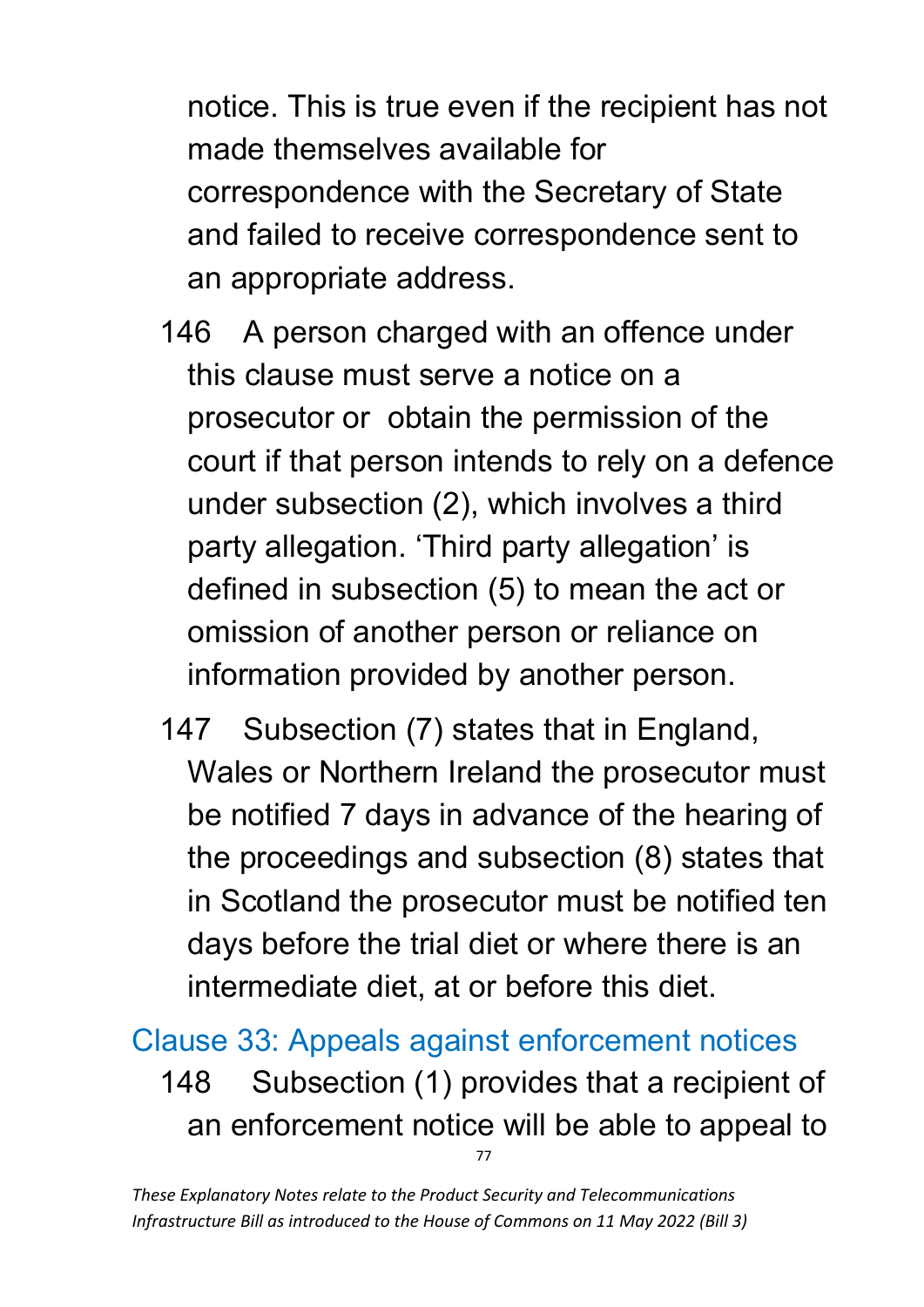the First-tier Tribunal against the notice or any provision of it, including the decision to issue it. Appeals can also be made against any variation to a notice made under clause 31.

- 149 Appeals must be made within 28 days from the date the notice was given by the enforcement authority. If the appeal is against the variation of the notice, then the appeal must be within 28 days beginning on the day on which the notice was varied.
- 150 Subsection (3) establishes the Tribunal's power to either confirm the notice or, if it is satisfied that any of the grounds in subsection (4) apply, to vary or cancel the notice.
- 151 Subsection (5) provides that if the Tribunal cancels a notice (whether in part or in full), it may require the person who gave the notice to reconsider the matter and make a new decision in accordance with the Tribunal's ruling.
- 152 Subsection (6) limits the Tribunal's powers so that the Tribunal cannot direct the person who gave the notice to take any action that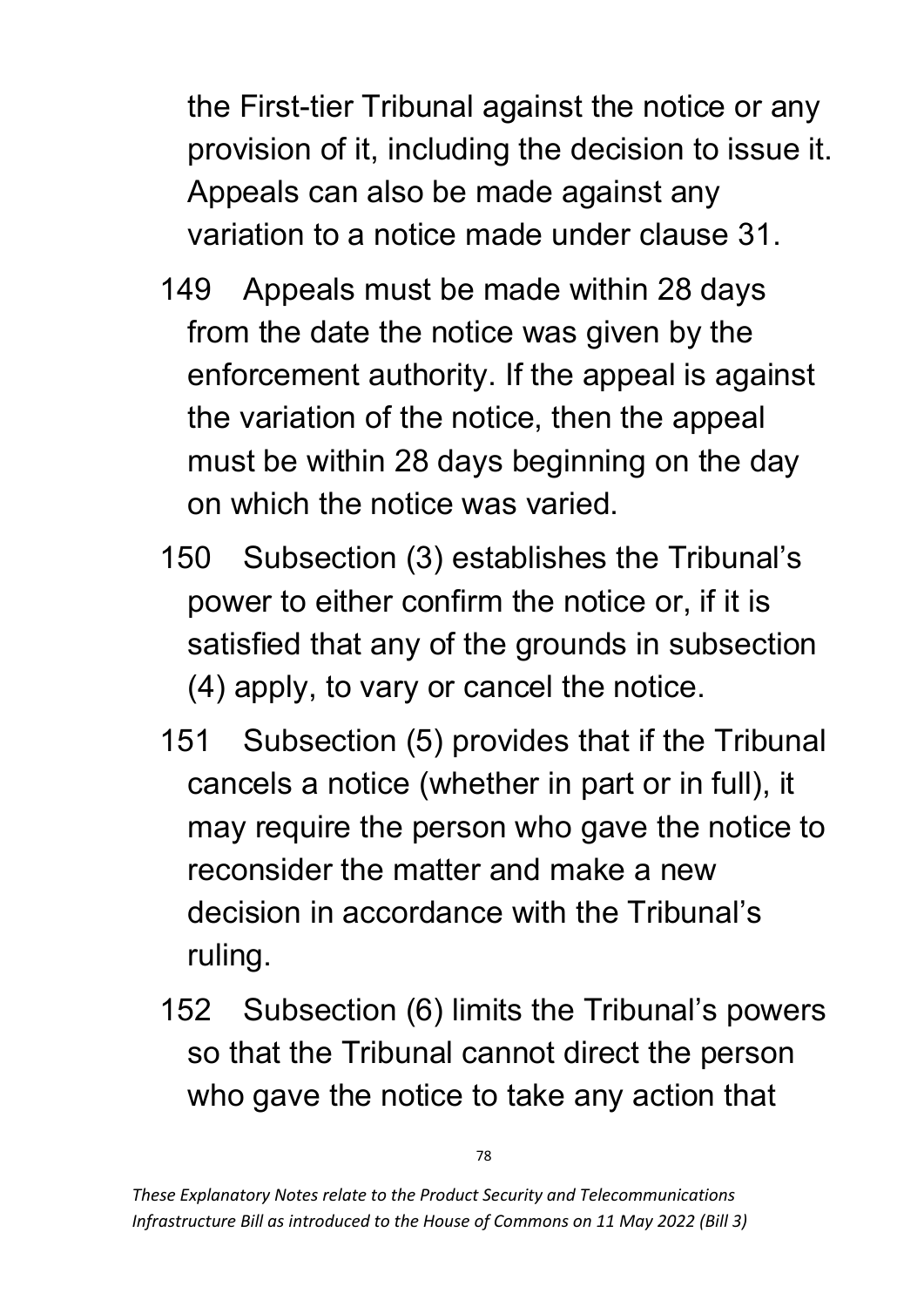they would otherwise be unauthorised to take. The Tribunal cannot, for example, order a person to recall products that are not in scope of Part 1 of this Bill, because this exceeds the powers of the Secretary of State.

- 153 Subsection (7) allows the Tribunal to review the facts on which the decision to give the notice, or to include any provision of it, was based. The Tribunal may also consider evidence that was not available to the person who issued the notice. This allows for an appeals process even where the person who received the notice did not have an opportunity to submit evidence to the enforcement authority prior to the service of the notice by virtue of clause 29(7) or clause 30(8).
- 154 Subsections (8) and (9) act as safeguards. Subsection (8) temporarily suspends the effect of the enforcement notice, or the variation of the enforcement notice, against which an appeal is made until that appeal is determined or withdrawn. Subsection (9) allows the Upper Tribunal to suspend the notice, or any part of it, if an appeal against the decision of the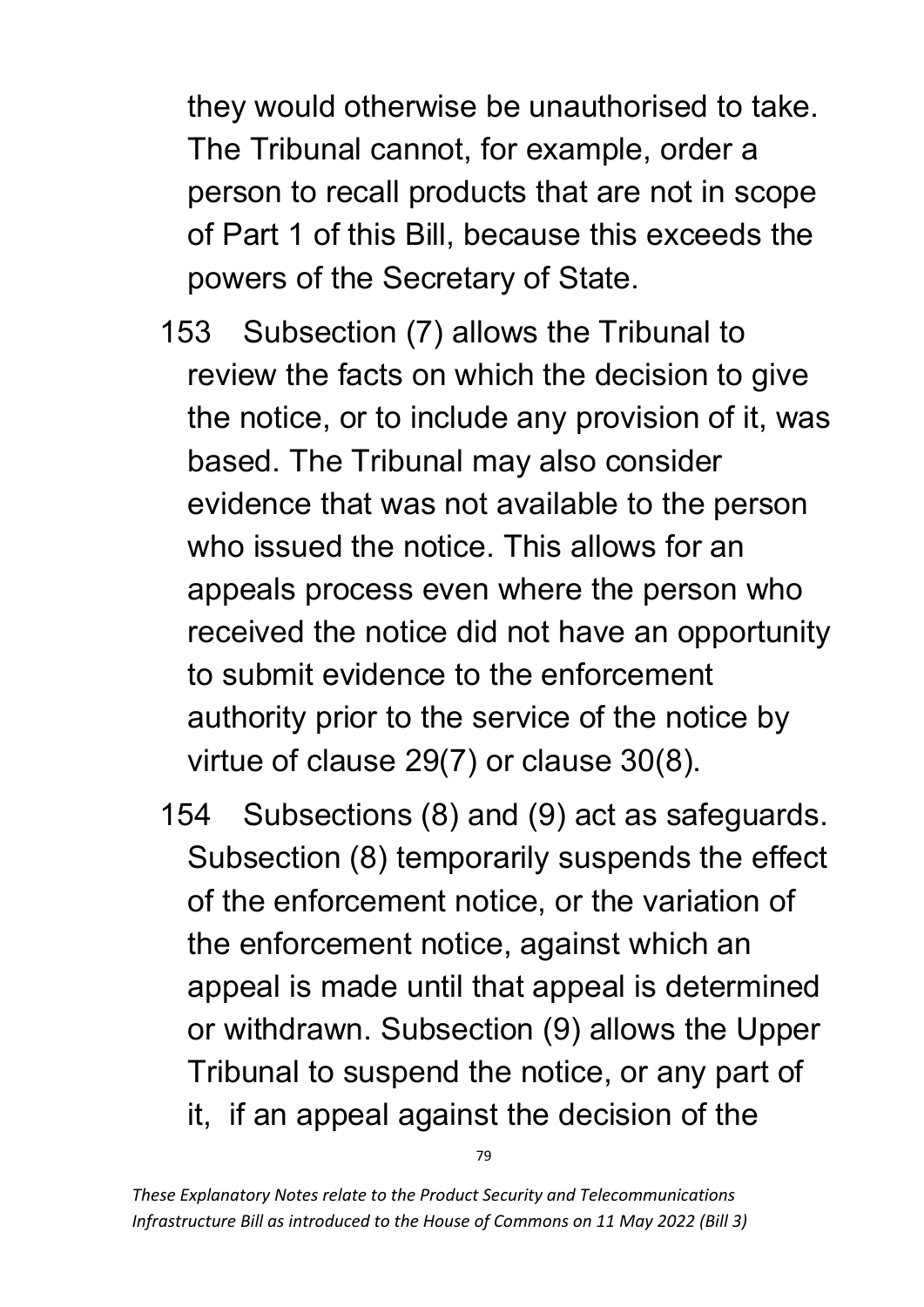First-tier Tribunal is or may be made until the Upper Tribunal determines that appeal or until it is withdrawn.

Clause 34: Compensation for notices wrongly given

- 155 This clause sets out that the Secretary of State is liable to pay compensation to the person on whom a stop or a recall notice is wrongly given for loss or damage caused as a result of the giving of the notice. Compensation is only payable if the breach that led to the imposition of the stop or recall notice did not occur, and the decision to give a notice was not due to any neglect or default by the recipient of the notice.
- 156 Subsection (3) states that the Secretary of State will be responsible for determining the amount of compensation payable to a person under this clause.
- 157 Subsection (4) and (5) states that the Secretary of State may take into consideration the extent to which the person took reasonable steps to reduce the loss or damage caused as a result of the giving of the notice.

*These Explanatory Notes relate to the Product Security and Telecommunications Infrastructure Bill as introduced to the House of Commons on 11 May 2022 (Bill 3)*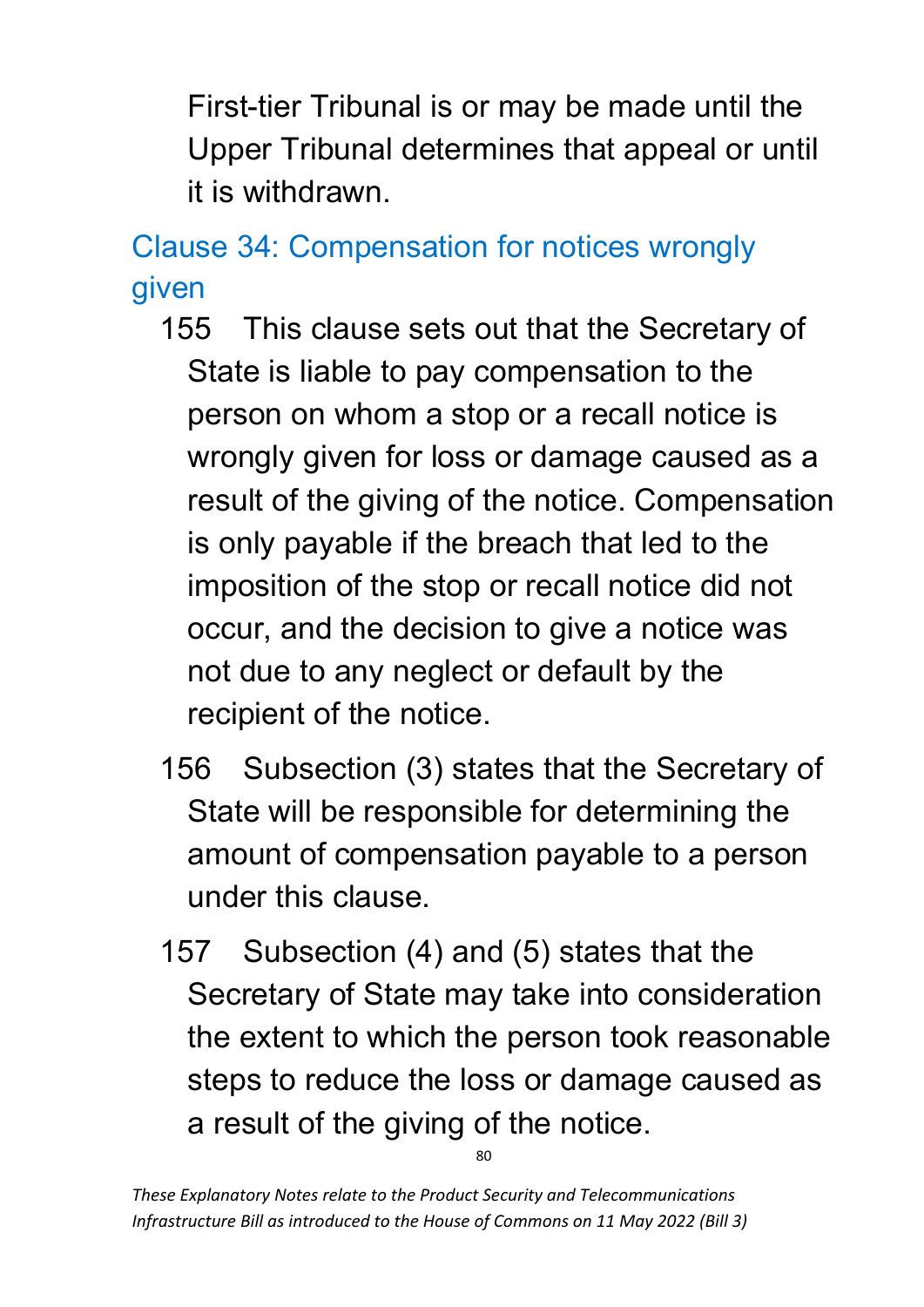- 158 Subsection (6) states that a person seeking compensation must make a claim to the Secretary of State which includes evidence of the loss or damage in respect of which compensation is sought and the amount of the compensation sought. The claim must be made in a form and manner directed by the Secretary of State.
- 159 Subsection (7) provides that the Secretary of State must decide whether compensation will be paid and the amount of any compensation (if payable) and notify the person making the claim of their decision within 45 days beginning on the day on which the Secretary of State receives a claim.

Clause 35: Appeals against decisions under section 34

- 160 This clause sets out a person's right to appeal to the First-tier Tribunal against the decision not to award compensation or against the amount of the compensation payable under clause 34.
- 81 161 An appeal should be made within 28 days beginning on the day the Secretary of State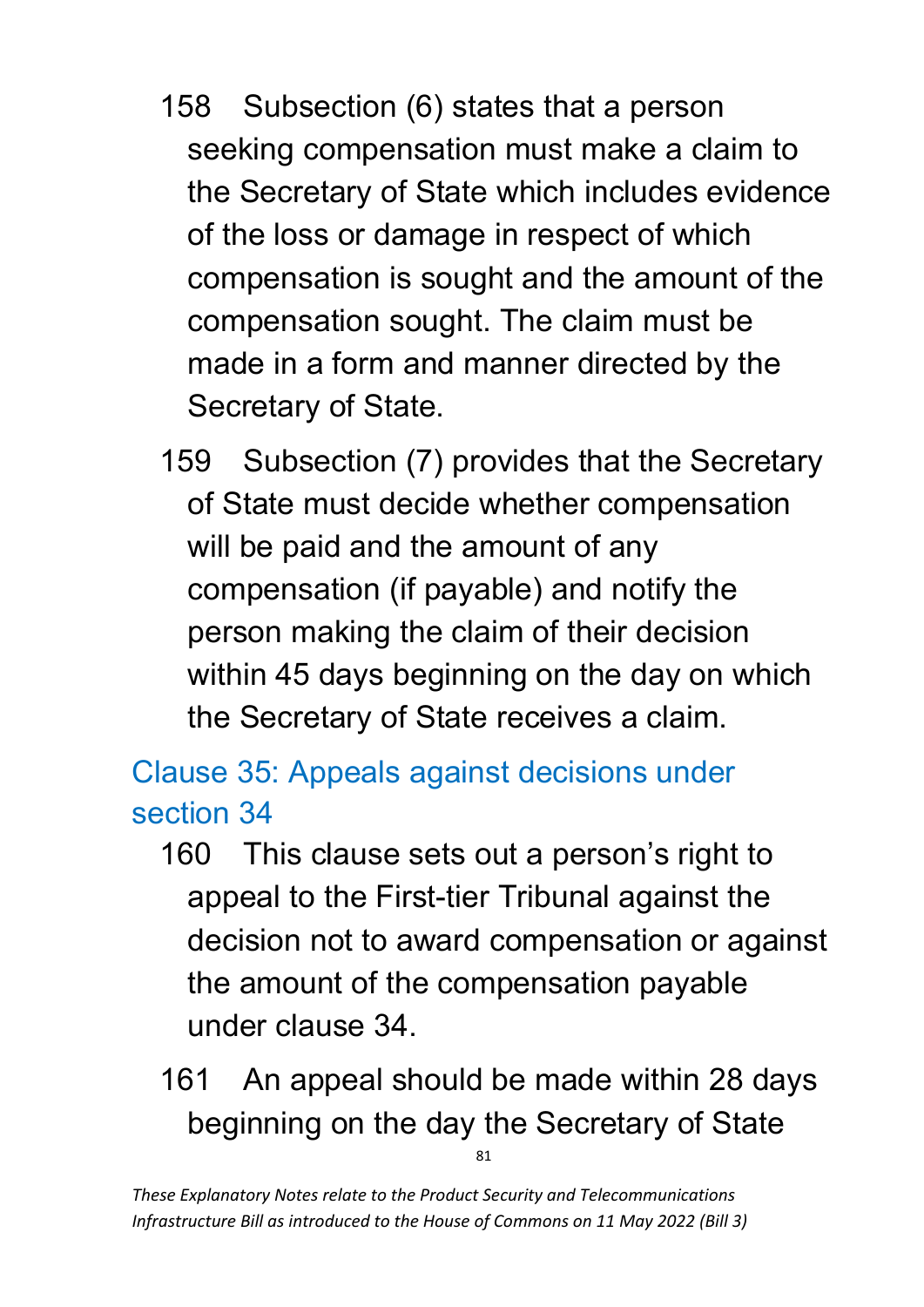notified the person claiming compensation whether compensation would be paid, or the amount to be paid (if payable).

- 162 Where the decision appealed against is the decision not to award compensation, subsections (3) and (4) give the Tribunal the power to confirm or quash the decision that is appealed and where it is quashed, to order the Secretary of State to pay compensation of an amount determined by the Tribunal or refer the decision back to the Secretary of State to retake the decision in accordance with its ruling.
- 163 Where the decision appealed against is the amount of compensation awarded, subsection (5) provides that the Tribunal may confirm the amount of compensation awarded, vary the amount of the compensation or require the Secretary of State to retake the decision that is appealed in accordance with its ruling.
- 82 164 Subsection (6) provides that an appeal against the decision not to award compensation or against the amount of the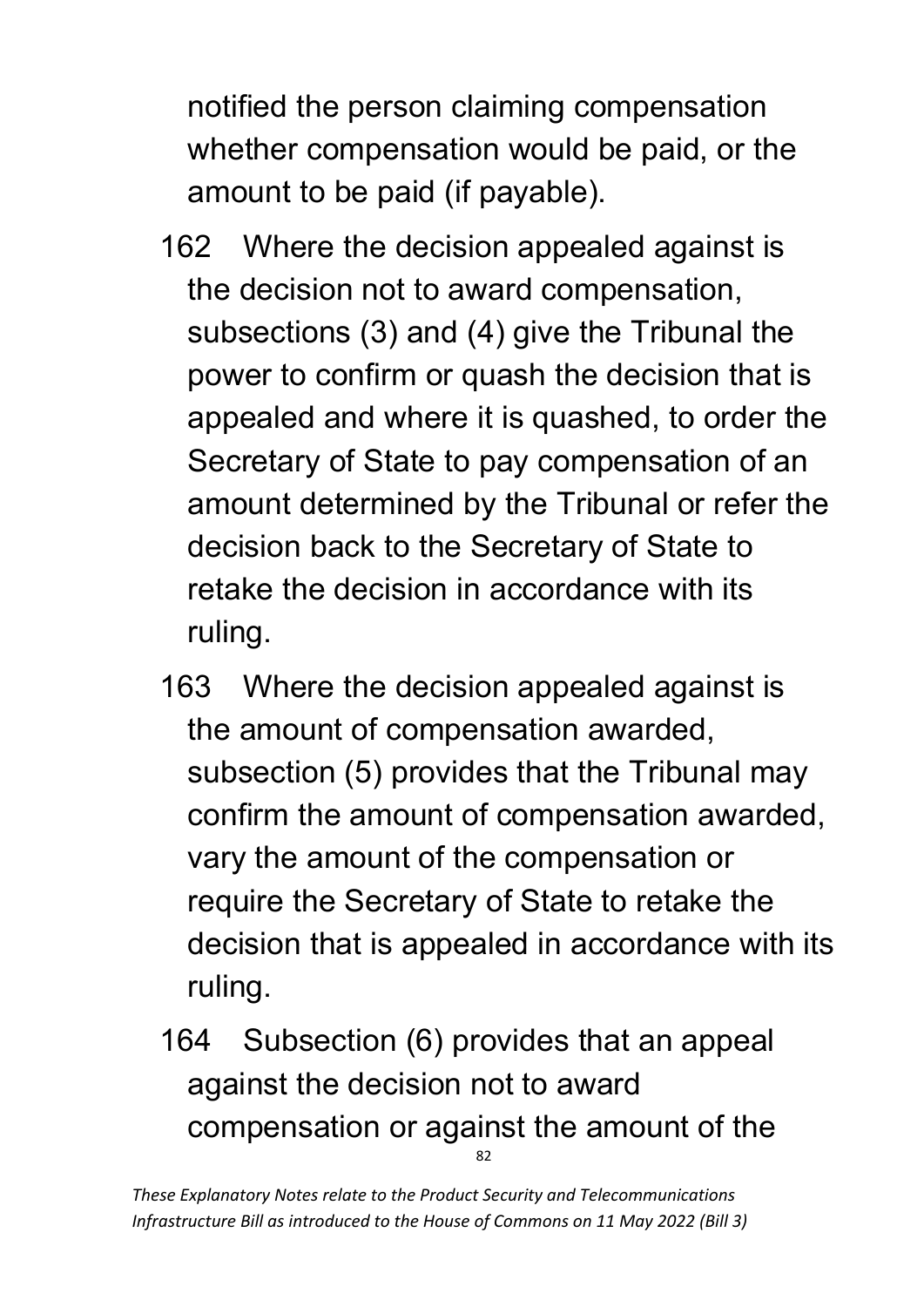compensation may be made on the grounds that the decision appealed against was based wholly or partly on an error of fact or that the decision appealed against was wrong in law. Appeals against the amount of the compensation may also be made on the ground that the amount of the compensation was unfair or unreasonable for any other reason.

165 Subsection (7) provides that the Tribunal may review any facts on which the decision to appeal was based and take into account evidence not available to the Secretary of State and subsection (8) provides that the Tribunal cannot direct the Secretary of State to pay any compensation that they would not be otherwise be liable to pay under clause 34(2).

### Clause 36: Monetary Penalties

166 This clause provides that, where a person has, on the balance of probabilities, failed to comply with a relevant duty, the Secretary of State may give a penalty notice requiring the recipient to pay a fine of a specified amount within a specified time period of no less than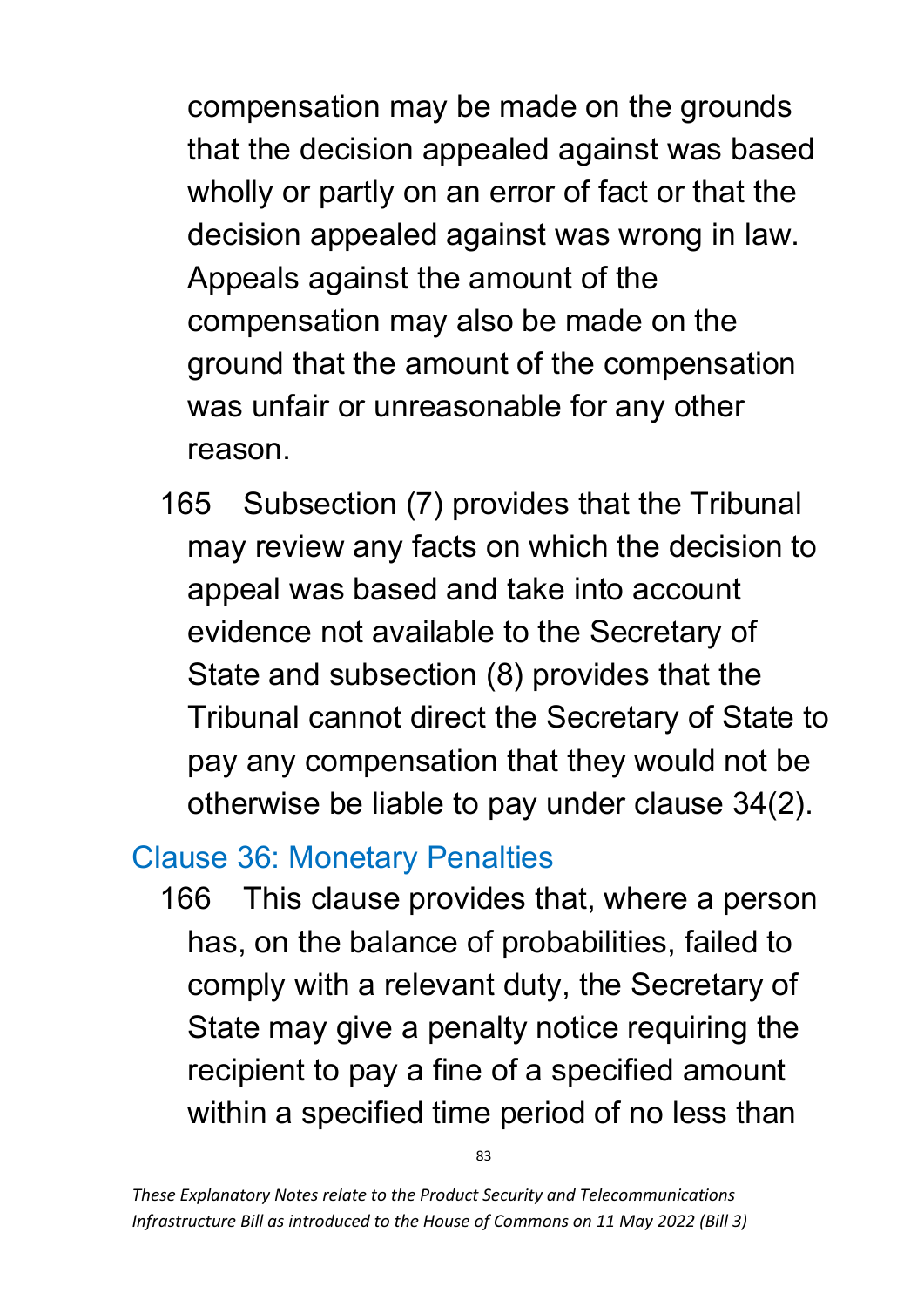28 days. The amount must not exceed any maximum established under clause 38.

- 167 A penalty may be issued even if the recipient has not previously received an enforcement notice in respect of the relevant breach but a person may not receive more than one penalty notice for a single breach. All penalties paid to the Secretary of State are to be paid into the Consolidated fund.
- 168 Where a breach continues beyond the period set in the penalty notice, subsection (5) provides that a daily penalty can be imposed requiring the person to pay up to £20,000 for each additional day a breach takes place. There is no cap on the potential penalty accrued in daily penalties. If a daily penalty is to be imposed, then the daily penalty amount must also be set out in the initial penalty notice.

#### Clause 37: Determining the amount of a penalty

84 169 This clause sets out that the penalty must be an amount considered by the Secretary of State to be appropriate and proportionate to the breach for which it is imposed. It must be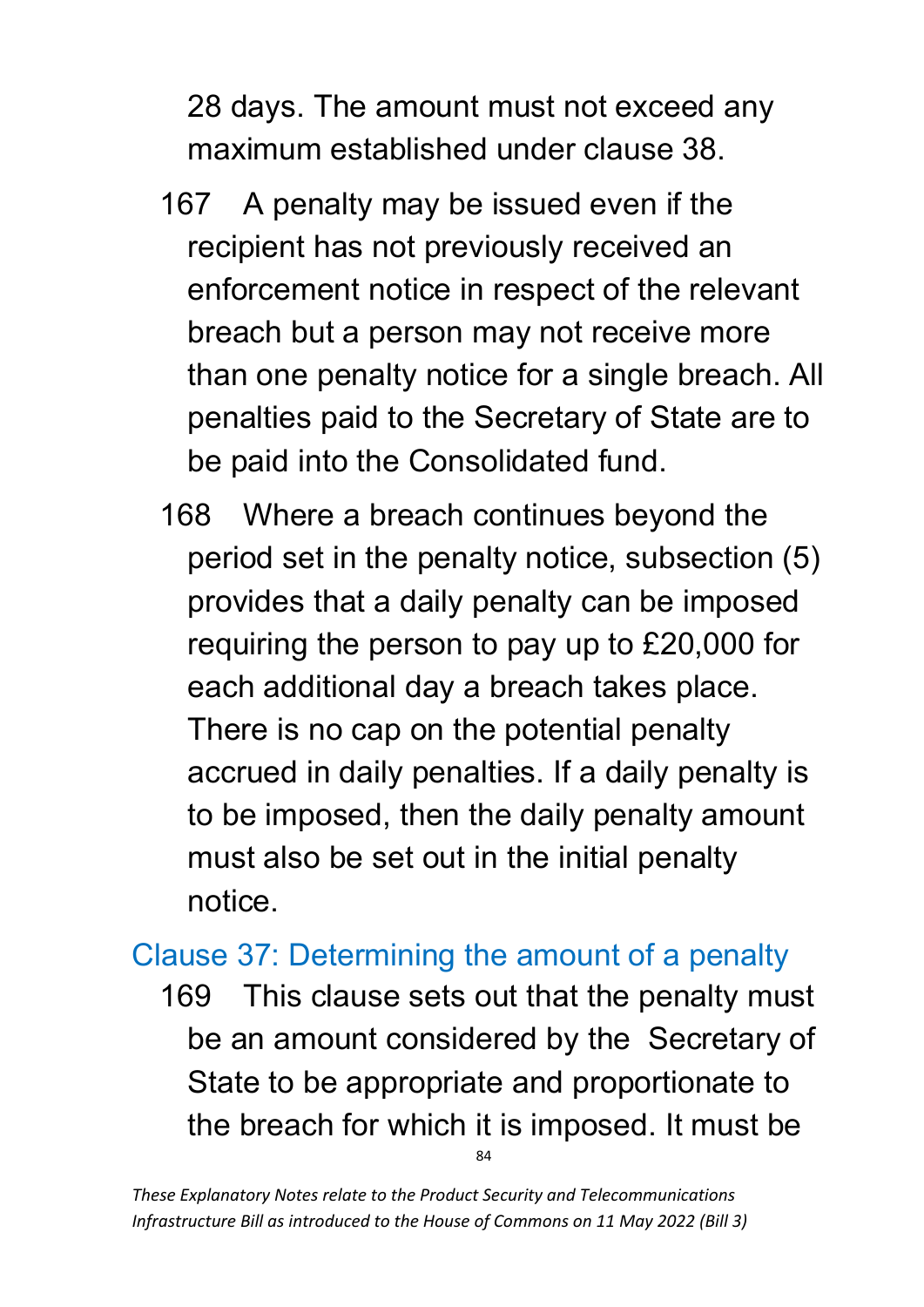determined taking into account the effects arising from a breach, and action taken by the recipient to remedy the breach or mitigate its effects.

## Clause 38: The relevant maximum

- 170 This clause sets the relevant maximum penalty for breaches to be the greater of £10 million or 4 per cent of the person's qualifying worldwide revenue for the person's most recent complete accounting period.
- 171 Where a non-compliant relevant person is a member of one or more groups (e.g. groups of companies), subsection (6) provides a power for the Secretary of State to determine the class of members within the group or groups that will have their revenue taken into account for the purposes of calculating the relevant maximum penalty.
- 172 Subsection (7) provides a power for the Secretary of State to set out in regulations how qualifying worldwide revenue for a period is to be determined for the purpose of calculating the maximum possible penalty.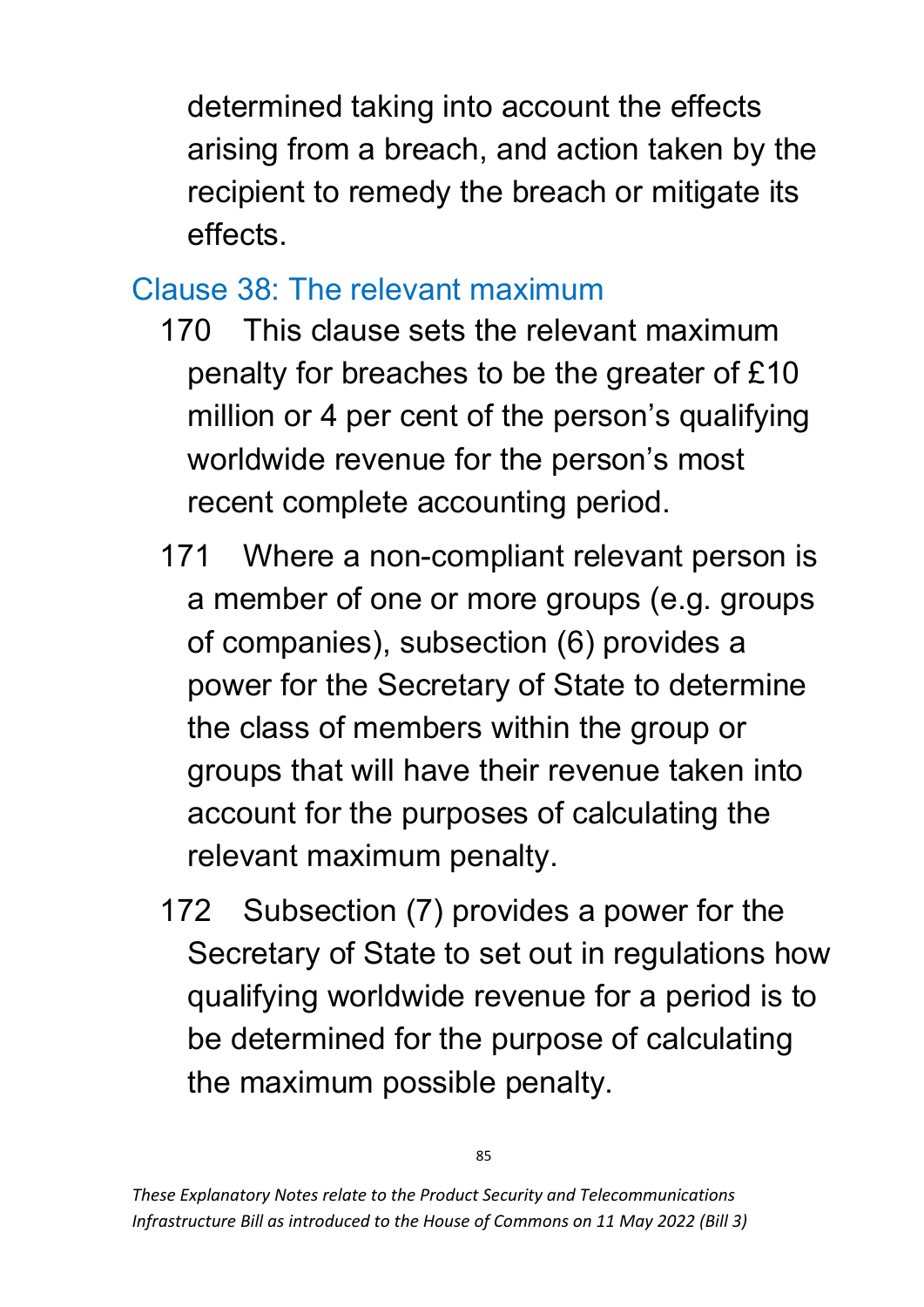173 Regulations under these powers will be subject to the affirmative resolution procedure.

# Clause 39: Penalty notices: further provision

- 174 This clause sets out that, before giving a penalty notice, the Secretary of State must notify the recipient of their intention to give a notice and provide an opportunity for the recipient to make representations. Although there is no formal time limit within which a relevant person has to make representations, in practice it is likely that a relevant person would make representations within 28 days as the Secretary of State can issue a penalty notice as soon as 28 days after notification.
- 175 Subsection (3) sets out that the penalty notice must (a) give reasons for the notice, (b) include the amount of the penalty, (c) set out how payment may be made,(d) the deadline for making payment, (e) explain how the notice can be appealed, and (f) explain the consequences of failing to pay the penalty.
- 86 176 Subsections (4) and (5) provide that after issuing a variable monetary penalty notice, the Secretary of State may vary or revoke the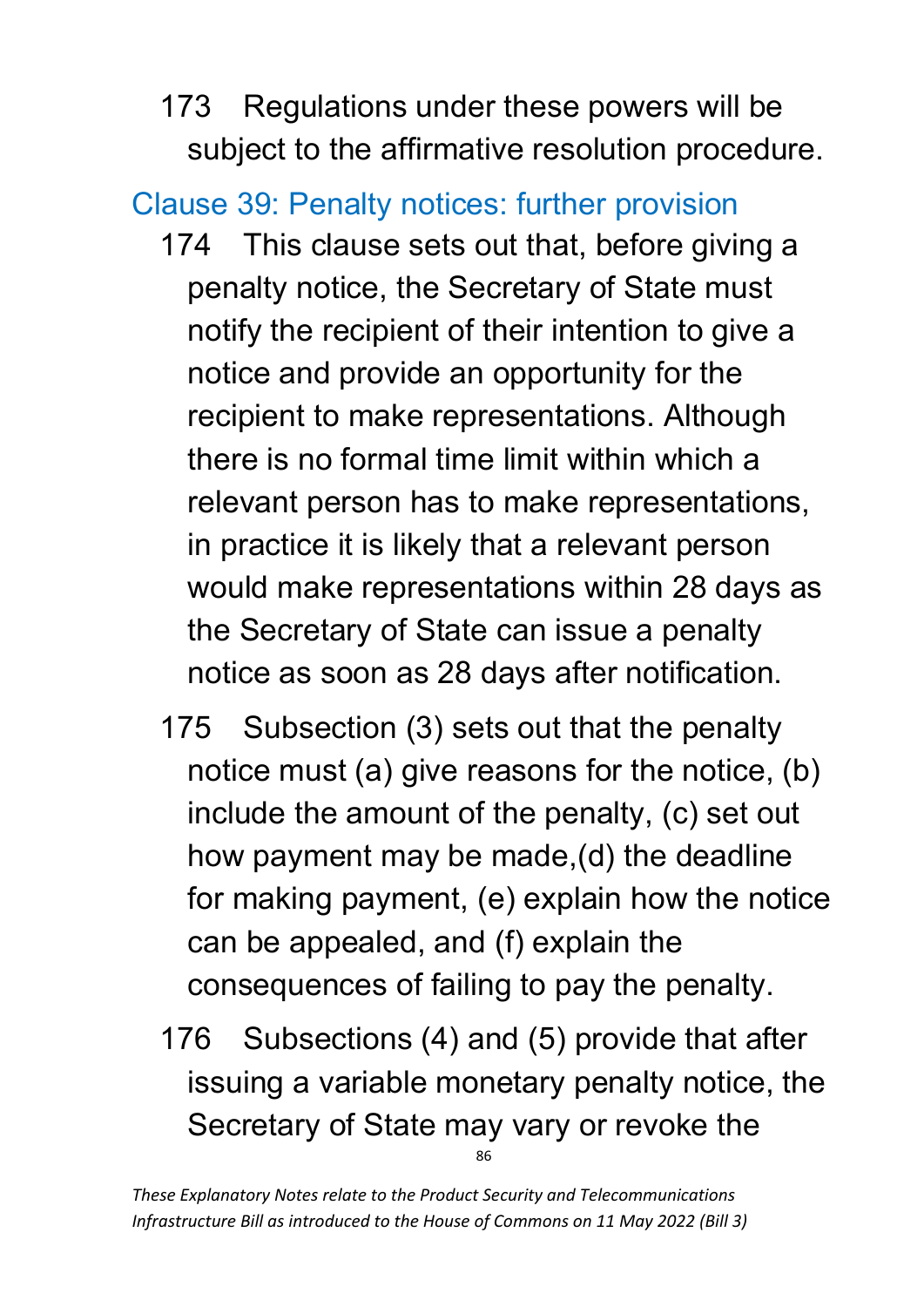notice but any variation may not make the notice more onerous. For example, the Secretary of State may reduce the amount of the penalty or allow for it to be paid at a later date but cannot require a higher penalty to be paid after the initial penalty notice has been issued.

# Clause 40: Enforcement of penalty notices

177 This clause establishes the procedure for enforcing a penalty notice in England and Wales, Scotland, and Northern Ireland.

### Clause 41: Appeals against penalty notices

178 This clause provides that a person who receives a penalty notice has the right to appeal to the First-tier Tribunal against the imposition of a penalty, the amount of a penalty or period in which a penalty or any part of it must be paid. Any appeal must be brought before the end of the period of 28 days beginning with the day on which the penalty notice was given, or the day on which the penalty notice was varied by the Secretary of **State** 

87 179 Subsections (3), (4) and (5) set out what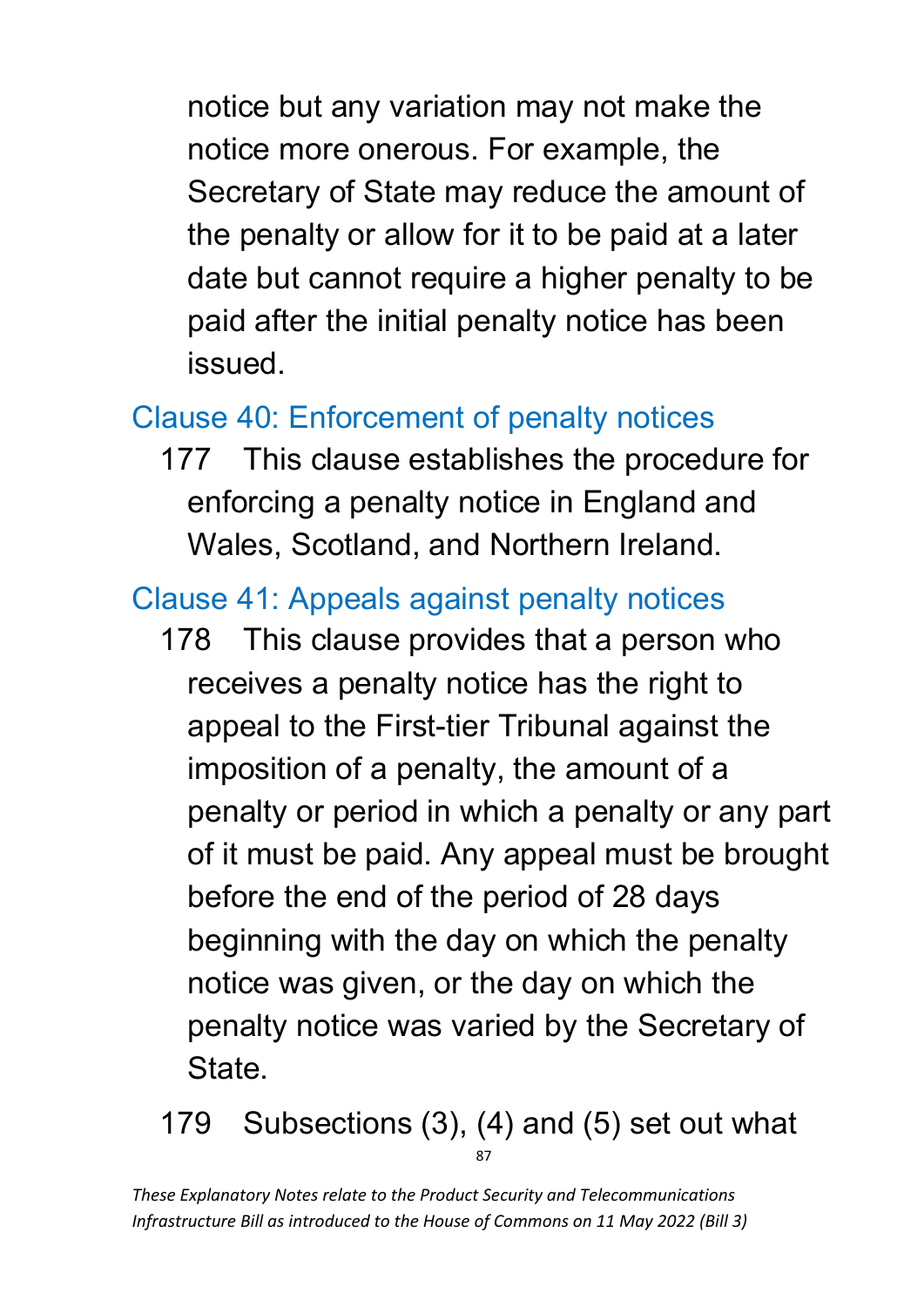the Tribunal may do, and the conditions under which the Tribunal may cancel or vary the decision of the Secretary of State.

- 180 Where the Tribunal cancels the notice, it may refer the matter back to the decisionmaker with a direction to reconsider the matter and make a new decision in line with its ruling. However, the Tribunal may not direct the person who gave the penalty notice to take any action that the person would not have otherwise have the power to take.
- 181 Subsection (7) provides that the Tribunal may review any determination of fact on which the decision appealed against was based. The Tribunal may also take into account evidence that was not available to the person who gave the notice.
- 88 182 Subsection (8) is a safeguard that ensures that the penalty notice will not have effect (and therefore a penalty will not be payable) if an appeal against it is made to the First-tier Tribunal until that appeal is determined or withdrawn. The same applies in respect of a variation of a penalty notice. Subsection (9) is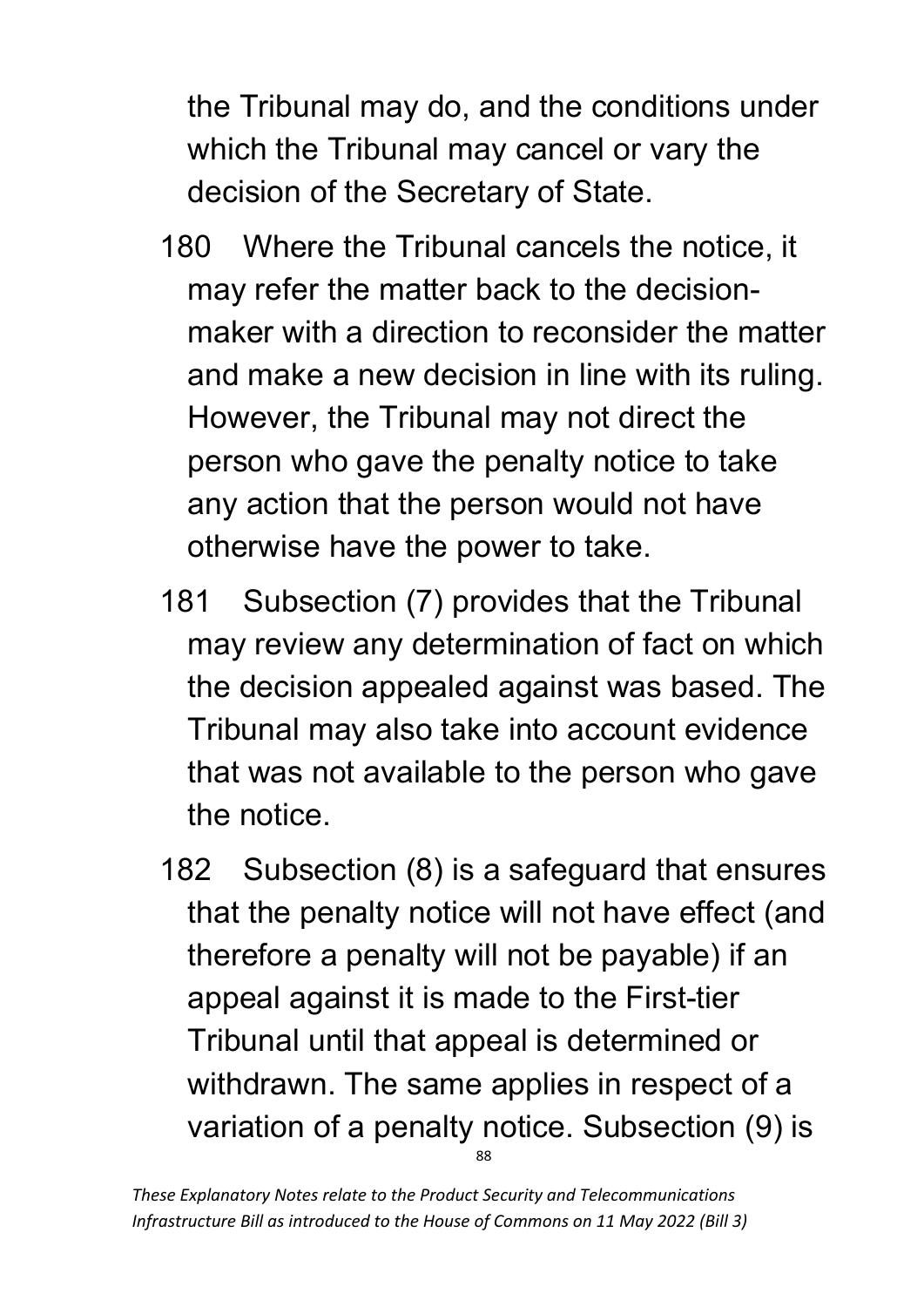similar and it allows the Upper Tribunal, if an appeal against the decision of the First-tier Tribunal is or may be made, to suspend the penalty notice until the appeal is determined or withdrawn.

# Clause 42: Forfeiture

- 183 This clause sets out when relevant connectable products may be forfeited.
- 184 "Forfeitable products" are defined to include relevant connectable products that are in the possession or control of specific economic operators. This includes products that have been returned, for example, as a result of a recall notice, to one of the aforementioned economic operators. Products detained under paragraph 28 of Schedule 5 to the Consumer Rights Act 2015 are also included.
- 185 Subsections (2) and (3) provide the conditions under which the Secretary of State may apply to court for an order for the forfeiture of products and the conditions upon which the court may make an order for the forfeiture of products.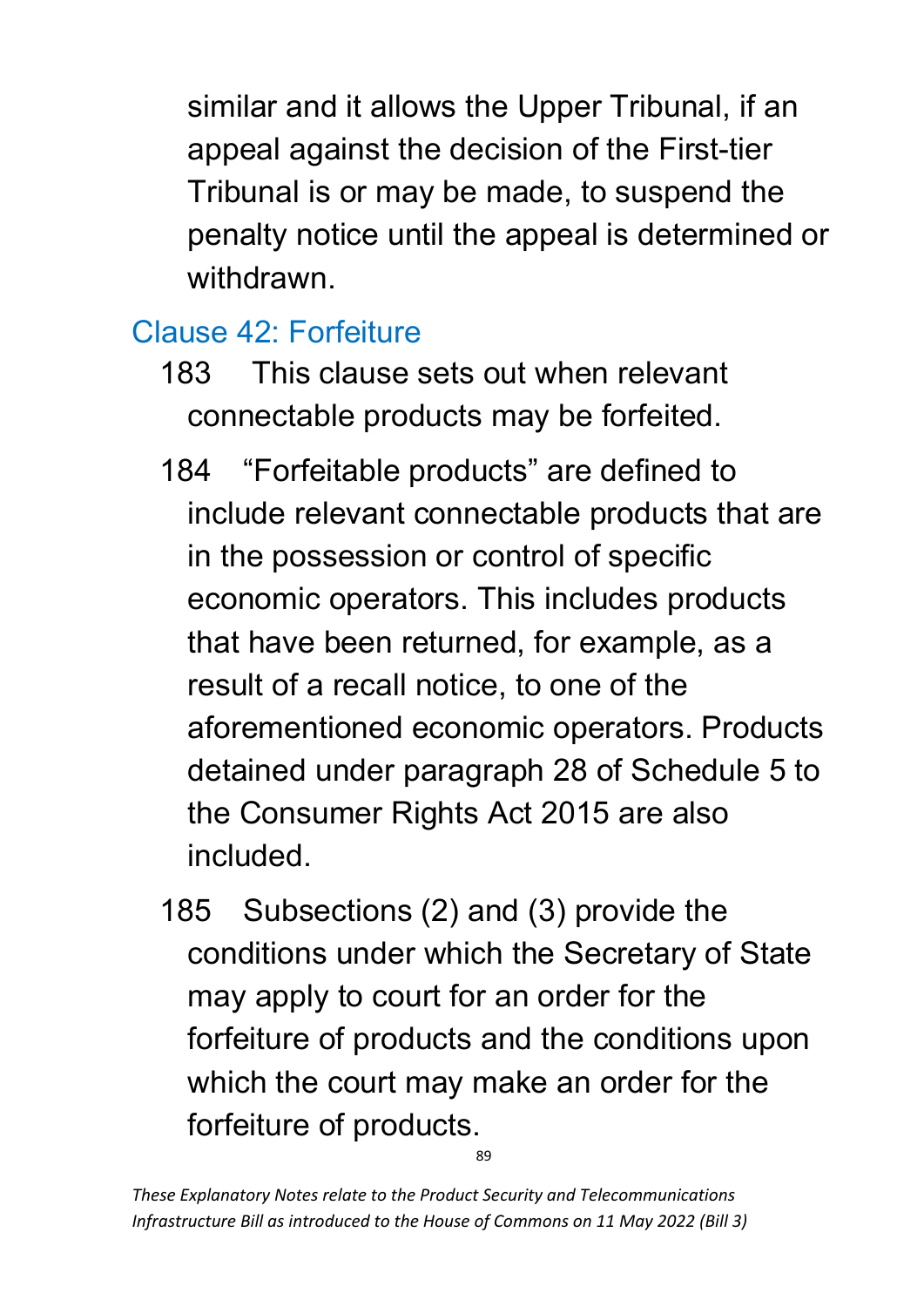- 186 Subsection (6) provides for the court to order the delivery of property to the Secretary of State, or such other person as the court may direct. It also provides for the Secretary of State, or such other person as the court may direct, to destroy or otherwise dispose of the property in whatever way the Secretary of State or other person considers appropriate. An order under this clause may require the property to be destroyed or otherwise disposed of in accordance with any directions of the court.
- 187 Subsections (7), (8), and (9) provide for the conditions under which forfeited products detained under paragraph 28 of Schedule 5 to the 2015 Act are returned to whomever is entitled to them.

### Clause 43: Further provision about forfeiture

- 188 This clause sets out how applications for an order for the forfeiture of products will be made to a the court in England and Wales and Northern Ireland.
- $90$ 189 Applications for an order for forfeiture of products can be made in cases where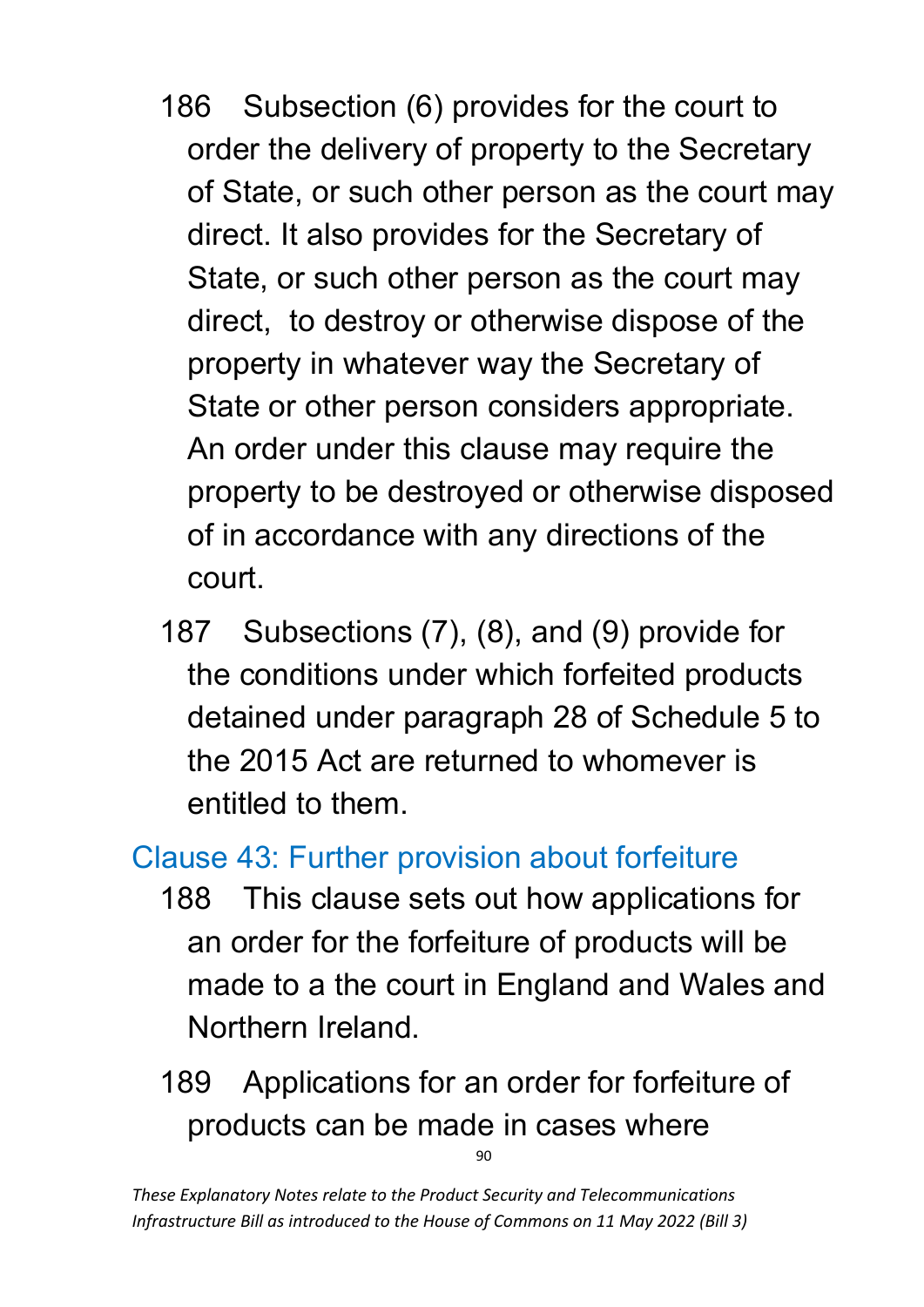proceedings have been brought in England and Wales and Northern Ireland for an offence under either (a) Clause 32 or (b) paragraph 36(1) or (2) of Schedule 5 to the 2015 Act.

- 190 Subsection (4) establishes that the court may only issue a forfeiture if (a) the Secretary of State has given notice to every identifiable person with an interest in the product of the application, date and location of the proceedings for forfeiture, or (b) the court is satisfied that it was reasonable in the circumstances not to have given such notice.
- 191 Subsection (5) provides for any person having an interest in any forfeitable products to appear in court proceedings under clause 42.
- 192 Subsection (6) is a safeguard. It provides that a forfeiture order may not take effect until the period for appealing against the court's decision to order forfeiture has ended or if an appeal is made, until it has been determined or withdrawn.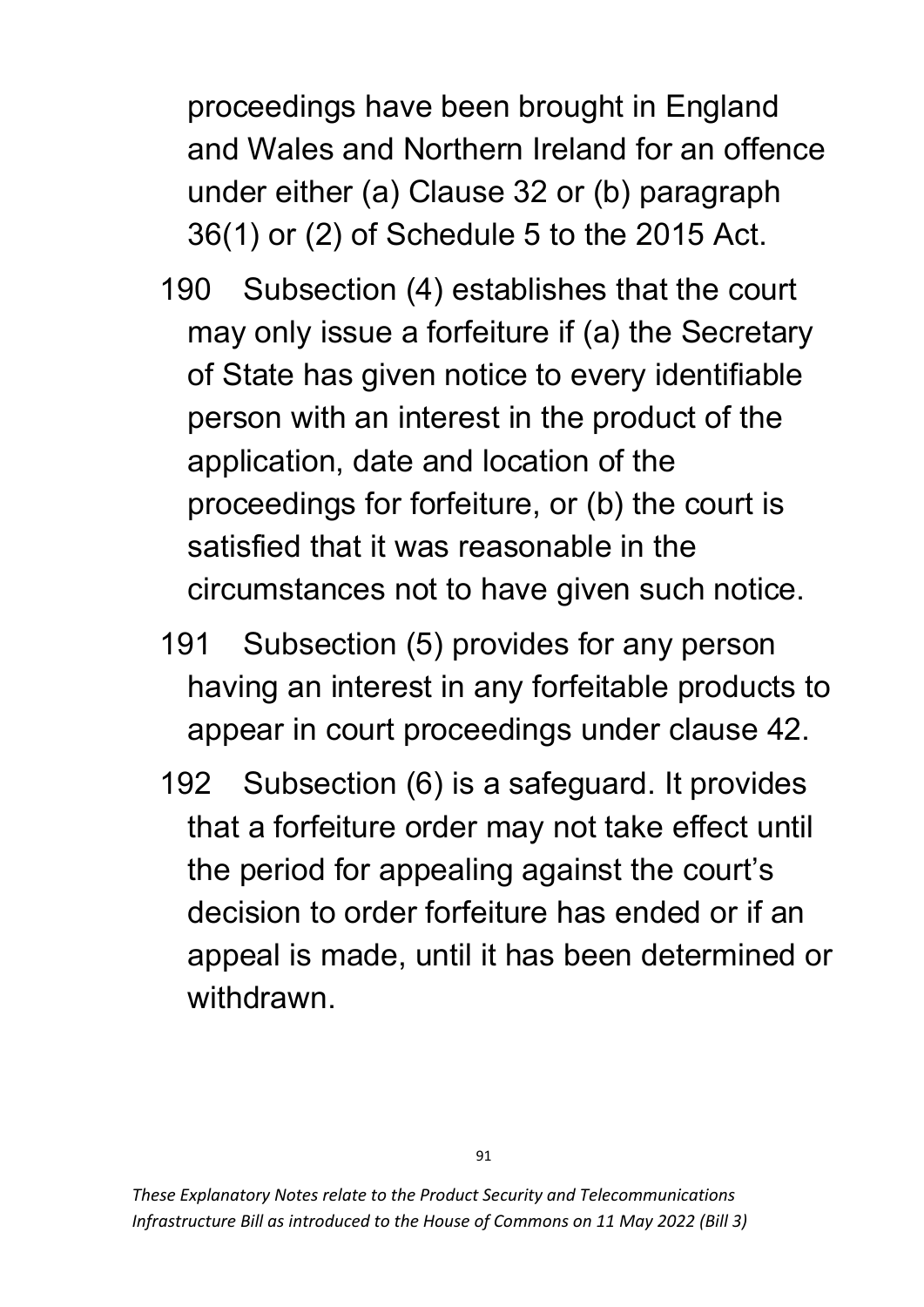Clause 44: Appeal against decision under section 42

- 193 This clause sets out that appeals against an order for the forfeiture of products under clause 42 are permitted by any party to the proceedings in which the order was made, and any other parties entitled to the products.
- 194 Subsection (2) provides for the Secretary of State to appeal against a decision not to make an order for forfeiture under clause 42, or an order under subsection (8) of that clause for the return of any products.
- 195 Subsection (5) provides that an appeal under this clause must be brought before the end of the period of 28 days, beginning with the date of the order or other decision appealed against.

# Clause 45: Power to inform public about compliance failures

196 This clause provides a power for the Secretary of State to publish whatever information they consider appropriate in order to inform the public about (2)(a) the nature of the compliance failure, (b) any risks posed by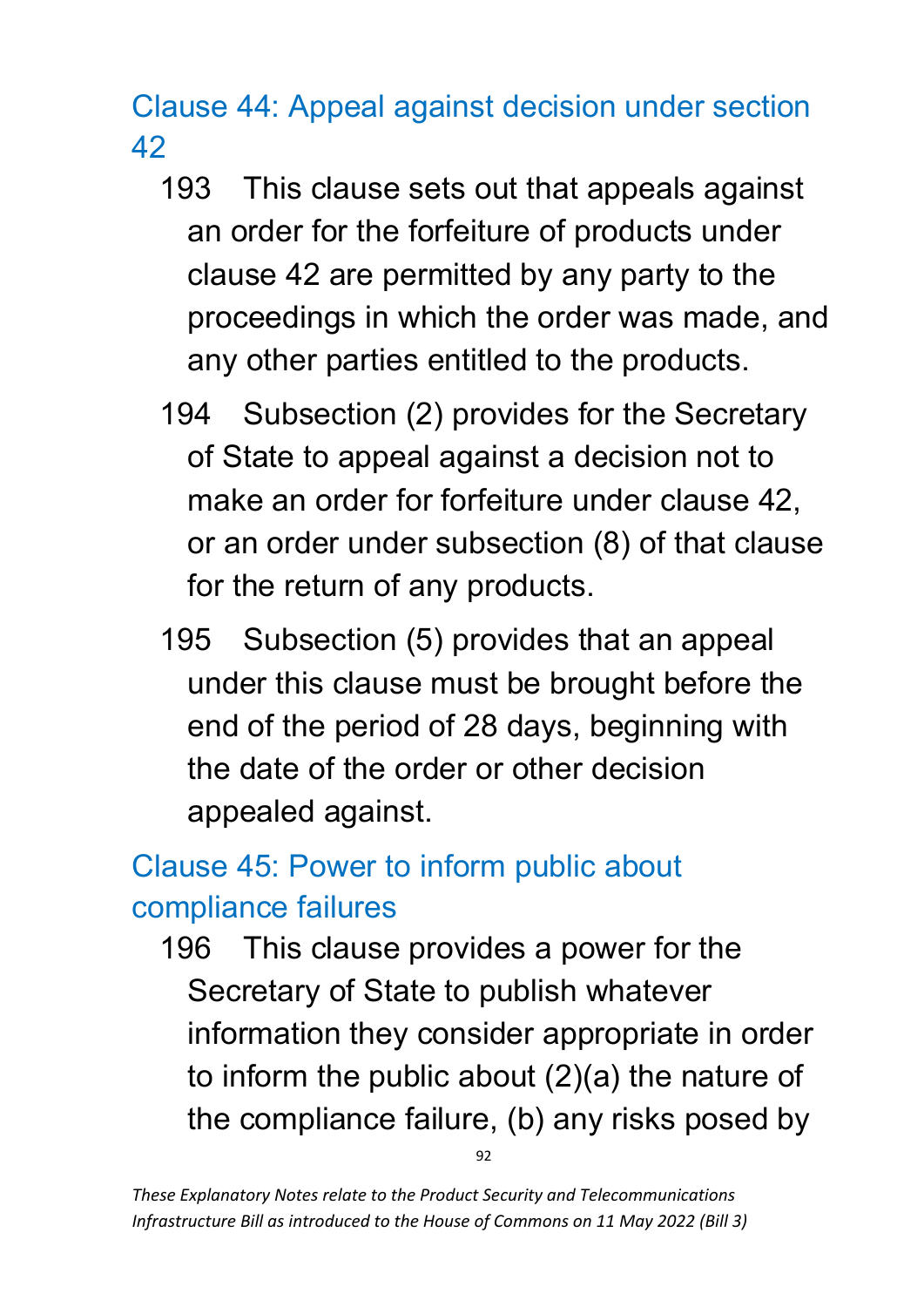using the product, or (c) any steps that may be taken to mitigate the effect of any such risks, where the Secretary of State has reasonable grounds to believe there is a compliance failure. This power is subject to any enactment or rule of law restricting the disclosure of information.

# Clause 46: Power to publish details of enforcement action taken against relevant persons

197 This clause enables the Secretary of State to publish information about failures by relevant persons to comply with their security requirements. The power also allows the Secretary of State to publish details about enforcement notices, penalties and forfeiture orders.

#### Clause 47: Power to recall products

198 This clause provides a power for the Secretary of State to recall non-compliant products that have been supplied to customers in cases where a recall notice has not been complied with or where it was not possible to give a recall notice to the relevant person, and the Secretary of State has reasonable grounds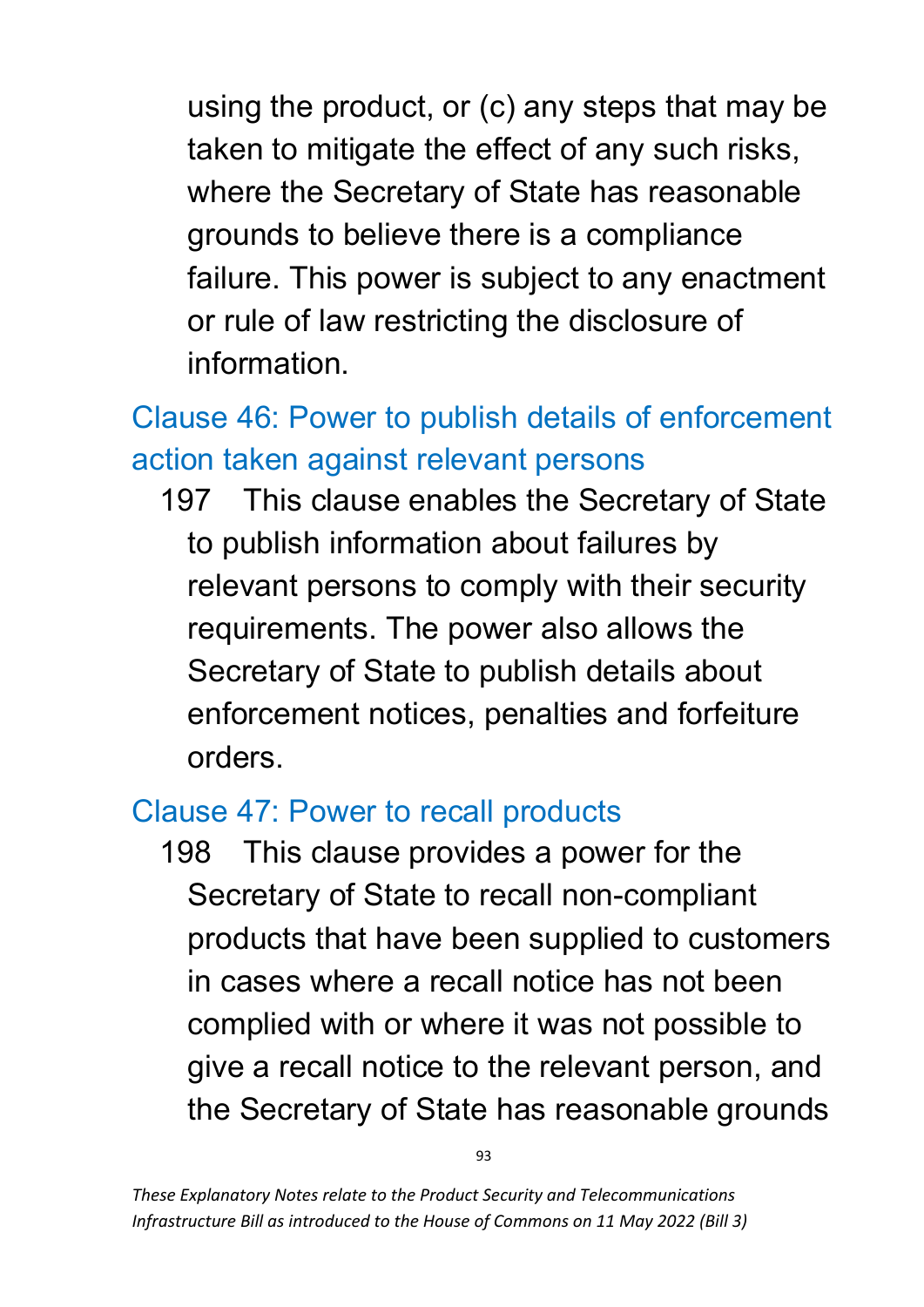to believe that there is a compliance failure in consumer connectable products supplied to consumers.

- 199 Subsection (4) provides that the Secretary of State may make arrangements for the delivery, disposal and destruction of the recalled products.
- 200 Subsection (5) provides that the Secretary of State may pay any amount it considers appropriate to customers who return products in a recall organised by the Secretary of State.
- 201 Subsection (6) provides that if the Secretary of State provides any financial incentive for the return of the product organised under clause 46 to a customer, a relevant person who is required to pay compensation to that customer will be able to deduct the amount paid by the Secretary of State from any amount that the relevant person is required to pay (whether as a result of the exercise of the customer's statutory rights or otherwise).

202 Subsection (7) provides that, where the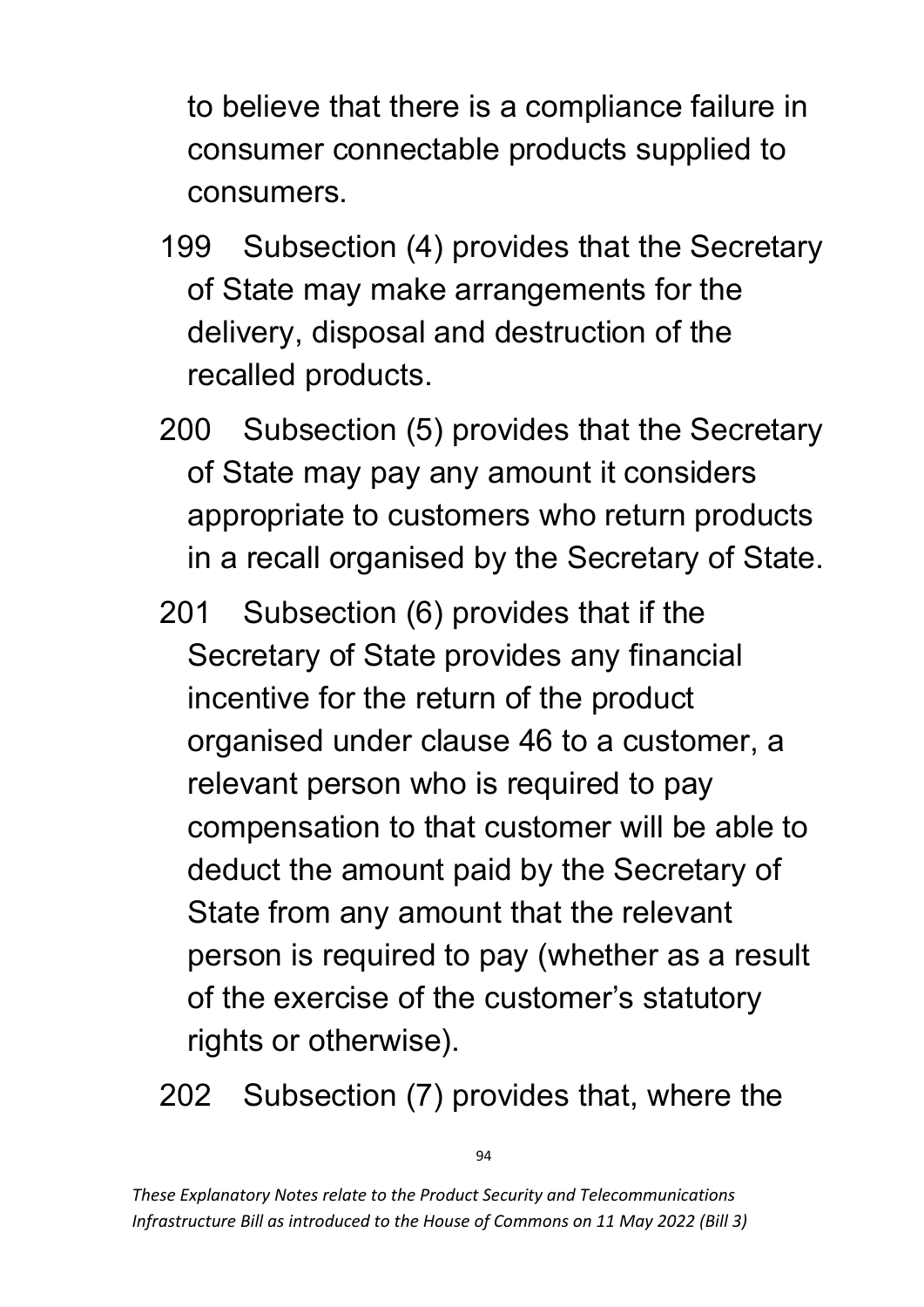recipient of a recall notice fails to comply with it, the Secretary of State may recover any costs or expenses reasonably incurred in taking action under this clause relating to a compliance failure from the person who failed to comply with the recall notice.

### Clause 48: Disclosure of information

- 203 This clause allows the Secretary of State to disclose to a person any information obtained in connection with, where the disclosure made is for a purpose connected with an enforcement function of the Secretary of State. Subsection (2) provides that a person may disclose any information to the Secretary of State if it is for the purposes of enabling or assisting the Secretary of State to exercise any enforcement function.
- 204 As per subsection (3), this can be done without breaching any restriction on the disclosure of information imposed on the person making the disclosure. However, subsections (4) and (5) provide that any action taken under this clause must not contravene data protection legislation or any of Parts 1 to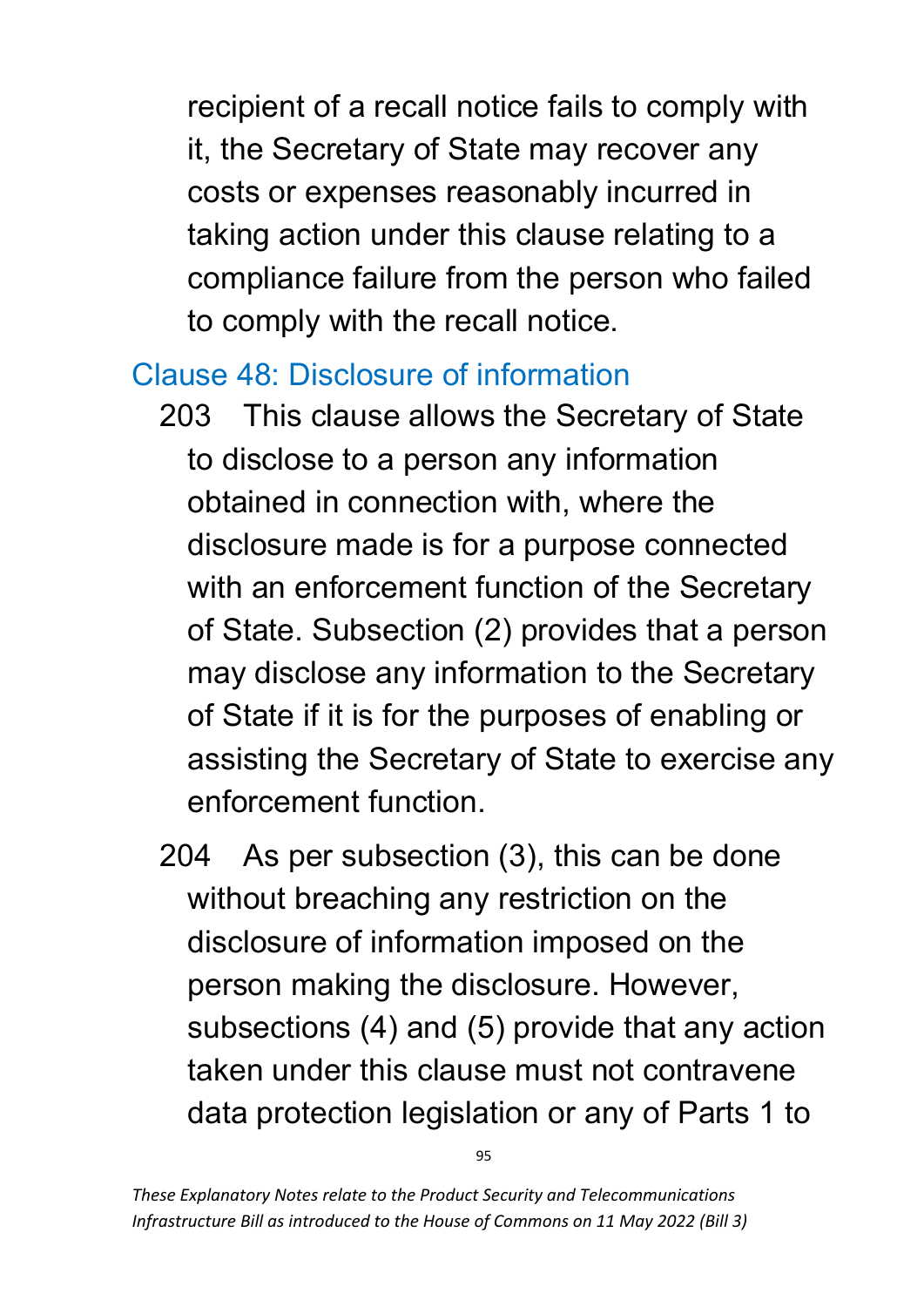7 or Chapter 1 of Part 9 of the Investigatory Powers Act 2016.

205 Subsection (7) inserts Part 1 of the Product Security and Telecommunications Act 2022 into Schedule 14 of the Enterprise Act 2002 to empower the Secretary of State to disclose information to others (e.g. other regulators) so that they can carry out their functions pursuant to any act listed in Schedule 15 to the 2002 Act, or any subordinate legislation as may be specified for the purposes of this section 241(3) of the 2002 Act.

## Clause 49: Offence of purporting to act as authorised to exercise enforcement function

- 206 This offence is in addition to the offence of purporting to act as officer at paragraph 37 of Schedule 5 to the Consumer Rights Act 2015.
- 96 207 Whilst paragraph 37 of Schedule 5 to the 2015 Act provides that it is an offence for a person who is not an officer of an enforcer to purport to act as such under Part 3 or 4 of that Schedule, this clause additionally sets out that it is an offence for a person to purport to act as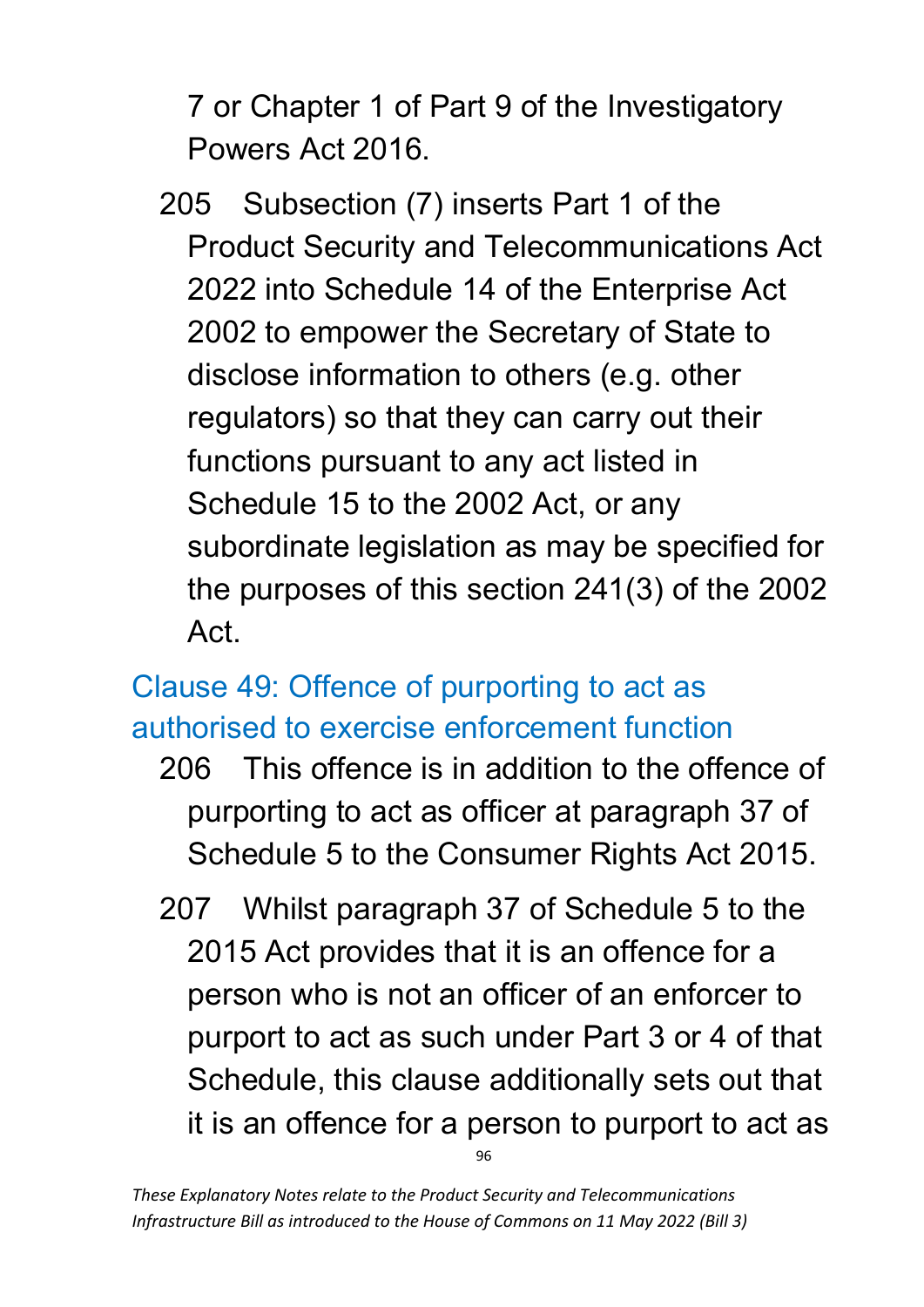authorised to exercise a function of the Secretary of State under Chapter 3 (the enforcement provisions).

208 Subsection (2) provides the maximum penalty that the relevant court can impose on a person found guilty of the offence.

### Clause 50: Means of giving notices

209 This clause provides the means by which an enforcement notice can be given to a person, namely (a) handing it to the person, (b) leaving it at the person's proper address, (c) sending it by post to the person at that address, or (d) where appropriate, sending it to the person by electronic means.

# Clause 51: Liability of authorised representatives

210 Where a manufacturer established abroad authorises a person in the United Kingdom, with the agreement of that person, to perform any of the duties listed in subsection (3) on their behalf, this clause sets out that the authorised representative must comply with those duties. Subsection (5) stipulates that this does not affect the manufacturer's liability for a failure to comply with a duty.

*These Explanatory Notes relate to the Product Security and Telecommunications Infrastructure Bill as introduced to the House of Commons on 11 May 2022 (Bill 3)*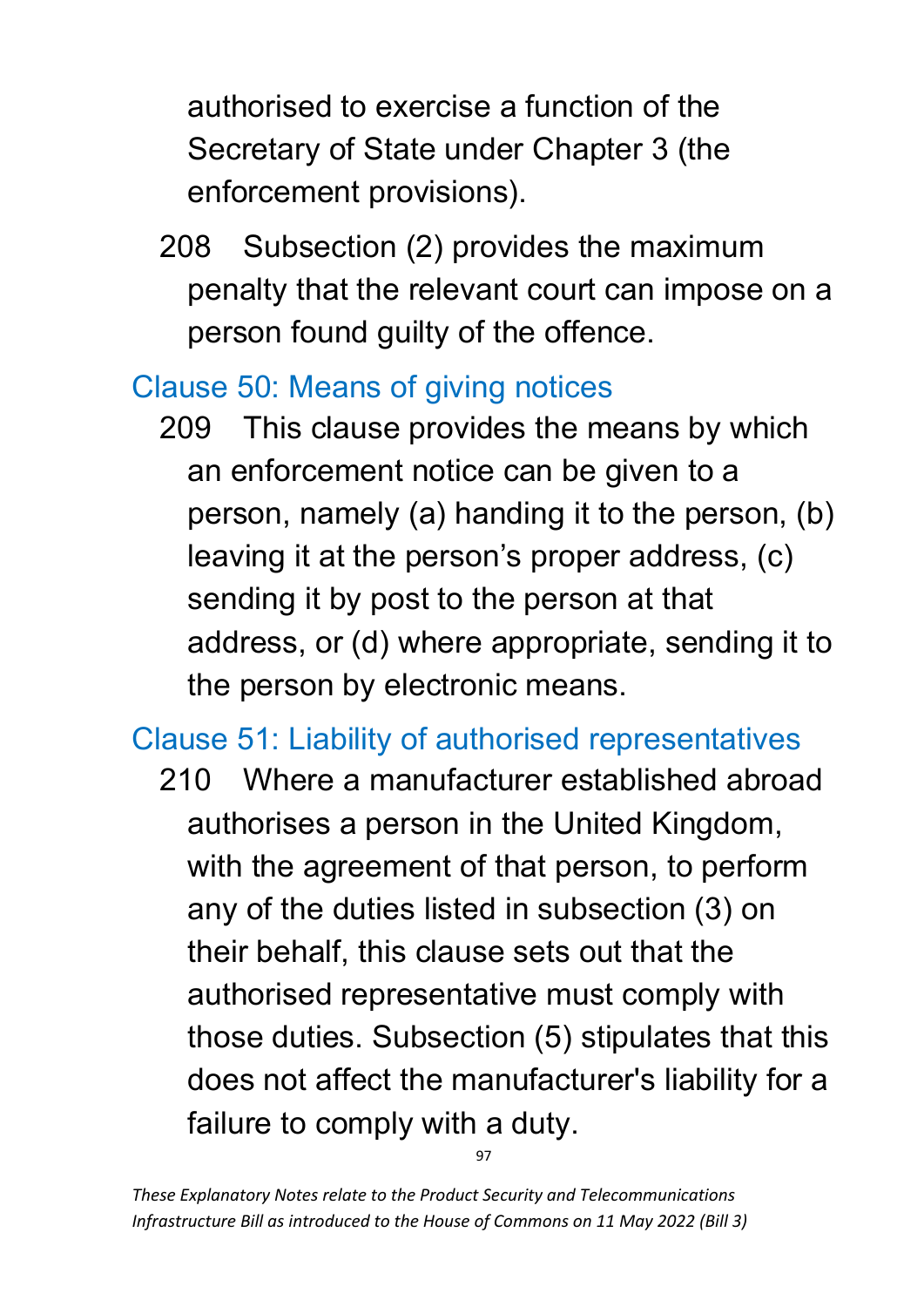### Clause 52: Offences by directors, partners etc

- 211 This clause provides for the liability of a director, manager, secretary, or other similar officer of a corporate body, or any person purporting to act in such a capacity. This includes anyone in a similar corporate position, including members who manage the body corporate's affairs, and partners of a Scottish partnership or those purporting to act as such a partner.
- 212 Such persons (as well as the body corporate) are liable when an offence is committed either with their consent or connivance or due to their neglect.

# **Chapter 4: Supplementary provision**

# Clause 53: Guidance

- 213 This clause provides the Secretary of State with the power to issue guidance on the effect of any provision made by or under Part 1 of the Bill
- 214 Subsection (2) provides the enforcement authority, as defined in clause 56, with a power to issue guidance on the exercise of any of its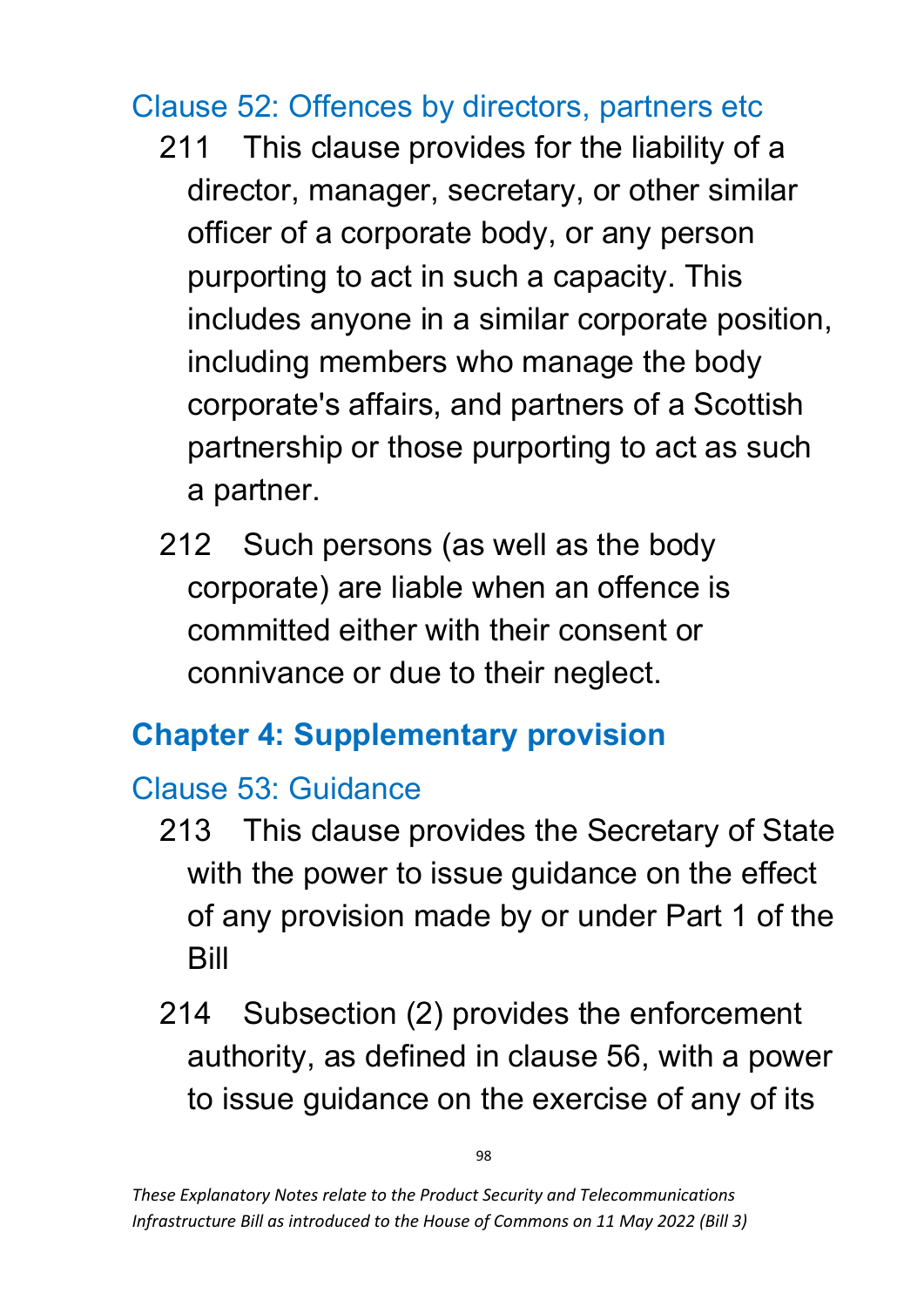enforcement functions.

### Example of guidance supporting the enforcement function

The Secretary of State publishes guidance for economic actors on how to engage with the enforcement process and what parties should do upon receipt of a compliance notice. The guidance may include information on how the party should provide evidence of compliance or how the party can request that the notice is varied to allow a longer period of time to comply with the requirements of the notice..

Clause 54: Meaning of "UK consumer connectable product"

215 This clause defines the meaning of "UK consumer connectable products". They are defined as relevant connectable products that meet either of the conditions within subsection (2) or subsection (3).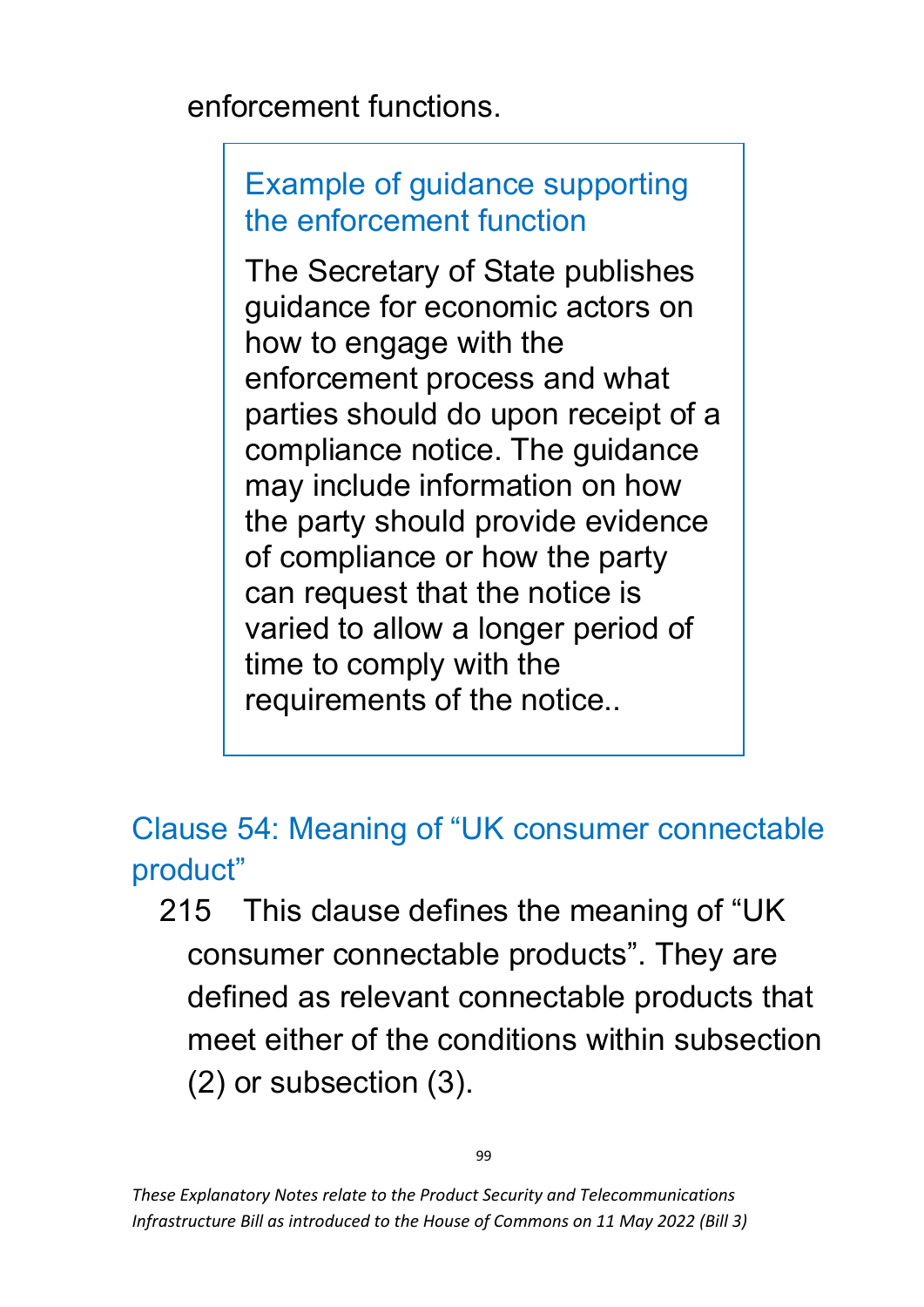- 216 Subsection (2) sets out the first condition condition A. Condition A captures relevant connectable products that are or have been made available to UK consumers and that are not "used" at the point at which they are made available to customers.
- 217 Subsection (3) sets out the second condition - condition B. Condition B captures relevant connectable products that are or have been made available to businesses, where the products are not "used" at the point at which they are made available to customers and where products identical to it meet Condition A. Unused products that are made available to any UK customer, where other products in that product line have been, or are being made available to UK customers, will meet Condition B.
- 218 Duties predicated on a relevant person's intent or knowledge that a relevant connectable product is or will be a "UK consumer connectable product" will cease to apply if a product that has previously been supplied to a customer is made available to UK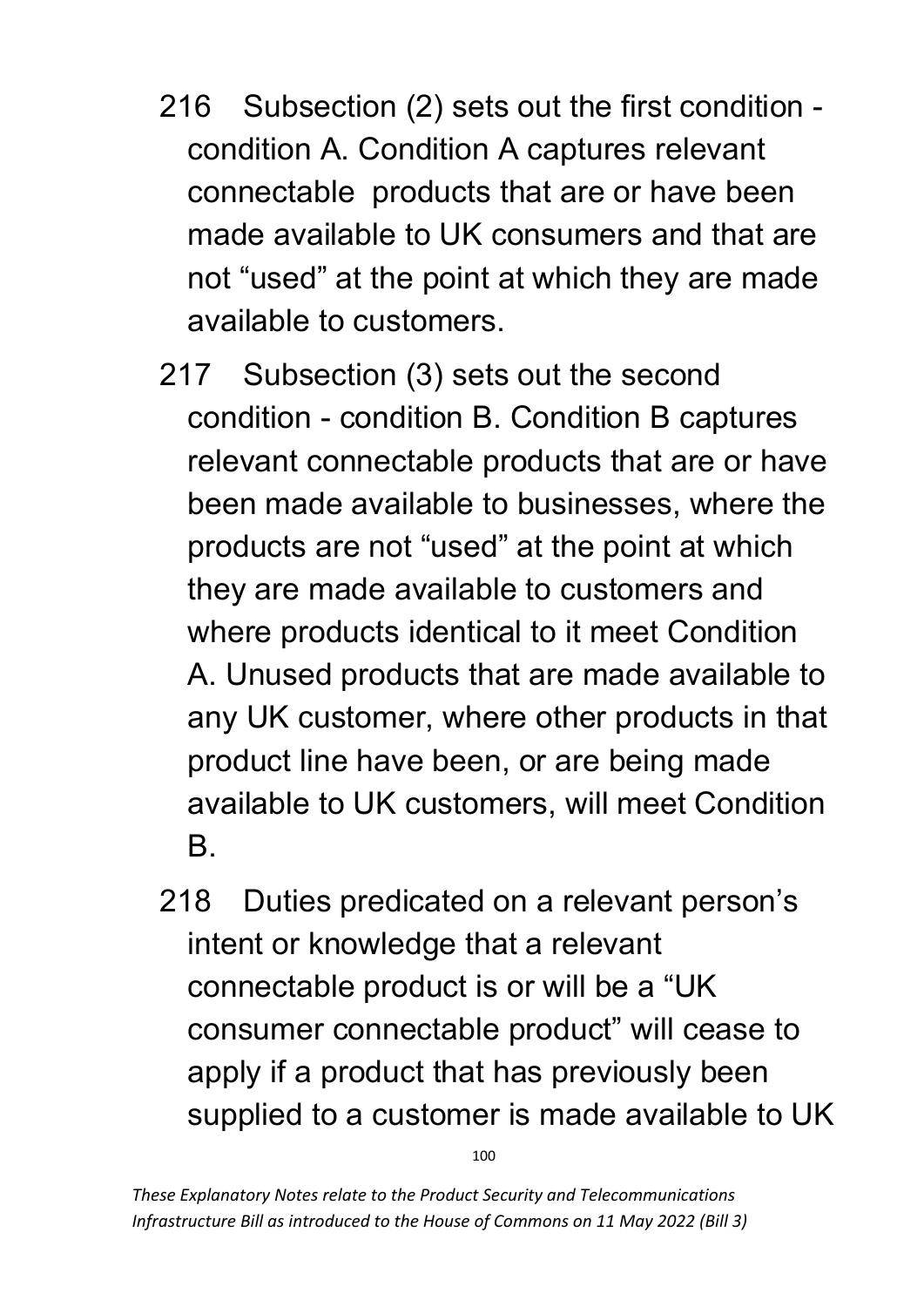customers again. This applies principally to products in a "used" condition (i.e. they have been "supplied" before). This clause also provides that duties continue to apply in relation to returned or reconditioned (when reconditioned by or on behalf of the manufacturer as per the provisions in subsections (8) and (9)) products.

219 Subsection (10) provides a power for the Secretary of State to make regulations to repeal the conditions in subsections (2) and (3) which prevent duties from applying to used products and to amend any provisions of the product security part of the Bill that are necessary or appropriate consequent to the repeal of subsections (2)(b) and (3)(b). Regulations made in the exercise of this power will be subject to the affirmative resolution procedure by virtue of subsection 11.

> Example of when a product sold to businesses may also be a "UK consumer connectable product":

A product may meet the definition

101

*These Explanatory Notes relate to the Product Security and Telecommunications Infrastructure Bill as introduced to the House of Commons on 11 May 2022 (Bill 3)*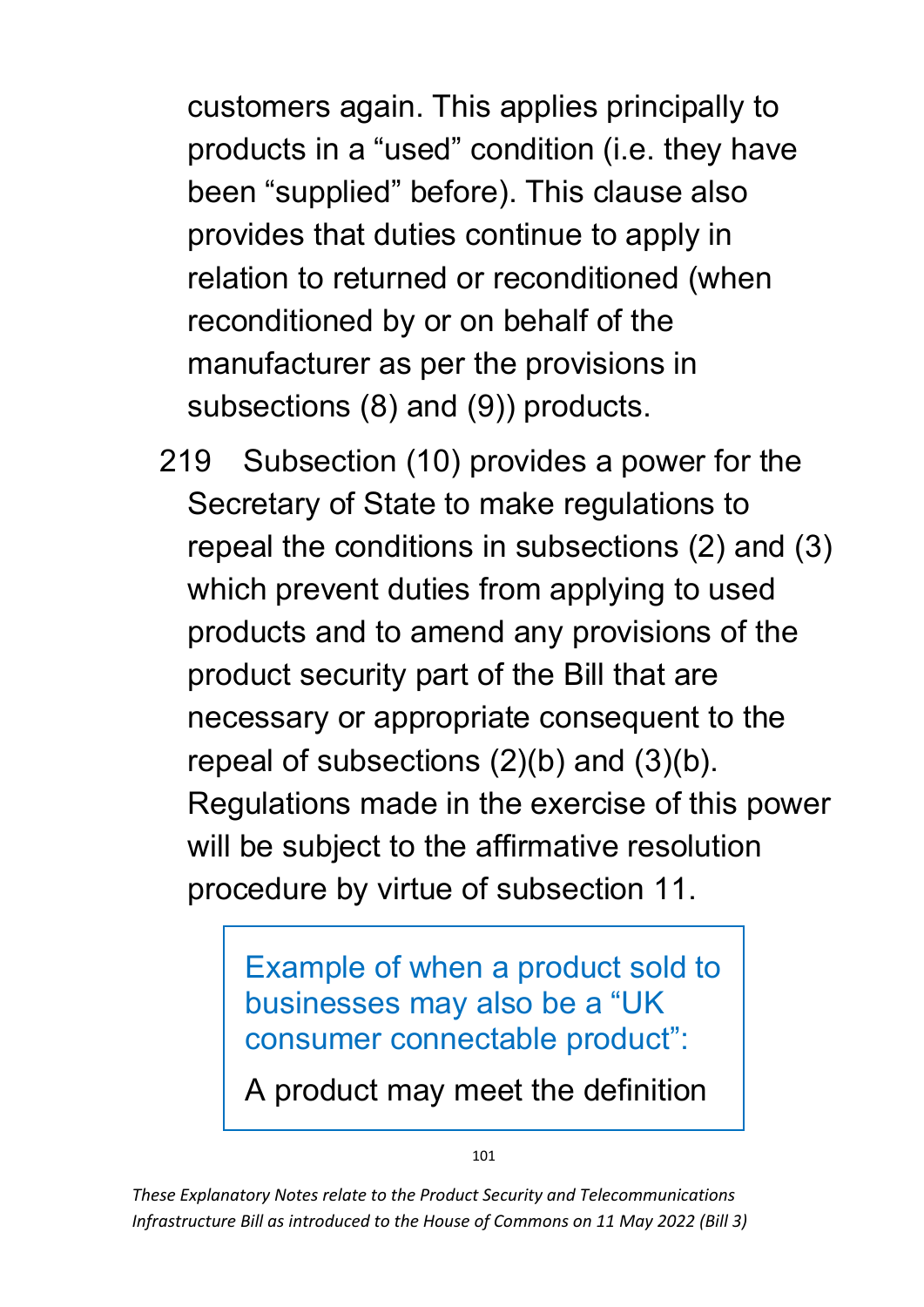of "UK consumer connectable product" even if it is solely aimed at business customers. A smart camera is advertised to business users but not to consumers in the UK because the distributor selling the camera only sells to businesses. However, products identical to it (e.g. a smart camera of the same make and model) has been advertised (made available) to consumers in the UK by another distributor. This means the product should also be considered a "UK consumer connectable product" and must meet Part 1 security requirements, the distributor must also meet all relevant duties under Part 1.

As with condition A, if this camera has been supplied to customers (this means end users who can be either consumers or business users) before being advertised (made available to consumers in the UK), the camera will not be a consumer connectable product.

102

*These Explanatory Notes relate to the Product Security and Telecommunications Infrastructure Bill as introduced to the House of Commons on 11 May 2022 (Bill 3)*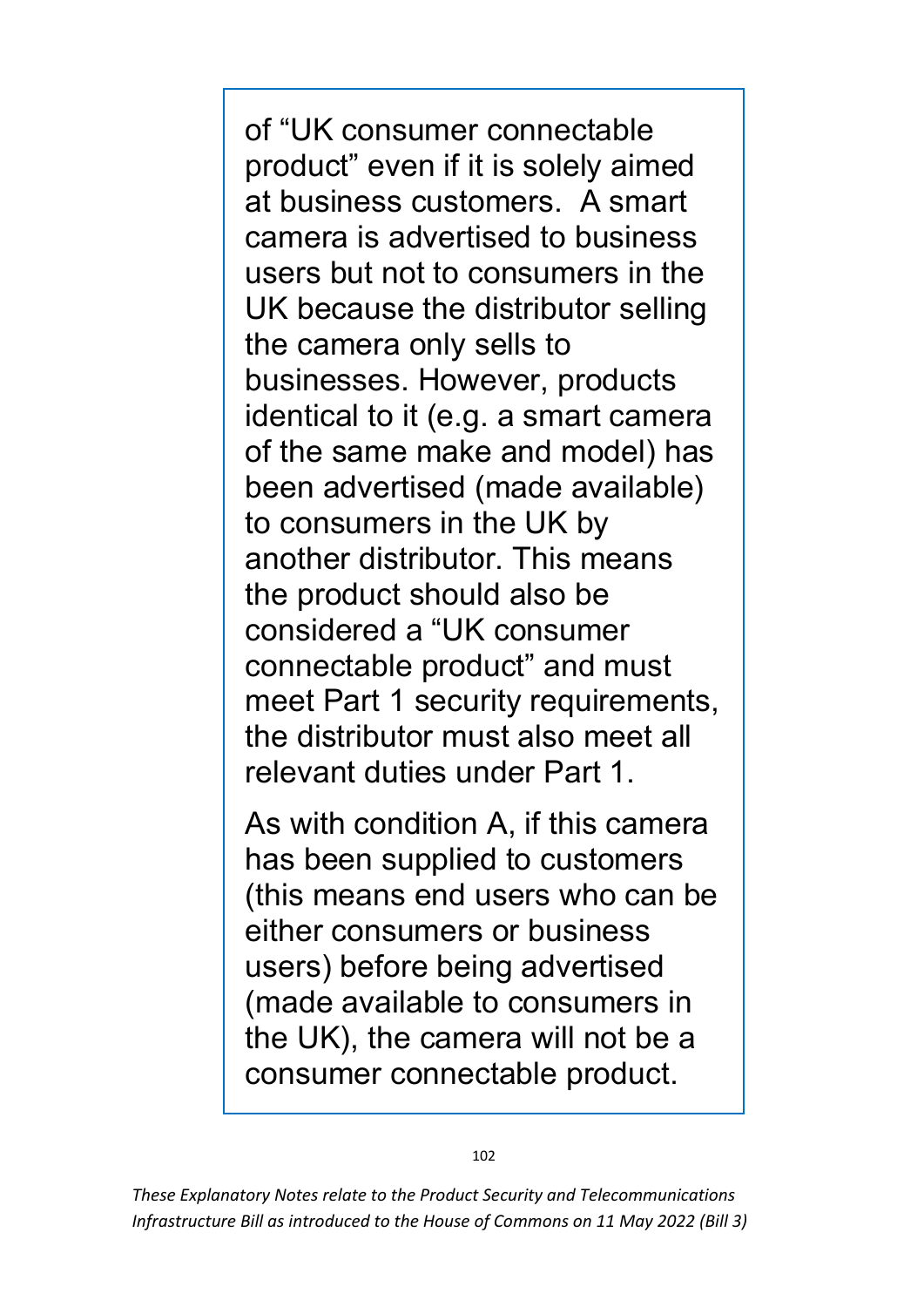The presumption is that products that have been supplied to users would have been used and used products are out of scope.

# **Intention**

This ensures that all products that may reasonably be expected to be used by consumers are subject to the same security requirements, even where a particular individual product has not been directly made available to consumers.

### Clause 55: Meaning of "supply"

- 220 This clause defines the term "supply" for the purposes of Part 1.
- 221 Subsection (2) defines "supply" as supplying a product in the course of business. This includes 'supply' of a product by companies, sole traders, not for profit organisations and public bodies, but not supplies made by individuals acting outside the individual's business.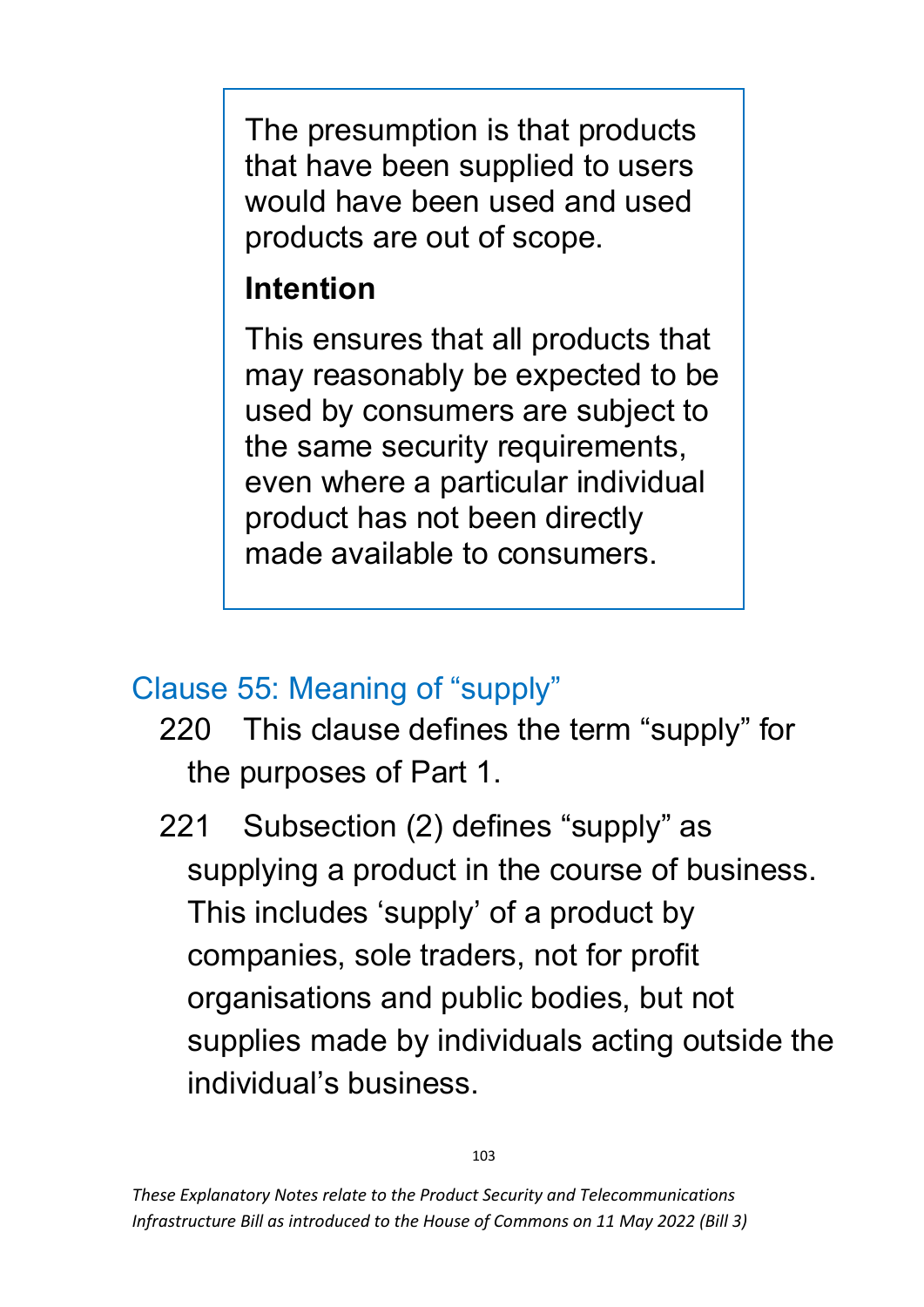- 222 Subsection (2) also provides that supply is not limited to instances where a product is sold as part of a financial transaction. Provision of a product in exchange for non-monetary consideration (e.g. in exchange for goods or services, or as a gift accompanying a separate transaction) would also be considered a "supply".
- 223 Subsection (3) provides that supply of a product does not include hiring out or the lending of a product unless the manufacturer is hiring out or lending the product, or unless the product is supplied under a hire-purchase agreement.
- 224 Subsection (4) provides that where a product has been supplied by being hired out or lent to a person, a continuation or renewal of the hire of loan or any transaction for the transfer after that time of any interest in the product to the person will not be considered as 'supply' of the product. This will ensure that administrative duties such as ensuring that there is a statement of compliance do not need to be complied with each time a person renews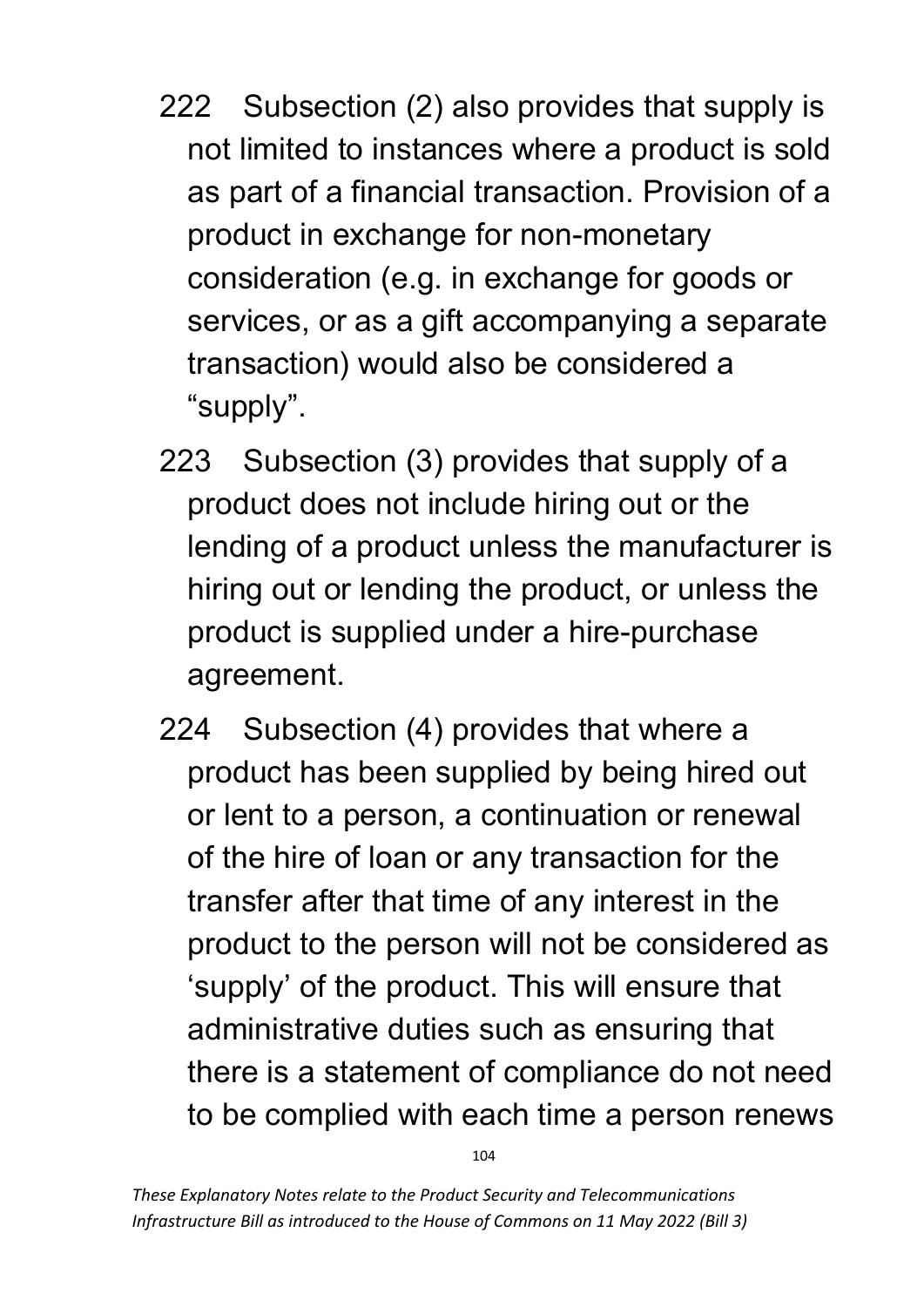a rental agreement for a product because compliance at the first instance of 'supply' of the product to the same customer will be sufficient.

- 225 Subsection (5) provides that performance of a contract for the carrying out of works that consist of or include the installation of a product into a building or structure will be treated as 'supply' for the purposes of Part 1, only in so far as it involves the provision of a product to a person by means of its installation into a building or a structure. The effect of this provision will be that customers will receive similar protections when hiring someone to install products in their premises as customers who directly buy in-scope products.
- 226 Subsection (6) provides that the provision of products by means of incorporating them in a building or a structure will be considered a supply of those products if they were incorporated in the course of a performance of a contract for the construction of the building or structure.
- 105 227 Subsection (7) provides that the transfer of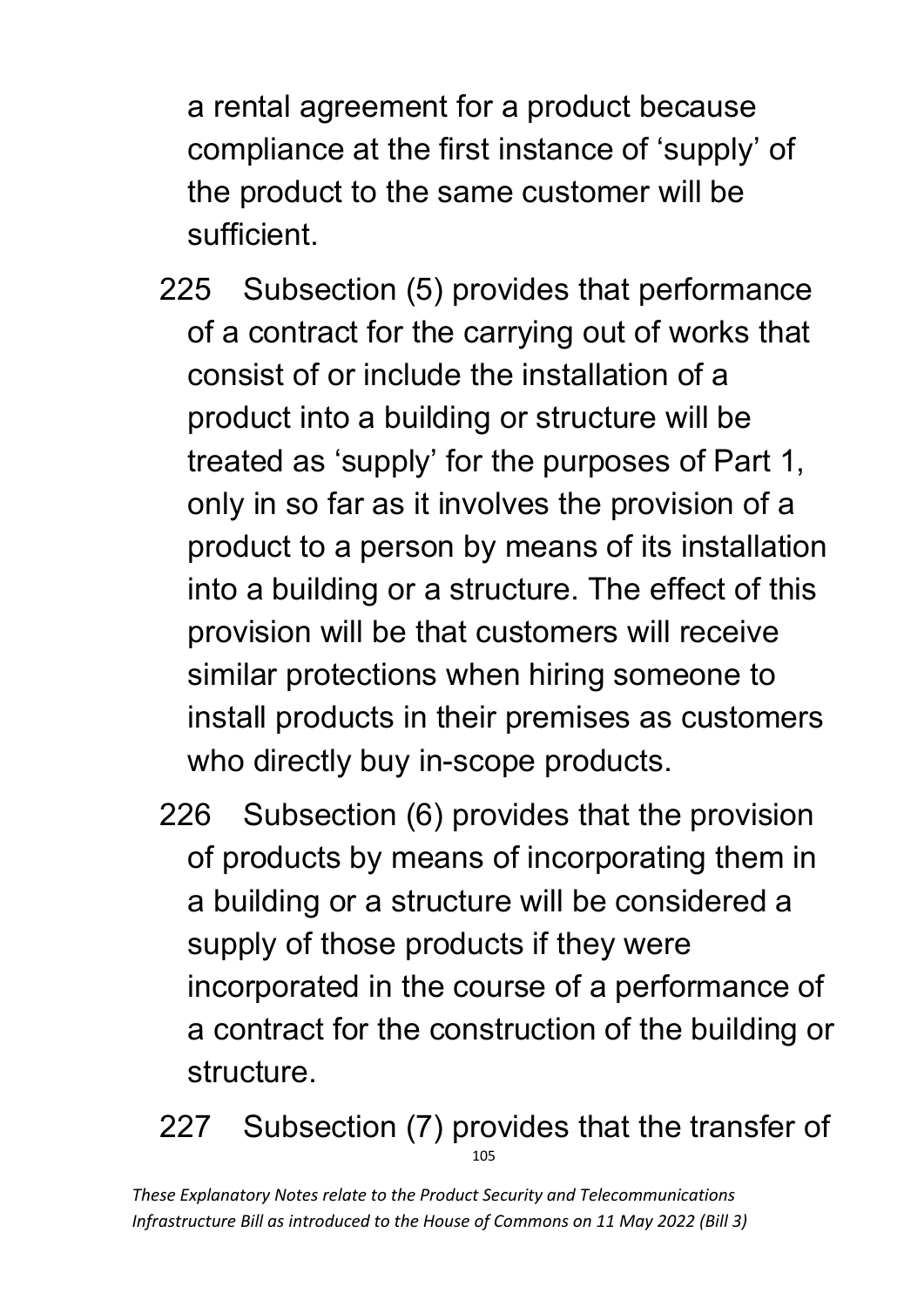in-scope products, either as fixtures or chattels, resulting from an agreement for the creation or a disposal of an interest in land, or resulting from the performance of such an agreement, is not to be treated as a 'supply' of the products. However, an exception to this will be where the in-scope product is incorporated into or contained in a building, or part of the building, constructed on the land in question, the building or part of building is to be used for a particular purpose, and at the time of the supply the building or part of the building had not previously been used for that purpose.

228 The effect of subsection (7) is that a home owner selling their home (be it a flat or a house), or a business selling their premises with new in-scope products will not be considered distributors of those products. The distributor will be the retailer who sold the products to the property owner in the first instance, which is consistent with regular supply chains of UK consumer connectable products where a retailer is usually the distributor. However, for example, a developer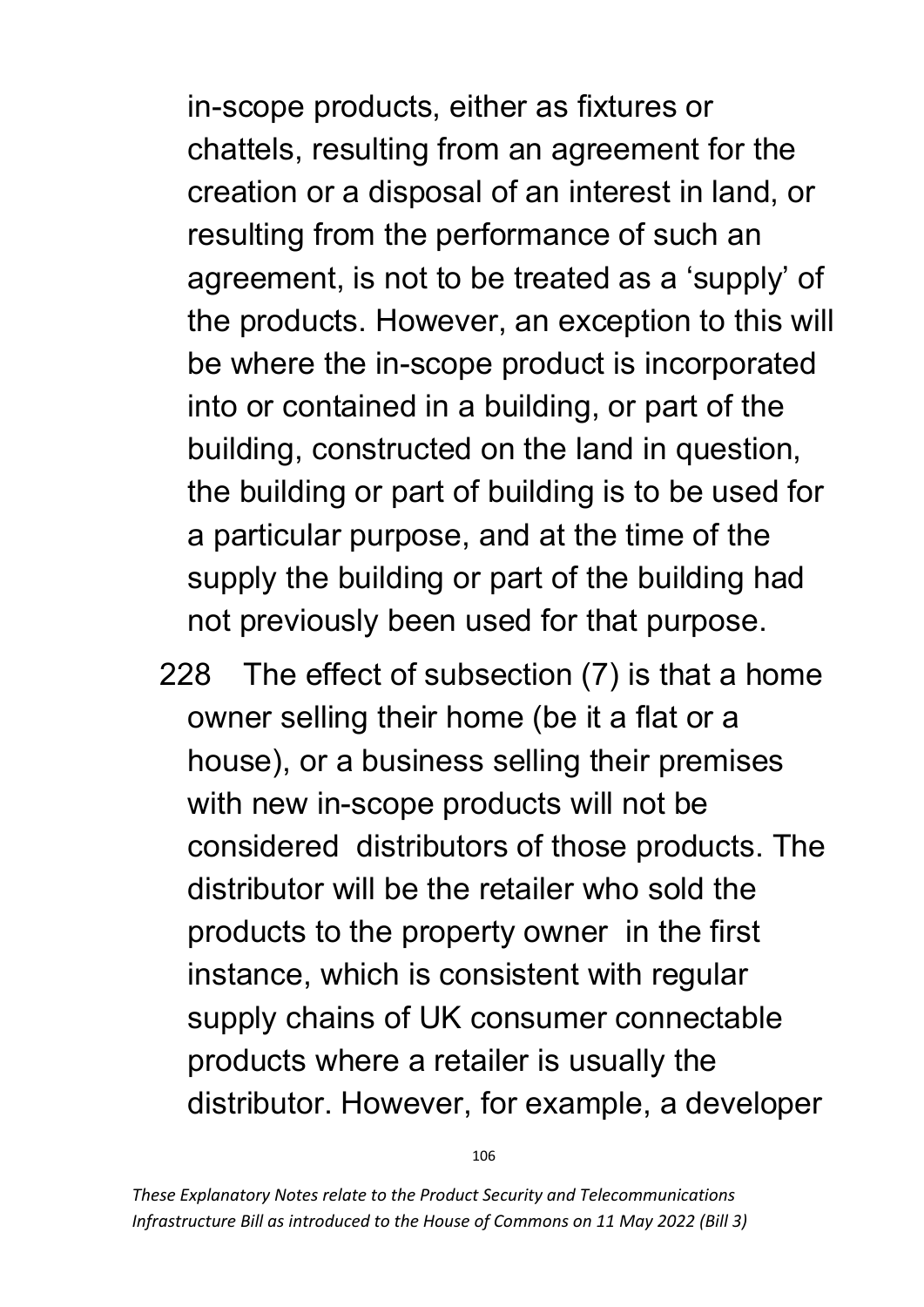selling, or otherwise disposing of an interest in a previously unoccupied house which includes in-scope products will be considered to have supplied them to the new occupier.

- 229 Subsection (8) provides that selling a product for scrap does not constitute 'supply'. Subsection (9) provides that providing transport services for the purpose of enabling the supply of a product does not constitute 'supply'.
- 230 Subsection (10) provides that where a person ('P') who is the customer or the customer's successor in title (e.g. a person who received the product as a gift by the original customer) returns the product temporarily (e.g. to a retailer for repairs under warranty) the subsequent return of the same product to 'P' (e.g. after the product has been repaired) is not a supply of that product. This provision ensures that persons merely providing repairs services will not be treated as distributors. However, if a product cannot be repaired and another product, even if it is of the same model, is provided to P as a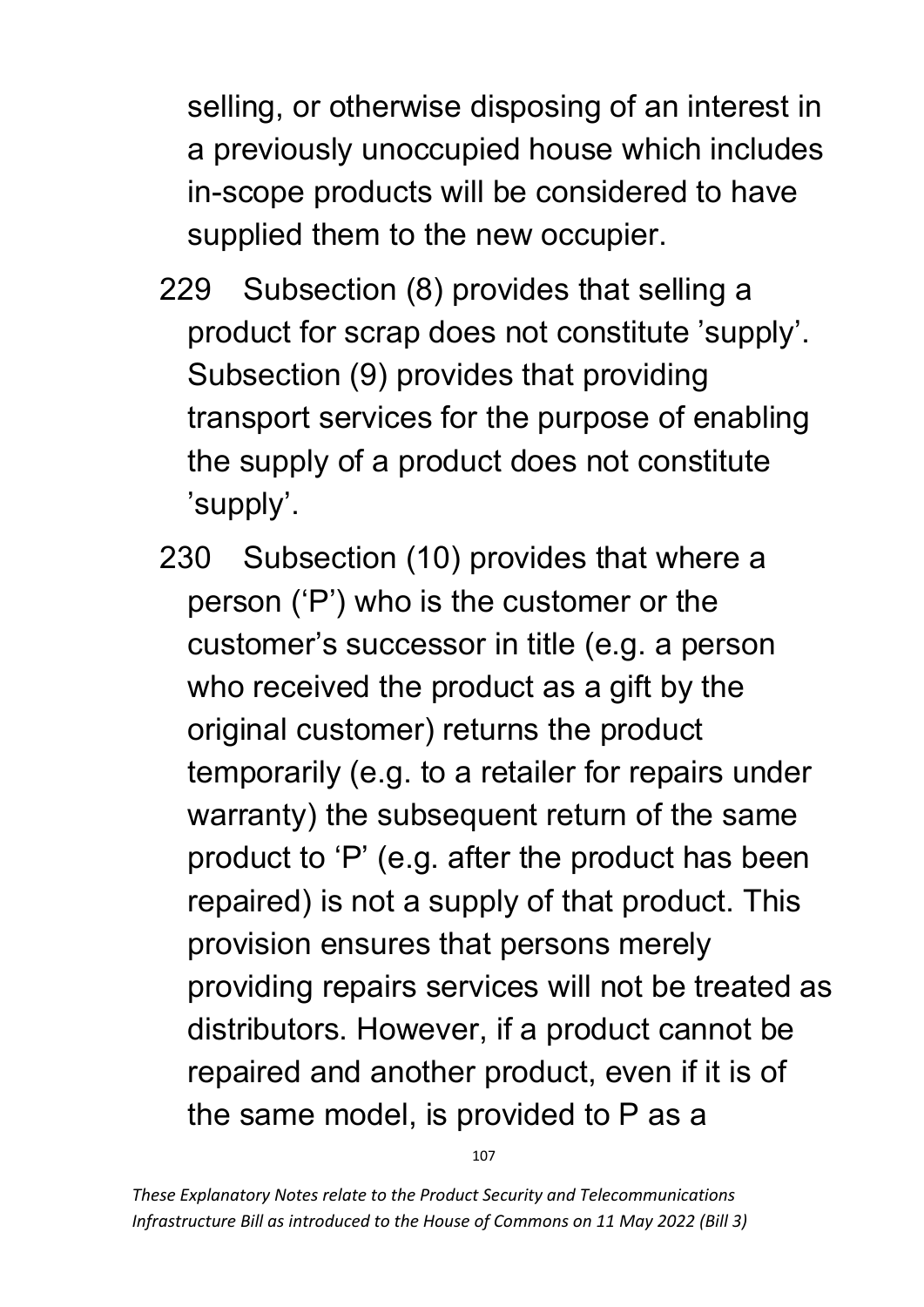replacement, this will be considered a new supply.

231 Subsection (11) distinguishes between retailers who supply products to customers (e.g. by selling the products) and companies that finance purchases of products (e.g. a financing company providing the funds to purchase a product). The effect of this provision is that retailers will be treated as distributors, but financial companies will not.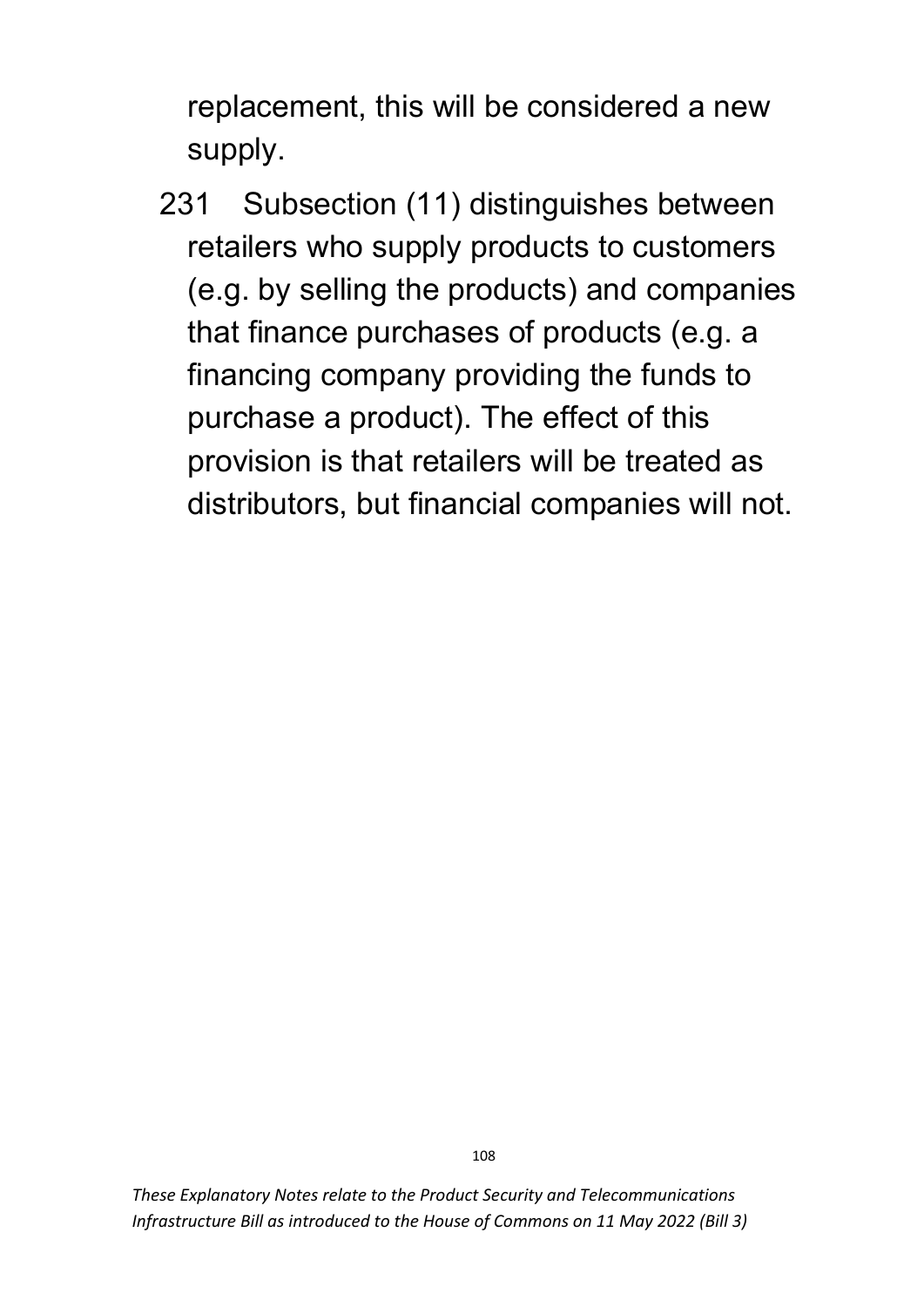Example when consumer connectable products are "supplied"

**A manufacturer rents out a smart camera (subsection (4)):**  A manufacturer rents out smart cameras to a consumer. The manufacturer will have to comply with the relevant duties when first renting out the product. Any subsequent renewals of the rental agreement with the same consumer will not require the manufacturer to comply with the duties again. Likewise, if the same consumer buys the product from the manufacturer after renting it, the manufacturer will not need to comply with the applicable duties again.

**A developer equips a new house with built in smart products (subsection (5)):** If a developer is hired to build a house with a built-in smart fridge, the developer will be considered a distributor with respect to that

109

*These Explanatory Notes relate to the Product Security and Telecommunications Infrastructure Bill as introduced to the House of Commons on 11 May 2022 (Bill 3)*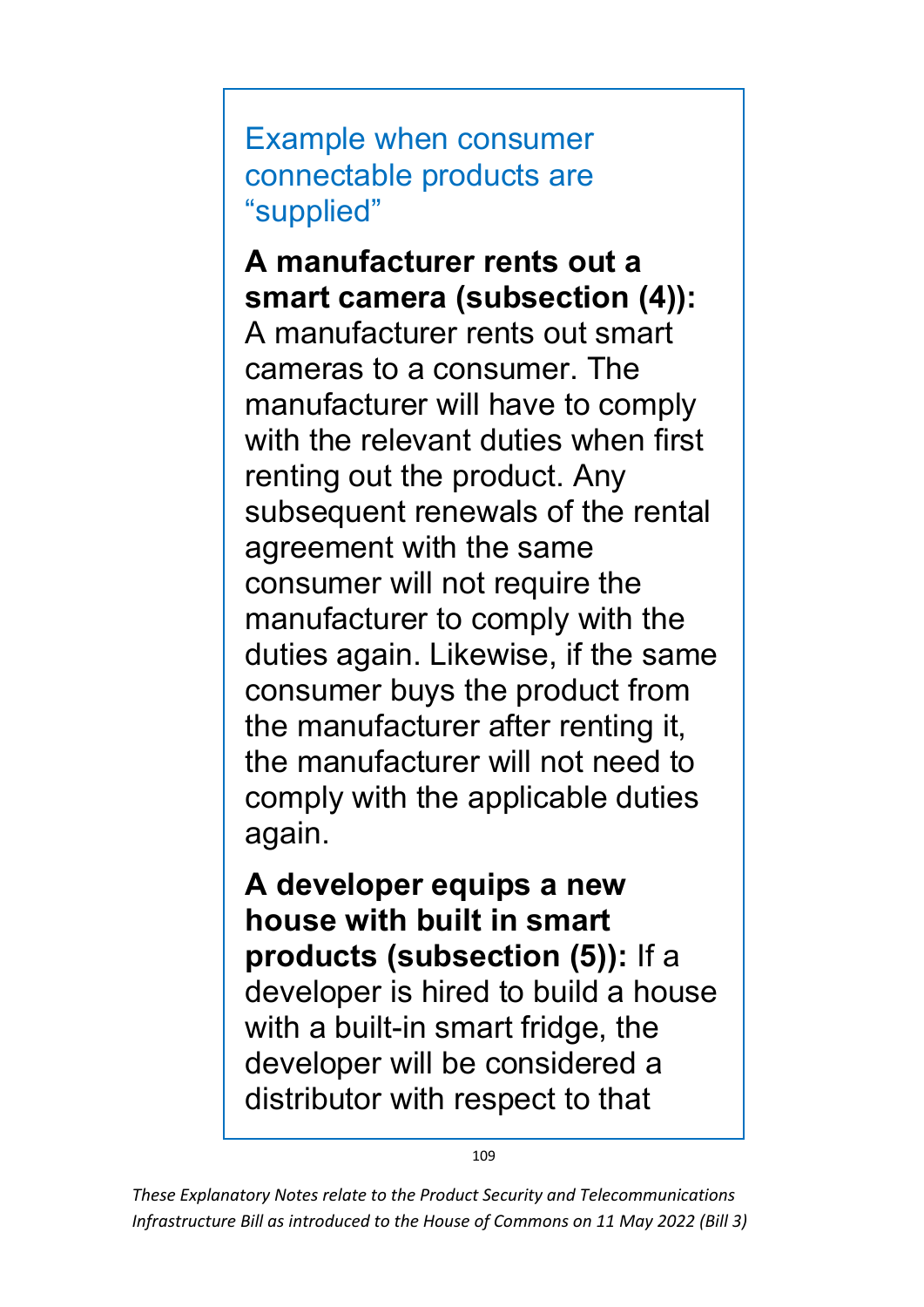smart fridge, and will have to comply with the duties of distributors in clauses 21 to 25, e.g. not make the product available if there is a compliance failure and ensure that the product is accompanied by a statement of compliance, etc.

This provision will not capture individuals installing commonly available to consumers products.

**A builder is hired by a homeowner to build a garage fitted with smart surveillance cameras (subsection (6)):** If a construction company is hired to build a garage and it installs a smart camera while building the garage, the company would be considered to have supplied that camera and as distributors, they would need to comply with the relevant duties.

**A developer sells to a consumer a new building with smart appliances (subsection (7)):** If a developer builds a new house with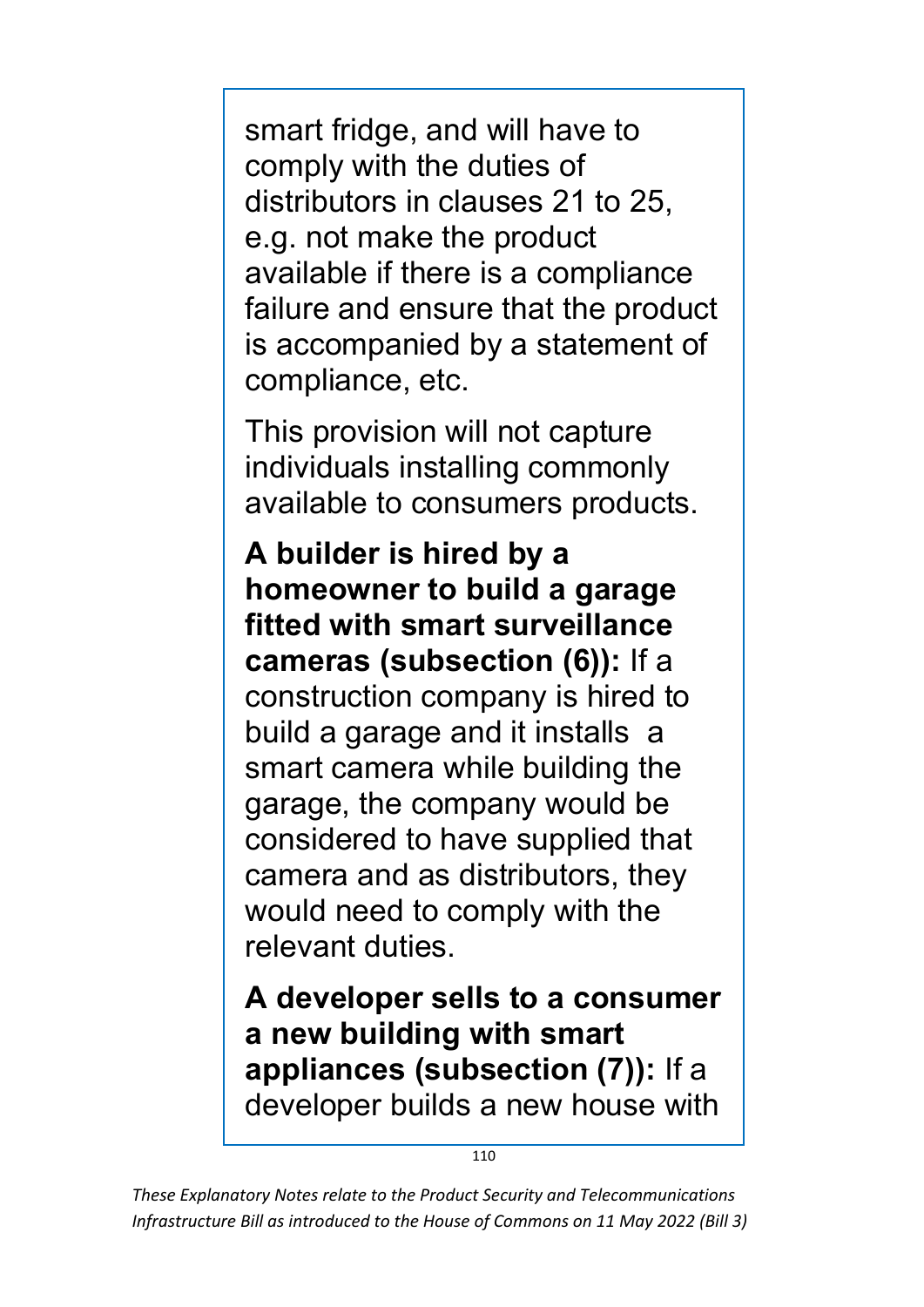incorporated and freestanding smart products and appliances such as smart locks and microwaves, the developer will be considered a distributor of the products and appliances and will need to comply with the duties of distributor when selling the house to a consumer.

The developer will not need to comply with the duties of a distributor if the house was previously occupied. Individuals selling a flat or house will not be considered distributors and will not need to comply with any duties arising from the sale.

This provision helps to capture smart home control systems within the scope of the legislation.

**Instances where a product is not supplied because it is part of a wider transaction:** If an electrician hired to repair a smart oven, instals a new smart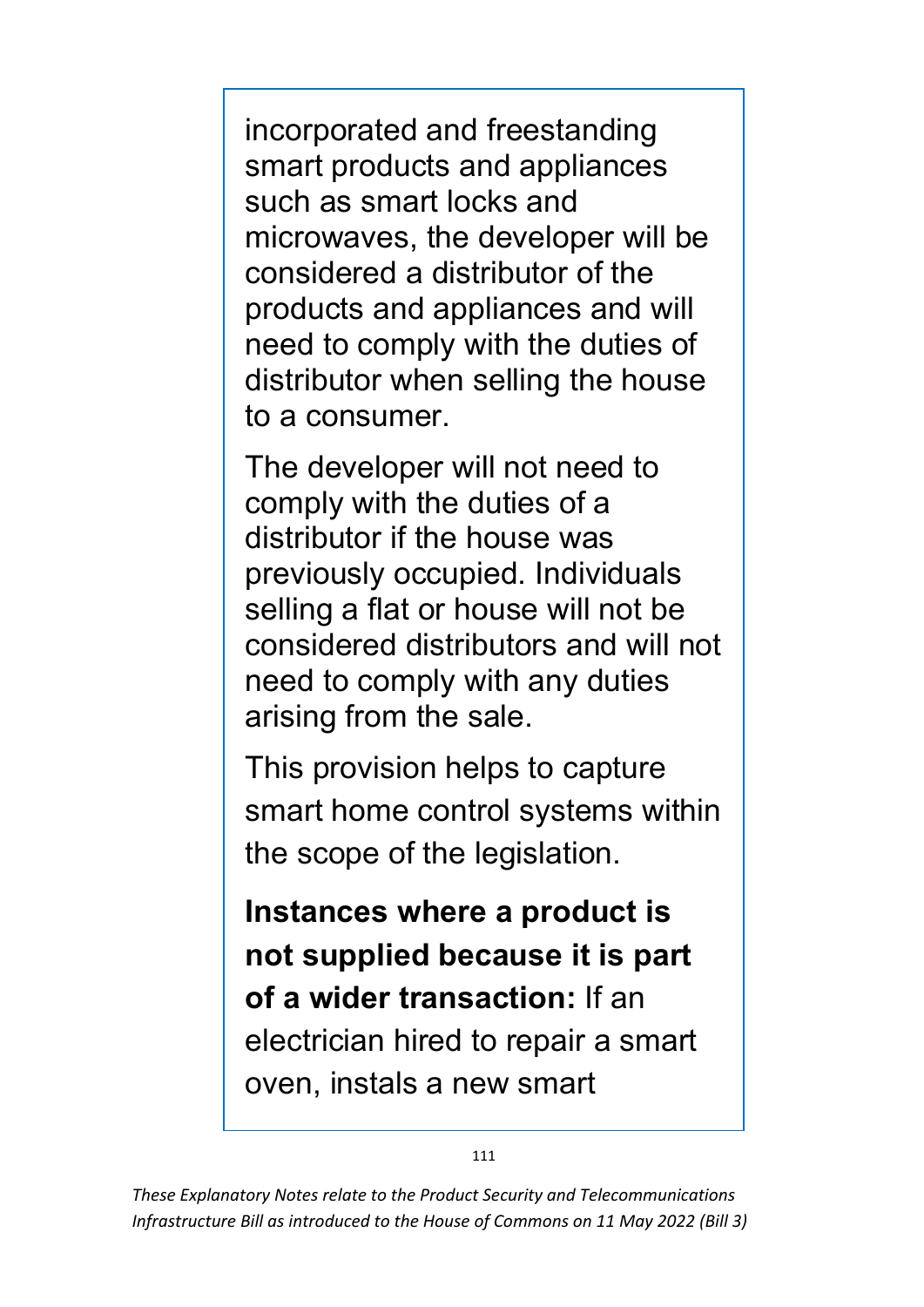thermostat, will not be considered to have supplied the thermostat because the services they provided were not part of a contract for the erection of a building or a structure. The electrician will not need to comply with any duties in relation to the thermostat.

Likewise, a shipping company that delivers relevant connectable products to distributors on behalf of the manufacturer is not considered to have supplied those products and will not need to comply with any duties in relation to them.

### Clause 56: Meaning of other expressions used in Part 1

232 This clause sets out definitions for interpreting this Part of the legislation.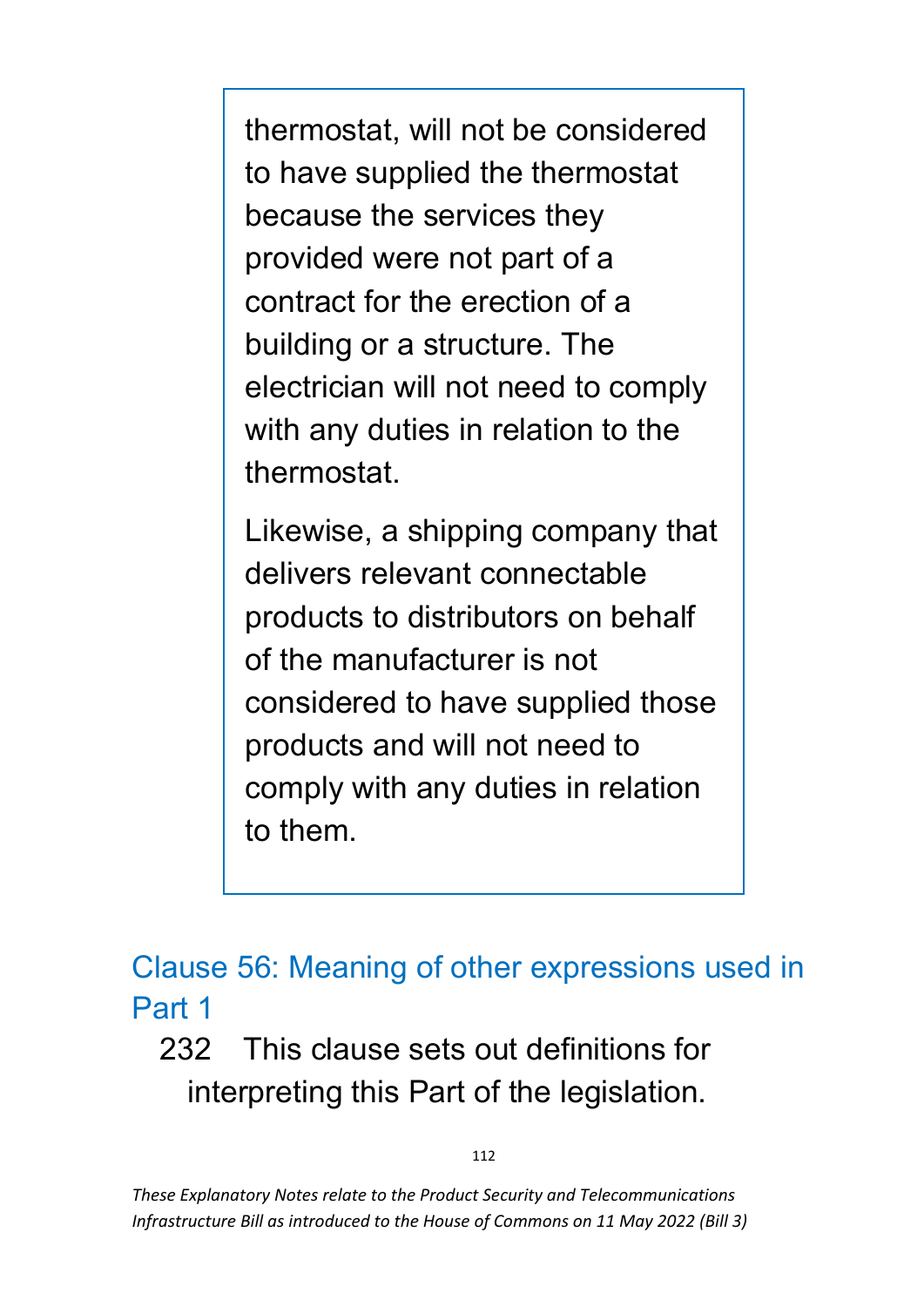#### **Part 2: Telecommunications Infrastructure**

Clause 57: Meaning of "occupier" in relation to land occupied by an operator

- 233 Code rights must normally be granted by the occupier of the land in question. This clause inserts new sub-paragraphs (6A) and (6B) into paragraph 105 of the Code to address situations where the only occupier(s) of land is or are one or more operators who have Code rights in relation to that land, but need to secure new or additional Code rights. In these circumstances, the person who will be able to confer the Code rights sought will be, in effect, whoever would be treated as the occupier of the land were it not for the operator's presence on it.
- 234 New sub-paragraph (6B)(b) sets out that, if there is no such person, then the operator is able to seek Code rights from every person with an interest in the land whose rights would be prejudiced by the exercise of the Code right sought.
- 235 The changes to paragraph 105 of the Code still allow an operator who is exclusively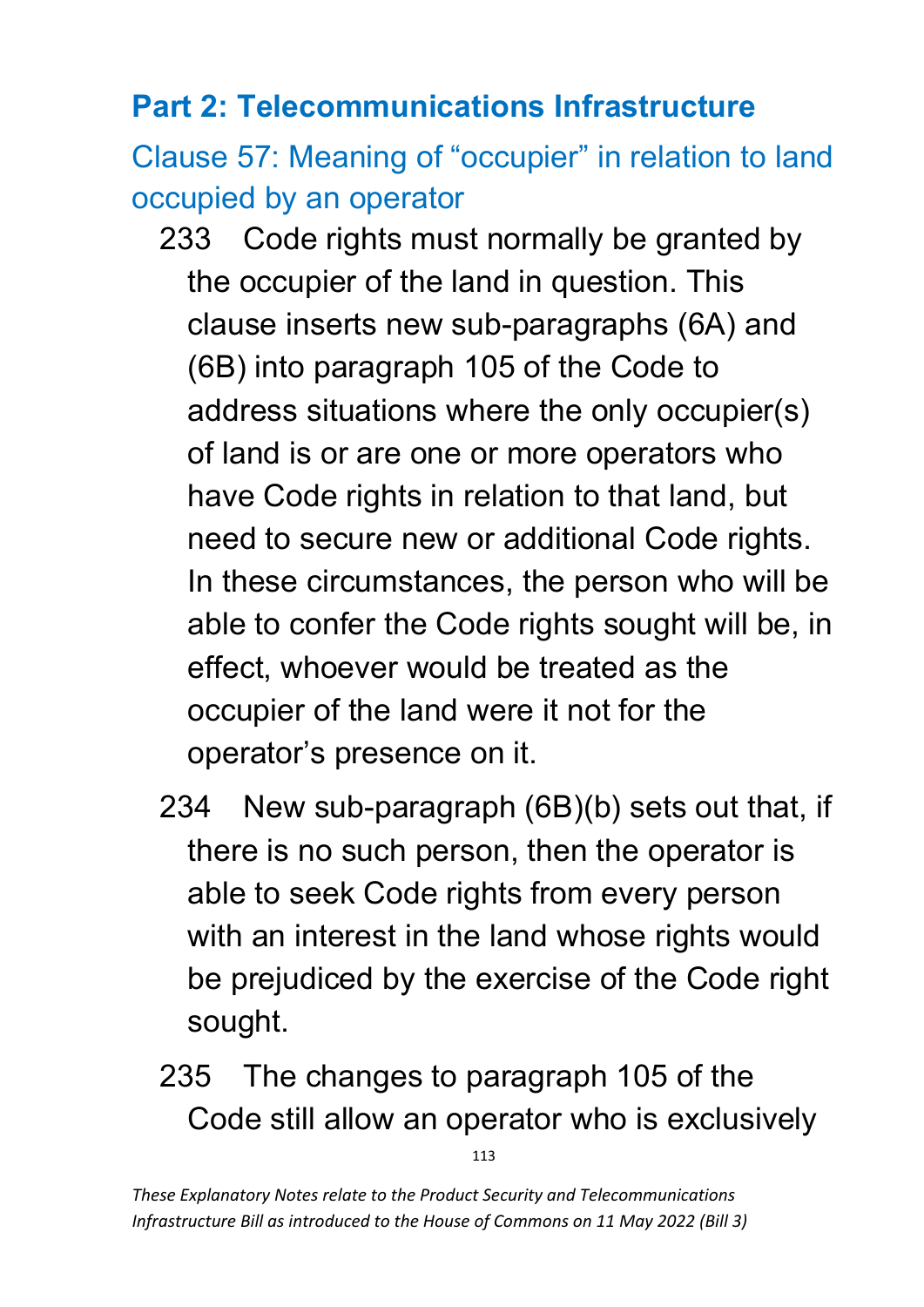occupying the land to grant Code rights to other operators, who may wish to use the land for the purpose of their networks, as is currently the case.

Clause 58: Rights under the electronic communications code to share apparatus

- 236 This clause amends various paragraphs of the Code in relation to operators' ability to share the use of their electronic communications apparatus with other operators.
- 237 Subsection (2) inserts into paragraph 3 of the Code provisions to make the right to share electronic communications apparatus a specific Code right. It also makes corresponding changes to the rights to carry out works on the land and to enter the land so that they reference these activities being carried out for the purpose of sharing such apparatus. If such a right is agreed or imposed, the Code agreement may include any such terms as are needed to enable the right to be exercised. The provisions make clear that the right to share is a right available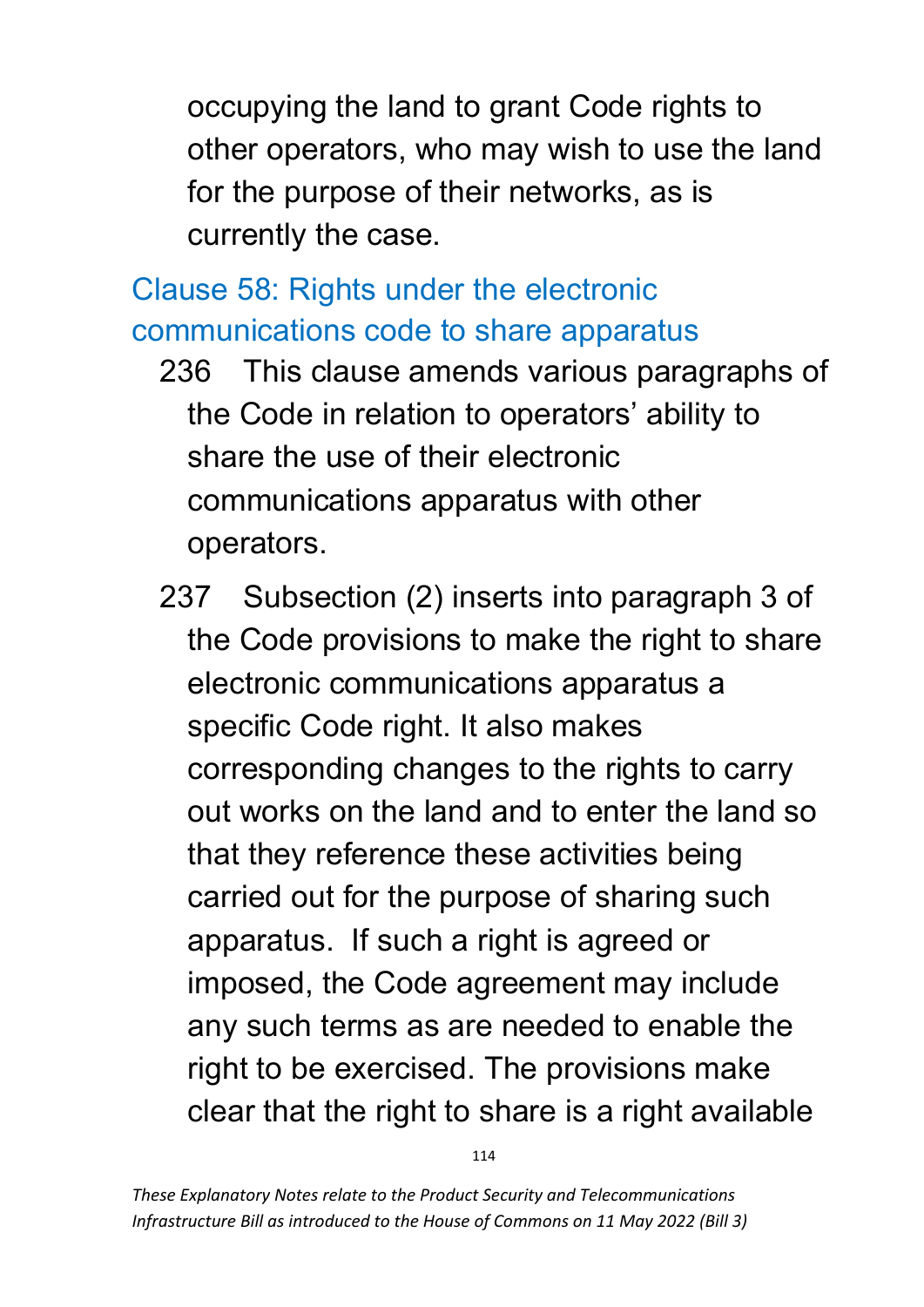solely to an operator who is keeping apparatus on land in accordance with a Code agreement (the "first operator"). The right, where agreed or imposed, provides the first operator with permission to share that apparatus with others. Other operators therefore cannot use paragraph 3 to require the first operator to share that apparatus. As with the other Code rights, a Code right to share apparatus will only be exercisable in accordance with the accompanying terms (see paragraph 12(1) of the Code). See also subsection (4) which deals with terms relating to sharing.

- 238 The statutory purposes at paragraph 4 of the Code have been amended at subsection (3) to reflect the new right to share in paragraph 3 of the Code.
- 239 Subsection (4) amends paragraph 9 of the Code so as to make clear that an agreement under part 2 of the Code can potentially include terms - subject to whatever is agreed by the parties or imposed by a court permitting the operator on which Code rights are conferred (the first operator) to share the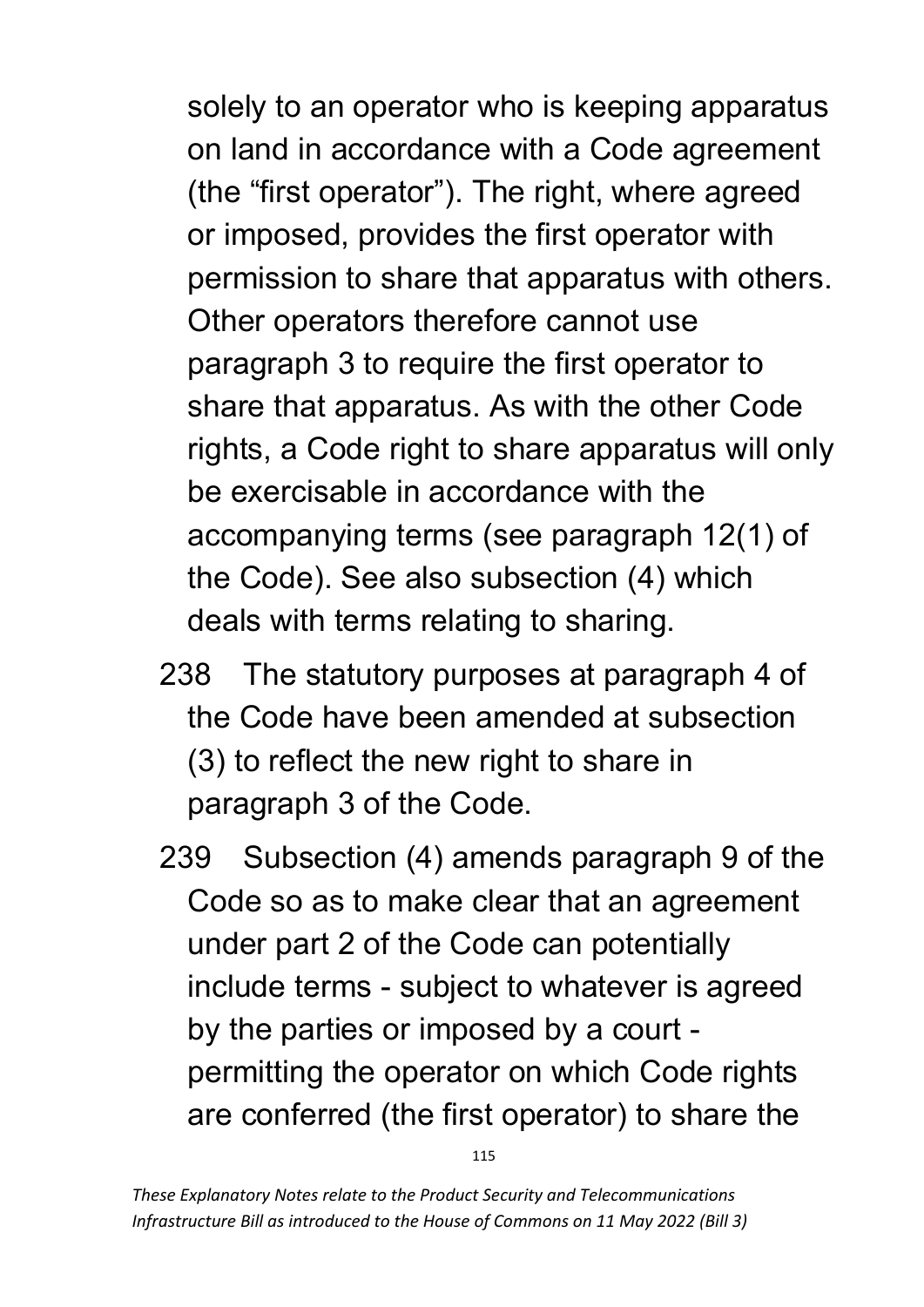exercise of such Code rights with another operator, in connection with the sharing of the main operator's electronic communications apparatus.

240 Subsection (5) confirms that the new Code rights inserted into paragraph 3 do not automatically apply to existing agreements under part 2 of the Code, and also do not affect any rights already granted in an agreement under part 2 of the Code.

#### Example: Sharing apparatus between operators

Operator 1 has a Code agreement with a site provider permitting them to install apparatus on the site provider's land.

Operator 1 is aware that once their apparatus has been installed, other operators may wish to share the use of it. Under the new paragraph 3, they ask for a right to share their apparatus with others. The site provider agrees that they may have this right, subject to the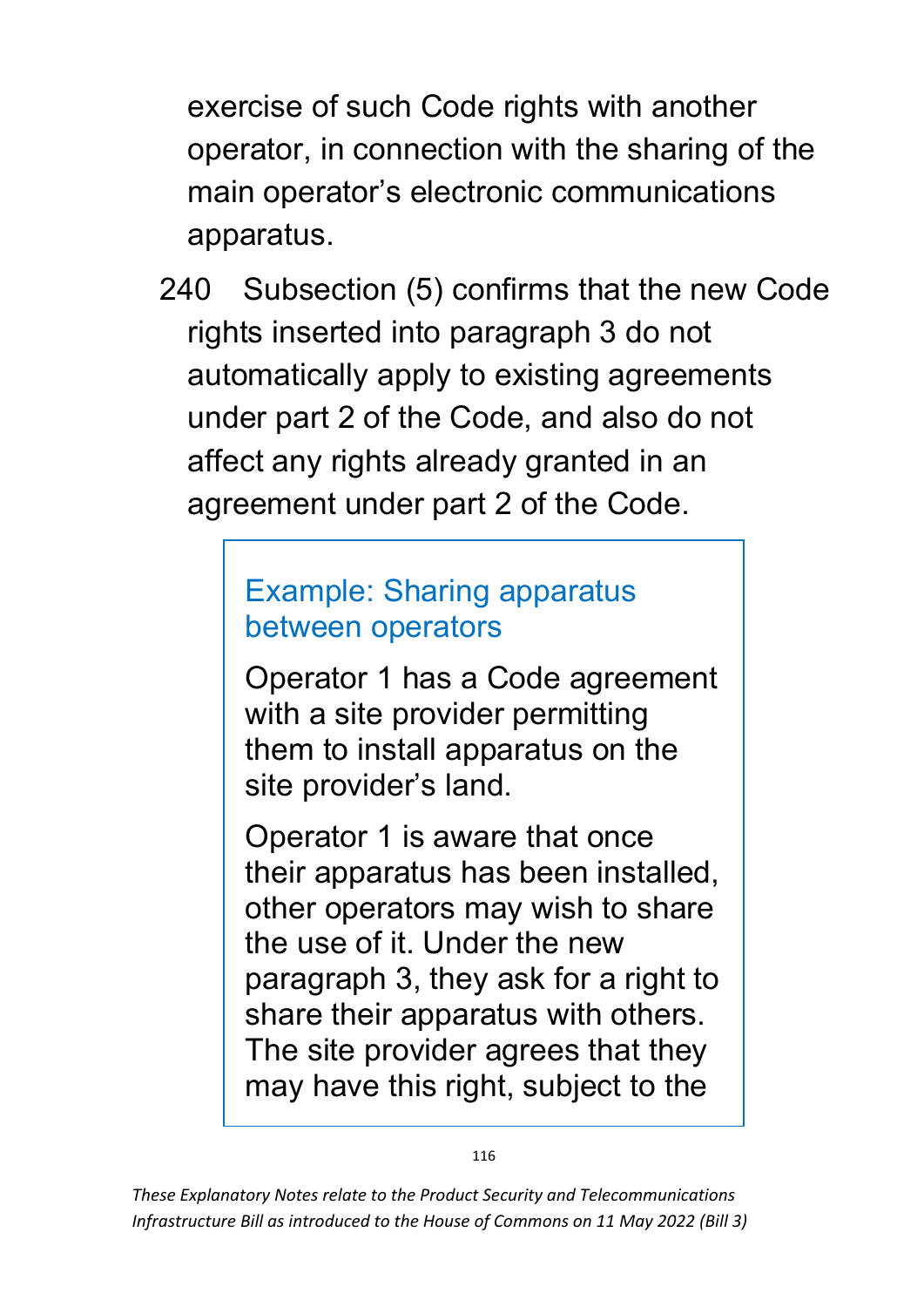payment of additional consideration if the sharing involved goes beyond the degree of activity permitted by the paragraph 17 automatic rights to share.

Operator 1 subsequently enters into a commercial agreement with Operator 2, permitting Operator 2 to share use of the installed apparatus. This enables Operator 2 to expand their network without having to carry out non essential build / installation works. In most cases, Operator 2 will need to access the relevant land in order to install their own equipment on Operator 1's apparatus.

Operator 1 must have authority to permit this access, under the terms of their Code agreement with the site provider, or as a result of their own occupation of the land.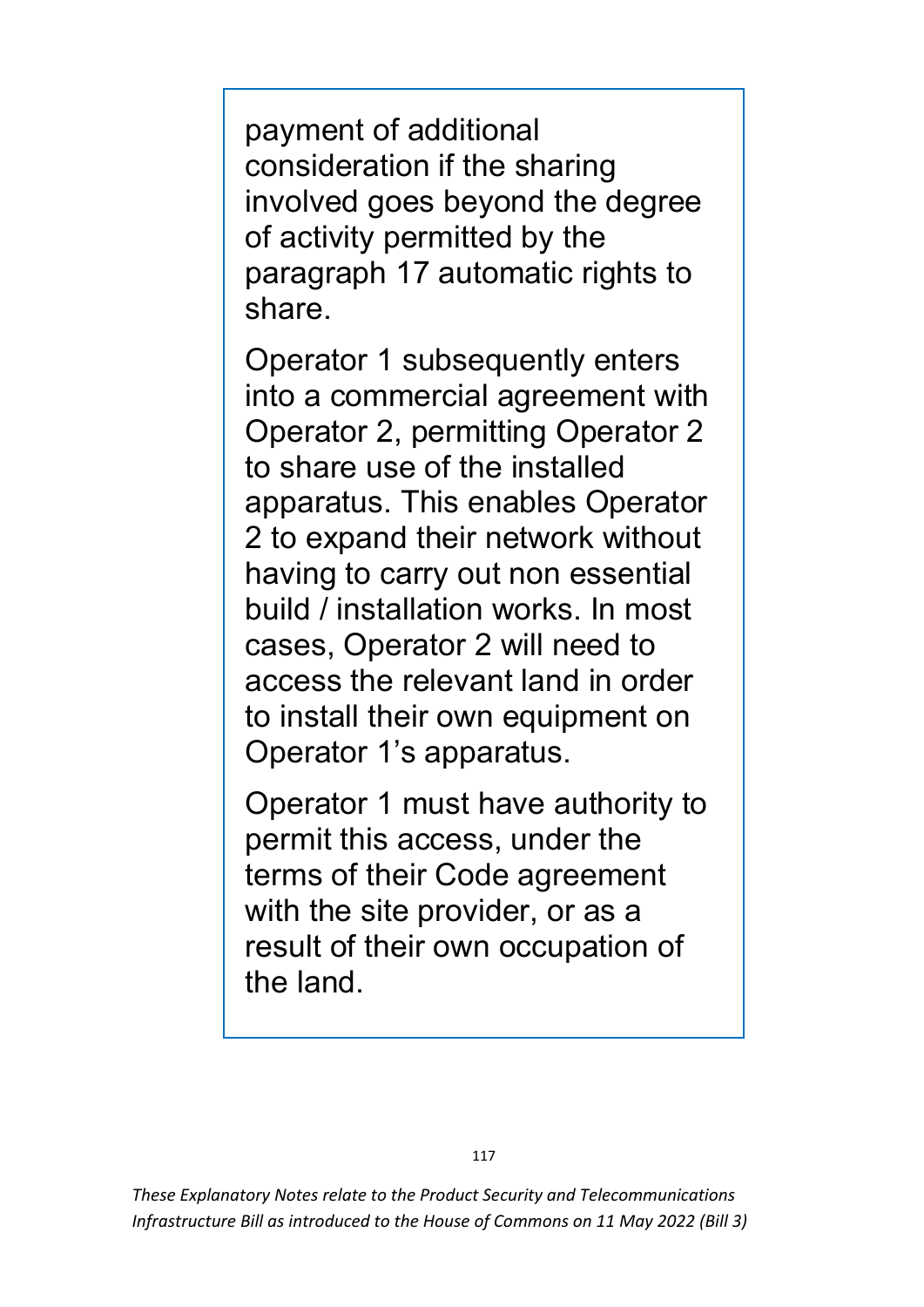# Clause 59: Upgrading and sharing of apparatus: subsisting agreements

- 241 This clause amends Schedule 2 of the Digital Economy Act 2017 (the Electronic Communications Code: Transitional Provision) to allow operators who have Code agreements pre-dating 28 December 2017 to upgrade and share apparatus under limited circumstances. It does this in subsection (3) by removing the exclusion in paragraph 5 of Schedule 2 to the Digital Economy Act 2017 of the upgrading and sharing rights set out in paragraph 17 of the Code. However, subsisting agreements (defined in paragraph 1 of Schedule 2 to the Digital Economy Act 2017 as an agreement for the purposes of paragraphs 2 or 3, or an order under paragraph 5, of the Telecommunications Act 1984, which was in force and continuing when the Code came into force) remain exempt from the automatic rights to upgrade and share as set out in paragraph 17 of the Code.
- 242 Instead, subsisting agreements will be subject to the more restrictive rights to upgrade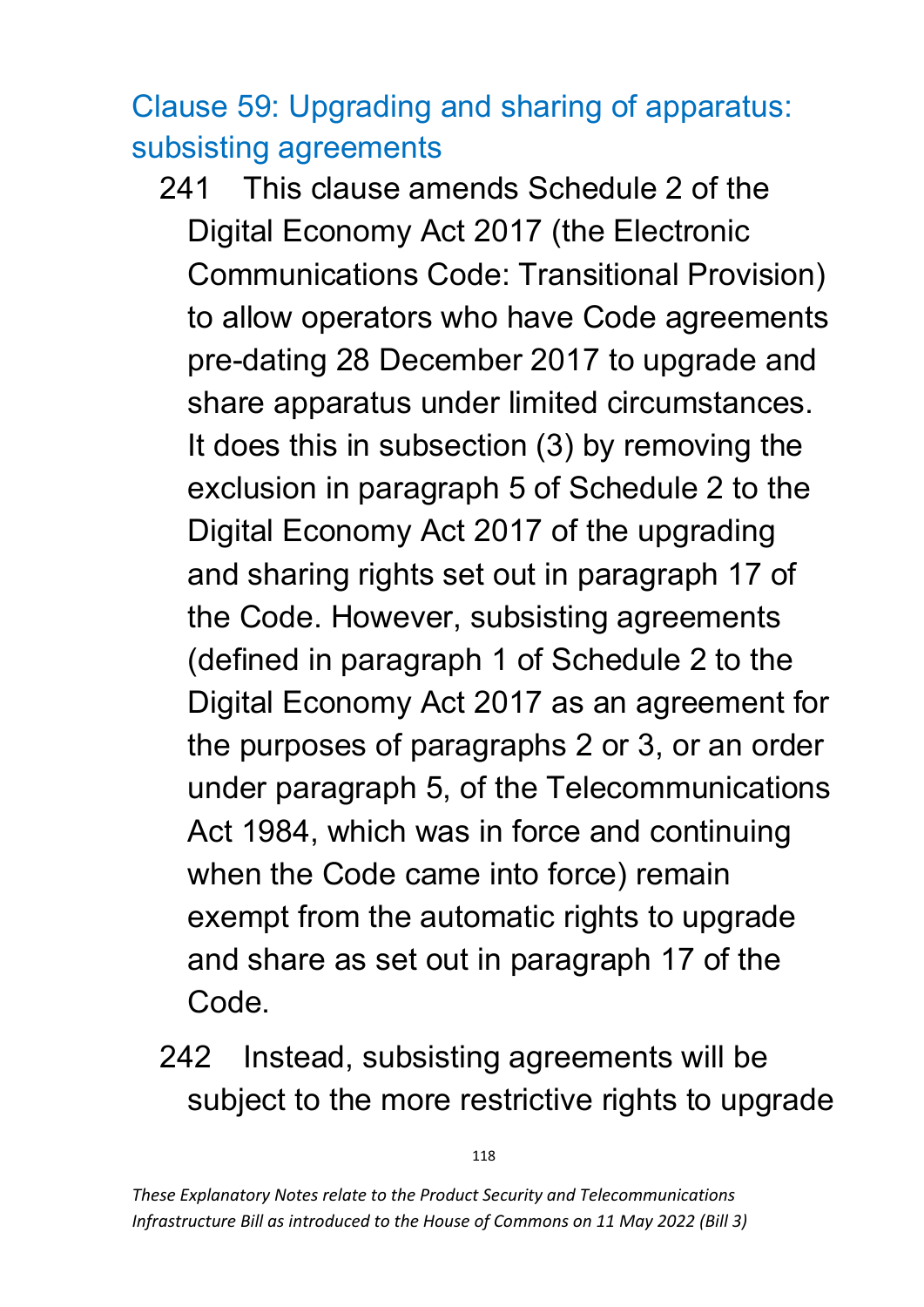and share apparatus set out in the new paragraph 5A inserted into Schedule 2 to the Digital Economy Act 2017 by subsection (4), which provides for a modified version of the existing paragraph 17 of the Code ("the modified paragraph 17") to apply in these circumstances. The narrower conditions in the modified paragraph 17 mean that the rights are limited to apparatus installed under land, and are only exercisable where (a) the upgrading and sharing activity will have no adverse impact on the land under which the apparatus is situated; and (b) the upgrading and sharing activity will impose no burden on the other party to the agreement, which includes anything that has an adverse effect on the person's enjoyment of the land or causes them any loss, damage or expense.

243 The exercise of this right is also subject to a notice requirement in the modified paragraph 17, which requires the operator to affix a notice, no later than 21 days before the upgrading and sharing is carried out, in a secure and durable manner, on a conspicuous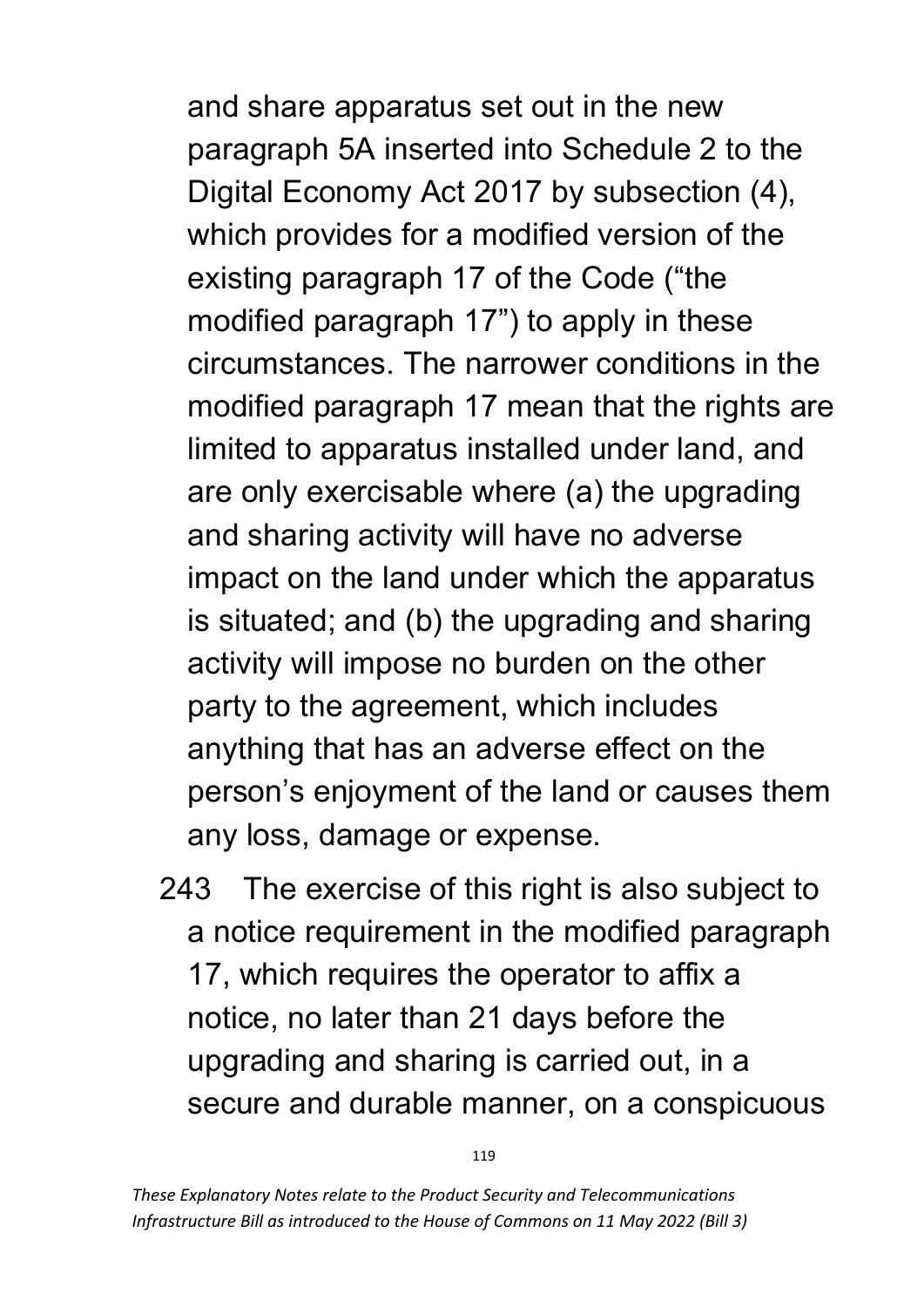object on the relevant land. The modified paragraph 17(12) sets out that relevant land is either the land on which the apparatus is situated, where the operator has a right to enter the land, or in all other cases, the land where the works will be carried out to enable the upgrading and/or sharing of the apparatus to take place.

- 244 The modified paragraph 17(7) sets out the manner in which the notice must be attached. The modified paragraph 17(8) confirms that any address provided by an operator within a modified paragraph 17(7) notice will be treated as the proper address for any subsequent notices or other documents in accordance with paragraph 91(2) of the Code.
- 245 The modified paragraph 17(9) makes clear that any terms in a subsisting agreement that prevent, limit or in any other way impose conditions on the rights to upgrade and share electronic communications apparatus where the conditions in the modified paragraph 17(3) and (4) have been met will be void. The modified paragraph 17(10) confirms that the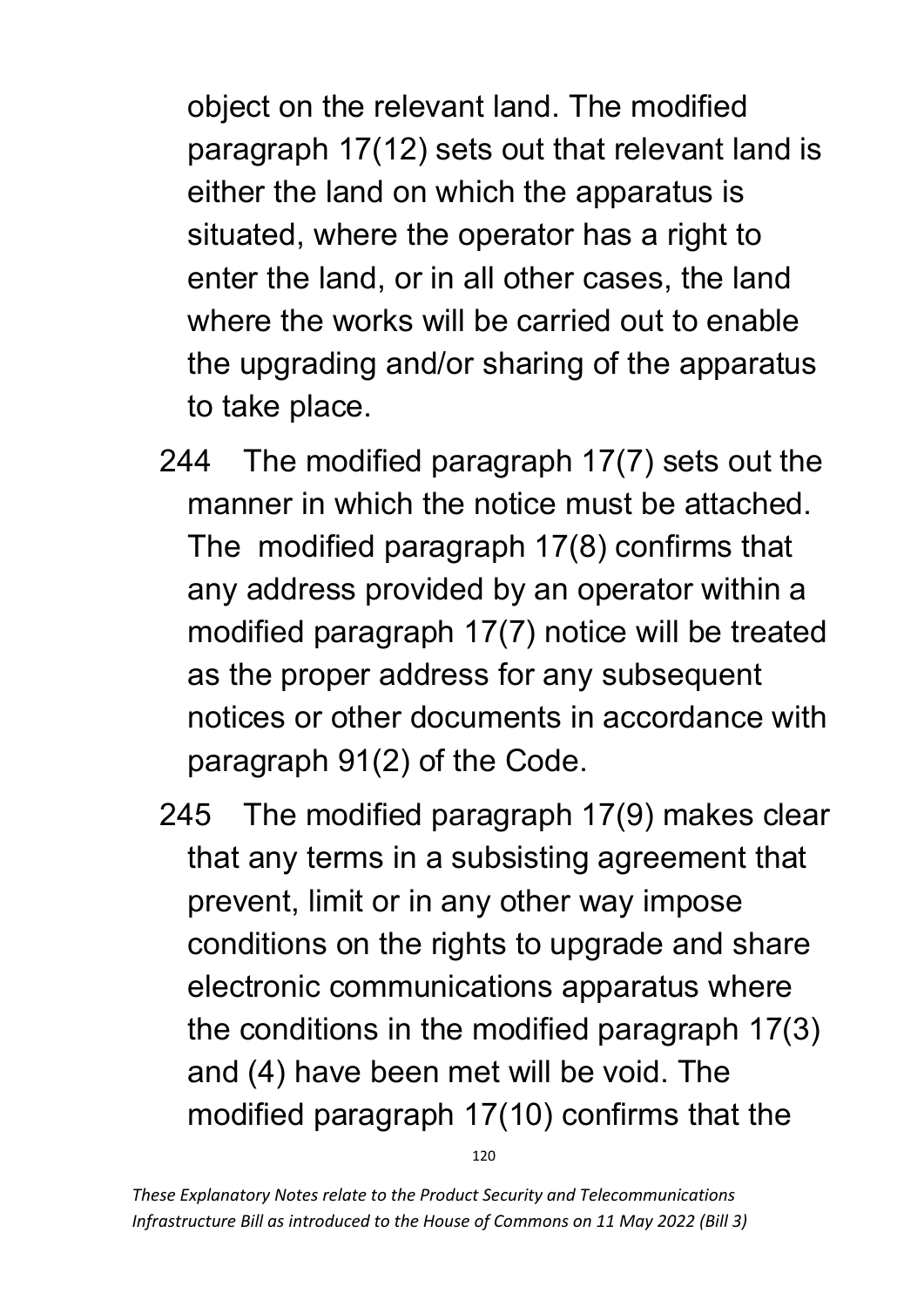upgrading and sharing rights conferred by the modified paragraph 17 do not confer a right of entry on to the land. This means that unless an operator already has a right of entry onto the land, it cannot use the rights contained in the modified paragraph 17 to undertake upgrading or sharing which requires entry onto private land.

246 The modified paragraph 17(11) confirms that, as is the case for the current upgrading and sharing rights under paragraph 17 of the Code, references to sharing electronic communications apparatus include carrying out works to the apparatus to enable such sharing.

# Clause 60: Upgrading and sharing of apparatus installed before December 2003

247 Subsection (3) inserts a new paragraph 17A into the Code so that when an operator has apparatus under land (such as ducts and cables) that was installed before 29 December 2003 (the date on which the Code came into force), the operator will have a right to upgrade and share that apparatus subject to the same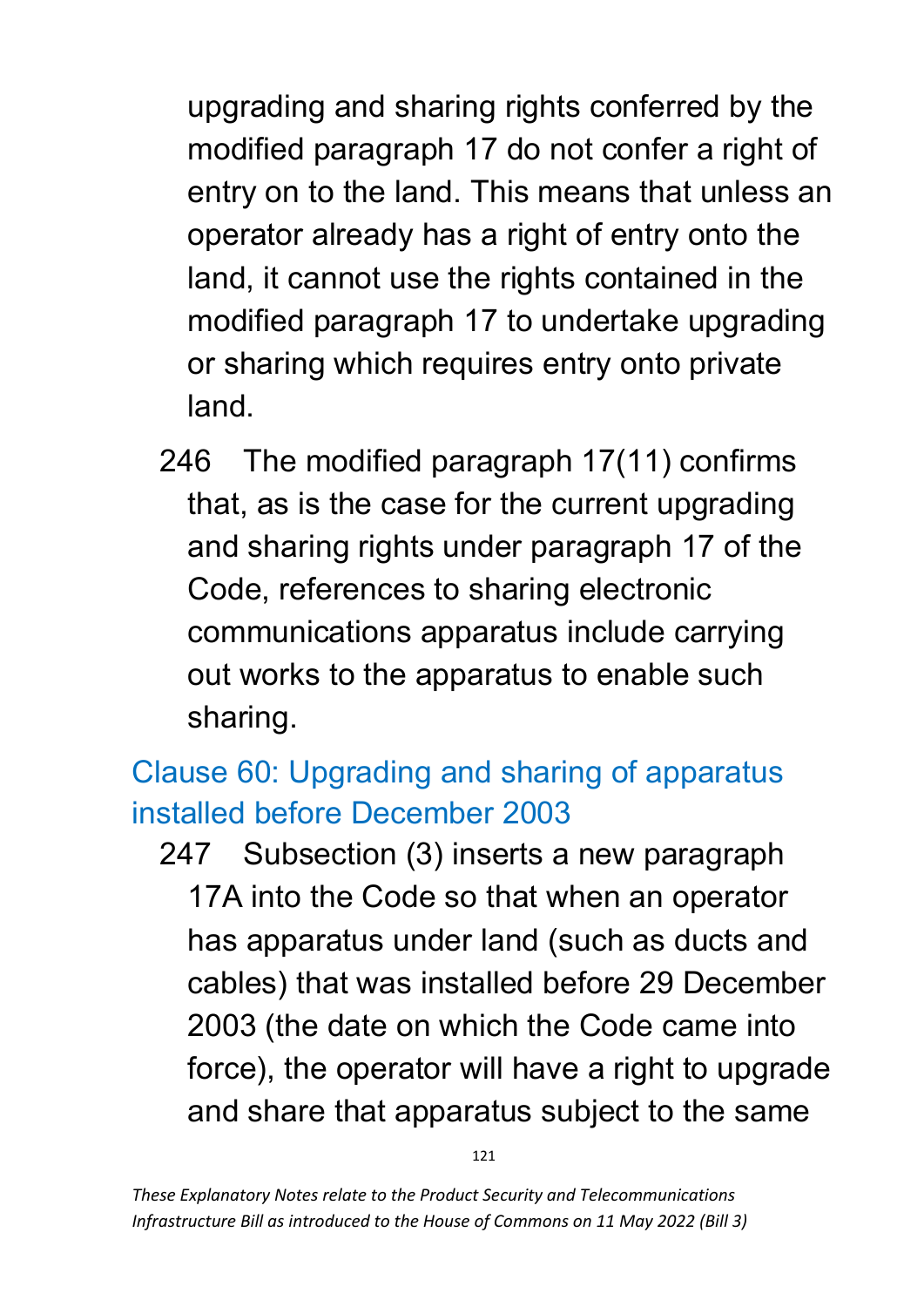conditions as those contained in clause 59 above.

248 Subsection (4) amends paragraph 24 of the Code, which is the provision which sets out how consideration is to be determined for an agreement imposed by an order under paragraph 20 of the Code. The amendment to the assumptions in paragraph 24(3) of the Code means that the new automatic right to share, in the new paragraph 17A of the Code as inserted by clause 60, is not to be taken into account in any way for the purposes of assessing the market value of a person's agreement to confer or be bound by Code rights. This mirrors the provision in paragraph 24 of the Code which disregards the rights in paragraph 17 of the Code, and confirms that the valuation model remains the same notwithstanding the coming into force of the new paragraph 17A right.

Clause 61: Rent under tenancies conferring code rights: England and Wales

249 This clause applies to Code agreements in England and Wales, entered into before 28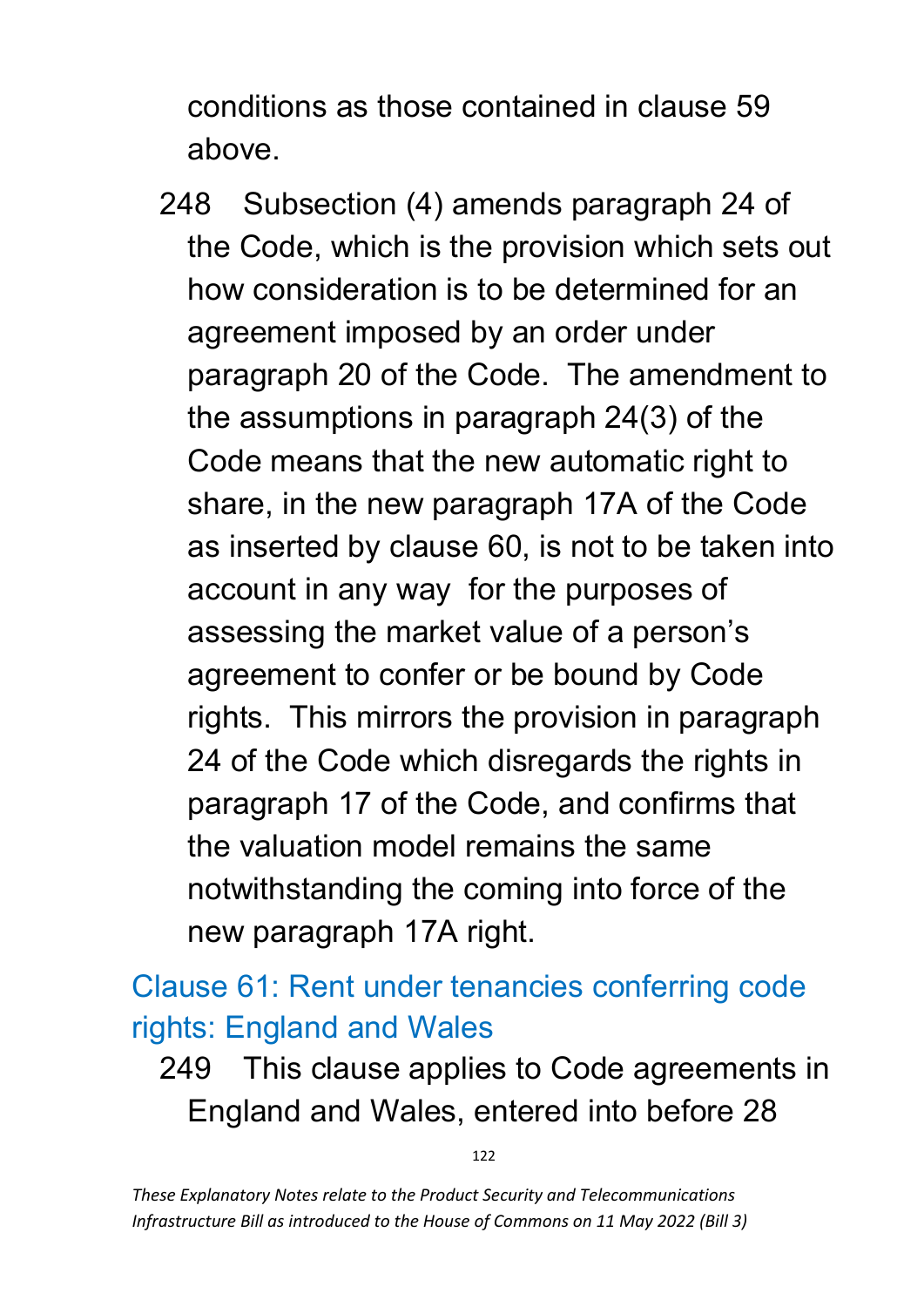December 2017, which are currently subject to Part 2 of the Landlord and Tenant Act 1954 ("the 1954 Act"), and are consequently excluded from the renewal procedures contained in Part 5 of the Code by paragraph 6(2) of Schedule 2 of the 2017 Act. The 1954 Act only applies in England and Wales, and the following amendments therefore have no effect in relation to Scotland or Northern Ireland. The position in respect of Northern Ireland, which also has legislation excluding agreements from the operation of Part 5, is set out at paragraphs 252 to 254 below. There are no equivalent provisions in Scotland requiring amendment for these purposes.

250 If an agreement is renewed using Part 5 of the Code, paragraph 34(11) provides that the valuation framework contained in paragraph 24 will apply in cases where a renewal agreement is imposed by a court order. This clause inserts a new section 34A into the 1954 Act so that where an agreement is renewed and the primary purpose of that agreement is to grant Code rights, any financial terms of the renewal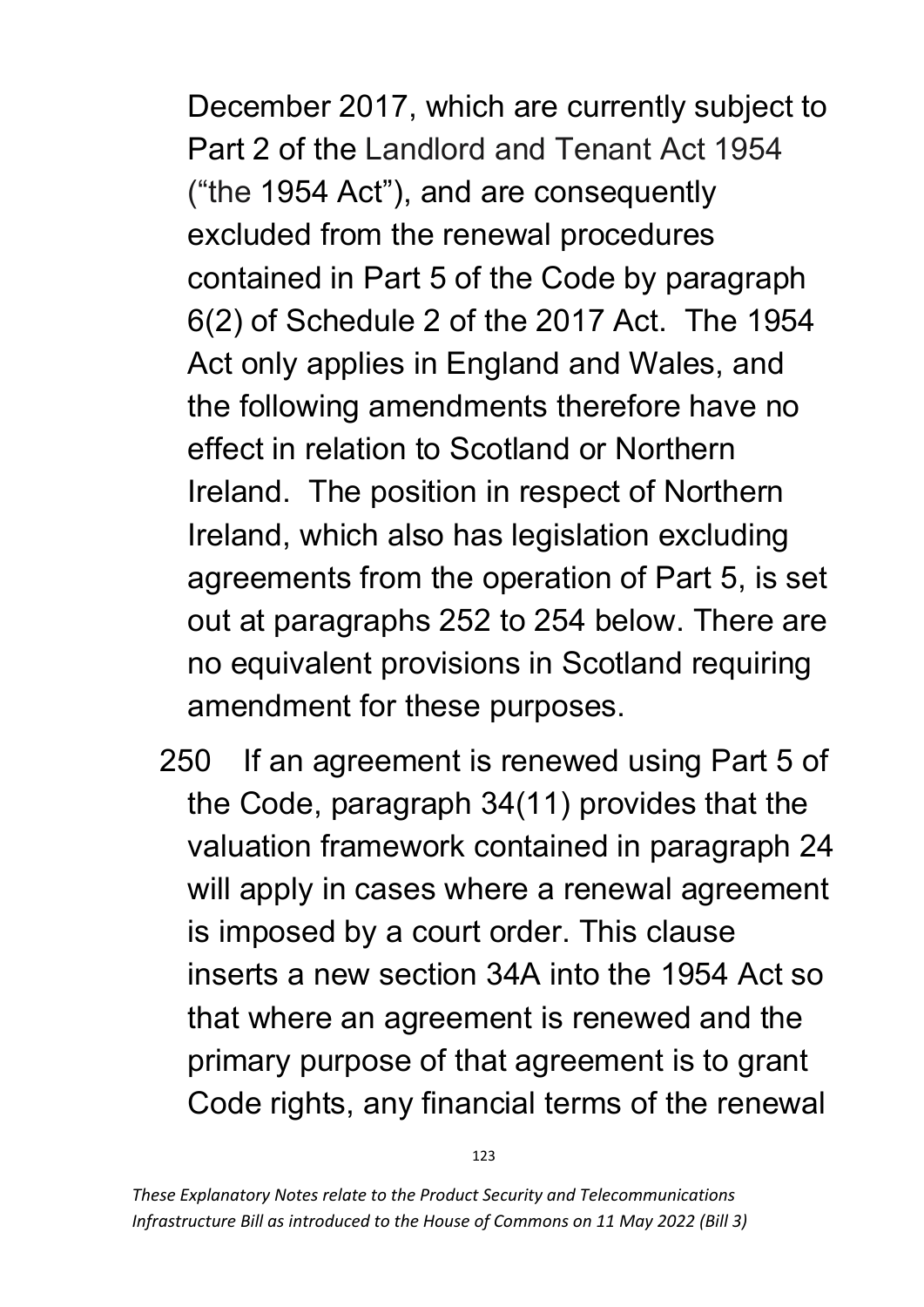agreement will be determined by reference to provisions that mirror paragraph 24 of the Code. For completeness, separate provision dealing with the award of compensation is made by clause 63, as discussed below.

251 Subsections (3) and (4) of clause 61 amend sections 24C and 24D (respectively) of the 1954 Act so as to provide that subsections (2) to (4) of the new section 34A will also apply in cases where a court is asked under section 24C or 24D of the 1954 Act to determine whether an interim rent should be paid and how much this rent should be during the renewal process.

## Clause 62: Rent under tenancies conferring code rights: Northern Ireland

252 This clause amends Article 18 of the Business Tenancies (Northern Ireland) Order 1996 ("the 1996 Order"). This clause applies to Code agreements in Northern Ireland, entered into before 28 December 2017, which are protected by the 1996 Order, and are consequently unable to use the Code's Part 5 renewal procedure.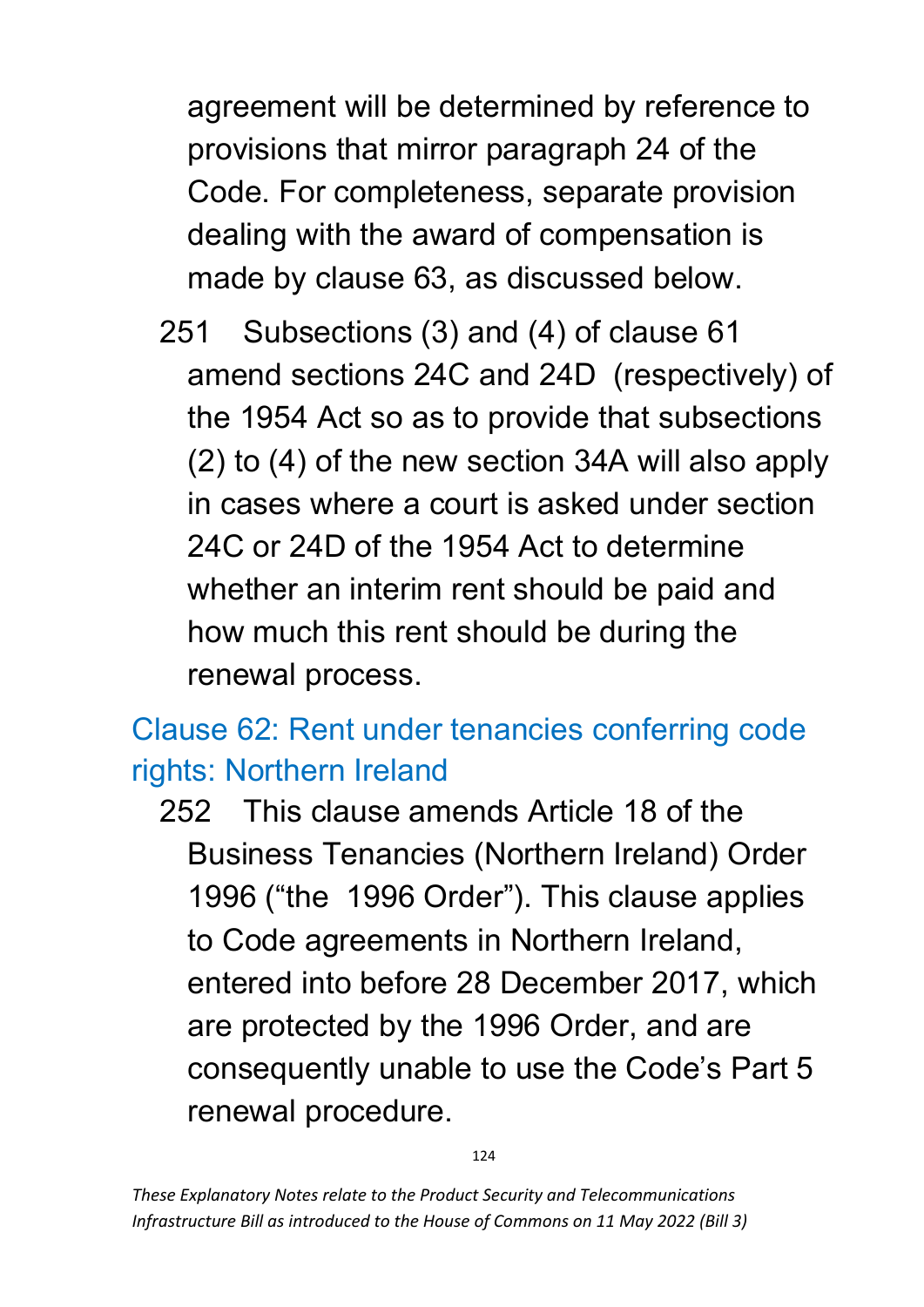- 253 Currently, where an operator is able to renew pursuant to Part 5 of the Code, the amount of rent payable to the site provider will be calculated in accordance with paragraph 24 of the Code. In addition the site provider will be entitled to seek compensation, covering loss and damage pursuant to paragraph 25.
- 254 So as to provide an approach which is more consistent with that found in the Code, this clause also inserts new Article 18A into the 1996 Order so that, where a subsisting agreement is renewed pursuant to the 1996 Order and the primary purpose of that agreement is to grant Code rights, the rent will be calculated in a way which mirrors the provisions in paragraph 24 of the Code.

## Clause 63: Compensation relating to code rights: England and Wales

255 This clause amends the 1954 Act by inserting section 34B, which is designed to mirror the compensation provisions in paragraph 25 of the Code and ensure that site providers have the same rights to compensation where a Code agreement is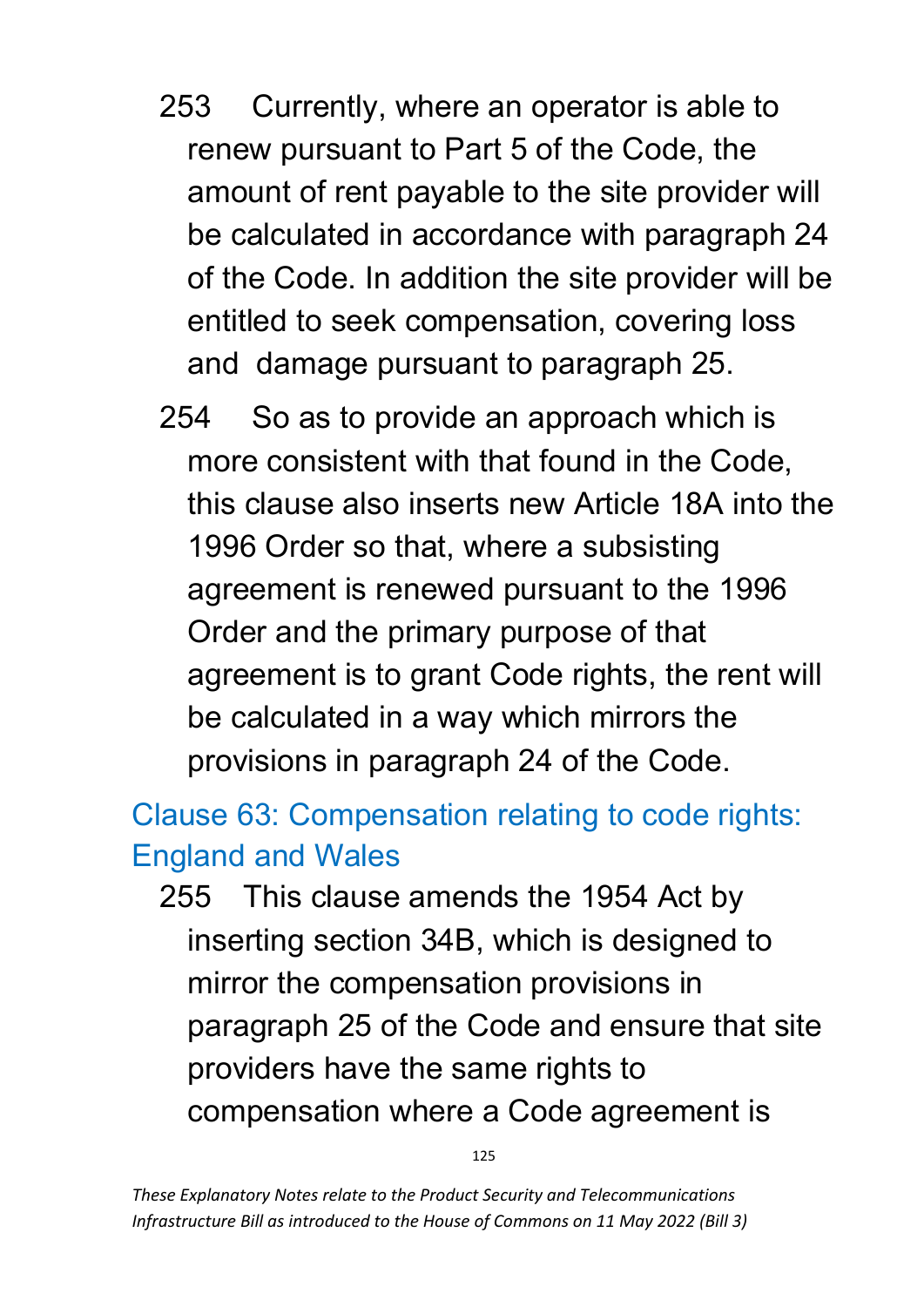renewed under the 1954 Act, as they would if it was renewed under the Code. Under this provision site providers will be able to recover amounts for loss and damage which they have sustained or will sustain as a result of the operator exercising any Code rights conferred by the new tenancy.

256 Clause 63 also inserts a new section 34C into the 1954 Act, which sets out the types of loss and damage that can be awarded to the site provider by the court and how those sums will be calculated. It also limits the amount which the site provider can recover, so that the amount cannot exceed the site provider's losses.

### Clause 64: Compensation relating to code rights: Northern Ireland

257 This clause amends the 1996 Order by inserting Article 18B, which is designed to mirror the compensation provisions in paragraph 25 of the Code and ensure that site providers have the same rights to compensation where a Code agreement is renewed under the 1996 Order, as they would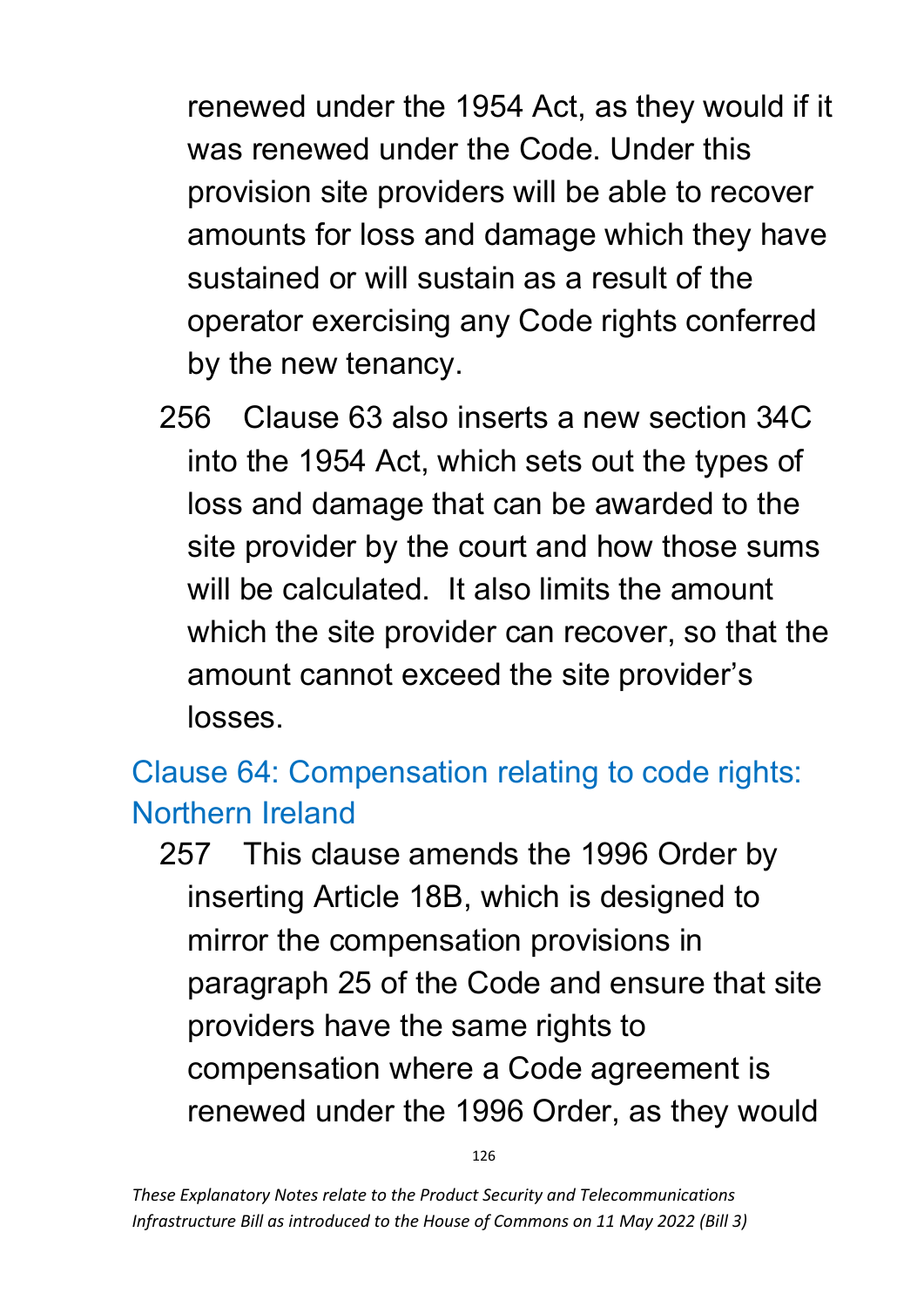if it was renewed under the Code. Under this provision site providers will be able to recover amounts for loss and damage which they have sustained or will sustain as a result of the operator exercising their Code rights.

258 The provision also inserts a new Article 18C into the 1996 Order, which sets out the types of loss and damage that can be awarded to the site provider by the court and how those sums will be calculated. It also limits the amount which the site provider can recover, so that the amount cannot exceed the site provider's losses.

## Clause 65: Jurisdiction of court in relation to tenancies in England and Wales

259 This clause inserts a new subsection (2A) into section 63 of the 1954 Act. This provision gives the Secretary of State power to make regulations that enable cases heard under Part 2 of the 1954 Act, where the primary purpose of the current Code agreement is to grant Code rights, to be heard in either the First-tier Tribunal or the Upper Tribunal. This will enable the Secretary of State to provide that all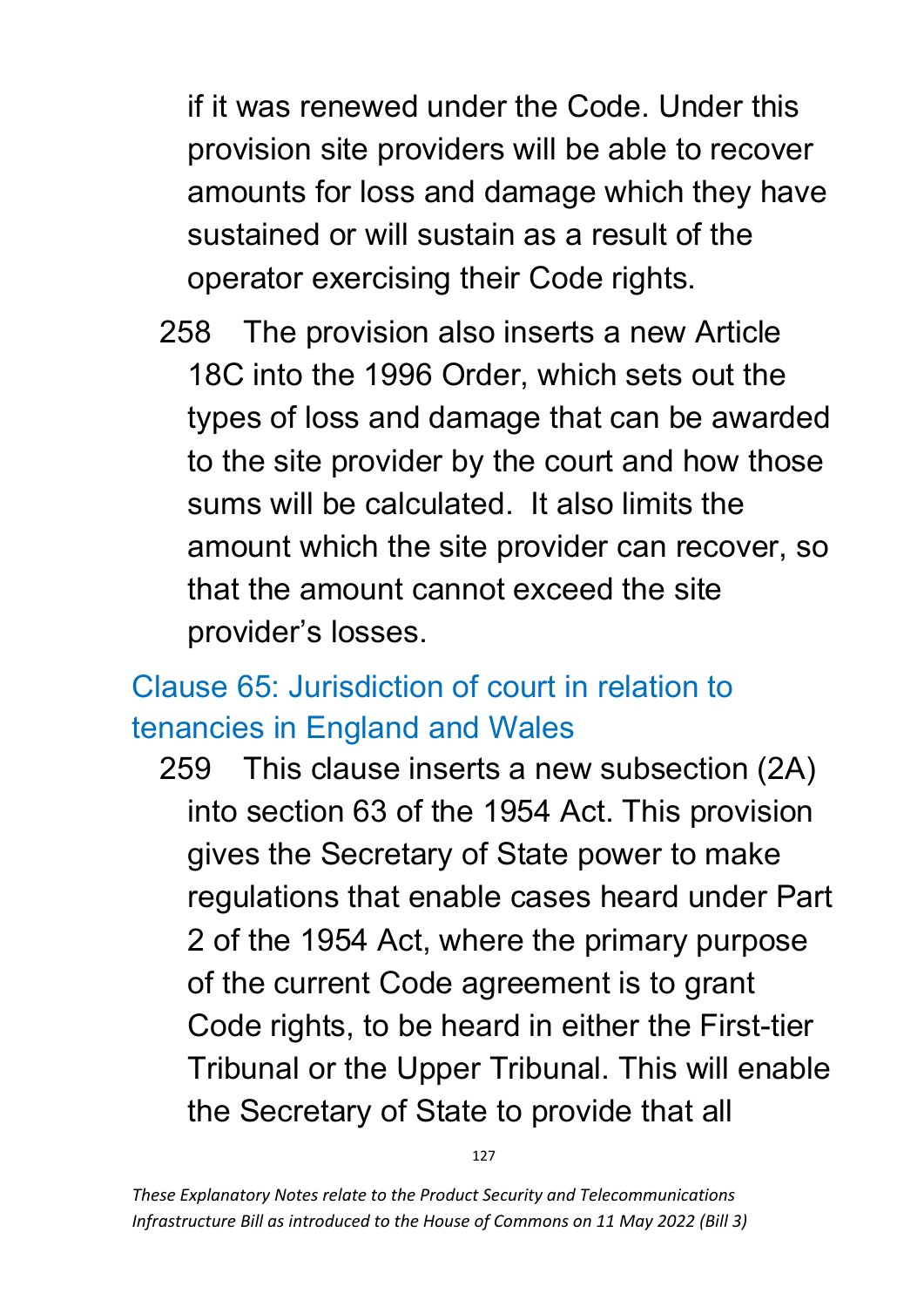disputes relating to code rights fall within the jurisdiction of the same courts. A change to this effect is not required in relation to the 1996 Order, since disputes under that Order are already dealt with by the Lands Tribunal in Northern Ireland.

#### Clause 66: Unresponsive Occupiers

260 This clause inserts Part 4ZA into the Code. Part 4ZA makes provision for the courts to confer time-limited rights on an operator who has made repeated requests for Code rights for the purpose of providing an electronic communications service, and the occupier of that land (as defined in paragraph 105 of the Code) has failed to respond.

### Paragraph 27ZA: Introductory

128 261 This paragraph explains that Part 4ZA makes provision for the court to impose an agreement which allows operators to exercise Code rights in specific conditions. These rights are for the purpose of providing an electronic communications service (defined in section 32 of the 2003 Act) to relevant premises where the occupier or another person with an interest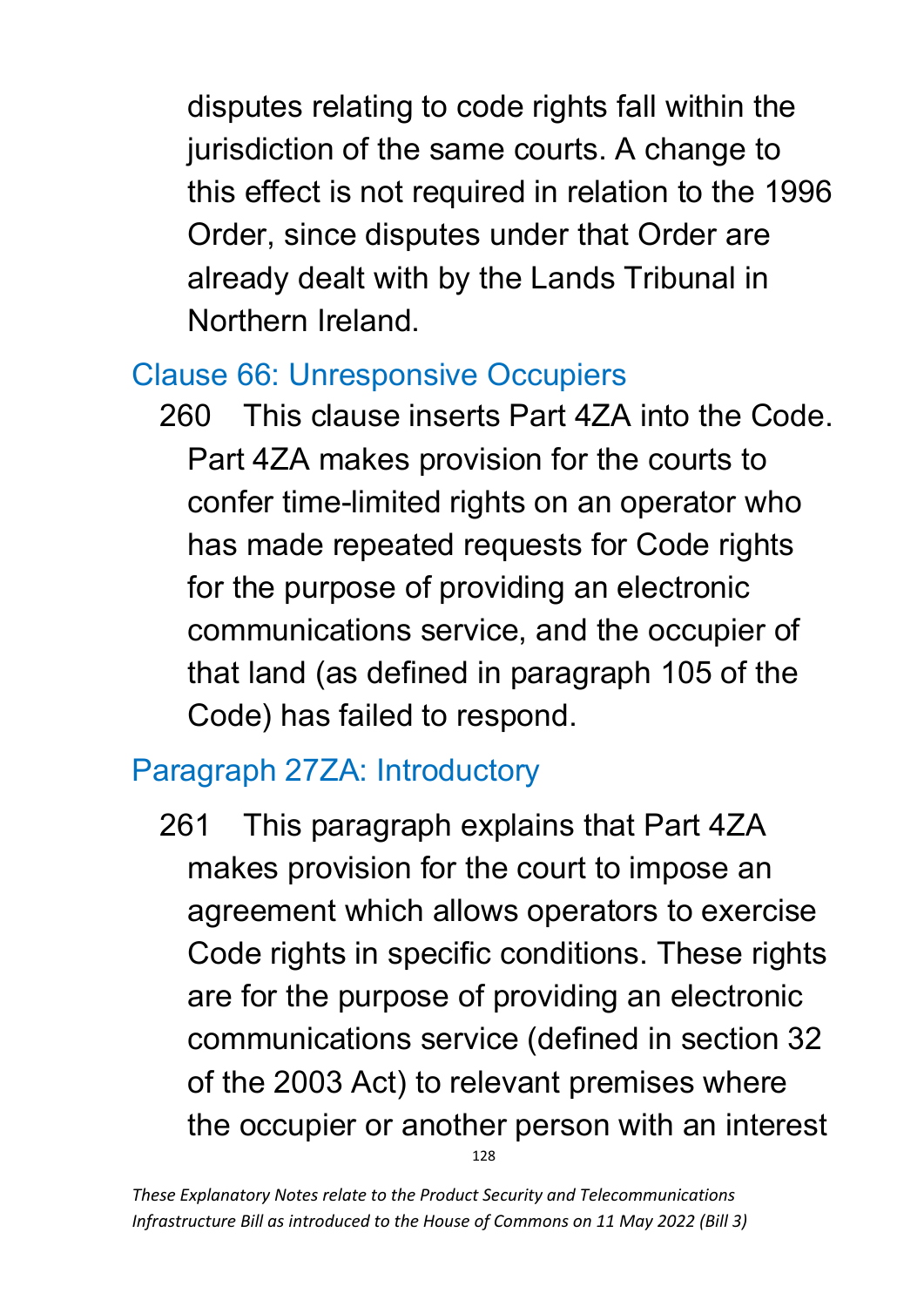in the relevant land has not responded to repeated notices seeking agreement to confer or otherwise be bound by the Code rights sought.

Paragraph 27ZB: Circumstances in which an application for an order under this Part can be made

- 262 Sub-paragraph (1) paragraph sets out the circumstances in which an application for an order under Part 4ZA can be made. Specifically:
	- a.the operator must intend to provide an electronic communications service to relevant premises;
	- b.in order to provide that service, the operator must need to install electronic communications apparatus *under* or *over* but not *on -* the relevant land;
	- c.in order to install and operate that apparatus, the operator must require a person (referred to in this Part as "the required grantor") to agree to either confer on the operator a Code right in respect of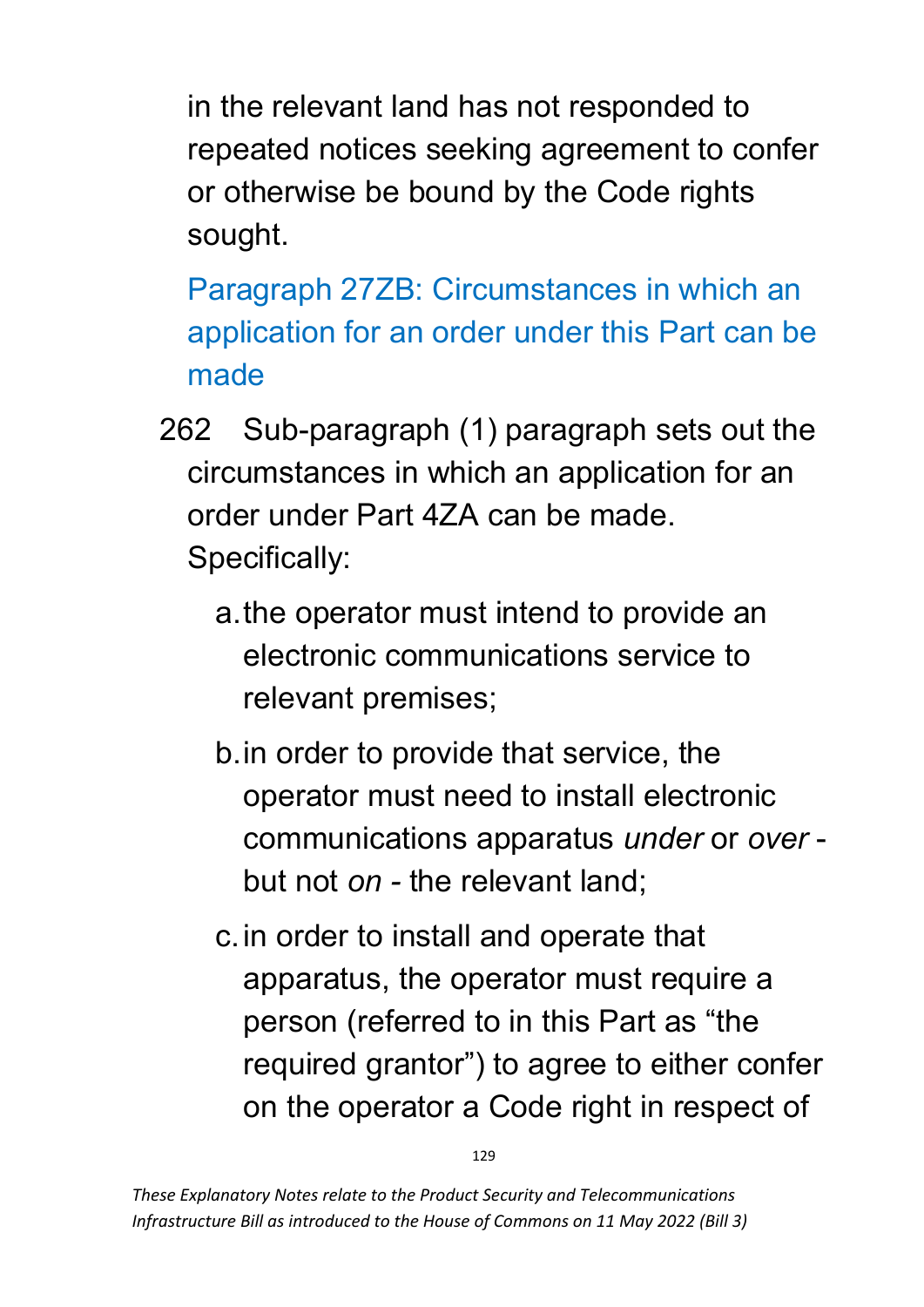"relevant land" or be bound by such a Code right exercisable by the operator;

- d.the operator must have given the required grantor a notice (in accordance with paragraph 20(2) of the Code, which sets out what a request notice must contain) seeking that agreement (referred to as a "request notice"); and
- e.the required grantor must have not responded to the operator.
- 263 Sub-paragraph (2) sets out the circumstances when paragraphs 27ZC and 27ZD (which provide for requirements to be met before part 4ZA order can be made) do not apply: (a) where the relevant premises falls within the scope of Part 4A and (b) where the relevant land is a 'connected land' as defined under paragraph 27B(3) of the Code. This serves to make clear which process - Part 4A or Part 4ZA - should be used, depending on the land which an operator is seeking to access.

#### 264 "Relevant land" is defined in sub-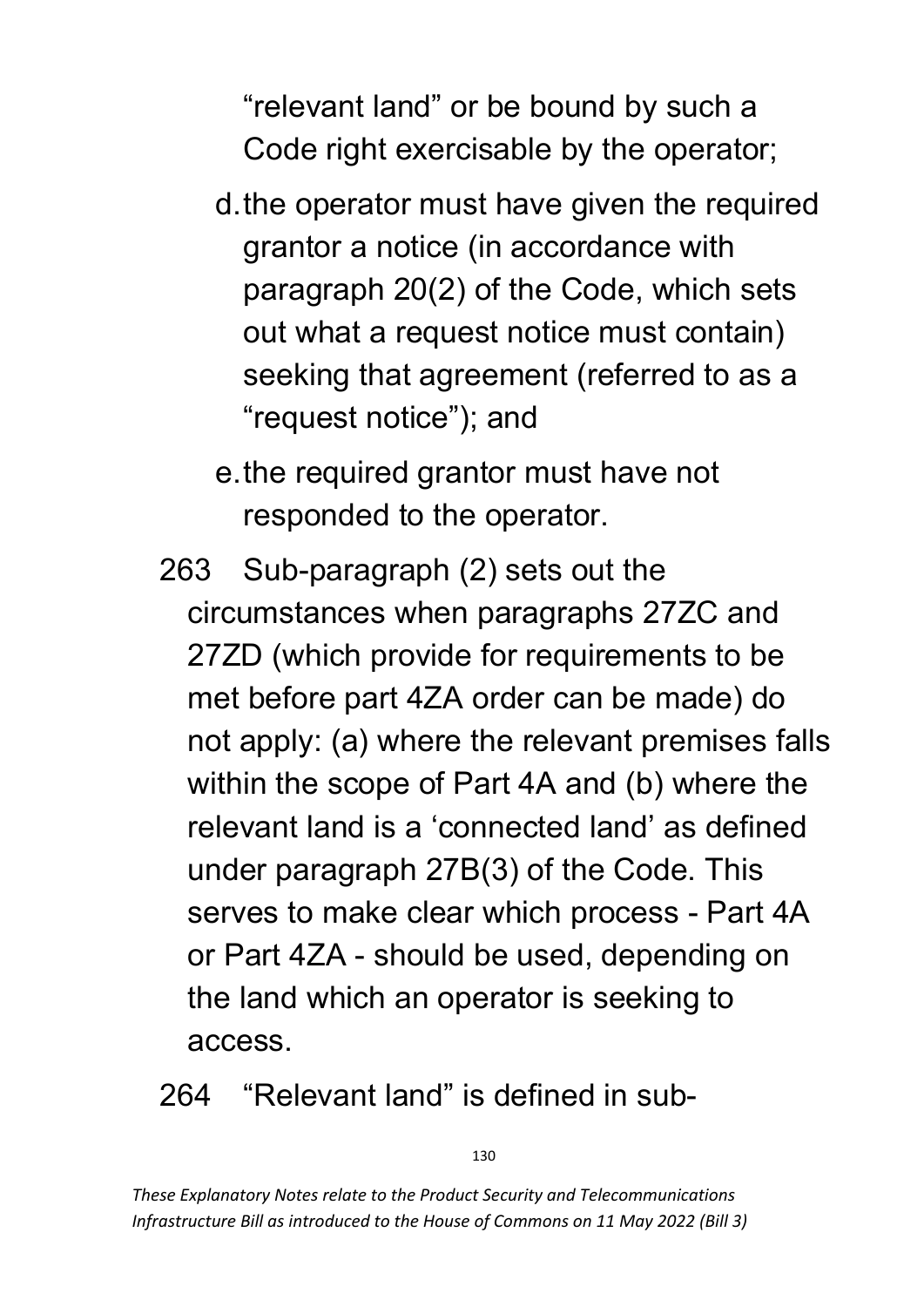paragraph (3)(a) as meaning land which is any land other than land covered by buildings or used as a garden, park or other recreational area.

- 265 Sub-paragraph (3)(b) provides for the making of regulations by the Secretary of State to modify the definition of "relevant land", expanding it so as to include specified types of land that is covered by buildings or used as a garden, park or other recreational area.
- 266 Sub-paragraph (4) provides that, before making regulations modifying the definition of relevant land, the Secretary of State must consult various parties, including operators, persons appearing to the Secretary of State to represent owners of interests in land who are likely to be affected by the regulations, and any other person the Secretary of State thinks appropriate.
- 131 267 Sub-paragraph (5) makes provision for what constitutes a response by the required grantor. Any engagement in writing - including agreement to the request notice, refusal of it, or any other response to the request notice -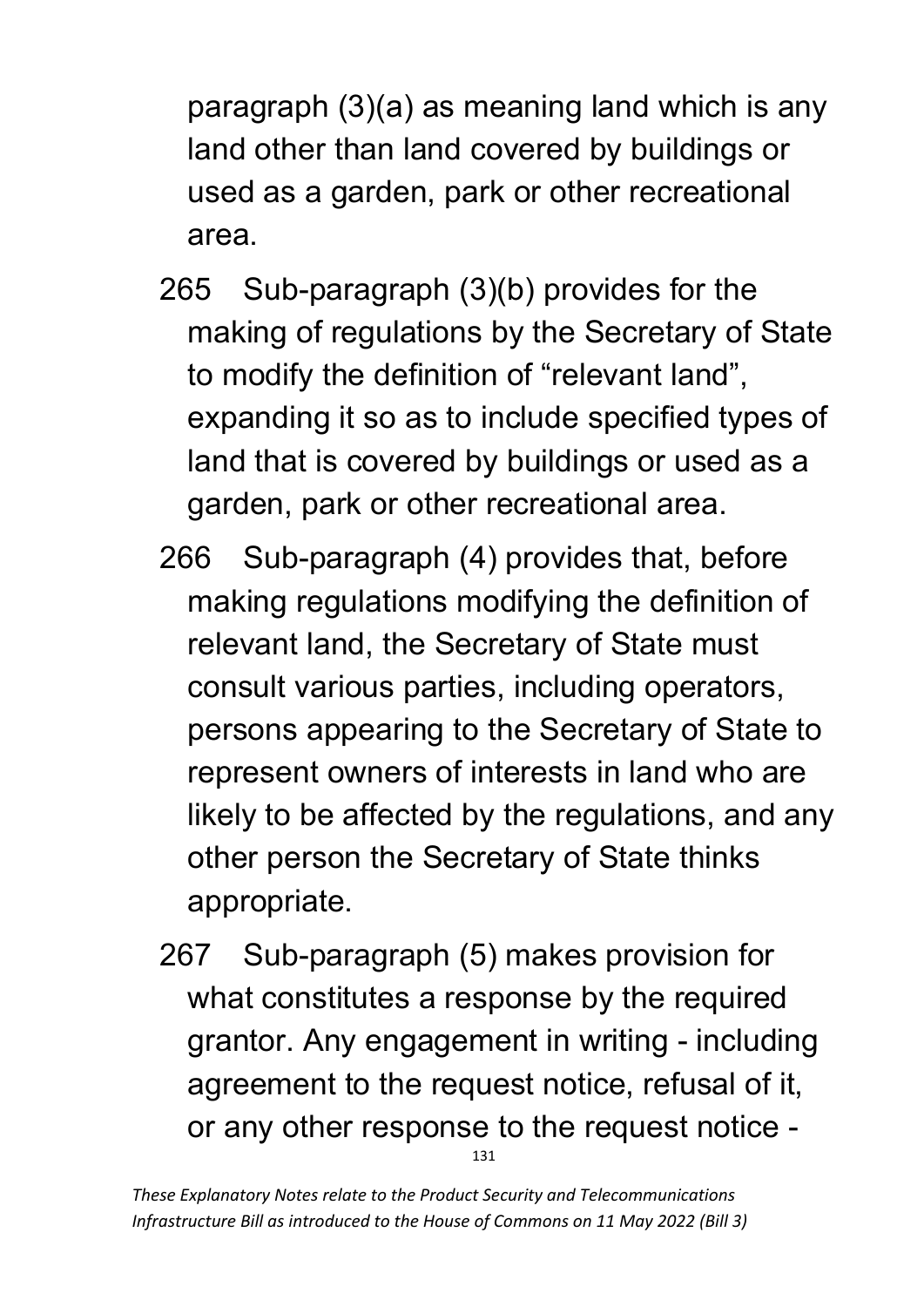by the required grantor with the operator constitutes a response for these purposes.

*These Explanatory Notes relate to the Product Security and Telecommunications Infrastructure Bill as introduced to the House of Commons on 11 May 2022 (Bill 3)*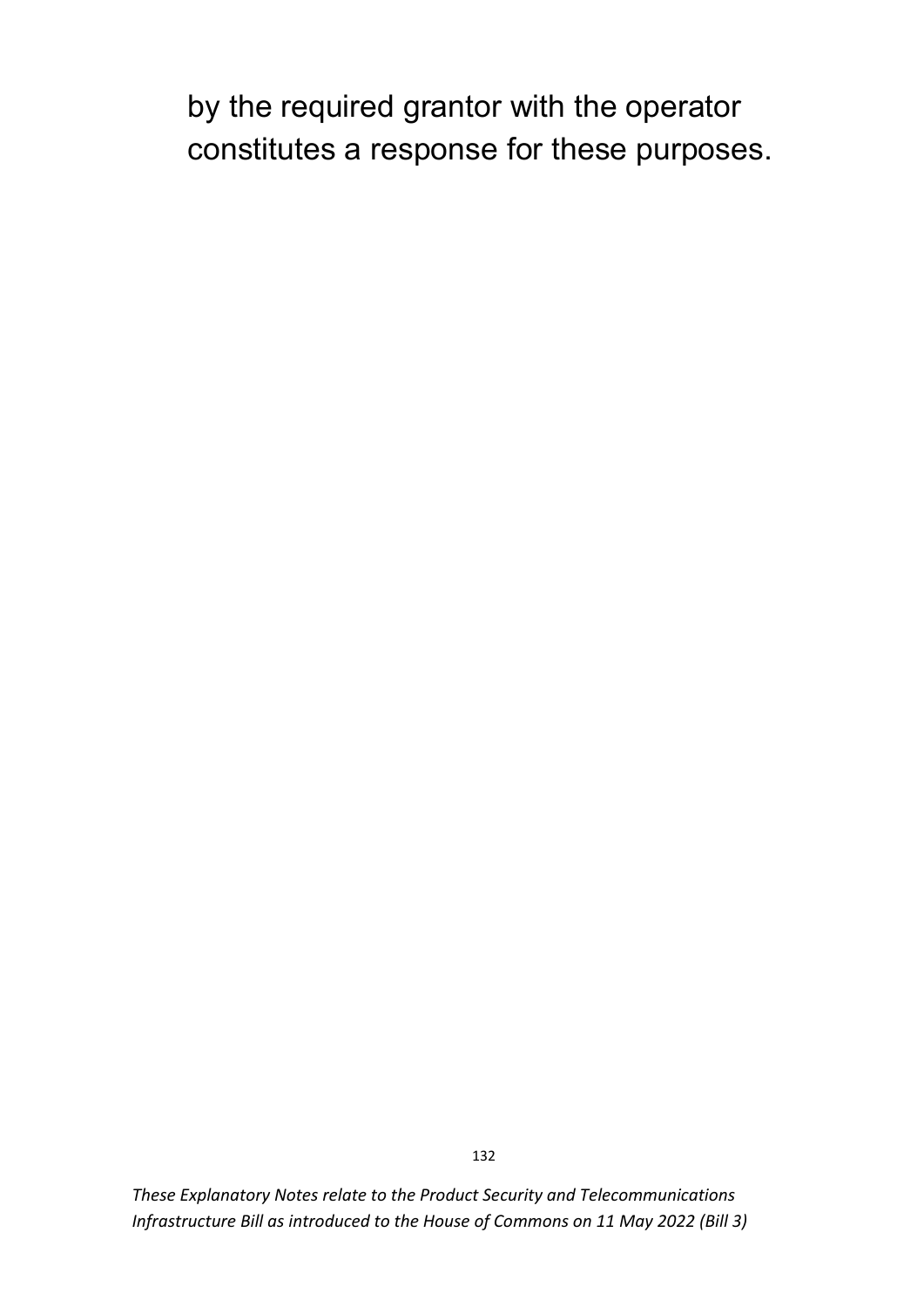Paragraphs 27ZC and 27ZD: Requirements to be met before applying for an order under this Part

- 268 Paragraph 27ZC makes provision about the requirements which an operator has to meet before applying to the court for an order under the new Part 4ZA.
- 269 Sub-paragraph (1) provides that an operator may not apply for a Part 4ZA order unless it has given the required grantor: (a) two warning notices, and (b) a final notice. These notices are in addition to the initial 'request notice' required by 27ZB(1)(d).
- 270 Sub-paragraph (2) sets out that a warning notice must be in writing and what that notice must contain.
- 271 Sub-paragraph (3) provides that the first warning notice may only be given after the end of the period of 14 days beginning with the day on which the 'request notice' was given.
- 272 Sub-paragraph (4) provides that the second warning notice may only be given after the end of the period of 14 days beginning with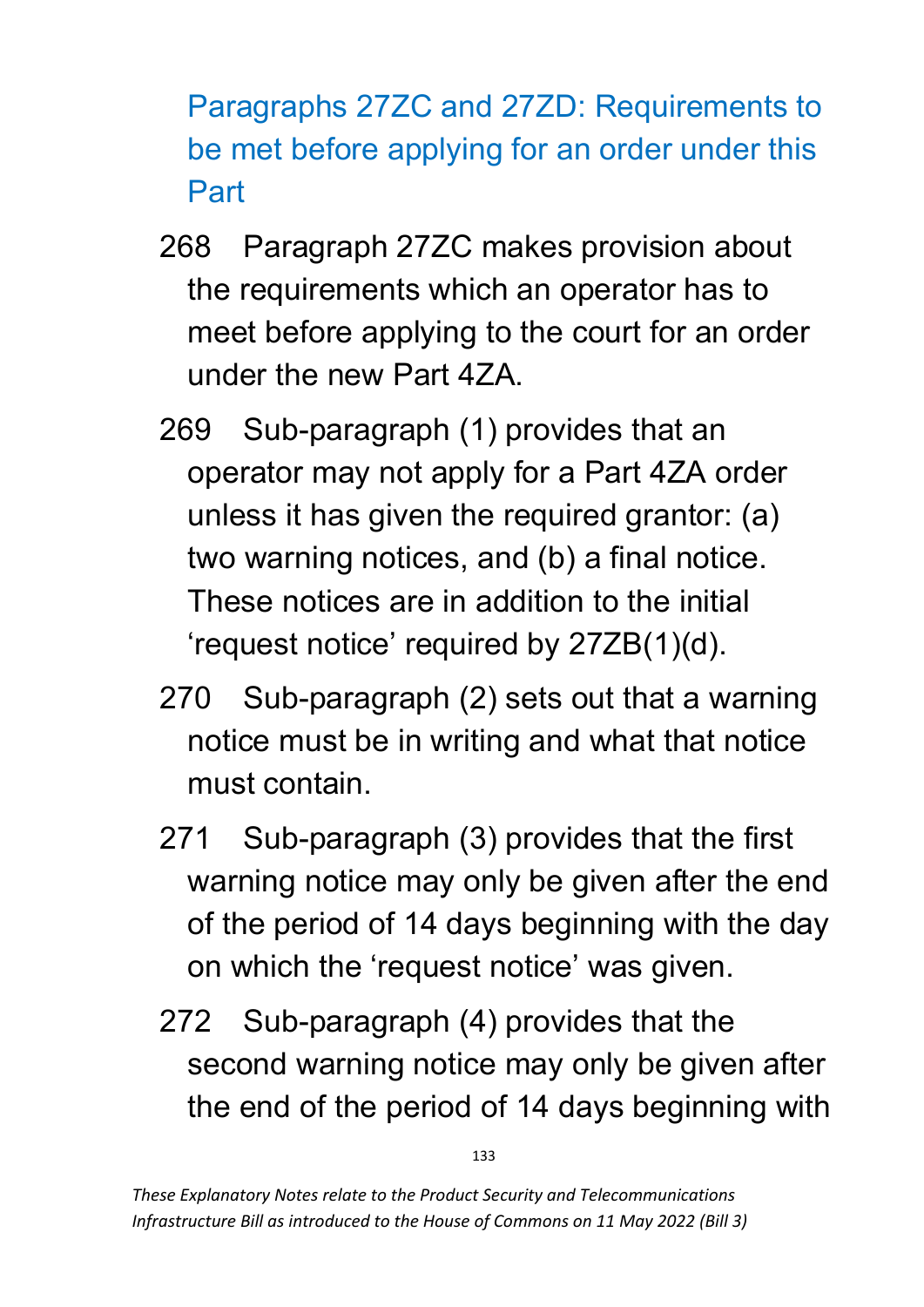the day on which the first one was given.

- 273 Sub-paragraph (5) sets out that a final notice must be in writing and what that notice must contain.
- 274 Sub-paragraph 6 provides that a final notice may only be given within the "permitted period". This period is defined in subparagraph (7) as beginning (a) immediately after the end of the period of 14 days beginning with the day on which the second warning notice was given, and (b) ends at the end of the period of 28 days, beginning with the day on which the second warning notice was given. Taken together, this provides a 14 day window in which a final notice may be given.
- 275 Sub-paragraph (8) provides power for the Secretary of State to specify by regulations any further conditions that an operator will need to satisfy before issuing a final notice.
- 276 Sub-paragraph (9) provides that where the word 'specified' is used in this paragraph, the item in question may be specified in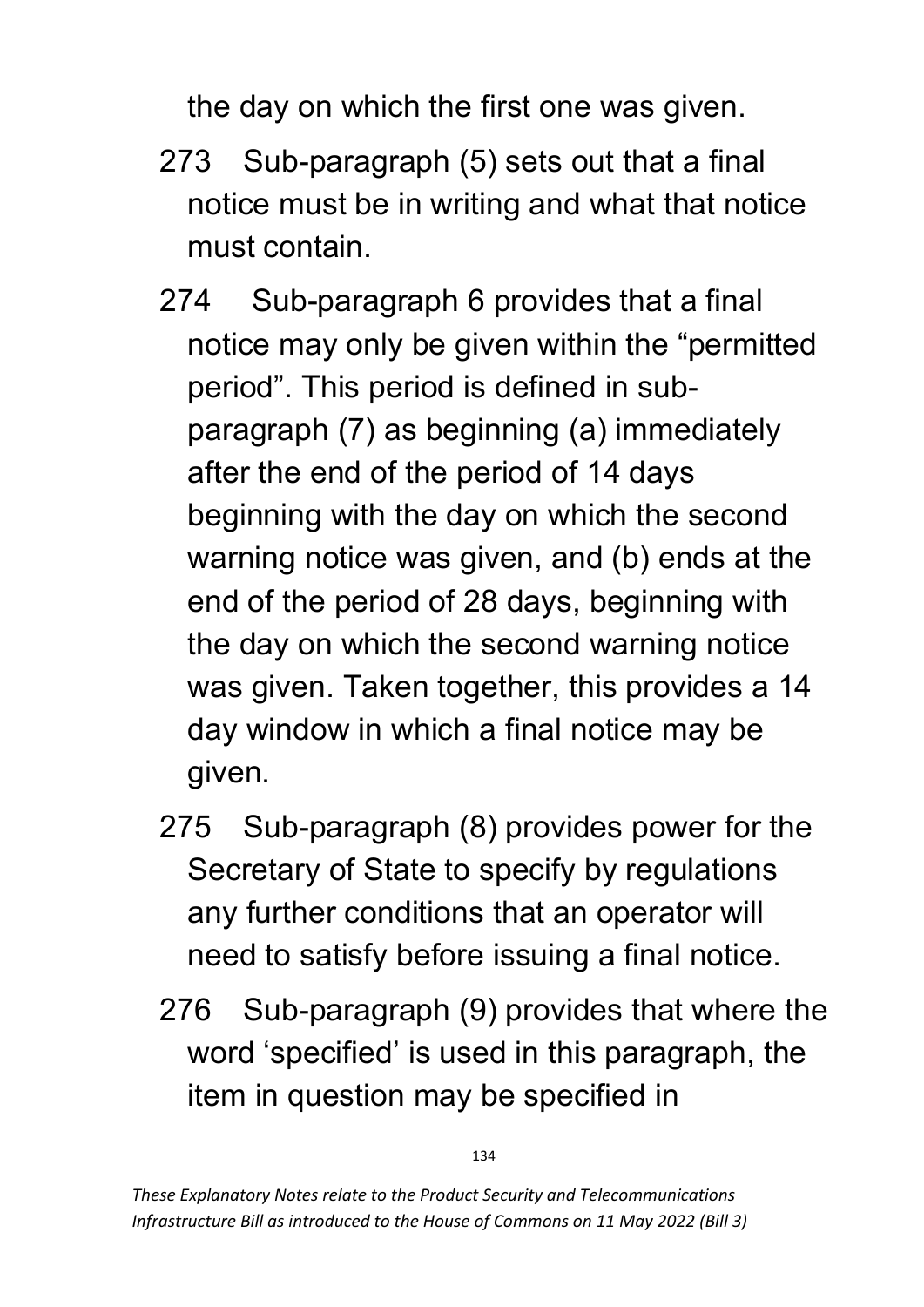regulations by the Secretary of State. Items in this paragraph which are 'specified' are 1) additional information which must be included in a "warning notice", 2) additional information which must be included in a "final notice", and 3) the time period within which the required grantor must respond to the final notice.

- 277 In paragraph 27ZD, sub-paragraph (1) sets out when an operator is able to apply to the court for a Part 4ZA order. This includes requirements that there has been no previous Part 4ZA order imposing an agreement between the operator and the required grantor in respect of the code rights sought in the request notice, that the operator has met all the requirements related to provision of notice to the required grantor, including giving sufficient time for the required grantor to respond, the required grantor has not responded to the operator and the operator has met the specified conditions (see subparagraph (6)).
- 278 Sub-paragraph (2) provides that an application for a Part 4ZA order must be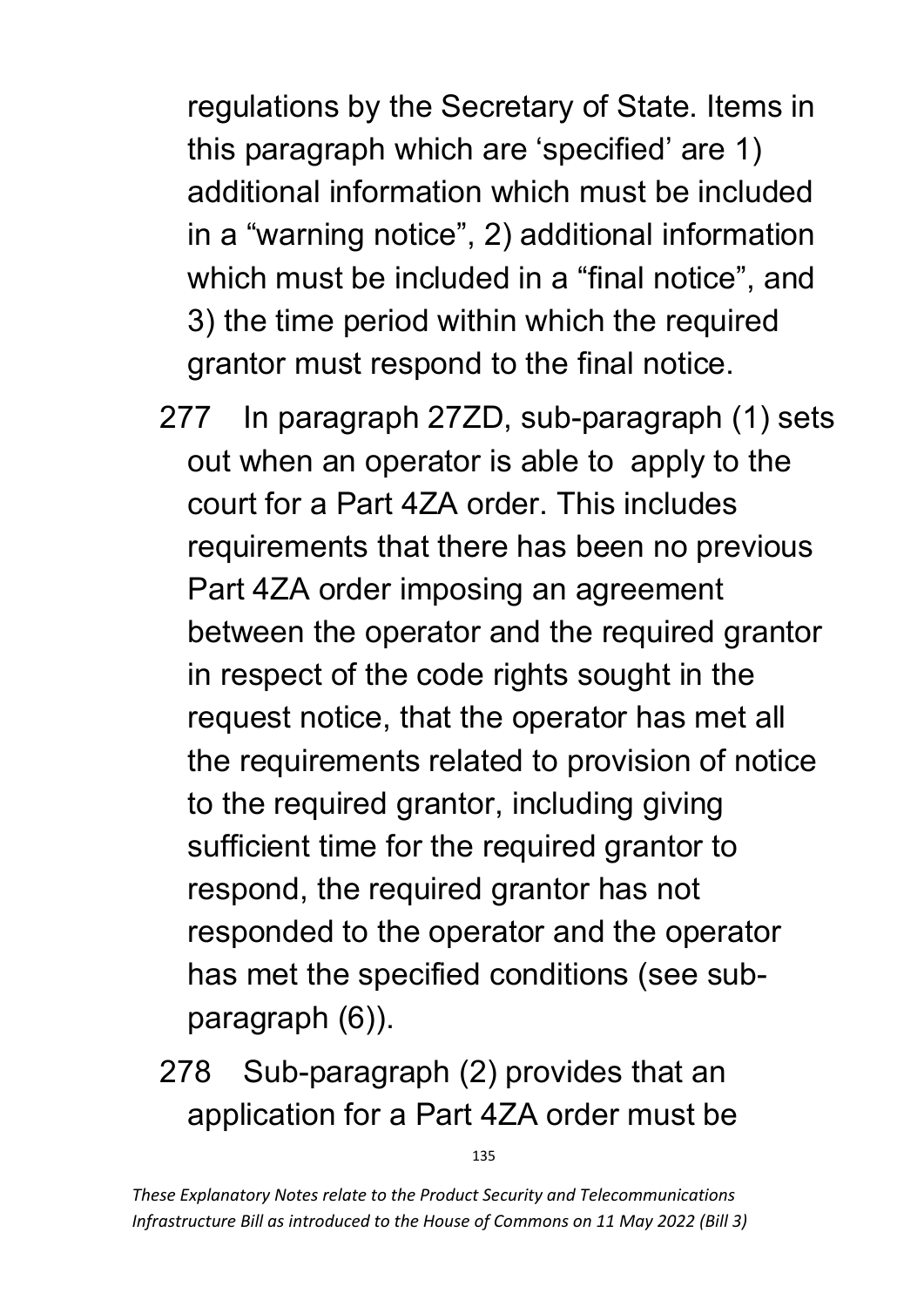accompanied by the evidence specified in any regulations made by the Secretary of State.

- 279 Sub-paragraph (3) provides that an application may not be made after the end of the specified period (which will be set out in regulations made by the Secretary of State).
- 280 Sub-paragraph (4) provides that the operator must give notice to the required grantor that it has applied for a Part 4ZA order.
- 281 Sub-paragraph (5) makes provision for what constitutes a response by the required grantor. Any engagement in writing by the required grantor with the operator constitutes a response for these purposes.
- 282 Sub-paragraph (6) provides that where the word 'specified' is used in this paragraph, the item in question may be specified in regulations by the Secretary of State. Items in this paragraph which are 'specified' are 1) additional conditions which an operator must satisfy before applying to the court for a Part 4ZA order 2) evidence which must accompany an application, as described in sub-paragraph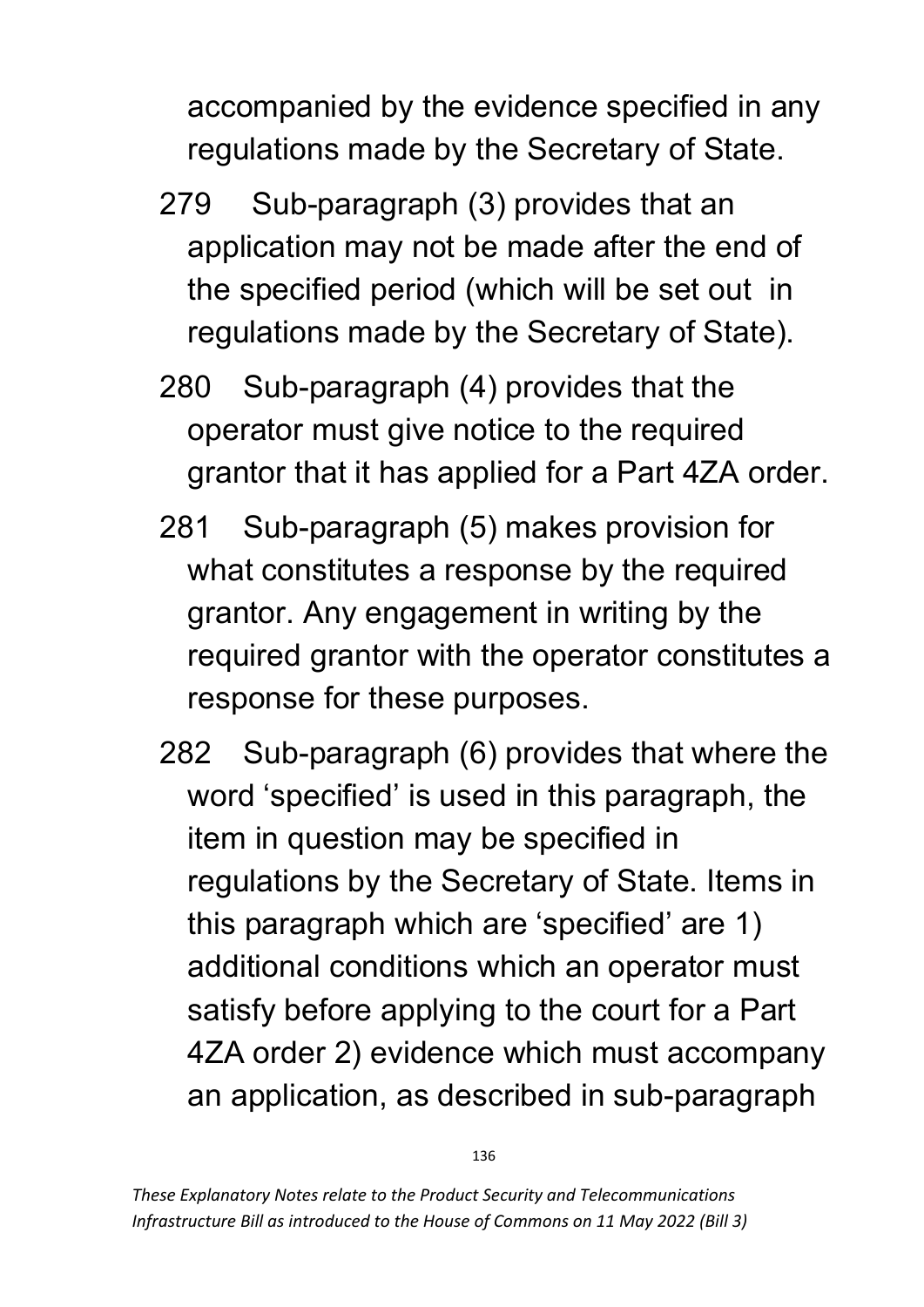(2), and 3) the time after which an application may no longer be made, as described in subparagraph (3).

Paragraph 27ZE: When a Part 4A order can be made and its effect

- 283 Sub-paragraph (1) provides that the court may make a "Part 4ZA order" if (and only if) (a) the requirements for applying for the order have been met and (b) the required grantor has not objected to the making of the order.
- 284 Sub-paragraph (2) provides that a Part 4ZA order is an order which imposes an agreement between the required grantor and the network operator by which the required grantor confers specific code rights identified in the request notice in respect of the relevant land, or which provides for the code right identified in that notice in respect of the relevant land, to bind the required grantor.
- 285 Sub-paragraph (4) provides that the terms of an agreement imposed by a Part 4ZA order are restricted to those specified in regulations. Those regulations will be made by the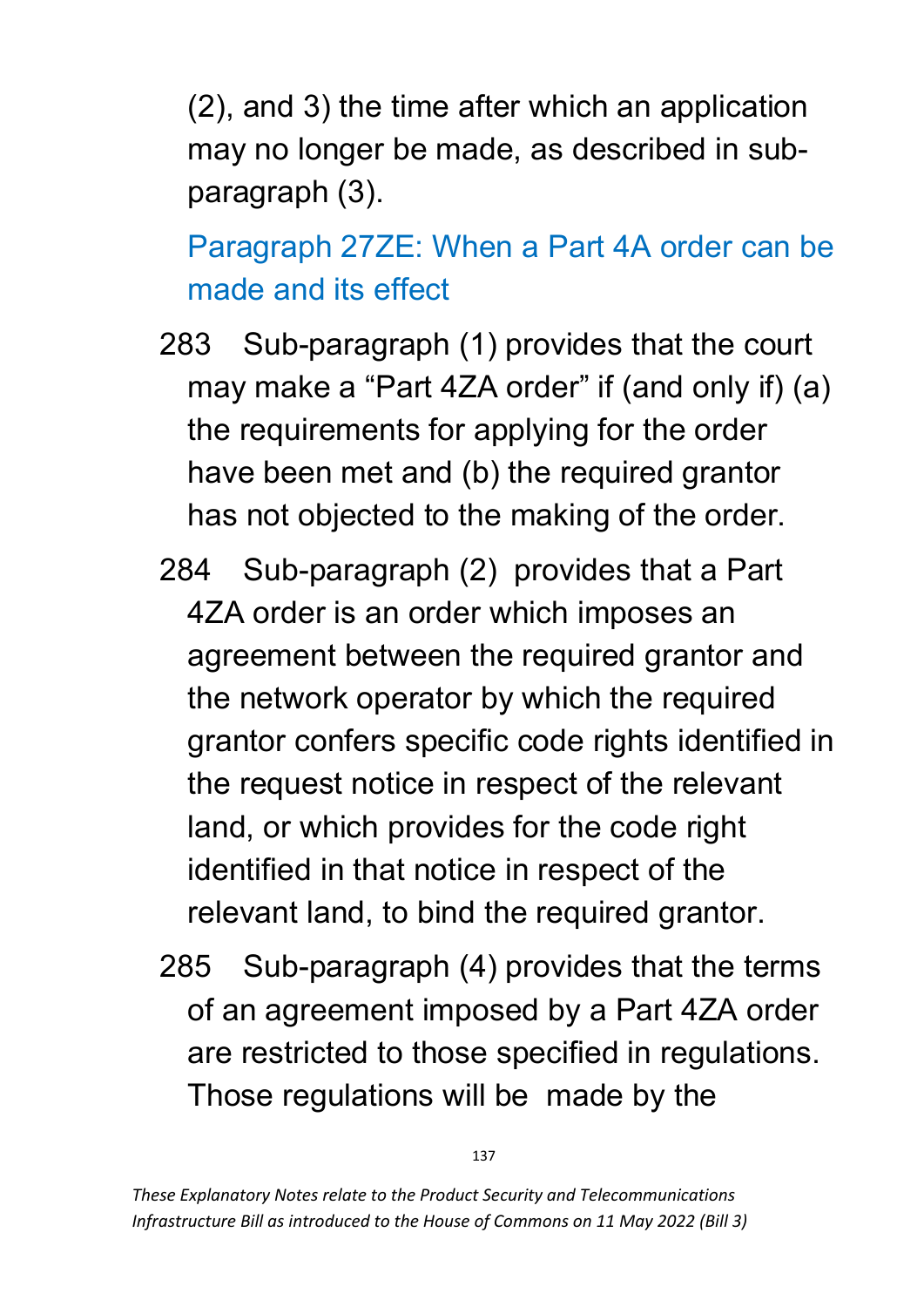Secretary of State subject to the affirmative resolution procedure.

- 286 Sub-paragraph (5) sets out the terms of the agreement which must be set out in regulations made by the Secretary of State. These include: restricting the operators right to enter land to agreed times except in cases of emergency, imposing requirements on operator's insurance cover and indemnification of the landowner, imposing requirements to restore the land when any works are completed and prohibiting the installation of apparatus on land when the intent is to later install apparatus over or under it.
- 287 Before making regulations, as set out in sub-paragraph (6), the Secretary of State must consult interested parties, including those who the Secretary of State believes are likely to be affected by the regulations.

# Paragraph 27ZF: Expiry of Part 4ZA code rights

288 Sub-paragraph (1) provides for the circumstances in which a Part 4ZA code right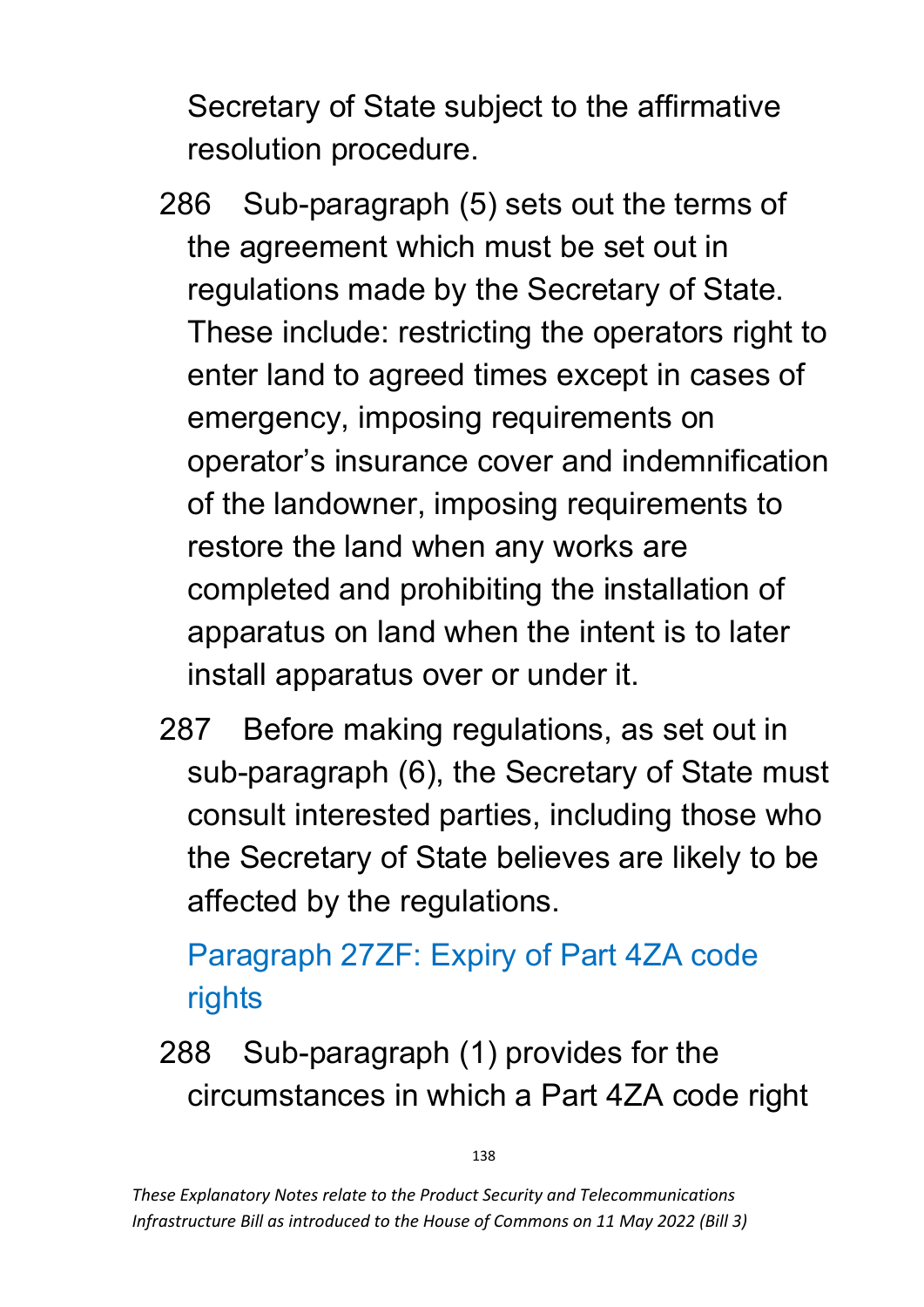(defined under paragraph 27ZE(3) as code right which is conferred by or otherwise binds the required grantor pursuant to an agreement imposed by a Part 4ZA order) ceases to be conferred on the network operator. Instances where a Code right will no longer apply are a) where a replacement agreement (as defined under sub-paragraph (2)) comes into effect, b) where the court refuses an application by the operator for imposition of a replacement agreement, or c) where the right has not ceased to have effect due to a) or b), at the end of period specified in the agreement as the period during which the code right would have effect (see sub-paragraph (3)).

289 Sub-paragraph (3) provides that "the specified period" is the period of no more than six years, with the actual period to be specified by the Secretary of State in regulations. Those regulations are subject to the negative resolution procedure. The effect of sub-paragraph (3) is that Part 4ZA Code rights will (unless brought to an end sooner, due to the circumstances described in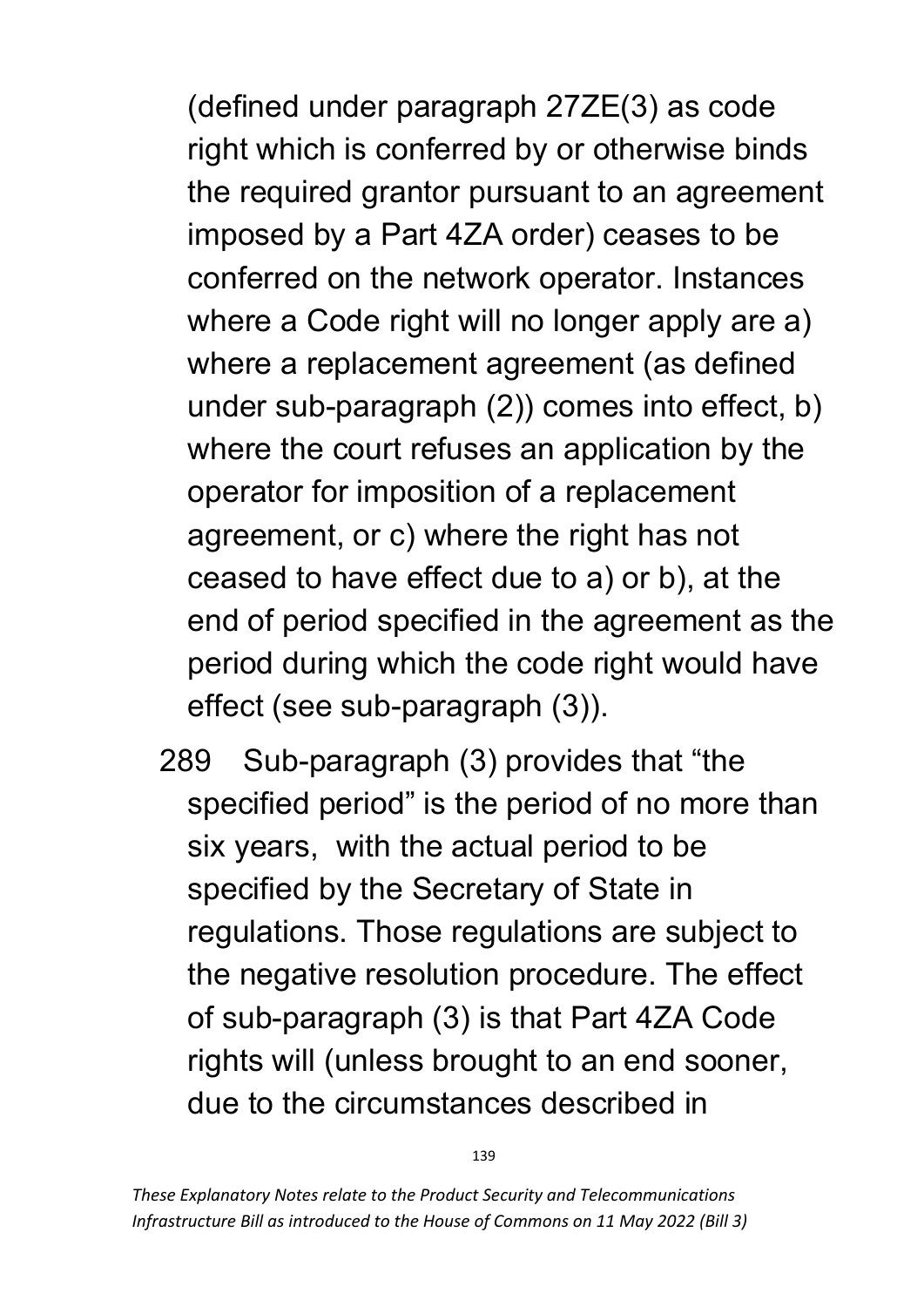27ZF(1)(a) and (b) above) cease to have effect at the end of a period lasting no more than six years.

290 Sub-paragraph (4) provides that the required grantor has a right to require the operator to remove the apparatus (subject to Part 6 of the Code) placed under or over the relevant land, when the Part 4ZA order has ceased to have effect or otherwise to bind the required grantor.

## Paragraph 27ZG: Compensation

- 291 Sub-paragraph (1) sets out that this paragraph applies after a court has made a Part 4ZA order.
- 292 Sub-paragraph (2) provides that, if an application for them to do so is made by the required grantor, the court may order an operator to pay compensation to the required grantor for any loss or damage sustained, or that will be sustained by the latter, as a result of the exercise by the former of a Part 4ZA Code right.
- 293 Sub-paragraph (3) provides that a court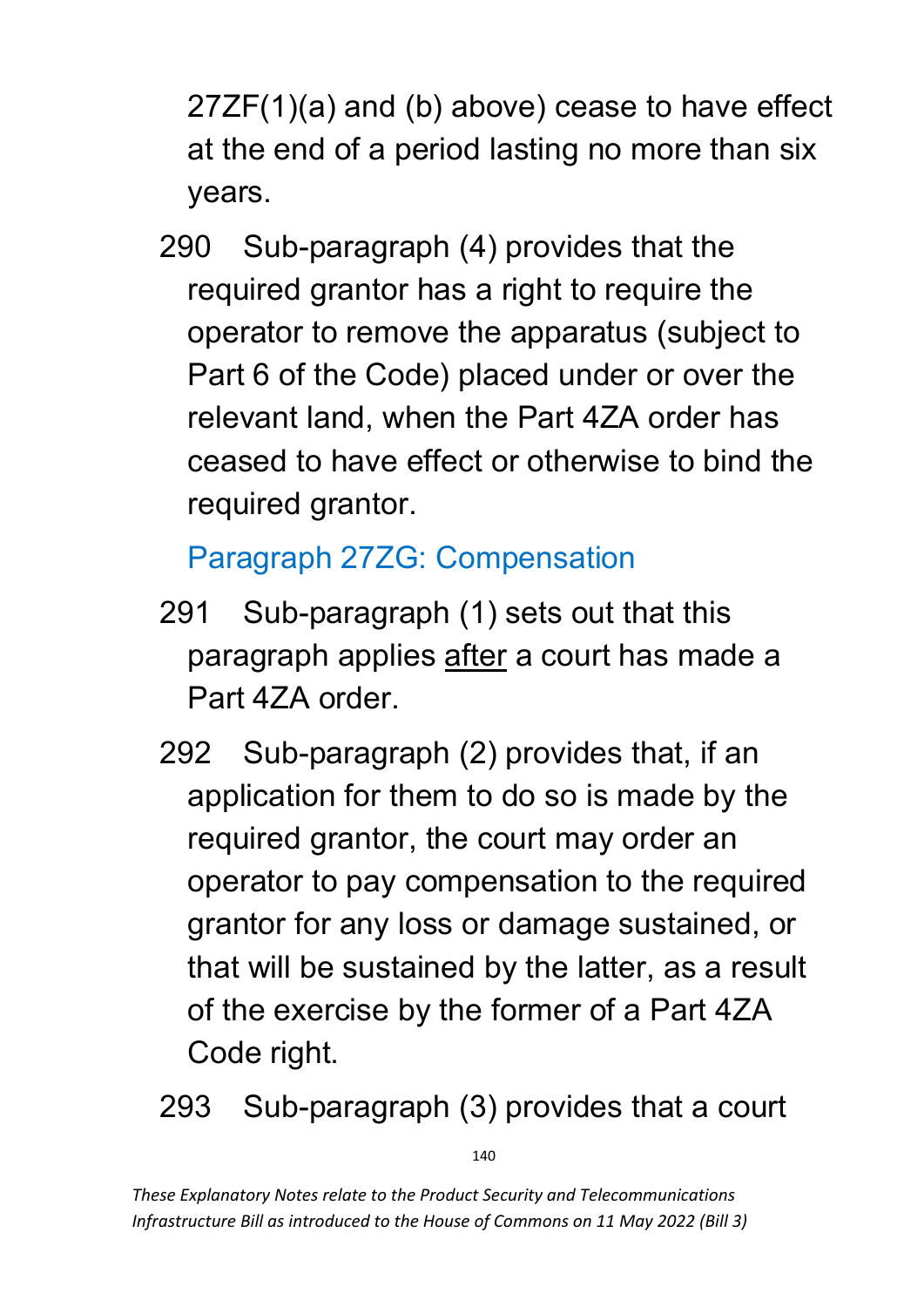may make an order to pay compensation at any time after the Part 4ZA order has been made, including at a time after the Part 4ZA ceases to apply.

- 294 Sub-paragraph (4) provides that an order made under this paragraph can either a) specify the amount of compensation that the operator should pay, or b) give instructions for how an amount of compensation should be determined.
- 295 Sub-paragraph (5) provides that if the approach described above at (4)(b) is taken, these instructions may provide for the amount of compensation to be agreed between the operator and required grantor, or for a dispute about the amount of compensation to be settled through arbitration.
- 296 Sub-paragraph (6) provides that a compensation order may require the operator to pay compensation in several ways, including making a lump sum payment,periodical payments, on the occurrence of a particular event, or in another form the court seems fit to direct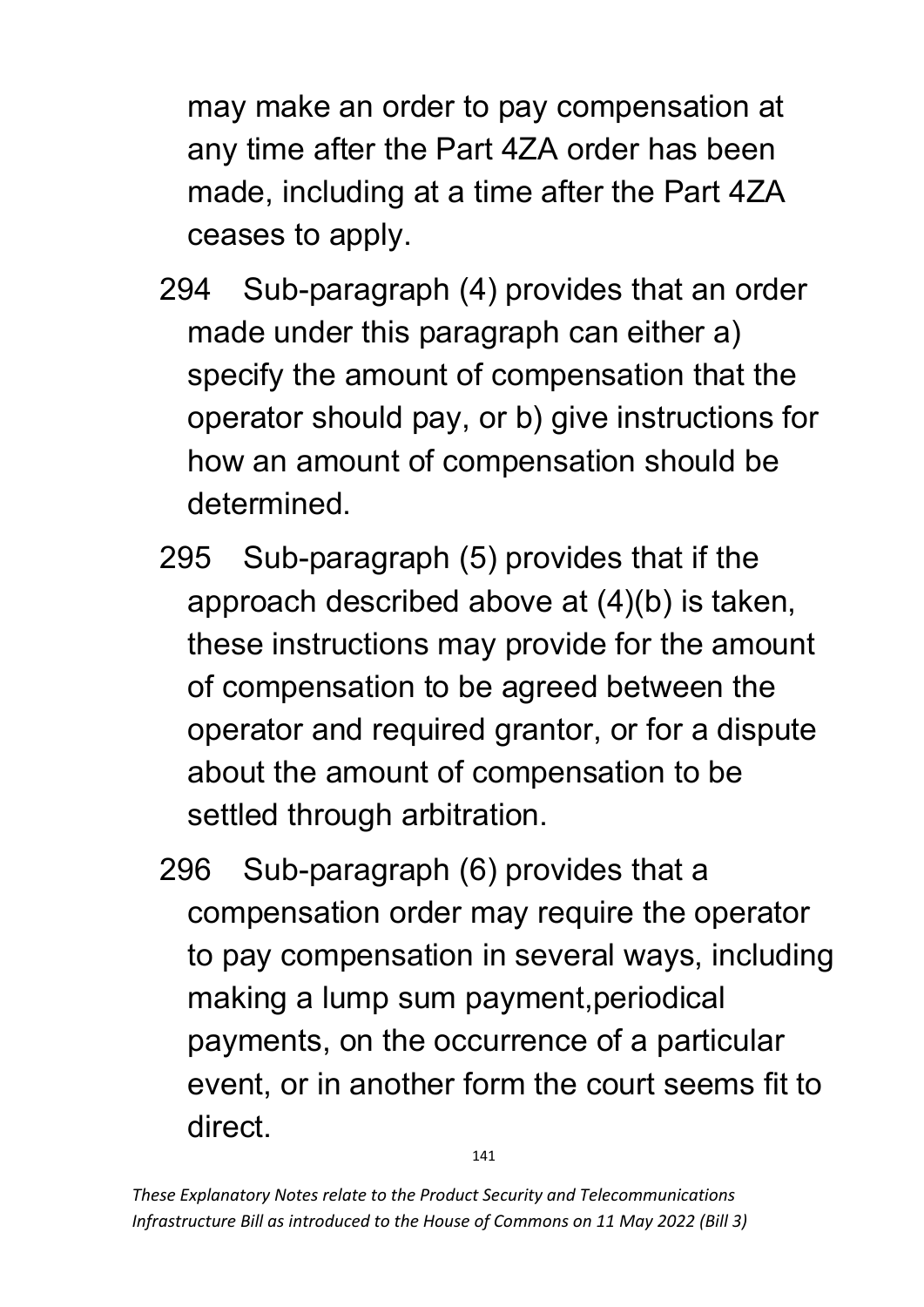297 Sub-paragraph (7) provides that paragraph 84 of the Code (compensation where agreement is imposed or apparatus removed) makes further provision about compensation where a Part 4ZA order has been made.

# Paragraph 27ZH: Interpretation of this Part

298 This paragraph sets out the interpretation of various key terms in Part 4ZA of the Code, including "request notice", "premises" and "required grantor".

# Clause 67: Arrangements pending determination of certain applications under code

- 299 This clause amends paragraph 35 of the Code so that in cases where one of the parties has applied for an order asking for an expired agreement to be modified or terminated, either party may apply to the court for an interim order, pending determination of the full application.
- 300 Such an application may seek interim changes to any of the terms of the agreement, including the financial terms. This is in contrast to the present position, which only permits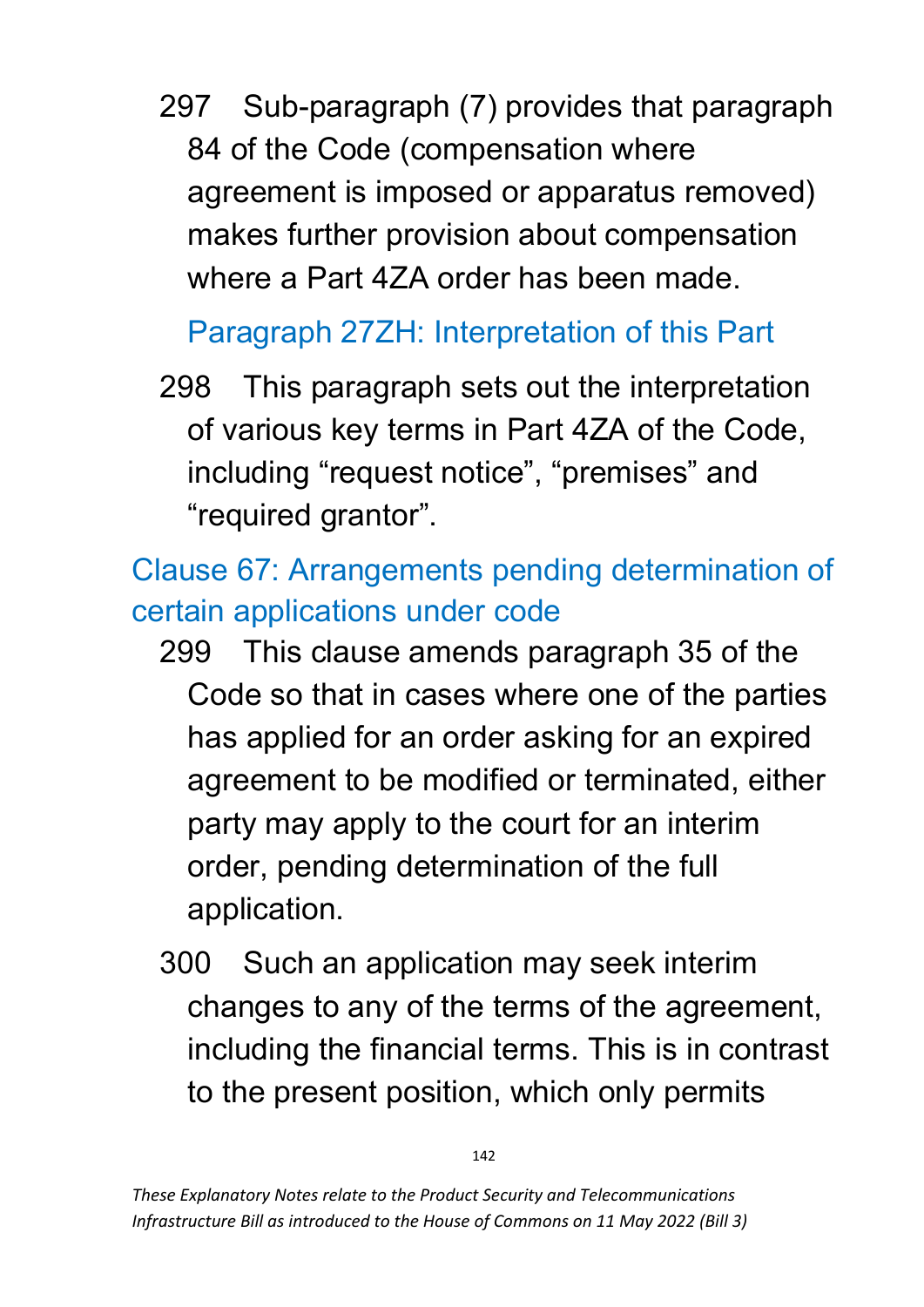interim applications in relation to expired agreements (i) in relation to the consideration to be paid pending a full determination; and (ii) to be made by a site provider.

301 The clause inserts a new sub-paragraph (4) into paragraph 35, which sets out the factors that the court will need to consider when making the order. These include the operator's business and technical needs and the site provider's use of the land.

### Clause 68: Use of alternative dispute resolution

- 302 Where an operator requires an occupier of land to give it rights under the Code, it can serve a paragraph 20 notice pursuant to paragraph 20 of the Code setting out the code rights and other terms it is seeking and asking the occupier to agree to those terms.
- 143 303 Subsection (2)(a) inserts a new subparagraph (2A) into paragraph 20 of the Code, which sets out the process by which an operator must request code rights from an occupier. Under the new provision, operators will be required to provide information about Alternative Dispute Resolution (ADR) with a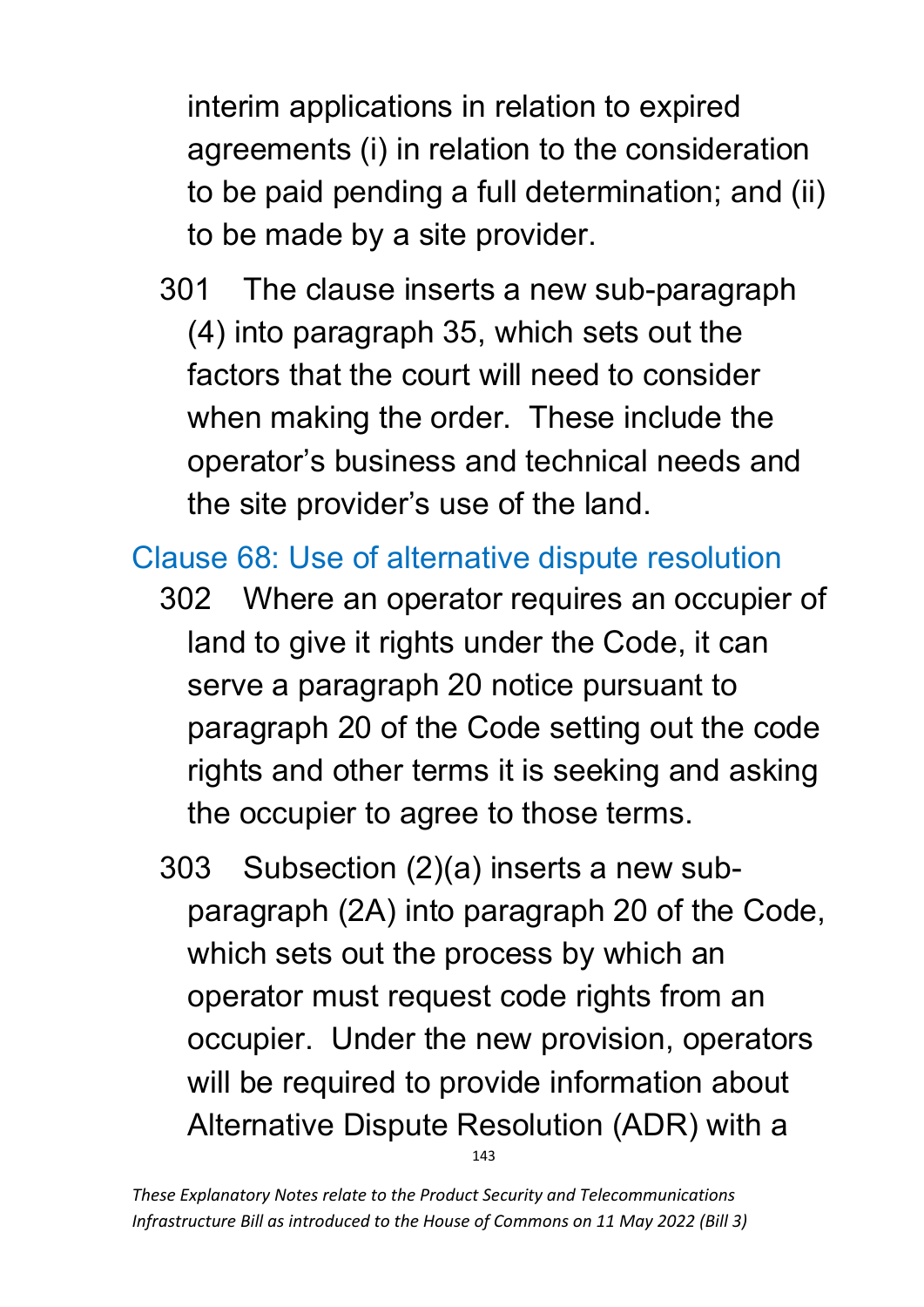paragraph 20 notice. ADR may then be an option if the parties are unable to reach an agreement. By placing information regarding ADR in the paragraph 20 notice, it informs the occupier that disputes can be dealt with without the need to proceed to court. This information will then allow the occupier to know that if parties are unable to agree, they may be able to go down the route of ADR to settle the matter.

- 304 New sub-paragraph (2A)(b) also requires the operator to inform the occupier of the potential consequences of refusing to engage in ADR, namely that the courts can take into account a party's unreasonable refusal to engage in ADR when deciding on what costs order to make at the end of the proceedings.
- 305 Subsection (2)(b) inserts new subparagraphs (5) and (6) into paragraph 20 of the Code so that, where the parties are unable to reach an agreement, there is an additional obligation on an operator to, if reasonably practicable, consider the use of one or more forms of ADR before it makes an application to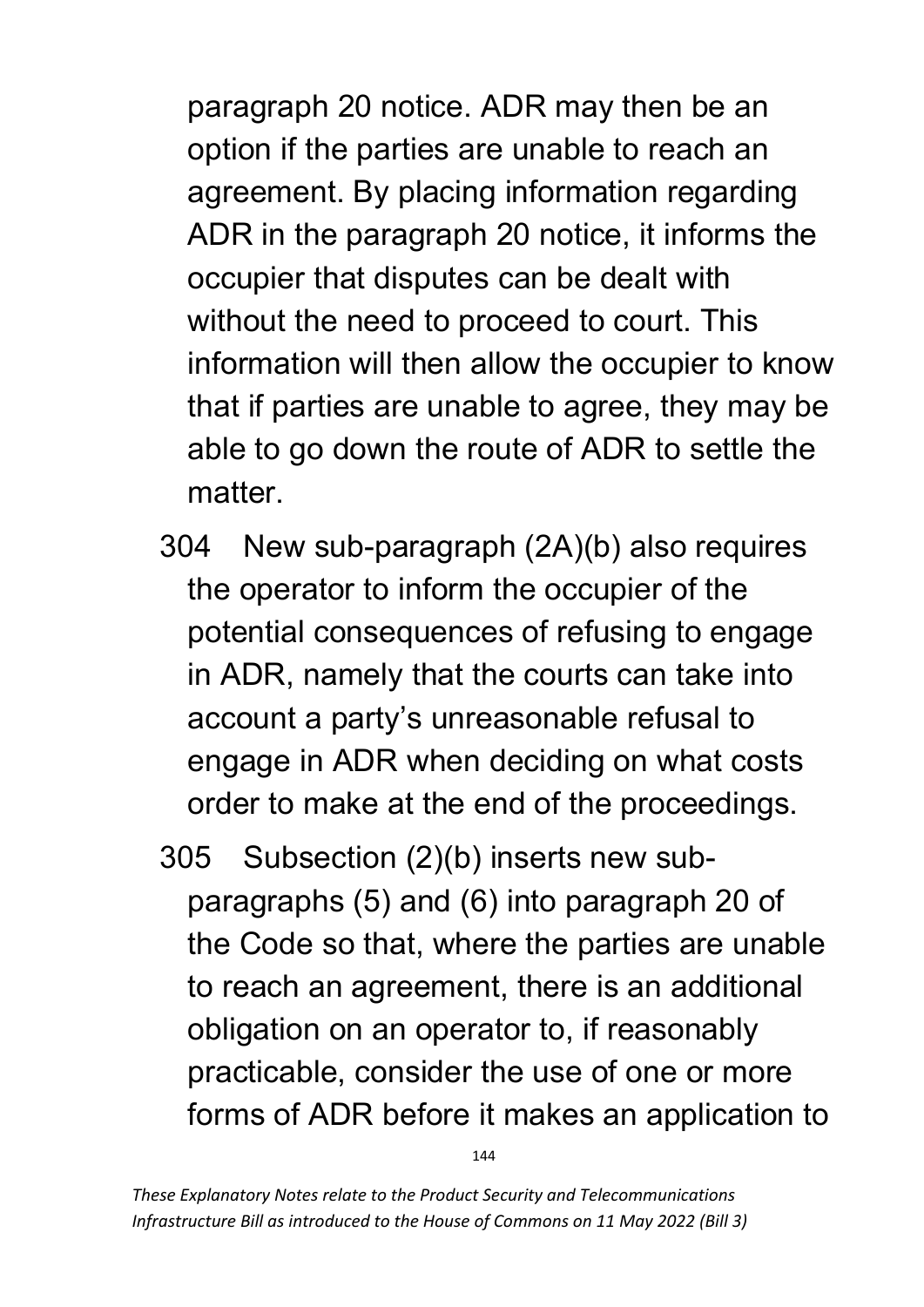the courts. If the operator fails to comply with this provision and an application is made to the courts, the courts can consider that failure when deciding on the appropriate costs order. At any time, if the operator decides that it would like to engage in ADR with the occupier, it can notify the occupier in writing.

306 Subsections (3) and (4) insert similar ADR provisions into Part 5 of the Code. Under paragraph 32 of the Code, as amended by subsection (3), an operator will be required to inform a site provider of the availability of ADR and potential costs consequences of not engaging, when serving a counter-notice. Again, the operator is required to consider ADR, if it is reasonably practicable to do so, before issuing court proceedings. Under this procedure, if at any time either the operator or the site provider decides that it would like to engage in ADR then it can notify the other party in writing. Under paragraph 33 of the Code as amended by subsection (4), the operator will be required to include in its notice details of the availability of ADR, and potential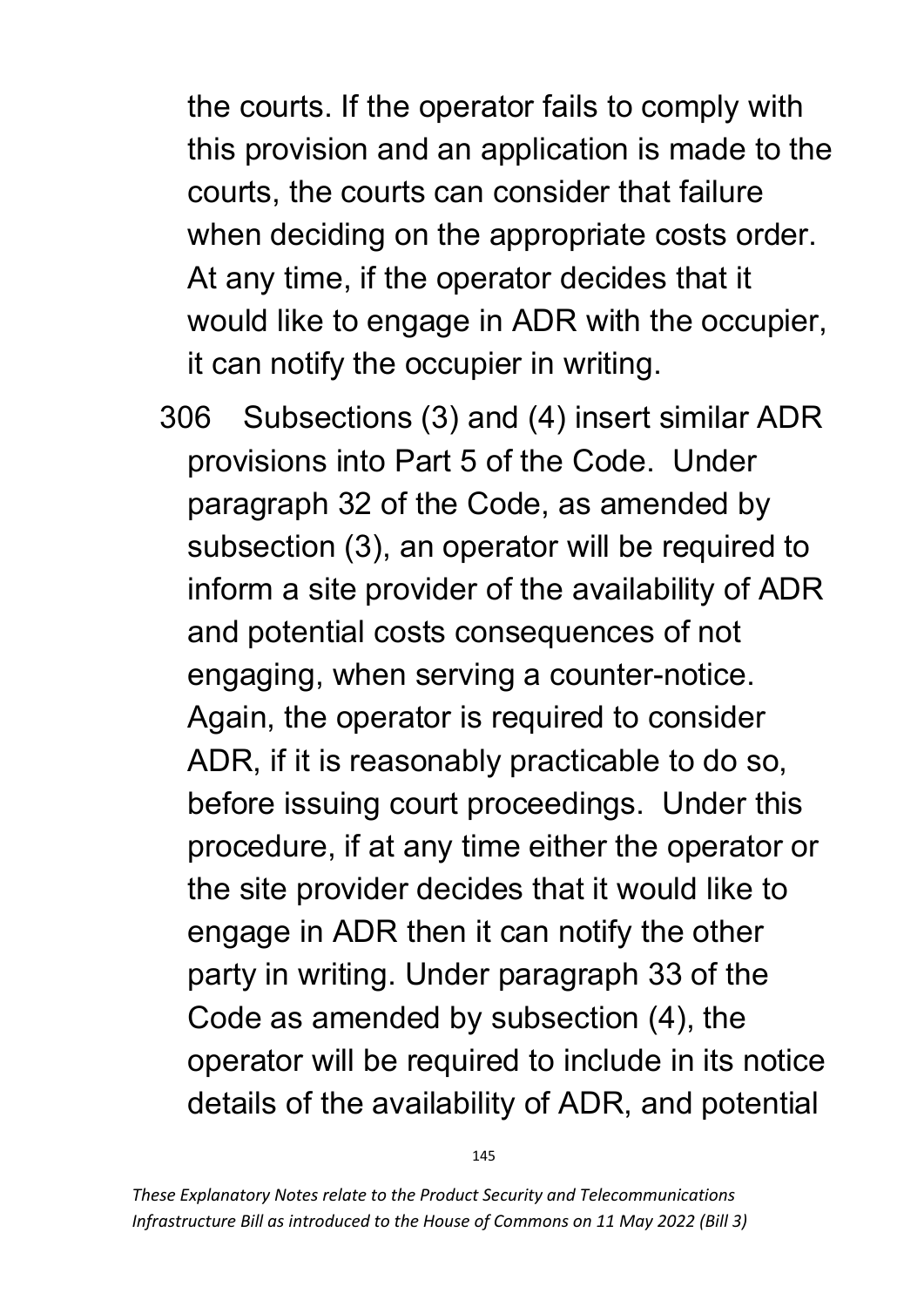costs consequences of not engaging in that process. This procedure differs from that in subsection (3) as here either party (not just the operator) must consider, where reasonably practicable to do so, whether the use of ADR would be appropriate. If at any time, the operator or the site provider decides that it would like to engage in ADR, it can notify the other party in writing.

307 Subsection (5) amends paragraph 96 of the Code to place a duty on the court to consider any unreasonable refusal by either party to engage in ADR when making an order as to costs or, in Scotland, expenses.

Clause 69: Complaints relating to the conduct of operators

308 This clause places an obligation on OFCOM to include guidance concerning how operators handle complaints about their conduct in a code of practice published under paragraph 103 of the Code.

Clause 70: Power to impose time limits on the determination of code proceedings

309 This clause inserts a new section 119A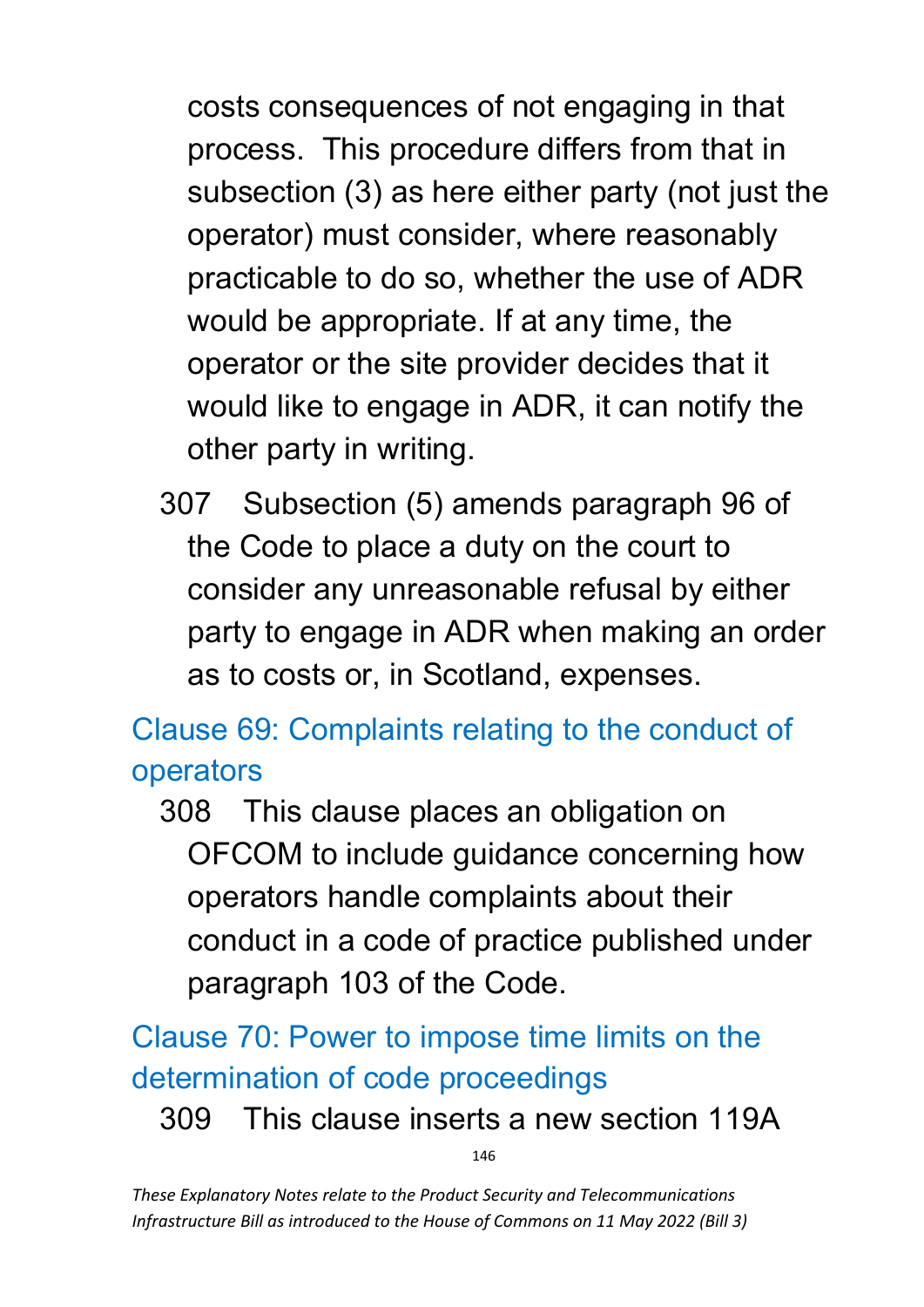into the 2003 Act, providing the Secretary of State with a power to specify in regulations a time period within which specified proceedings on applications made under the Code must be determined. Such a specification may include the extension or removal of any time limits, or the application of different time limits to different types of proceedings, provided such proceedings are of the type described in the new section 119A(2). The new section 119A(3) makes clear that, in exercising this power, the Secretary of State is able to amend or revoke existing provision made by the Electronic Communications and Wireless Telegraphy Regulations 2011. The clause also ensures that the power conferred by the new section 119A includes a power to amend or revoke certain signposts in primary legislation which might otherwise be rendered obsolete by the exercise of that power.

Clause 71: Rights of network providers in relation to infrastructure

## 310 This clause amends the 2003 Act, by inserting a new section 148A into the 2003 Act.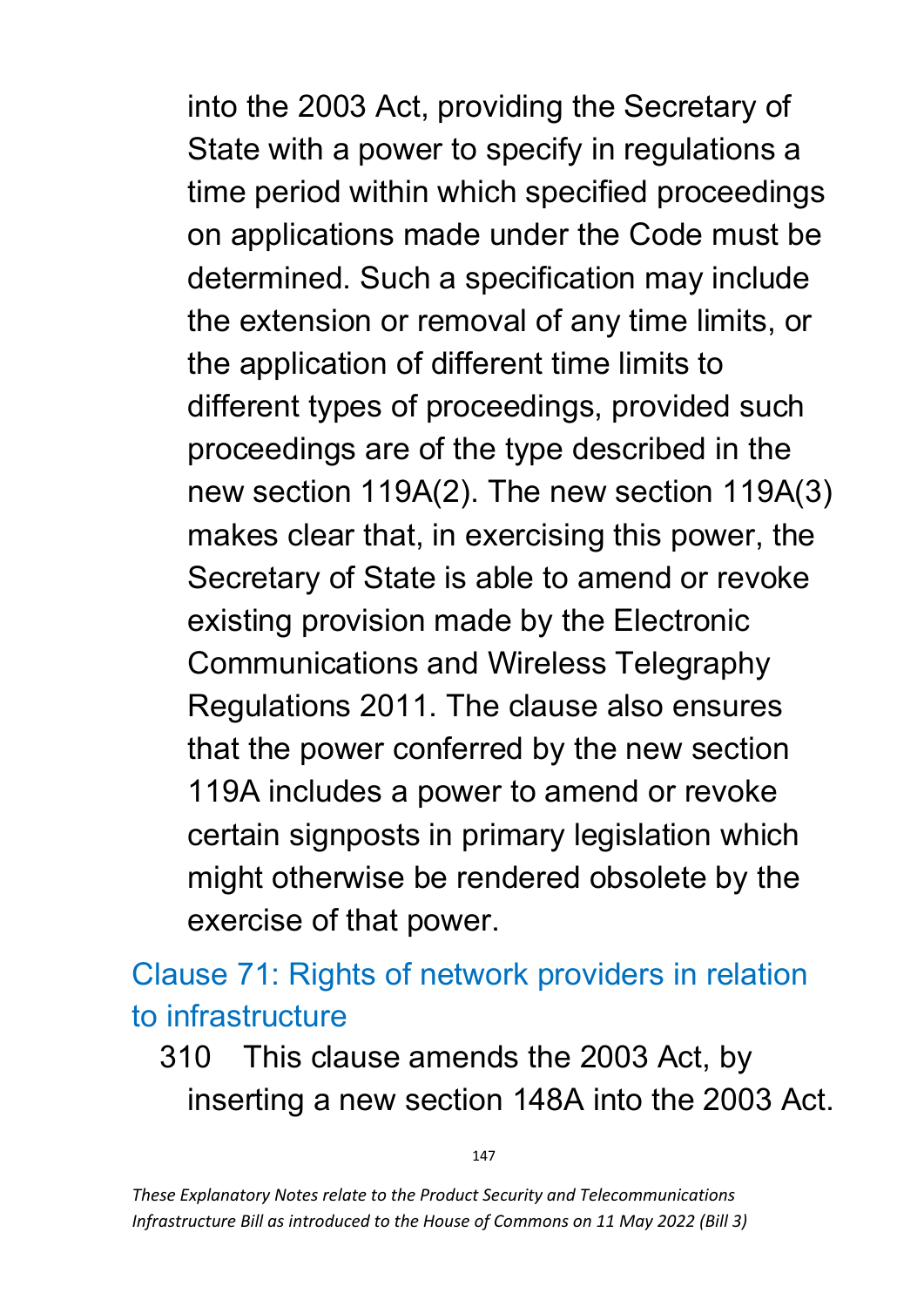- 311 Subsection (1) of the new section 148A confers power on the Secretary of State to make regulations concerning the rights of network providers in respect of relevant infrastructure required for the purpose of facilitating the development of public electronic communications networks.
- 312 Subsection (2) of the new section 148A, read with subsections (3) and (4), provides that such regulations may make provisions for the following, among other things:
	- a.require a person to grant the network provider access to relevant infrastructure;
	- b.require a person to provide the network provider information concerning the relevant infrastructure for specific purposes, provided specific conditions are met;
	- c.works being carried out of a specified description on such infrastructure;
	- d.requests by network operators for rights conferred by the regulations, including the procedure for making a request, the form in which the request is to be made, the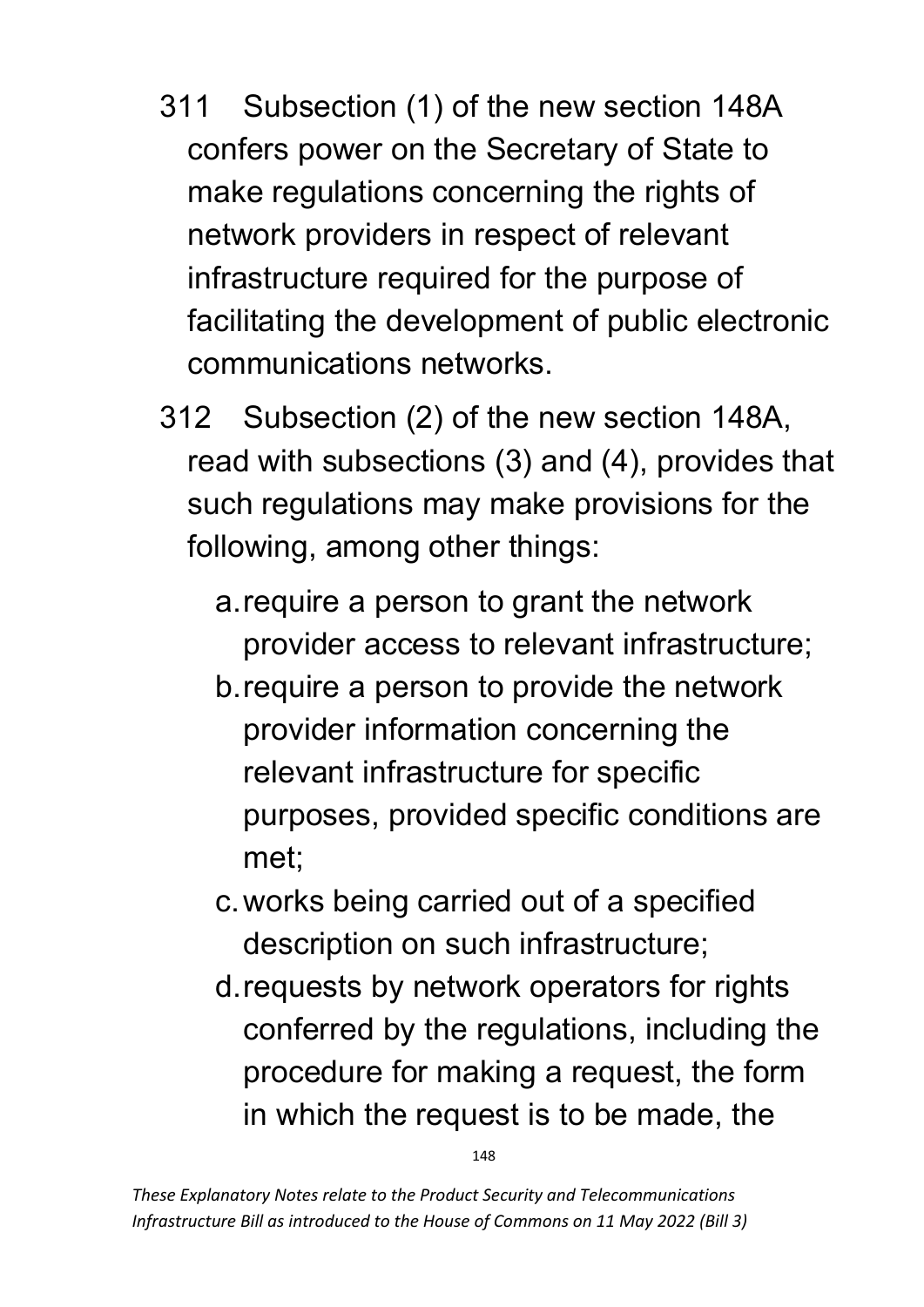grounds on which a request can be refused, a duty on a minister to give an opinion if such a request is refused and provision on what effect such an opinion will have, including whether it can be binding on specific persons in specific circumstances (see subsection (3));

- e.how information provided pursuant to the regulations is to be treated;
- f. disputes arising under the regulations, including the procedure for dealing with those disputes, the appointment of a person to determine such disputes and the powers which they will have, the time limits for determining such a dispute and how appeals of such decisions will be dealt with (see subsection (4));
- g.requiring a specified person to give guidance on the regulations and how such guidance should be published, whether particular persons should be consulted before guidance is given and how often the guidance and the regulations should be reviewed.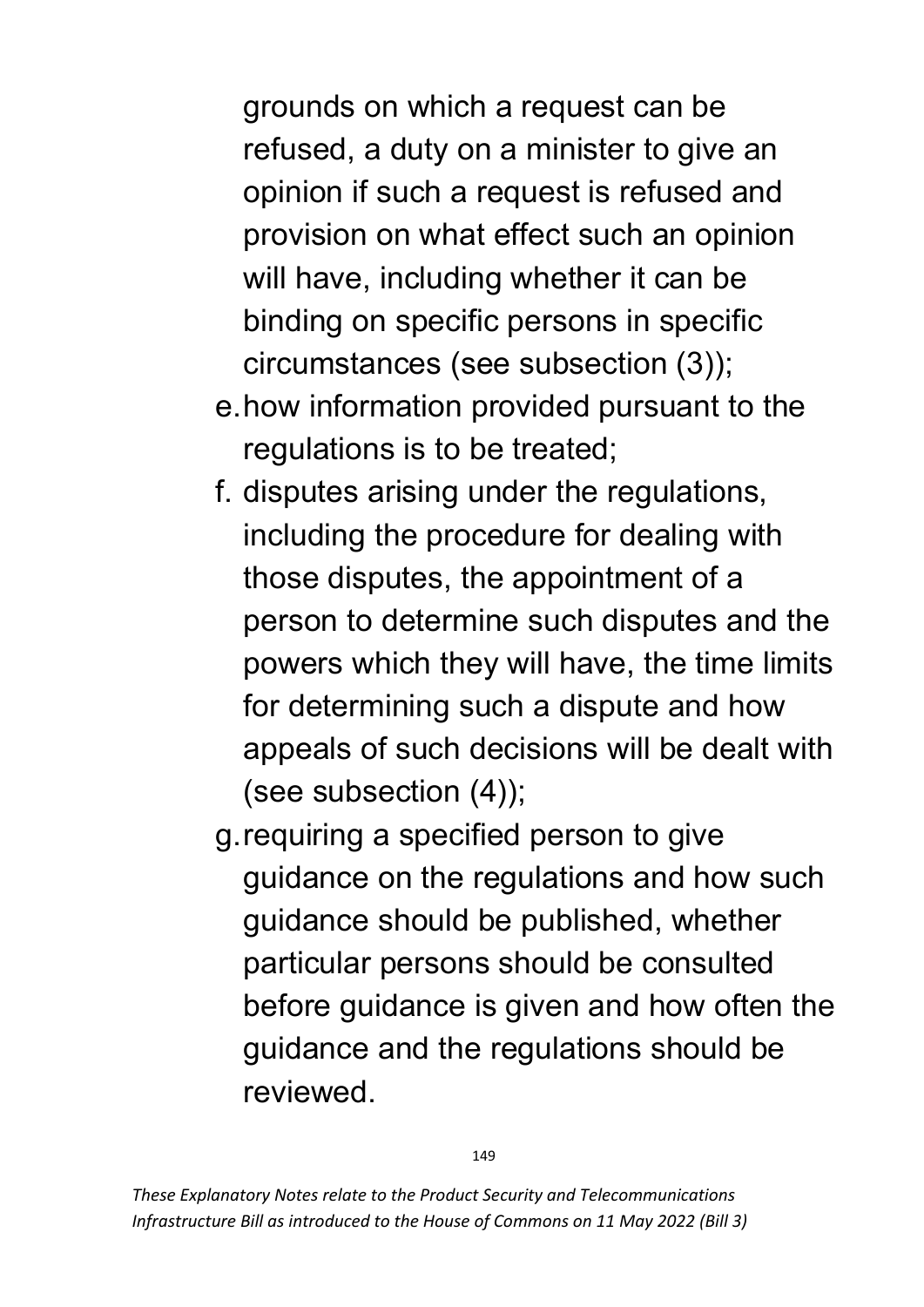- 313 Subsection (5) of the new section 148 makes provision in respect of Crown interests in land, whilst subsection (6) provides that, in particular, any regulations made under subsection (1) may amend, vary or revoke any provision made by the Communications (Access to Infrastructure) Regulations 2016.
- 314 Subsection (7) of the new section 148A provides that, before making regulations under subsection (1), the Secretary of State must consult Ofcom and such other persons the Secretary of State considers appropriate.
- 315 Subsection (8) of the new section 148A provides that regulations made under subsection (1) are subject to the affirmative resolution procedure.
- 316 Subsection (9) of the new section 148A provides definitions of various key terms used in this new section.

## Clause 72: Power to make consequential amendments

317 This clause provides the Secretary of State with a power to, by regulations, make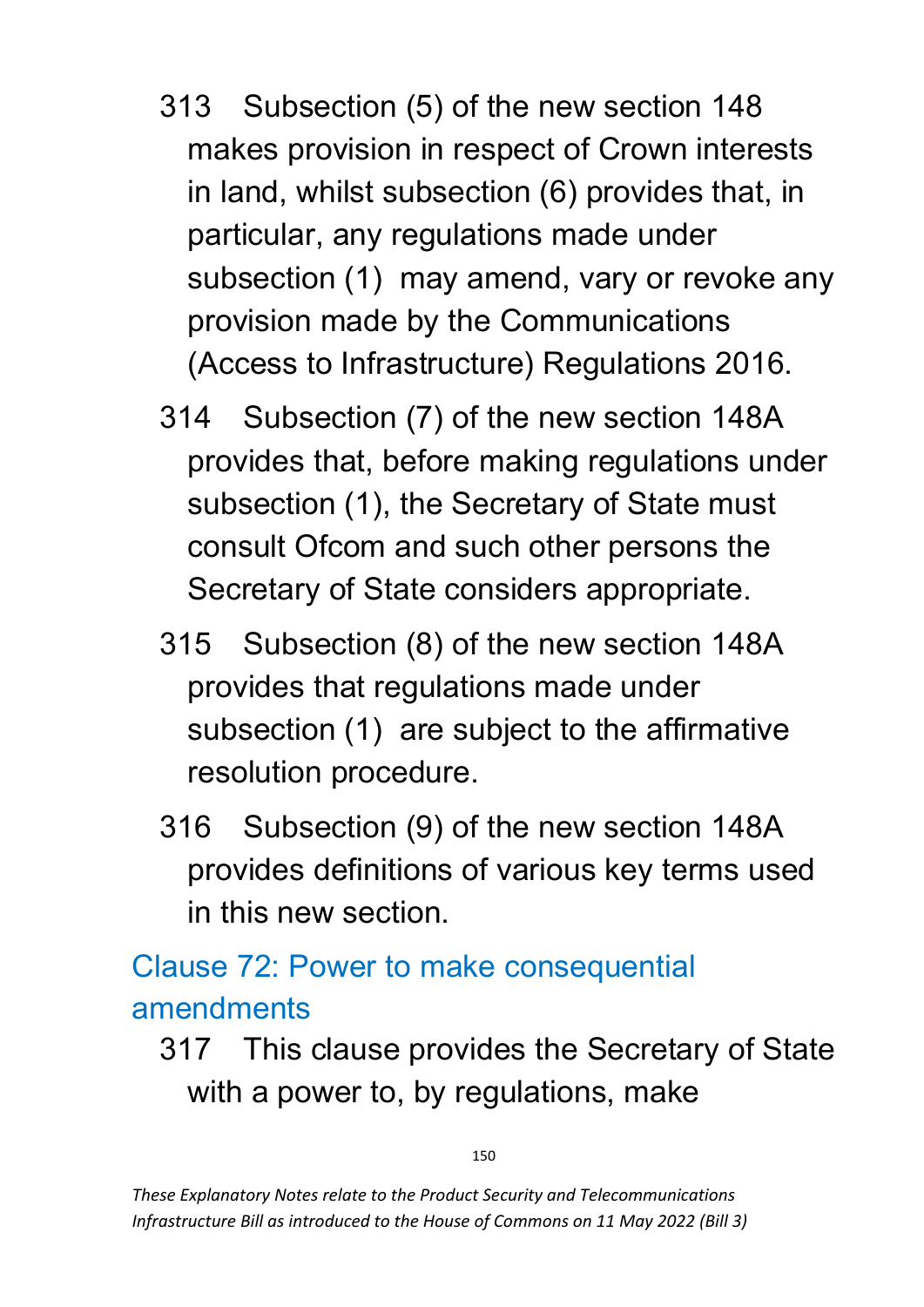amendments to legislation, including primary legislation made before or during the same session of Parliament as this Bill, that are consequential on Part 2 of this Bill. Any regulations that amend or repeal primary legislation, as defined in subsection (3), are subject to the affirmative procedure. Any other regulations under this section are subject to the negative procedure.

# Clause 73: Meaning of "electronic communications code"

318 This clause clarifies that references to "the electronic communications code" in the Bill are to the Code.

# **Part 3: Final Provisions**

Clause 74: Power to make transitional or saving provision

319 This clause provides a power for the Secretary of State, by regulations, to make transitional or saving provisions in connection with the coming into force of any provision of this Bill. A "transitional" provision manages the transition from one regime to another. A "saving" provision saves the operation of an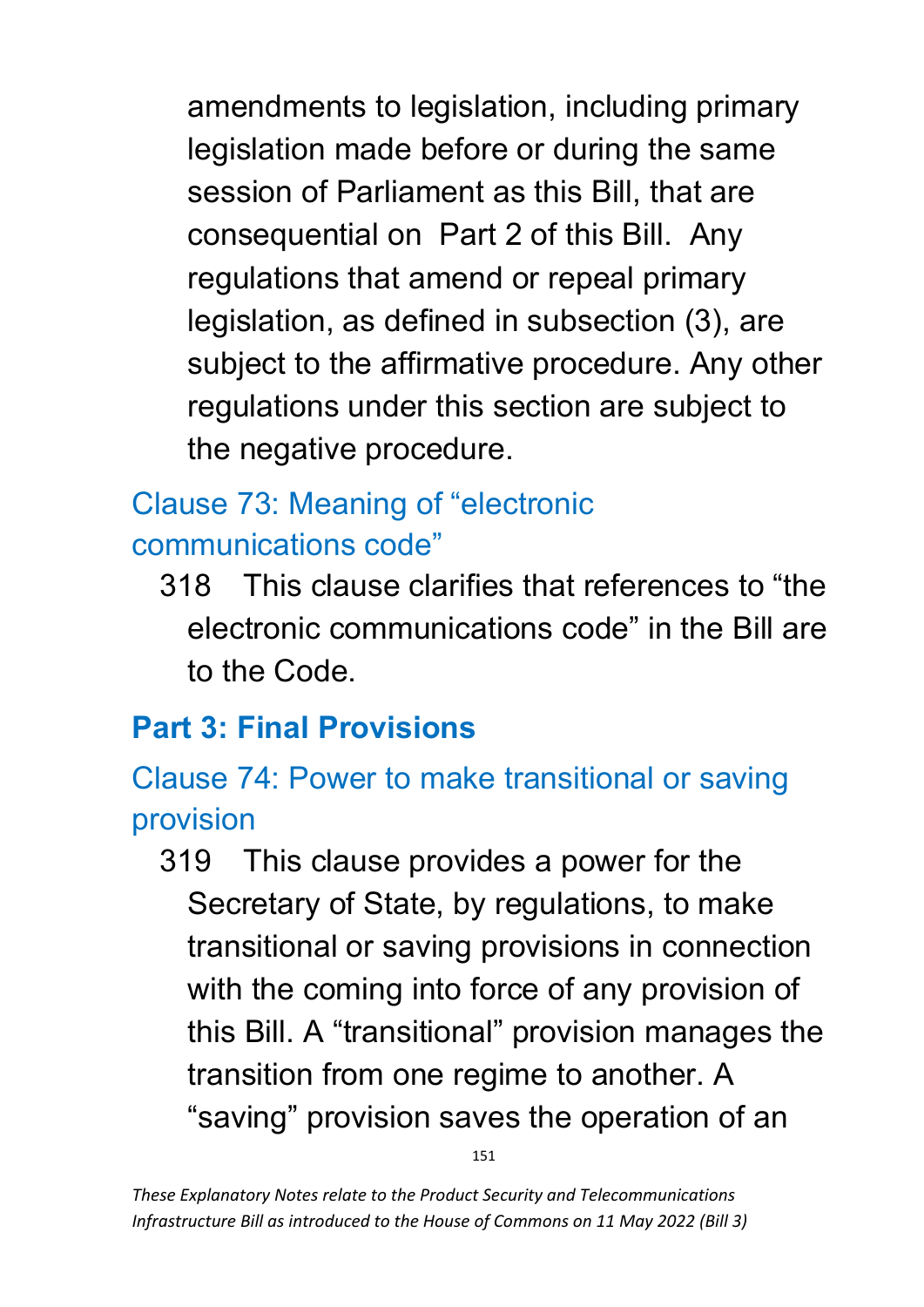existing piece of legislation or rule of law.

#### Clause 75: Regulations

320 This clause provides that any regulations the Secretary of State makes under powers in the Bill are exercisable by statutory instrument. It also sets out that, with an exception in the case of regulations made under clause 77, regulations made under powers in the Bill may make different provision for different purposes, and may contain supplementary, incidental, consequential, transitional or saving provision. The clause also establishes the normal conditions for use of affirmative resolution procedure and negative resolution procedure.

## Clause 76: Extent

321 A detailed analysis of the extent of the Bill can be found at Annex A. Otherwise, this clause is self‐explanatory.

#### Clause 77: Commencement

152 322 The majority of provisions will come into force in accordance with provision contained in regulations made by the Secretary of State. Clause 27 ('Delegation of enforcement functions'), which allows the Secretary of State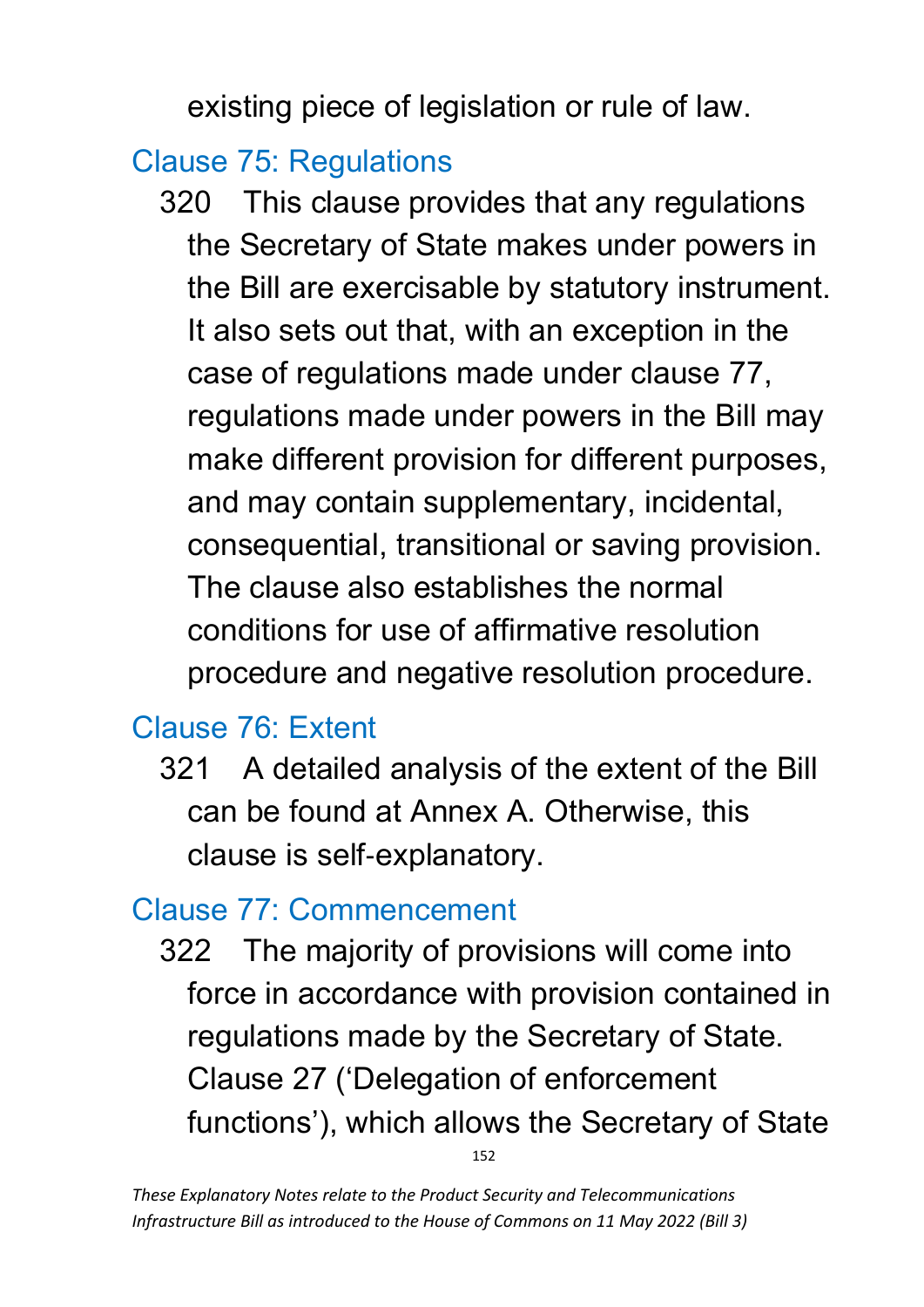to delegate their enforcement functions to another person, will come into force on the day on which the Act is passed, alongside clause 74 ('Power to make transitional or saving provision'), clause 75 ('Regulations'), clause 76 ('Extent') and clause 78 ('Short title'), and any powers to make regulations under or by virtue of this Act.

## Clause 78: Short title

323 This clause is self-explanatory.

Schedule: Unresponsive occupiers: consequential amendments

- 324 The Schedule provides for related amendments to the 2003 Act.
- 325 Paragraphs 1 to 3 of the Schedule make various amendments to the 2003 Act.
- 326 Paragraph 2 amends section 402 to provide that regulations under paragraphs 27ZB(3)(b) and 27ZE(4) of the Code are subject to the affirmative resolution procedure.
- 327 Paragraph 3 makes various amendments to the Code so that it correctly applies and relates to Part 4ZA.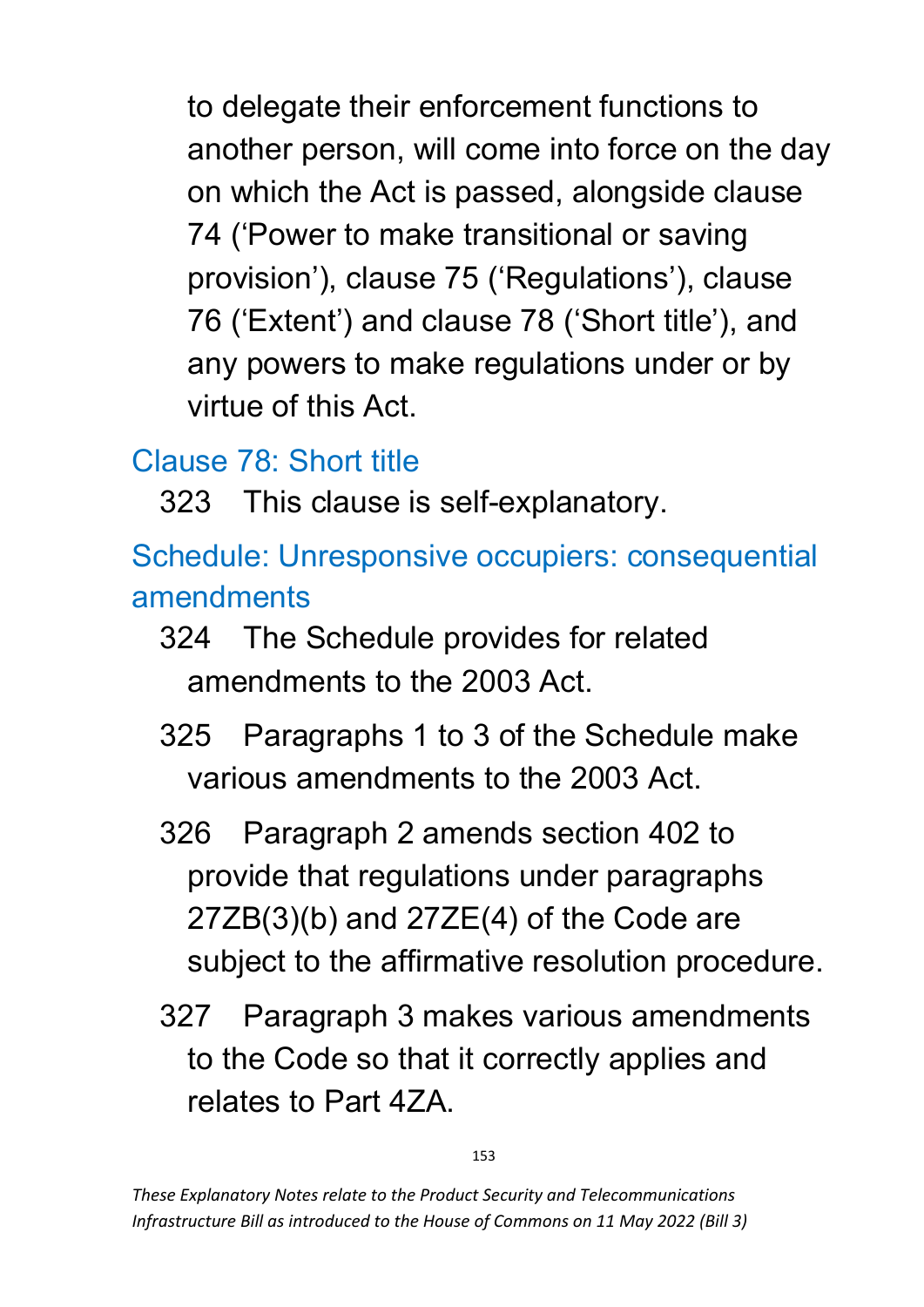#### **Commencement**

- 328 The provisions of the Bill will come into force as provided for by clause 77 of the Bill. The notes on that clause above provide further details.
- 329 The government has stated that relevant economic actors, who will be required to ensure that minimum product security requirements are met in relation to consumer connectable products, will be given time to enable a smooth transition to compliance with the provisions in this Bill. When the government makes a commencement order for relevant provisions in Chapter 3 of Part 1 of this Bill (Product Security Enforcement), it intends that the date of commencement will not be sooner than 12 months after regulations are made to specify security requirements under clause 1.

# **Financial implications of the Bill**

330 The financial costs and benefits of the Bill have been set out in accompanying impact assessments. The following assessments have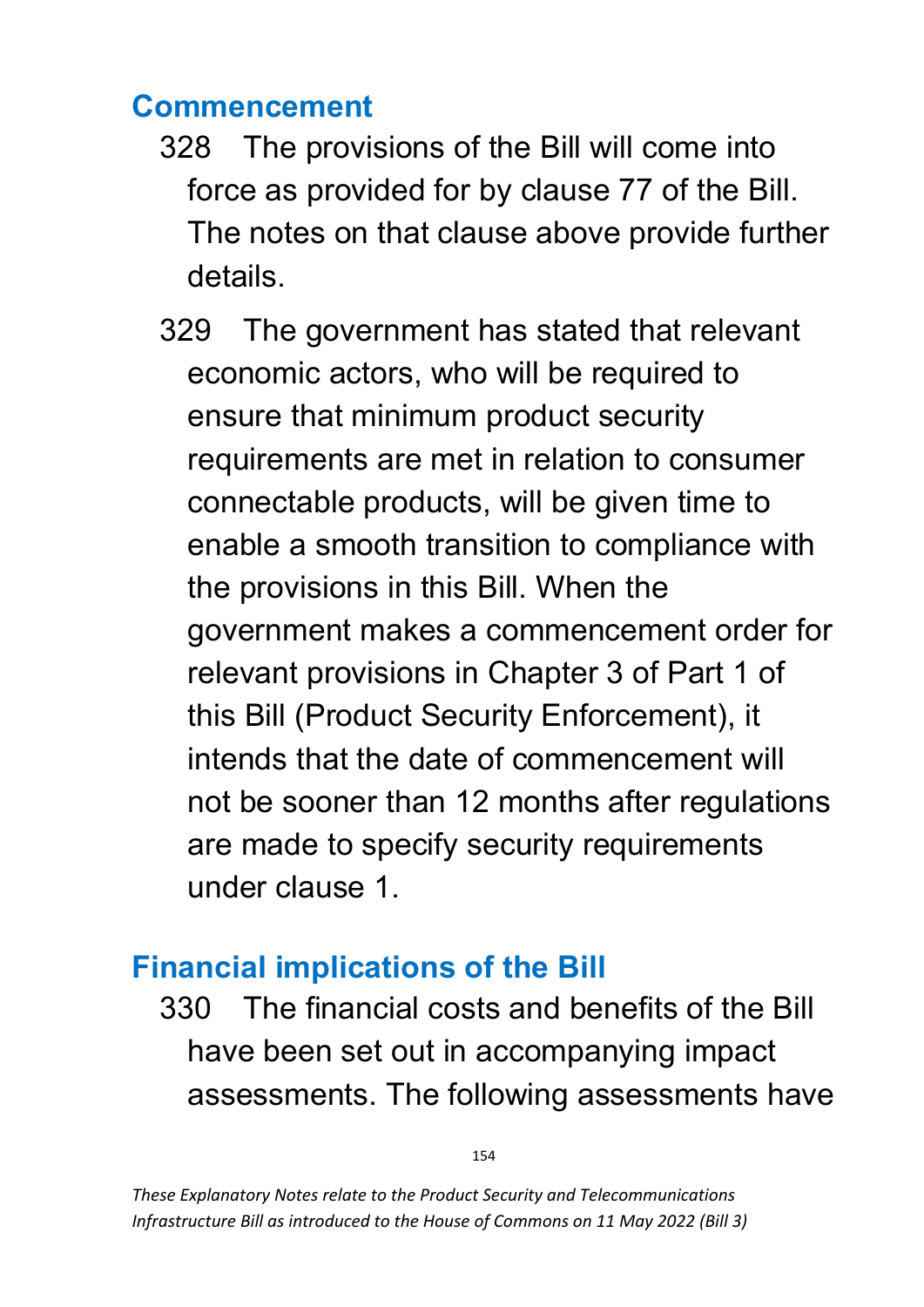been made:

- a.Part 1: an impact assessment of the product security measures;
- b.Part 2: a *de minimis* assessment of the impacts of the telecommunications infrastructure measures.

## **Parliamentary approval for financial costs or for charges imposed**

331 A Money resolution was passed on 26 January 2022 and will continue to apply to the Bill. A money resolution is required where a Bill authorises new charges on the public revenue – broadly speaking, new public expenditure. There is potential government expenditure arising out of the costs of enforcing Part 1 of the Bill, as well as under clauses 34 and 47(5).

## **Compatibility with the European Convention on Human Rights**

332 Section 19 of the Human Rights Act 1998 requires the Minister in charge of a Bill in either House of Parliament to make a statement before Second Reading about the compatibility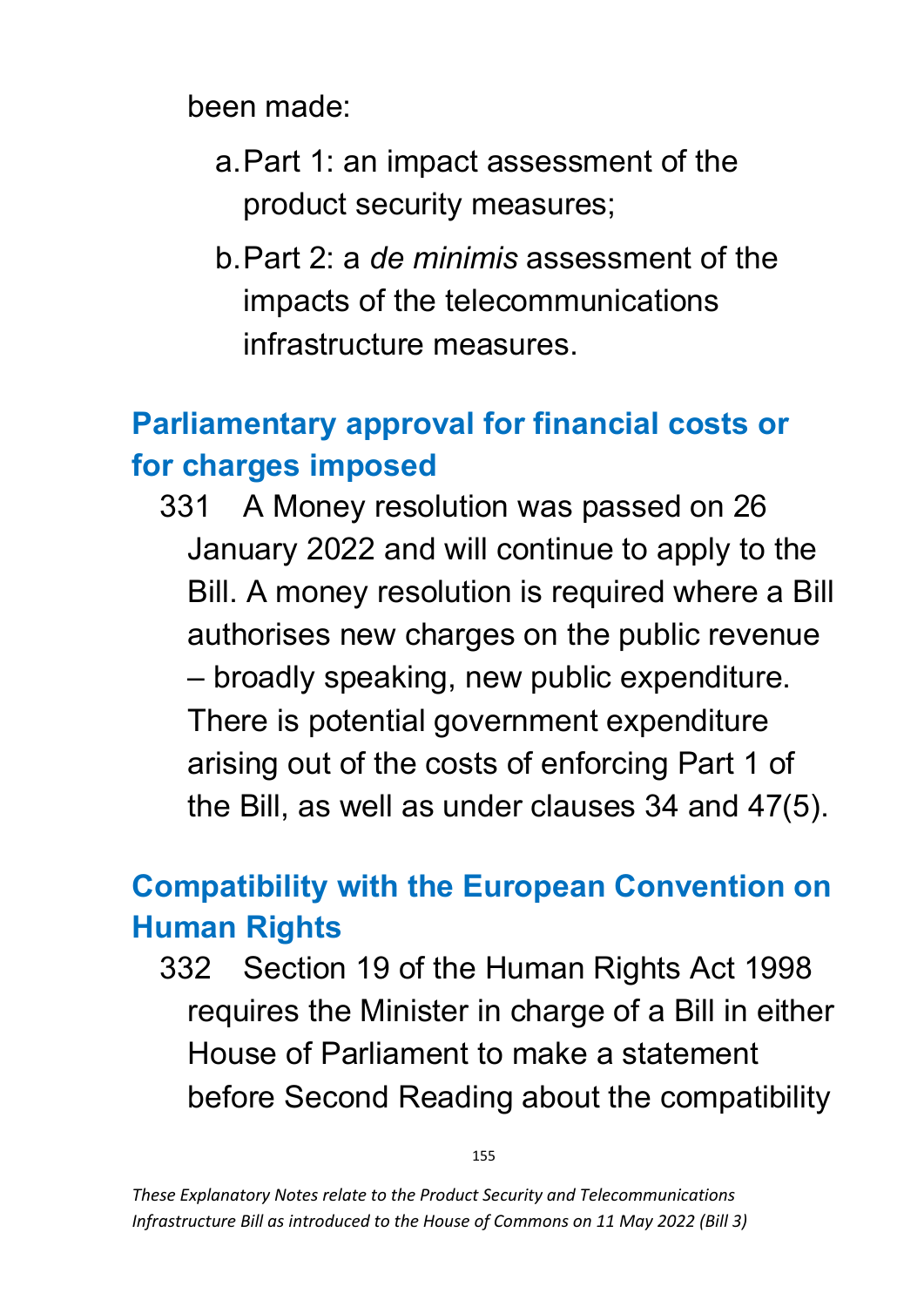of the provisions of the Bill with the Convention rights (as defined by section 1 of that Act).

333 The Secretary of State for Department of Digital, Culture, Media and Sport, Nadine Dorries MP, has made the following statement:

"In my view the provisions of the Product Security and Telecommunications Infrastructure Bill are compatible with the Convention rights."

334 The Bill engages Article 6 (right to a fair trial), Article 8 (right to respect for private and family life) and Article 1 of the First Protocol (right to peaceful enjoyment of possessions) to the European Convention of Human Rights ("ECHR") and, in the government's view, is compatible with the rights set out in those Articles. More detail is given in a memorandum to the Joint Committee on Human Rights, which will be published on the Bill's parliamentary webpages.

# **Compatibility with the Environment Act 2021** 335 Minister Lopez is of the view that the Bill as introduced into the House of Commons

156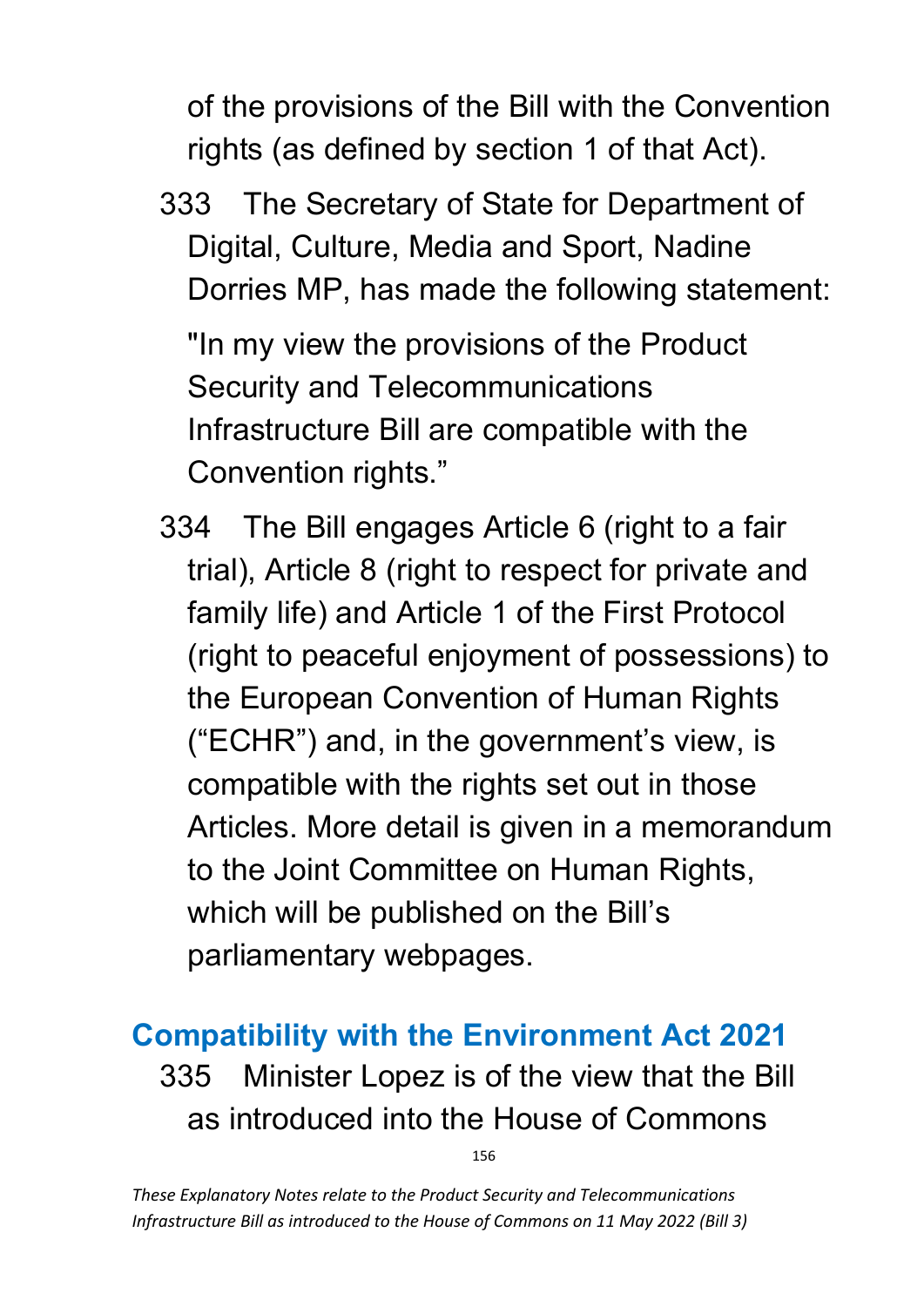does not contain provision which, if enacted, would be environmental law for the purposes of section 20 of the Environment Act 2021.

336 Accordingly, no statement under that section has been made.

#### **Related documents**

- 337 The following documents are relevant to the Bill and can be read at the stated locations:
	- Proposals for regulating consumer smart product cyber security, July 2020: [https://www.gov.uk/government/publicati](https://www.gov.uk/government/publications/proposals-for-regulating-consumer-smart-product-cyber-security-call-for-views) [ons/proposals-for-regulating-consumer](https://www.gov.uk/government/publications/proposals-for-regulating-consumer-smart-product-cyber-security-call-for-views)[smart-product-cyber-security-call-for](https://www.gov.uk/government/publications/proposals-for-regulating-consumer-smart-product-cyber-security-call-for-views)[views](https://www.gov.uk/government/publications/proposals-for-regulating-consumer-smart-product-cyber-security-call-for-views)
	- Government response to the call for views on consumer connected product cyber security legislation, April 2021: [https://www.gov.uk/government/publicati](https://www.gov.uk/government/publications/regulating-consumer-smart-product-cyber-security-government-response) [ons/regulating-consumer-smart-product](https://www.gov.uk/government/publications/regulating-consumer-smart-product-cyber-security-government-response)[cyber-security-government-response](https://www.gov.uk/government/publications/regulating-consumer-smart-product-cyber-security-government-response)
	- 157 • Consultation on changes to the Electronic Communications Code, January 2021, and the government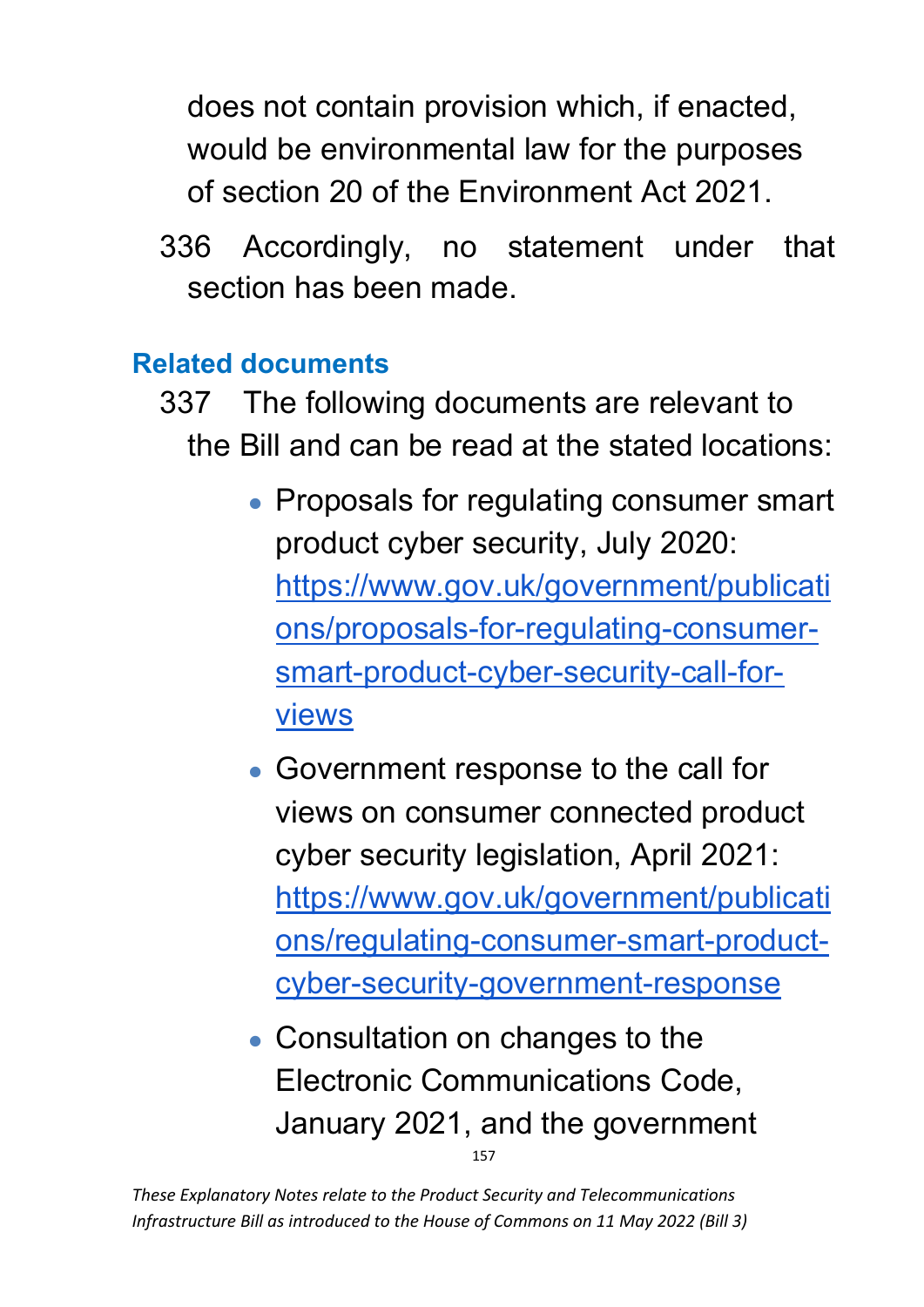response to that consultation, November  $2021$ 

[https://www.gov.uk/government/consulta](https://www.gov.uk/government/consultations/consultation-on-changes-to-the-electronic-communications-code) [tions/consultation-on-changes-to-the](https://www.gov.uk/government/consultations/consultation-on-changes-to-the-electronic-communications-code)[electronic-communications-code](https://www.gov.uk/government/consultations/consultation-on-changes-to-the-electronic-communications-code)

- Proposals for regulating consumer smart product cyber security, July 2020: [https://www.gov.uk/government/publicati](https://www.gov.uk/government/publications/proposals-for-regulating-consumer-smart-product-cyber-security-call-for-views) [ons/proposals-for-regulating-consumer](https://www.gov.uk/government/publications/proposals-for-regulating-consumer-smart-product-cyber-security-call-for-views)[smart-product-cyber-security-call-for](https://www.gov.uk/government/publications/proposals-for-regulating-consumer-smart-product-cyber-security-call-for-views)[views](https://www.gov.uk/government/publications/proposals-for-regulating-consumer-smart-product-cyber-security-call-for-views)
- Government response to the call for views on consumer connected product cyber security legislation, April 2021: [https://www.gov.uk/government/publicati](https://www.gov.uk/government/publications/regulating-consumer-smart-product-cyber-security-government-response) [ons/regulating-consumer-smart-product](https://www.gov.uk/government/publications/regulating-consumer-smart-product-cyber-security-government-response)[cyber-security-government-response](https://www.gov.uk/government/publications/regulating-consumer-smart-product-cyber-security-government-response)
- Consultation on changes to the Electronic Communications Code, January 2021, and the government response to that consultation, November  $2021$

[https://www.gov.uk/government/consulta](https://www.gov.uk/government/consultations/consultation-on-changes-to-the-electronic-communications-code) [tions/consultation-on-changes-to-the](https://www.gov.uk/government/consultations/consultation-on-changes-to-the-electronic-communications-code)[electronic-communications-code](https://www.gov.uk/government/consultations/consultation-on-changes-to-the-electronic-communications-code)

• Supplementary Memorandum from the Department for Digital, Culture Media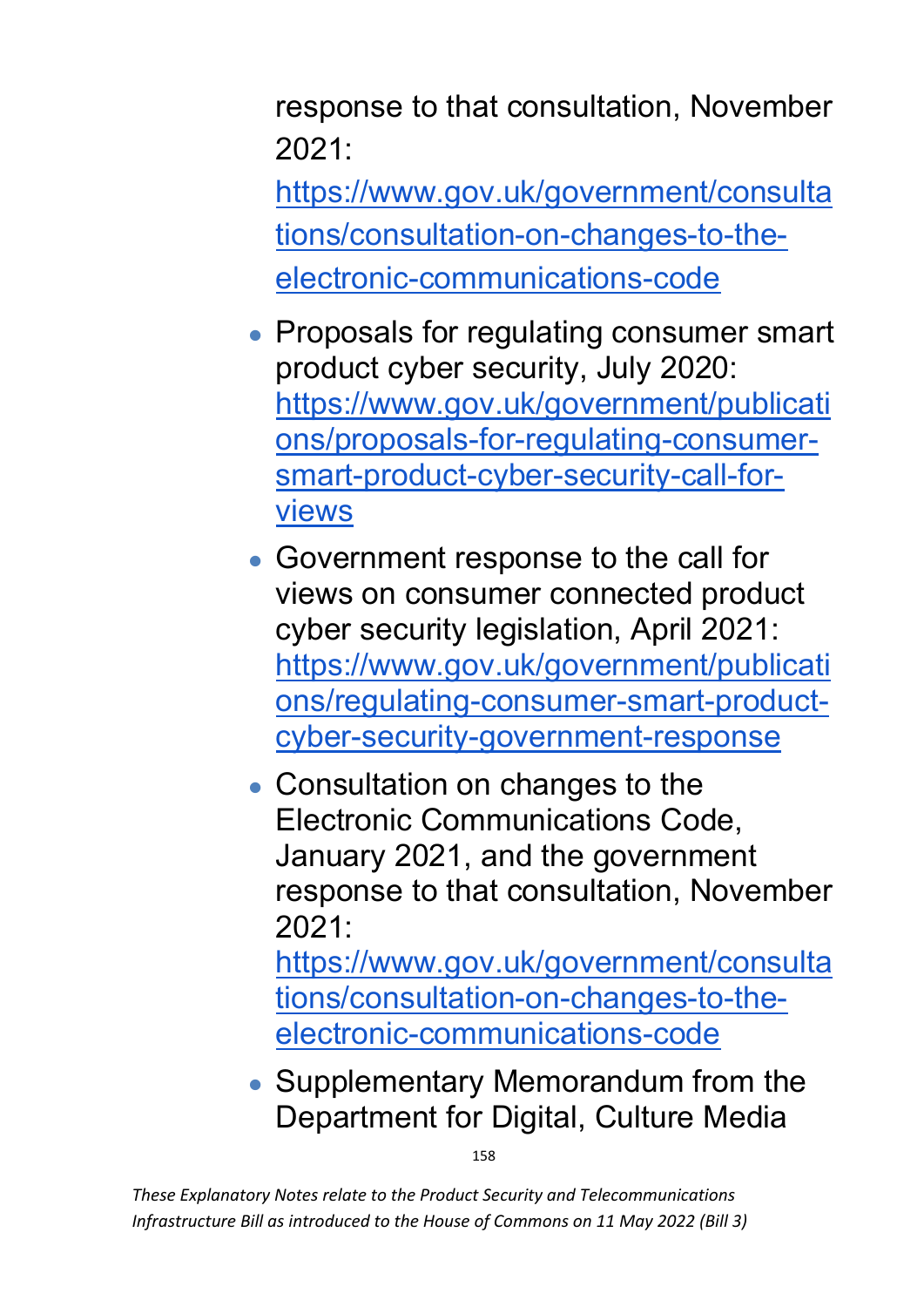and Sport to the Delegated Powers and Regulatory Reform Committee, 11 March 2022:

[https://publications.parliament.uk/pa/bills](https://publications.parliament.uk/pa/bills/cbill/58-02/0199/Supplementarydelegatedpowersmemorandum.pdf) [/cbill/58-](https://publications.parliament.uk/pa/bills/cbill/58-02/0199/Supplementarydelegatedpowersmemorandum.pdf)

[02/0199/Supplementarydelegatedpower](https://publications.parliament.uk/pa/bills/cbill/58-02/0199/Supplementarydelegatedpowersmemorandum.pdf) [smemorandum.pdf](https://publications.parliament.uk/pa/bills/cbill/58-02/0199/Supplementarydelegatedpowersmemorandum.pdf)

- Bill as amended in Public Bill Committee, 22 March 2022: [https://publications.parliament.uk/pa/bills](https://publications.parliament.uk/pa/bills/cbill/58-02/0289/210289.pdf) [/cbill/58-02/0289/210289.pdf](https://publications.parliament.uk/pa/bills/cbill/58-02/0289/210289.pdf)
- Written evidence to the Bill at Committee stage, 23 March 2022: [https://bills.parliament.uk/bills/3069/publi](https://bills.parliament.uk/bills/3069/publications) [cations.](https://bills.parliament.uk/bills/3069/publications)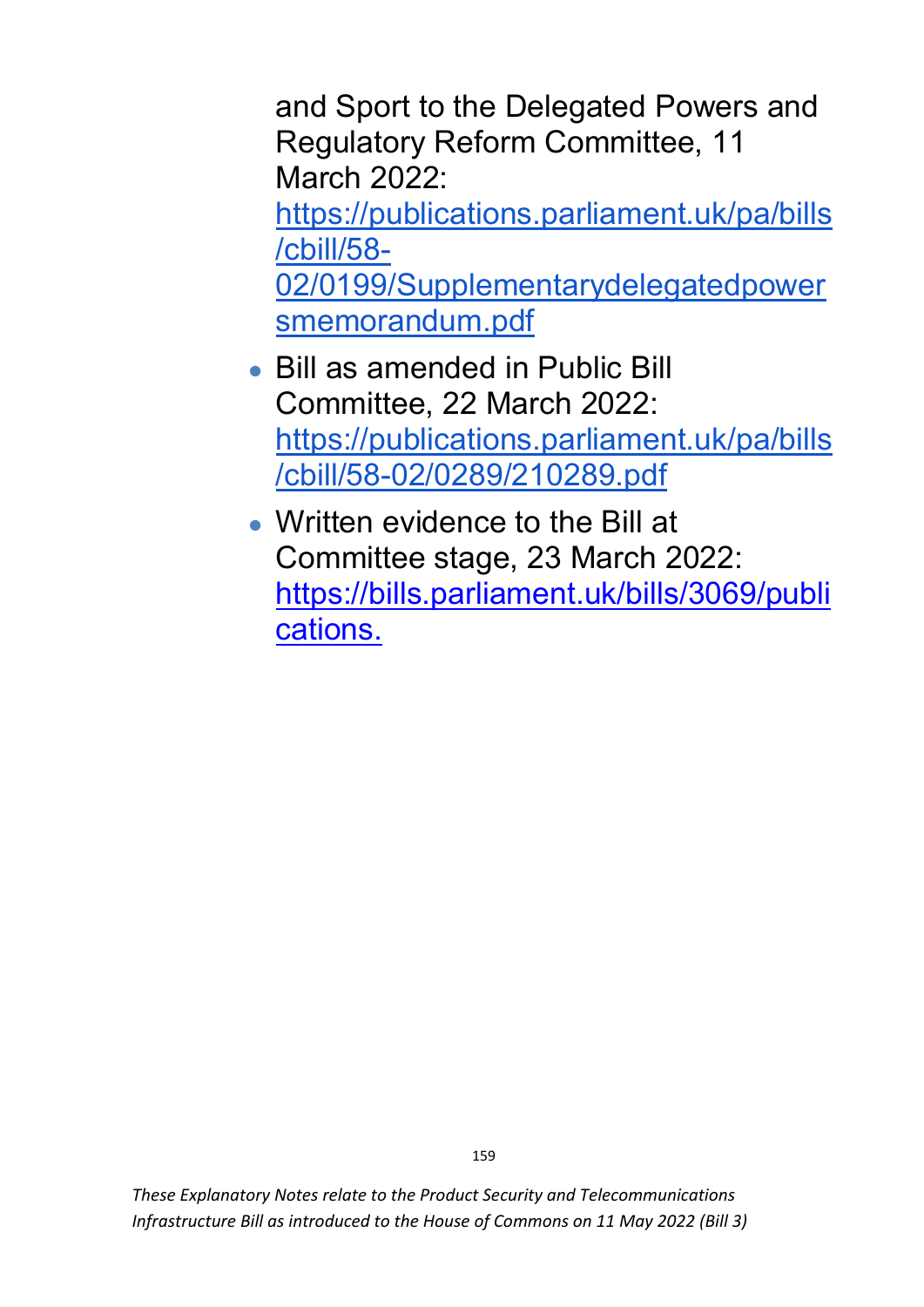#### **Annex - Territorial extent and application in the United Kingdom**

The provisions of the Bill extend and apply to England and Wales, Scotland and Northern Ireland. No

Legislative Consent Motions are required for this Bill. [16](#page-160-0)

| <b>Provision</b>                                                           | <b>England</b>                                           | <b>Wales</b>                                                   |                                                                        | <b>Scotland</b>                                  |                                                                 | <b>Northern Ireland</b>                                  |                                                                       |  |  |  |  |
|----------------------------------------------------------------------------|----------------------------------------------------------|----------------------------------------------------------------|------------------------------------------------------------------------|--------------------------------------------------|-----------------------------------------------------------------|----------------------------------------------------------|-----------------------------------------------------------------------|--|--|--|--|
|                                                                            | <b>Extends to</b><br>E & W and<br>applies to<br>England? | <b>Extends</b><br>to $E$ & W<br>and<br>applies<br>to<br>Wales? | Legislati<br>ve<br>Consent<br><b>Motion</b><br>process<br>engaged<br>? | <b>Extends</b><br>and applies<br>to<br>Scotland? | Legislativ<br>e Consent<br><b>Motion</b><br>process<br>engaged? | <b>Extends</b><br>and applies<br>to Northern<br>Ireland? | Legislative<br><b>Consent</b><br><b>Motion</b><br>process<br>engaged? |  |  |  |  |
| <b>Part 1: Product Security</b>                                            |                                                          |                                                                |                                                                        |                                                  |                                                                 |                                                          |                                                                       |  |  |  |  |
| <b>Chapter 1 - Security</b><br><b>Requirements</b><br>Clauses 1 - 7        | Yes                                                      | Yes                                                            | N/A                                                                    | Yes                                              | N/A                                                             | Yes                                                      | N/A                                                                   |  |  |  |  |
| <b>Chapter 2 - Duties</b><br>of relevant persons<br>etc.<br>Clauses 8 - 25 | Yes                                                      | Yes                                                            | N/A                                                                    | Yes                                              | N/A                                                             | Yes                                                      | N/A                                                                   |  |  |  |  |
| Chapter 3 -<br><b>Enforcement</b><br><b>Clauses 26 - 52</b>                | Yes                                                      | Yes                                                            | N/A                                                                    | Yes                                              | N/A                                                             | Yes                                                      | N/A                                                                   |  |  |  |  |

<span id="page-160-0"></span><sup>&</sup>lt;sup>16</sup> References in this Annex to a provision being within the legislative competence of the Scottish Parliament, the National Assembly for Wales or the Northern Ireland Assembly are to the provision being within the legislative competence of the relevant devolved legislature for the purposes of Standing Order No. 83J of the Standing Orders of the House of Commons relating to Public Business.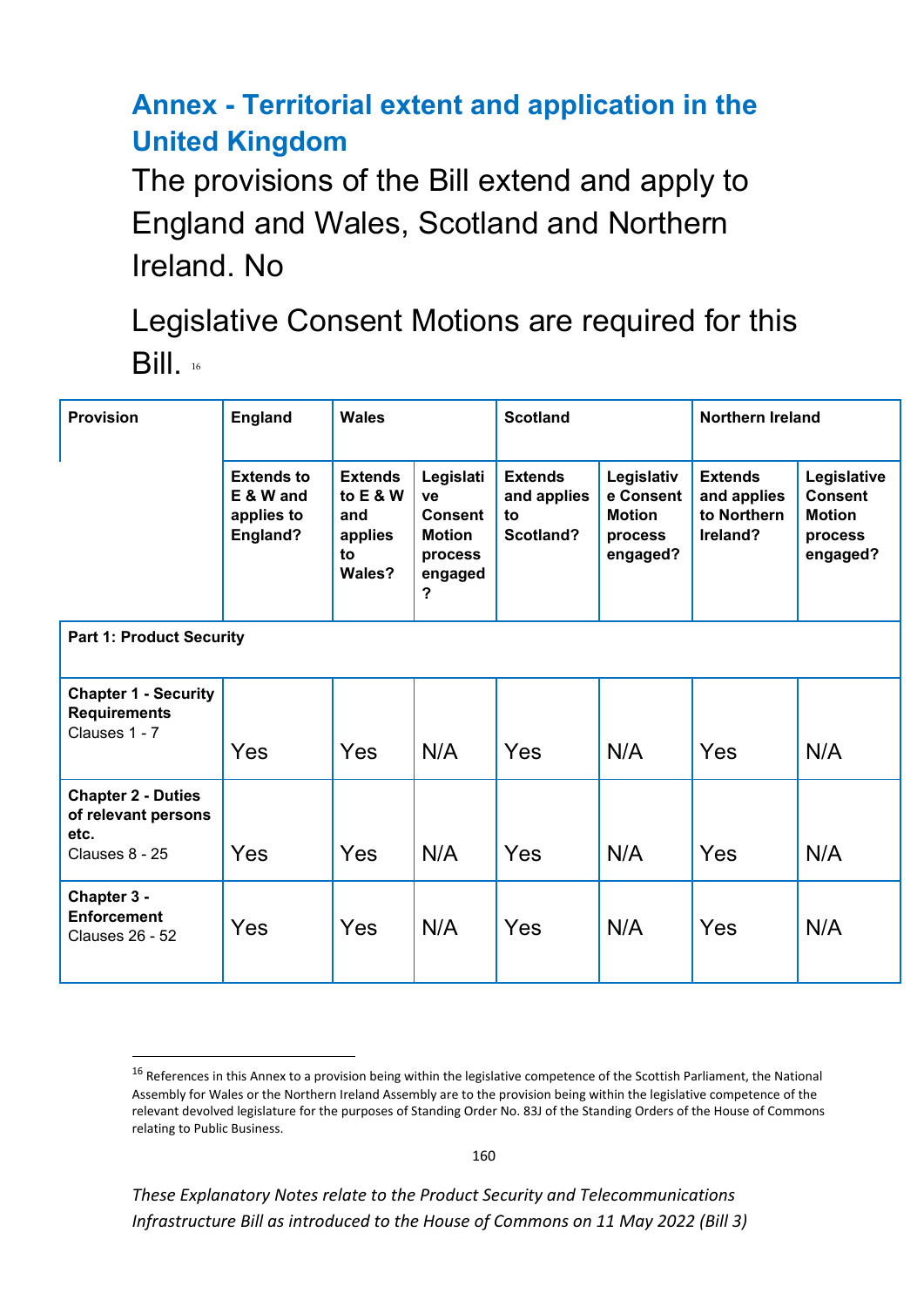| Chapter 4 -<br><b>Supplementary</b><br><b>Clauses 53 - 56</b>                                    | Yes       | Yes       | N/A | Yes       | N/A | Yes       | N/A |  |  |  |  |  |
|--------------------------------------------------------------------------------------------------|-----------|-----------|-----|-----------|-----|-----------|-----|--|--|--|--|--|
| <b>Part 2: Telecommunications Infrastructure</b>                                                 |           |           |     |           |     |           |     |  |  |  |  |  |
| <b>Clauses 57 - 60</b>                                                                           | Yes       | Yes       | N/A | Yes       | N/A | Yes       | N/A |  |  |  |  |  |
| Clause 61                                                                                        | Yes       | Yes       | N/A | <b>No</b> | N/A | <b>No</b> | N/A |  |  |  |  |  |
| Clause 62                                                                                        | <b>No</b> | <b>No</b> | N/A | <b>No</b> | N/A | Yes       | N/A |  |  |  |  |  |
| Clause 63                                                                                        | Yes       | Yes       | N/A | <b>No</b> | N/A | <b>No</b> | N/A |  |  |  |  |  |
| Clause 64                                                                                        | <b>No</b> | <b>No</b> | N/A | <b>No</b> | N/A | Yes       | N/A |  |  |  |  |  |
| Clause 65                                                                                        | Yes       | Yes       | N/A | <b>No</b> | N/A | <b>No</b> | N/A |  |  |  |  |  |
| <b>Clauses 66 - 73</b>                                                                           | Yes       | Yes       | N/A | Yes       | N/A | Yes       | N/A |  |  |  |  |  |
| <b>Part 3: Final Provisions</b>                                                                  |           |           |     |           |     |           |     |  |  |  |  |  |
| <b>Clauses 74 - 78</b><br>Schedule -<br>unresponsive<br>occupiers<br>consequential<br>amendments | Yes       | Yes       | N/A | Yes       | N/A | Yes       | N/A |  |  |  |  |  |